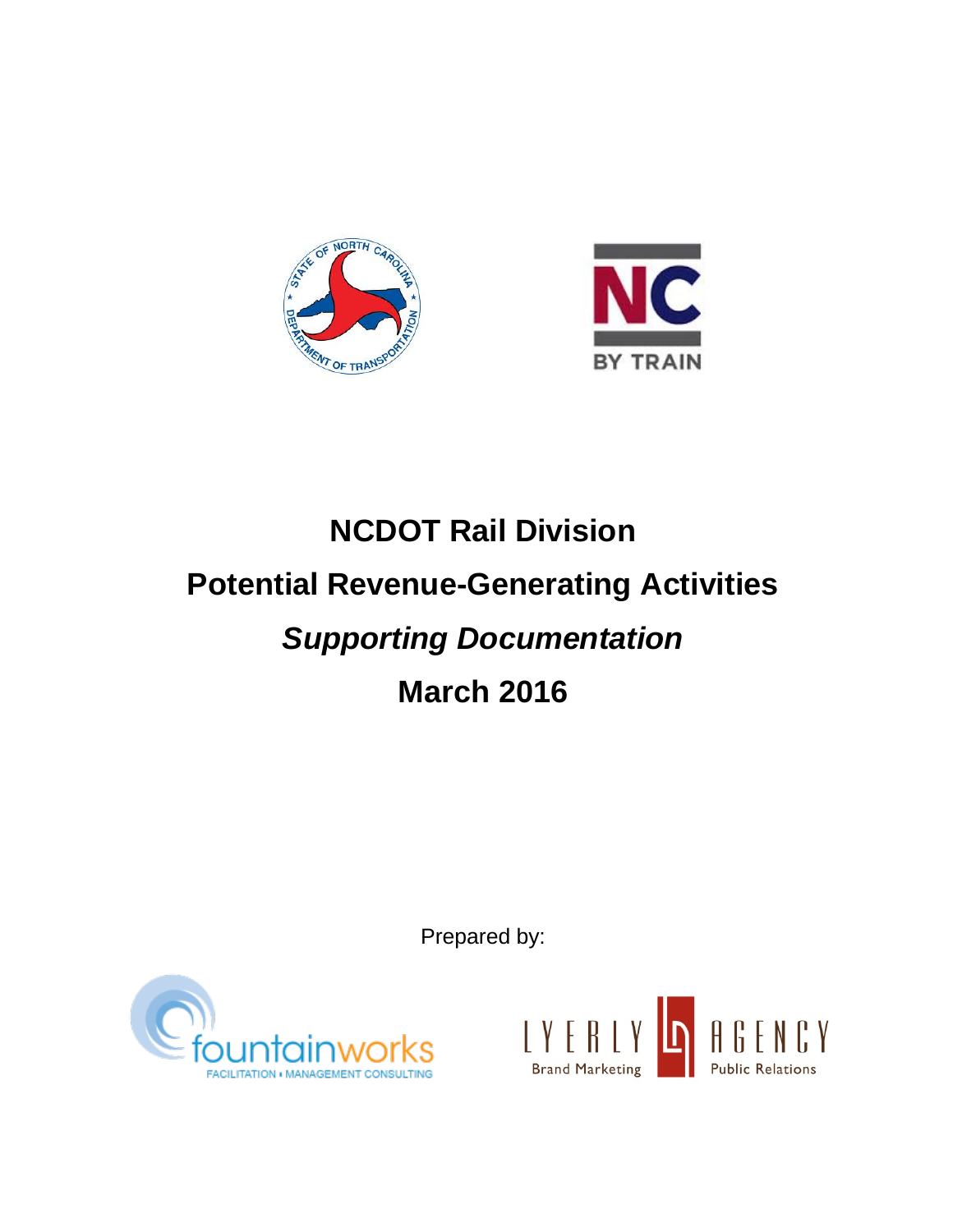# **NCDOT Rail Division Potential Revenue-Generating Activities**  *Supporting Documentation*

### **Table of Contents**

| On-Train Interviews Documentation |    |
|-----------------------------------|----|
| <b>Stakeholder Contact Matrix</b> | 17 |
| Stakeholder Interviews            | 29 |
| <b>NC Train Host Interview</b>    | 78 |



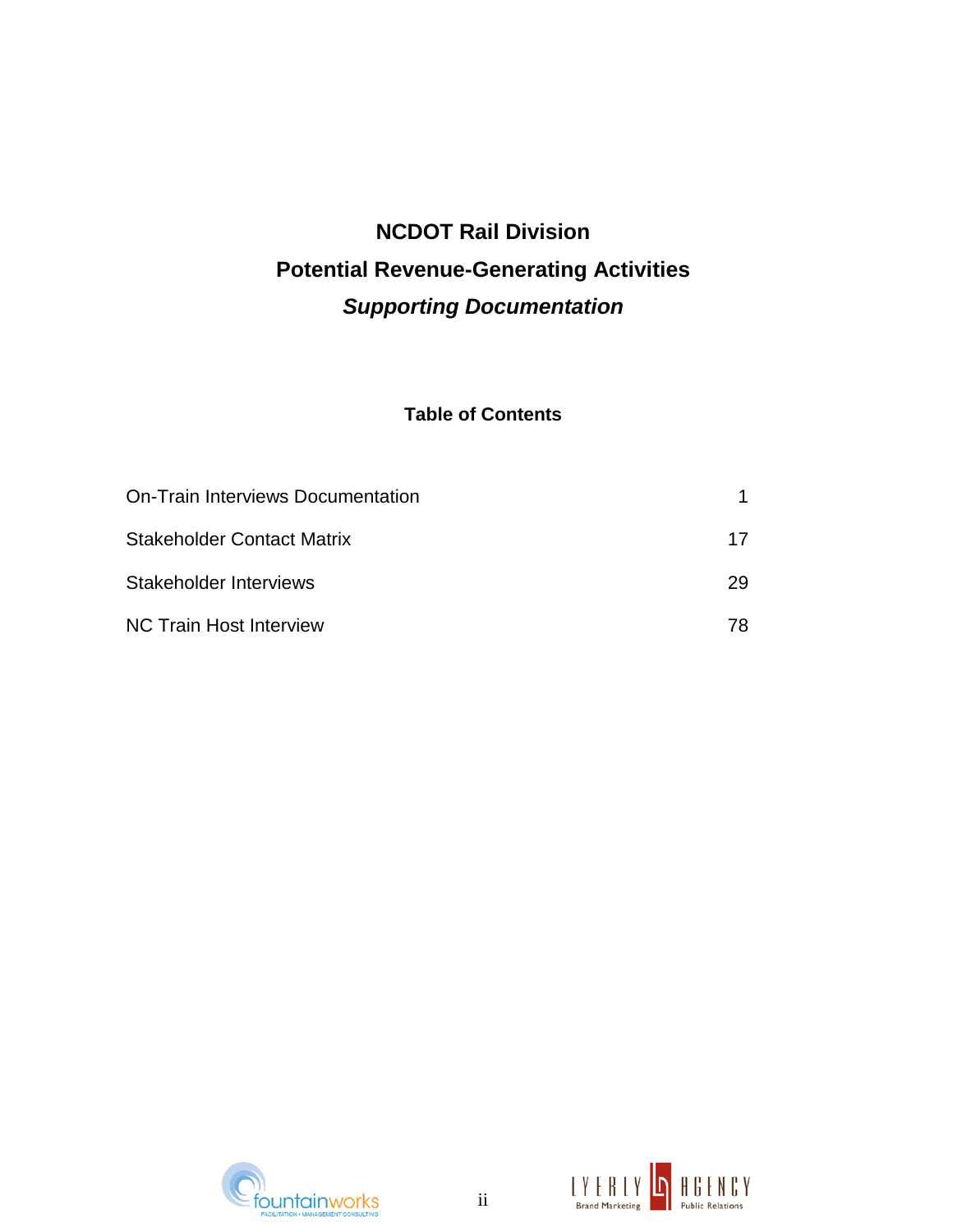# **On-train Interviews**

### **Interview Notes, Food and Beverage**

|                | M           | Age          | <b>Studen</b> | Why train                                                         | <b>Use current</b>                                         | <b>Desired</b>                                                         | <b>Beer/Win</b>                                  | <b>NC</b>               | On-the-                                                                        |
|----------------|-------------|--------------|---------------|-------------------------------------------------------------------|------------------------------------------------------------|------------------------------------------------------------------------|--------------------------------------------------|-------------------------|--------------------------------------------------------------------------------|
|                | /F          |              | t             |                                                                   | food/bev                                                   | food                                                                   | е                                                | products                | go food                                                                        |
| 1              | M           | $18 -$<br>35 | $\mathsf{N}$  | Save on gas,<br>avoid traffic,<br>less hassle,<br>cheaper         | No, brings<br>snacks<br>themselves                         | Would<br>probably still<br>bring snacks,<br>too short of a<br>ride     | No, but<br>would buy<br>liquor                   | <b>Not</b><br>important | Would be<br>really<br>cool                                                     |
| $\overline{2}$ | F           | $18 -$<br>35 | Y             | Save on gas,<br>avoid traffic,<br>less hassle,<br>cheaper         | <b>No</b>                                                  | Vegetarian,<br>healthier<br>options                                    | Would buy<br>craft beer,<br>something<br>from NC | Important               | Would be<br>really<br>cool                                                     |
| 3              | F           | $18 -$<br>35 | Y             | Nicer than<br>greyhound,<br>don't like to<br>drive for so<br>long | Would buy<br>from vending<br>machine but<br>hasn't done it | Bagels,<br>muffins -<br>simple items                                   | n/a                                              | Important               | Yes                                                                            |
| $\overline{4}$ | M           | $18 -$<br>35 | Y             | No car                                                            | <b>No</b>                                                  | Nothing                                                                | n/a                                              | <b>No</b>               | Yes if<br>somethin<br>g NC<br>special                                          |
| 5              | M           | $18 -$<br>35 | Y             | No car                                                            | No, brought<br>leftover pizza                              | Maybe a<br>hamburger,<br>hot dog                                       | n/a                                              | <b>No</b>               | Not just<br>from here<br>to<br>charlotte                                       |
| 6              | M           | $18 -$<br>35 | $\mathsf{N}$  | No car                                                            | No, brought<br>a sandwich                                  | Would buy a<br>sandwich                                                | Yes, local<br>craft beer<br>- Big Boss           | Yes                     | Not just<br>from here<br>to<br>charlotte                                       |
| $\overline{7}$ | $\mathsf F$ | $50-$<br>75  | $\mathsf{N}$  | Car is in<br>Charlotte<br>right now,<br>but usually<br>drives     | No, brought<br>sandwich<br>and chips                       | <b>Would like</b><br>sandwiches<br>on a cart<br>because<br>handicapped | No, not a<br>drinker                             | <b>No</b>               | $\overline{Y}$ es<br>dependin<br>g on<br>price,<br>would<br>pay \$5<br>for BBQ |
| 8              | $\mathsf F$ | $50-$<br>75  | $\mathsf{N}$  | Easier, no<br>traffic                                             | <b>No</b>                                                  | Sandwiches,<br>coke, tea                                               | Yes,<br>Corona,<br>red/white<br>wine             | $\overline{Yes}$        | Might do<br>that                                                               |



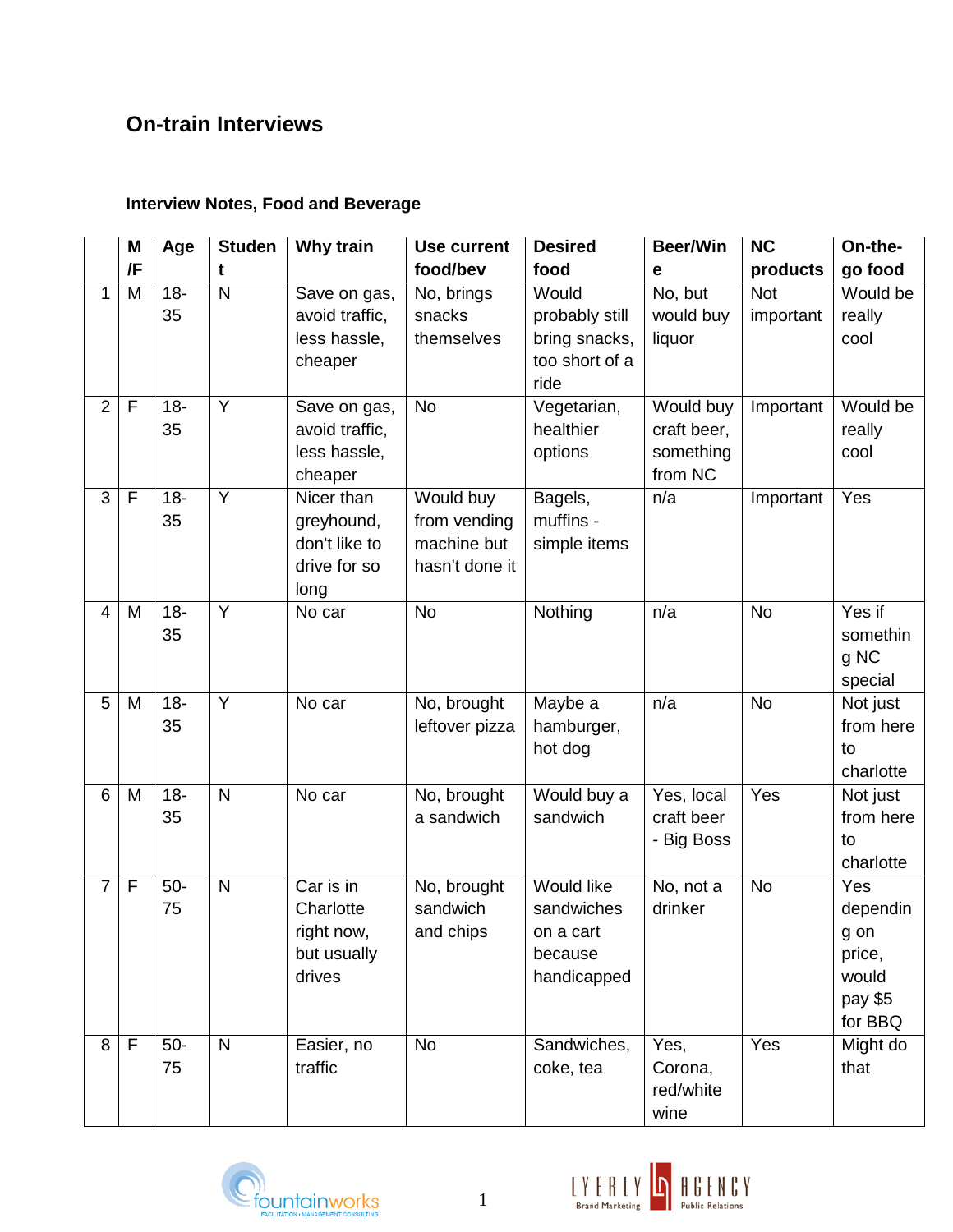| 9              | F | $50-$        | N                       |                          | <b>No</b>     | Tea, salad       | No, not a   | N <sub>o</sub> | Yes           |
|----------------|---|--------------|-------------------------|--------------------------|---------------|------------------|-------------|----------------|---------------|
|                |   | 75           |                         |                          |               | bar              | drinker     |                |               |
| 1              | F | $50-$        | $\mathsf{N}$            | Doesn't like             | No, brought   | Hot              | Wine, red   | <b>No</b>      |               |
| 0              |   | 75           |                         | to drive                 | soda and      | chocolate        |             |                |               |
|                |   |              |                         |                          | snacks        |                  |             |                |               |
| 1              | M | $18 -$       | $\mathsf{N}$            | <b>Brother</b>           | Will use      | Fruits,          | Beer, craft | <b>No</b>      | Definitely    |
| 1              |   | 35           |                         | worried                  | water, not    | veggies,         |             |                | , would       |
|                |   |              |                         | about                    | vending       | something        |             |                | pay \$8-      |
|                |   |              |                         | parking b/c              | machines      | healthier.       |             |                | 10            |
|                |   |              |                         | so many cars<br>at FD    |               |                  |             |                |               |
| 1              | F | $18 -$       | N                       | Going to                 | No, too short | Hot dogs,        | Yes, wine,  |                | Yes,          |
| $\overline{2}$ |   | 35           |                         | Charlotte                | of a ride     | real meals       | red, even   |                | would         |
|                |   |              |                         | airport from             |               |                  | for a short |                | pay \$6       |
|                |   |              |                         | Gboro,                   |               |                  | ride        |                |               |
|                |   |              |                         | cheaper than             |               |                  |             |                |               |
|                |   |              |                         | driving                  |               |                  |             |                |               |
| 1              | M | $18 -$       | $\overline{\mathsf{N}}$ | Comfortable,             | <b>No</b>     | Real meals       | No, and     |                | Yes           |
| 3              |   | 35           |                         | cheaper,                 |               |                  | worried     |                |               |
|                |   |              |                         | convenient               |               |                  | about       |                |               |
|                |   |              |                         |                          |               |                  | others      |                |               |
| 1              | F | $50-$        | $\overline{\mathsf{N}}$ | More                     | <b>No</b>     | <b>Breakfast</b> | No, and     |                | Yes, nice     |
| 4              |   | 75           |                         | comfortable,             |               | items, and       | worried     |                | to try        |
|                |   |              |                         | pleasant ride            |               | lunch/dinner     | about       |                | different     |
|                |   |              |                         |                          |               |                  | others      |                | foods         |
| 1<br>5         | F | $50-$<br>75  | $\mathsf{N}$            | Didn't want<br>to drive, | Get water     | Hot wings!       | <b>No</b>   |                | Yes,<br>would |
|                |   |              |                         | doesn't see              |               |                  |             |                | pay \$5       |
|                |   |              |                         | well at night            |               |                  |             |                |               |
| 1              | M | $18 -$       | N                       | Convenient,              | Yes, vending  | Nothing          | No, not a   |                |               |
| 6              |   | 35           |                         | comfortable,             | machine       | really b/c it    | drinker,    |                |               |
|                |   |              |                         | no car                   | every time    | would be         | worried     |                |               |
|                |   |              |                         |                          |               | expensive        | about       |                |               |
|                |   |              |                         |                          |               |                  | others      |                |               |
| 1              | M | $18 -$       | $\mathsf{N}$            | Get to do                | No            | Café car is      | Beer, craft | Would be       | Yes           |
| $\overline{7}$ |   | 35           |                         | work,                    |               | awesome,         |             | nice           | definitely,   |
|                |   |              |                         | cheaper                  |               | hot dogs,        |             |                | would         |
|                |   |              |                         |                          |               | sandwiches,      |             |                | pay \$5-8     |
|                |   |              |                         |                          |               | espresso         |             |                |               |
| 1              | M | $18 -$       | $\mathsf{N}$            | No car                   | No            |                  | <b>No</b>   |                |               |
| 8<br>1         | F | 35<br>$18 -$ | $\mathsf{N}$            | No traffic,              | <b>No</b>     | Cold             | No, non-    | Important      | No, trip      |
| 9              |   | 35           |                         | convenient,              |               | sandwich         | drinker     |                | too short     |
|                |   |              |                         | cheap                    |               |                  |             |                |               |
| $\overline{2}$ | M | $18 -$       | ${\sf N}$               | Cheaper,                 | No b/c        | Small, light     | Yes, wine.  | <b>No</b>      | Depends,      |
|                |   |              |                         |                          |               |                  |             |                |               |



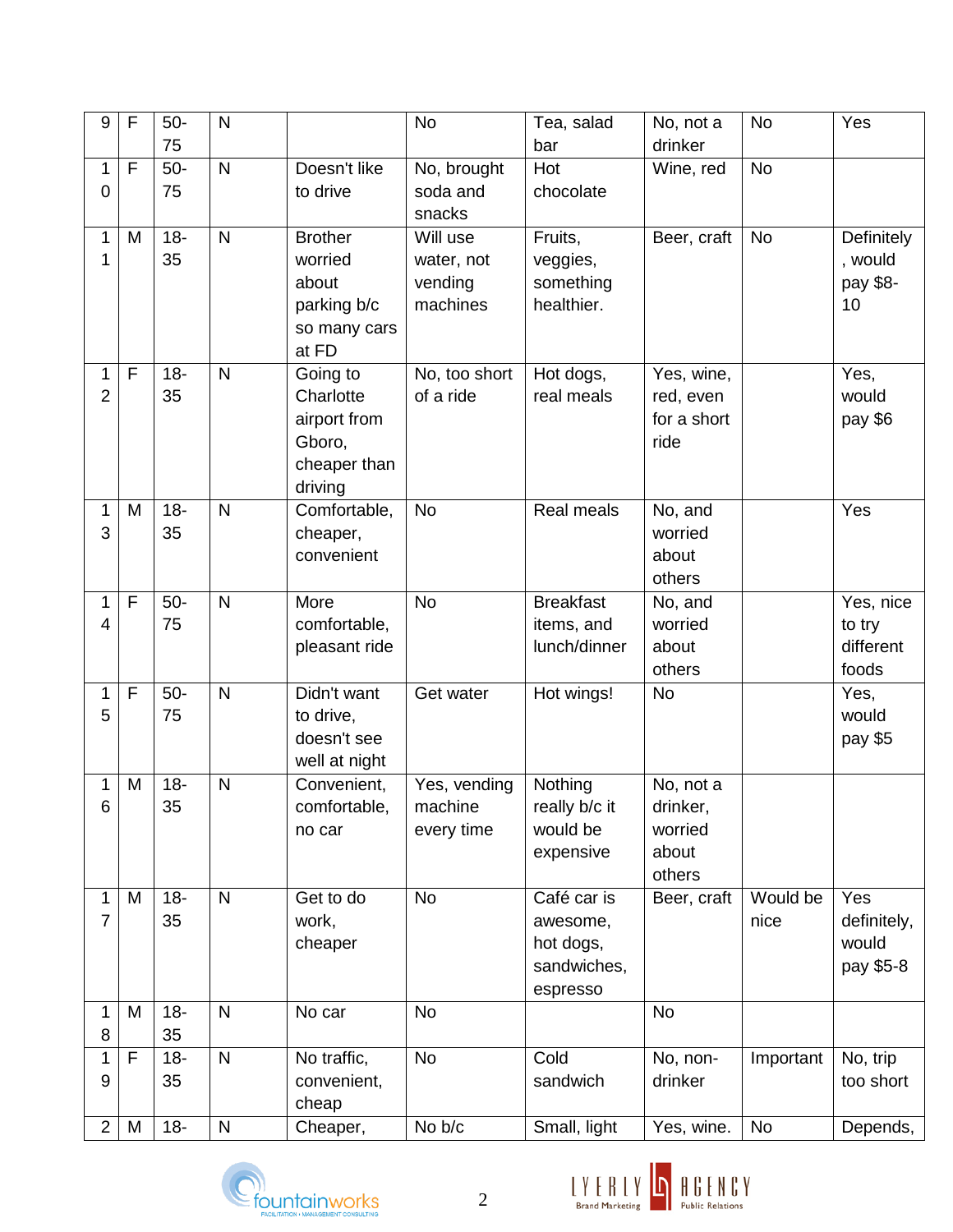| $\pmb{0}$        |              | $\overline{35}$ |                         | more           | doesn't take  | meals.        | Beer if     |            | kind of a  |
|------------------|--------------|-----------------|-------------------------|----------------|---------------|---------------|-------------|------------|------------|
|                  |              |                 |                         | convenient,    | CC            | Sandwich      | wine is too |            | short trip |
|                  |              |                 |                         | always on      |               |               | expensive   |            |            |
|                  |              |                 |                         | time           |               |               |             |            |            |
| $\overline{2}$   | M            | $18 -$          | $\mathsf{N}$            | No traffic,    | No, brought   | Peanuts,      | Beer, craft | Important  | Yes, be    |
| 1                |              | 35              |                         | easier         | cooler        | healthier     |             | 70%        | willing to |
|                  |              |                 |                         |                |               | snacks        |             |            | pay more   |
| $\overline{2}$   | M            | $18 -$          | $\mathsf{N}$            | No traffic     | No, too short | Sandwiches,   | n/a         |            | Yes,       |
| $\overline{2}$   |              | 35              |                         |                | of a trip     | healthier     |             |            | would be   |
|                  |              |                 |                         |                |               | snacks        |             |            | pay \$15   |
| $\overline{2}$   | $\mathsf{F}$ | $18 -$          | $\mathsf{N}$            | No traffic     | No, not good  | Sandwiches    | Yes, wine   |            | Yes,       |
| 3                |              | 35              |                         |                | options       |               |             |            | definitely |
| $\overline{2}$   | F            | $18 -$          | $\overline{\mathsf{N}}$ | Don't like to  | <b>No</b>     |               | Yes         | Important  | Yes,       |
| 4                |              | 35              |                         | drive - love   |               |               |             | - but not  | maybe      |
|                  |              |                 |                         | trains         |               |               |             | necessar   |            |
|                  |              |                 |                         |                |               |               |             | у          |            |
| $\overline{2}$   | F            | $18 -$          | Y                       | Simple,        | <b>No</b>     | Hot           | Maybe (if   |            |            |
| 5                |              | 35              |                         | cheaper, no    |               | chocolate,    | older & it  |            |            |
|                  |              |                 |                         | car            |               | Sandwiches,   | was long    |            |            |
|                  |              |                 |                         |                |               | fruit         | trip)       |            |            |
| $\overline{2}$   | F            | $50-$           | $\mathsf{N}$            | Too old to     | <b>No</b>     |               | <b>No</b>   | Only if    | Would try  |
| 6                |              | 75              |                         | drive that far |               |               |             | the        | it         |
|                  |              |                 |                         |                |               |               |             | quality is |            |
|                  |              |                 |                         |                |               |               |             | good       |            |
| $\overline{2}$   | M            | $50-$           | $\mathsf{N}$            | Cost & safer   | Beverage      | Anything      | <b>No</b>   |            |            |
| $\overline{7}$   |              | 75              |                         | than driving   |               | (they were    |             |            |            |
|                  |              |                 |                         | at his age     |               | traveling     |             |            |            |
|                  |              |                 |                         |                |               | from FL &     |             |            |            |
|                  |              |                 |                         |                |               | were          |             |            |            |
|                  |              |                 |                         |                |               | hungry!)      |             |            |            |
| $\overline{a}$   | ${\sf M}$    | $50-$           | ${\sf N}$               | Convenient     | Yes, vending  | Pizza's,      | Yes         | Not        | Would try  |
| 8                |              | 75              |                         | & relaxing     | machine       | heated        |             | important  | it         |
|                  |              |                 |                         |                | every time    | sandwiches    |             |            |            |
| $\overline{2}$   | M            | $18 -$          | $\overline{Y}$          | Easier,        | Yes, vending  | pizza,        | Yes         |            | Yes, I'd   |
| $\boldsymbol{9}$ |              | 35              |                         | simple &       | machine       | snacks        |             |            | try it     |
|                  |              |                 |                         | cheaper        |               |               |             |            |            |
| 3                | F            | $50-$           | $\mathsf{N}$            | Injured        | <b>No</b>     | Sandwich,     | No (it's    | <b>No</b>  | Maybe -    |
| $\mathbf 0$      |              | 75              |                         | (unable to     |               | chips, drinks | important   |            | as long    |
|                  |              |                 |                         | drive)         |               |               | NOT to      |            | as it      |
|                  |              |                 |                         |                |               |               | have it).   |            | didn't     |
|                  |              |                 |                         |                |               |               |             |            | slow       |
|                  |              |                 |                         |                |               |               |             |            | down       |
|                  |              |                 |                         |                |               |               |             |            | stop       |
| 3                | M            | $18 -$          | Y                       | Convenience    | <b>No</b>     |               | <b>No</b>   | <b>No</b>  |            |
| 1                |              | 35              |                         |                |               |               |             |            |            |



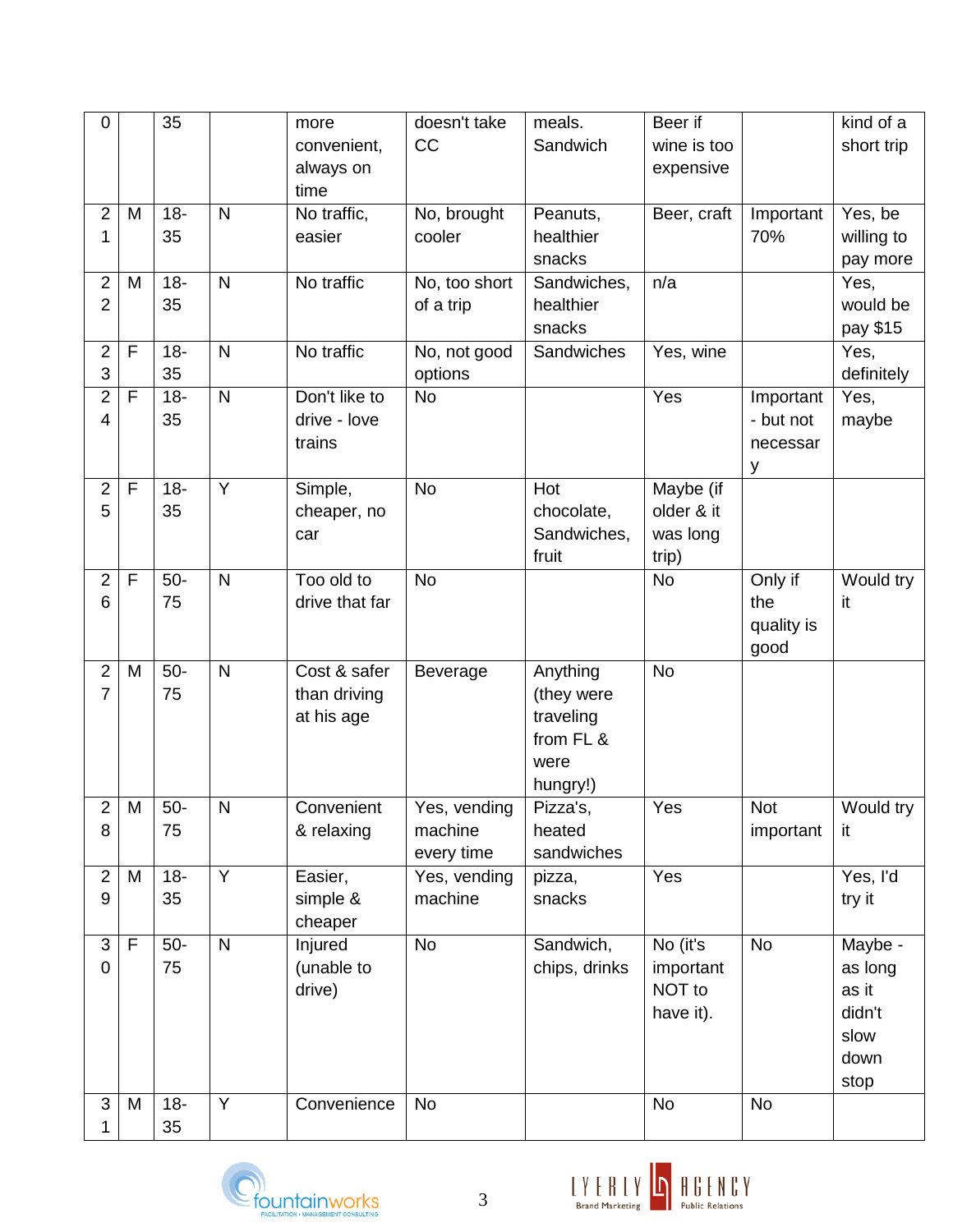| 3              | $\mathsf F$ | $18 -$ | Y                       | Easier, less          | No           | Small, light      | <b>No</b>      | It would   |                  |
|----------------|-------------|--------|-------------------------|-----------------------|--------------|-------------------|----------------|------------|------------------|
| $\overline{2}$ |             | 35     |                         | hassle                |              | meals.            |                | be cool,   |                  |
|                |             |        |                         |                       |              | Sandwich          |                | but not    |                  |
|                |             |        |                         |                       |              |                   |                | necessar   |                  |
|                |             |        |                         |                       |              |                   |                | у          |                  |
| $\mathfrak{S}$ | $\mathsf F$ | $50-$  | $\mathsf{N}$            | Easy                  | Sometimes    | Sandwich,         | Yes            | It would   | It would         |
| 3              |             | 75     |                         |                       |              | soda, tea         |                | be         | depend           |
|                |             |        |                         |                       |              |                   |                | preferred, | on time.         |
|                |             |        |                         |                       |              |                   |                | but not    |                  |
|                |             |        |                         |                       |              |                   |                | necessar   |                  |
|                |             |        |                         |                       |              |                   |                | у          |                  |
| $\sqrt{3}$     | F           | $18 -$ | Y                       | Faster than           | No           | Nothing           | n/a            | n/a        | <b>No</b>        |
| 4              |             | 35     |                         | bus, no car           |              |                   |                |            |                  |
| 3              | F           | $18 -$ | $\overline{Y}$          | Faster than           | <b>No</b>    | Finger            | n/a            | <b>Not</b> | <b>No</b>        |
| 5              |             | 35     |                         | bus, no car           |              | sandwiches        |                | important  |                  |
| 3              | M           | $18 -$ | $\overline{Y}$          | Comfortable,          | <b>No</b>    | Sandwiches,       | n/a            | Somewh     | Yes              |
| 6              |             | 35     |                         | no car                |              | hot dogs          |                | at         |                  |
|                |             |        |                         |                       |              |                   |                | important  |                  |
| 3              | $\mathsf F$ | $50-$  | $\mathsf{N}$            | Easier than           | Uses coffee  | Hot dog,          | <b>No</b>      | Would be   | Yes,             |
| 7              |             | 75     |                         | driving               |              | sandwiches,       |                | nice       | would            |
|                |             |        |                         |                       |              | ice               |                |            | pay extra        |
| 3              | M           | $50-$  | $\overline{\mathsf{N}}$ | <b>Stroke</b>         | Uses coffee  | Sandwiches,       | No but         | Not at all | Yes              |
| 8              |             | 75     |                         | recently,             |              | hot dogs          | wife would     |            |                  |
|                |             |        |                         | shouldn't be          |              |                   |                |            |                  |
|                |             |        |                         | driving               |              |                   |                |            |                  |
| 3              | M           | $18 -$ | $\mathbf N$             | Convenient,           | <b>No</b>    | Sandwiches,       | Wine           | Sort of    | Probably         |
| 9              |             | 35     |                         | quiet ride,           |              | hot dogs          |                |            | not              |
|                |             |        |                         | really<br>comfortable |              |                   |                |            | because          |
|                |             |        |                         |                       |              |                   |                |            | headed           |
|                |             |        |                         |                       |              |                   |                |            | to an            |
| 4              | M           | $50-$  | $\mathsf{N}$            | Keep miles            | Water/coffee | Too short         | Beer           | More fun   | event<br>Maybe - |
| 0              |             | 75     |                         | off of car            |              |                   |                |            | sounds           |
|                |             |        |                         |                       |              |                   |                |            | fun              |
| 4              | M           | $18 -$ | $\overline{\mathsf{N}}$ | Just like             | Every now    | Hot dogs and      | $\overline{N}$ |            | Maybe            |
| 1              |             | 35     |                         | riding it             | and then -   | hamburgers        |                |            |                  |
|                |             |        |                         |                       | coffee and   |                   |                |            |                  |
|                |             |        |                         |                       | snacks       |                   |                |            |                  |
| 4              | M           | $18 -$ | $\mathsf{N}$            | No security,          | Water,       | Healthier         | <b>No</b>      | <b>No</b>  | <b>No</b>        |
| $\overline{2}$ |             | 35     |                         | can take              | coffee,      | snacks -          |                |            |                  |
|                |             |        |                         | work calls,           | vending      | protein bars,     |                |            |                  |
|                |             |        |                         | but railway           | machine      | trail mix, fruit, |                |            |                  |
|                |             |        |                         | attendants            |              | etc. Too          |                |            |                  |
|                |             |        |                         | can be pushy          |              | short for full    |                |            |                  |
|                |             |        |                         |                       |              | meal              |                |            |                  |



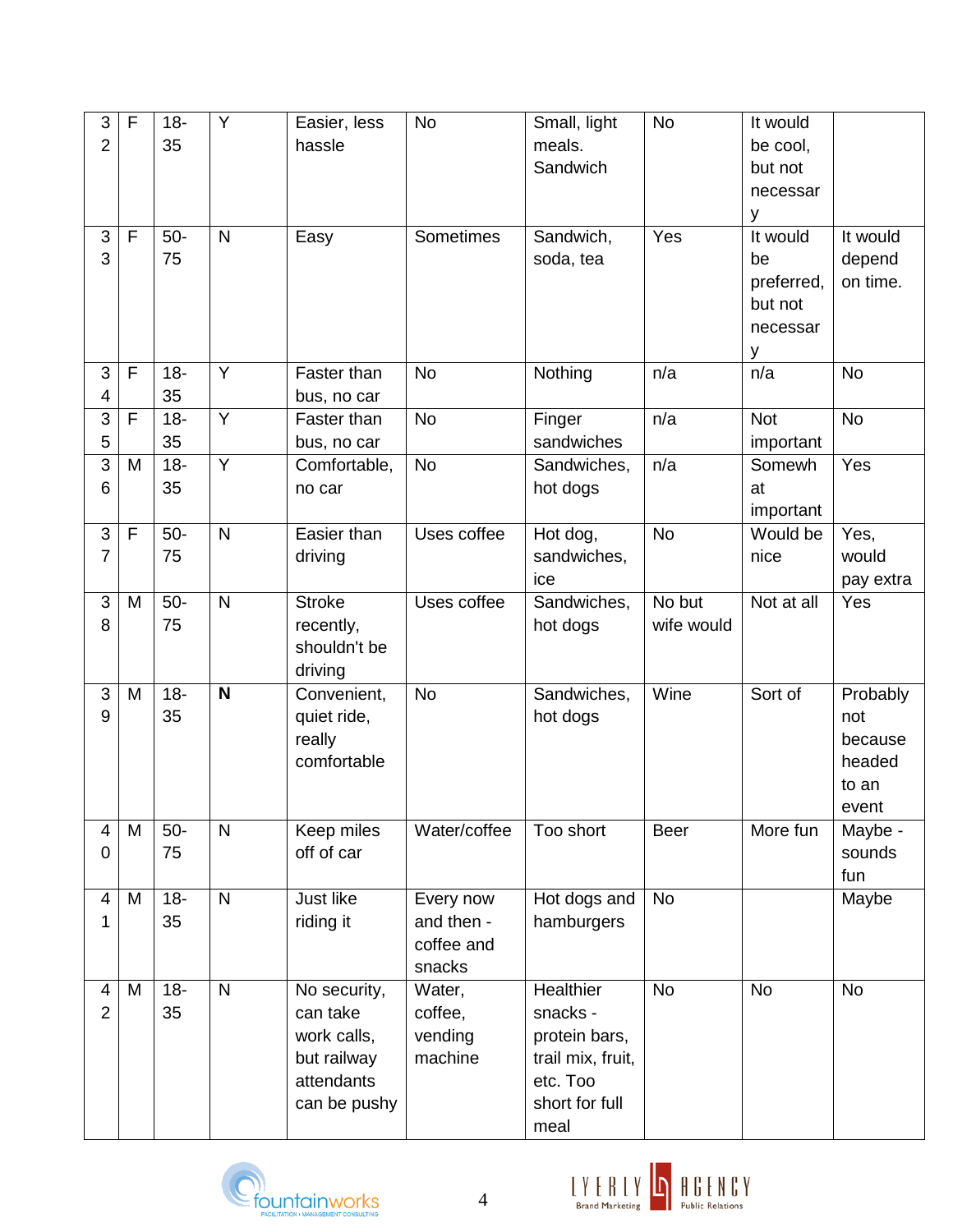| 4<br>3              | F           | $18 -$<br>35 | $\mathsf{N}$            | Work trip,<br>doesn't want<br>to put miles<br>on car                                           | No, brought<br>food                                        | Would buy a<br>sandwich                                                     | Yes, beer                          | Yes                                                        | Yes,<br>sounds<br>really<br>cool                                                 |
|---------------------|-------------|--------------|-------------------------|------------------------------------------------------------------------------------------------|------------------------------------------------------------|-----------------------------------------------------------------------------|------------------------------------|------------------------------------------------------------|----------------------------------------------------------------------------------|
| 4<br>4              | $\mathsf F$ | $50-$<br>75  | $\mathsf{N}$            | Temporarily<br>no car                                                                          | No, ate<br>beforehand                                      | Healthy<br>options, tea                                                     | <b>No</b>                          | <b>Not</b><br>important                                    | Yes<br>dependin<br>g on<br>price                                                 |
| 4<br>5              | M           | $50-$<br>75  | $\overline{\mathsf{N}}$ | Cheaper<br>(Duke<br>Energy<br>encourages)                                                      | Yes                                                        | <b>Hot breakfast</b><br>meals (eggs,<br>bacon, etc),<br>snack type<br>items | Yes -<br>craft/impor<br>ted beer   |                                                            | Cool idea                                                                        |
| 4<br>6              | M           | $50-$<br>75  | $\mathsf{N}$            | Get work<br>done on the<br>way - safer!                                                        | <b>No</b>                                                  | <b>No</b><br>necessarily                                                    | Yes                                |                                                            | Awesom<br>e Idea!                                                                |
| 4<br>$\overline{7}$ | M           | $18 -$<br>35 | $\mathsf{N}$            | No traffic                                                                                     | <b>No</b>                                                  | Evenings<br>might like<br>fresh<br>sandwiches,                              | Yes - light<br>beers               |                                                            | Fantastic<br>Idea! (\$5-<br>15)                                                  |
| 4<br>8              | F           | $35-$<br>49  | $\mathsf{N}$            | Get other<br>things done<br>while<br>traveling<br>(read, work,<br>$etc.$ )<br>Convenient       | Yes,<br>especially<br>when<br>traveling with<br>kids.      | Muffins,<br>sandwiches,<br>light/healthy<br>snack<br>options                | Yes - wine                         | Tie to NC<br>would be<br>good, but<br>not<br>necessar<br>У | Yes - that<br>option<br>would be<br>fantastic!                                   |
| 4<br>9              | M           | $50-$<br>75  | $\mathsf{N}$            | Don't have to<br>worry about<br>driving & can<br>work on train                                 | Yes                                                        | Maybe some<br>"hot" food<br>available                                       | <b>No</b>                          |                                                            | No, not<br>really.<br>Too short<br>of ride<br>but<br>maybe if<br>longer<br>trip. |
| 5<br>$\mathbf 0$    | M           | $36 -$<br>49 |                         | Convenience<br>predictability<br>- it is<br>consistent.<br>Can get work<br>done during<br>ride | Aware of<br>Vending<br>Machine -<br>but don't use<br>them. | Nothing at<br>this point                                                    | <b>No</b>                          |                                                            |                                                                                  |
| 5<br>1              | M           | $36 -$<br>49 |                         | I can get 3<br>hours of<br>work done                                                           | Aware of<br>vending<br>machines -                          | Maybe - not<br>full meals,<br>sandwich,                                     | Yes, but<br>not a deal<br>breaker. |                                                            | Maybe                                                                            |



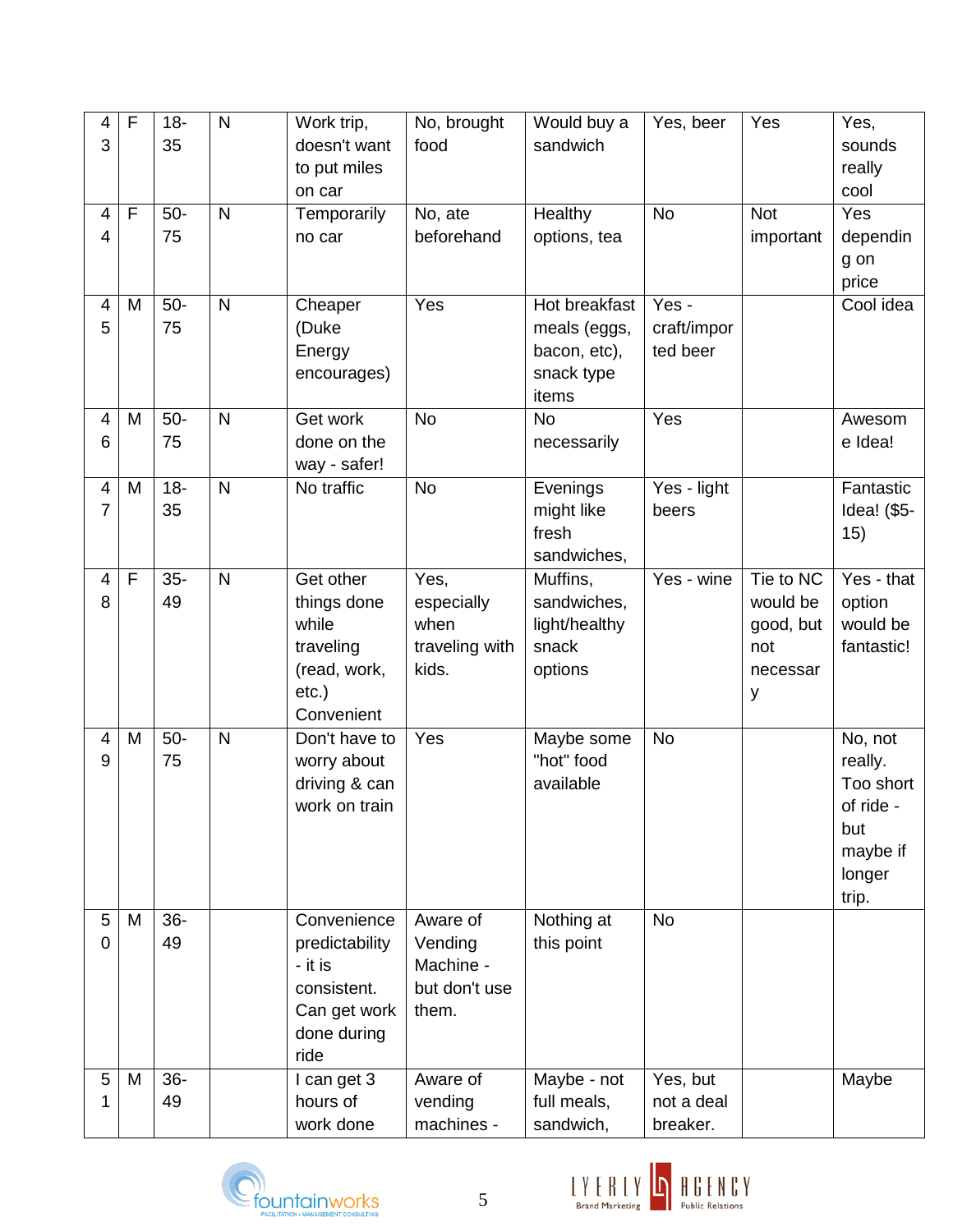|                |   |        |     | vs. fighting   | but doesn't   | lighter         | (Beer)    |            |                   |
|----------------|---|--------|-----|----------------|---------------|-----------------|-----------|------------|-------------------|
|                |   |        |     | traffic        | use them.     | snacks          |           |            |                   |
| 5              | F | $50-$  |     | Cheaper and    | Aware of      | <b>Hot Dogs</b> | <b>No</b> |            | Yes,              |
| $\overline{2}$ |   | 75     |     | then no one    | vending       |                 |           |            | maybe.            |
|                |   |        |     | Has to drive.  | Machine, but  |                 |           |            | Grits/Bac         |
|                |   |        |     | Train allows   | doesn't       |                 |           |            | on                |
|                |   |        |     | me to relax &  | purchase      |                 |           |            |                   |
|                |   |        |     | sleep.         | from vending  |                 |           |            |                   |
|                |   |        |     |                | machine       |                 |           |            |                   |
| 5              | F | $18 -$ | yes | You get to     | Unaware of    | Coffee, hot     |           |            |                   |
| 3              |   | 35     |     | sightsee.      | free coffee,  | chocolate,      |           |            |                   |
|                |   |        |     |                | etc.          | biscuits        |           |            |                   |
| 5              | F | $50-$  |     | It's not       | Aware of      | No - but        |           |            | Yes               |
| 4              |   | 75     |     | stressful and  | vending/coffe | would buy       |           |            |                   |
|                |   |        |     | you can work   | e, but don't  | <b>FRESH</b>    |           |            |                   |
|                |   |        |     | while you are  | often use it. | coffee          |           |            |                   |
|                |   |        |     | getting to     |               |                 |           |            |                   |
|                |   |        |     | your           |               |                 |           |            |                   |
|                |   |        |     | destination.   |               |                 |           |            |                   |
|                |   |        |     | Also a good    |               |                 |           |            |                   |
|                |   |        |     | price.         |               |                 |           |            |                   |
| 5              | M | $50-$  |     | Relaxing       |               | No, maybe       |           |            | <b>Definitely</b> |
| 5              |   | 75     |     |                |               | coffee          |           |            |                   |
| 5              | M | $36 -$ |     | Less           | Aware of      | Cold cuts,      | Possibly  | <b>No</b>  | Yes               |
| 6              |   | 49     |     | stressful      | vending       | sandwich,       |           |            |                   |
|                |   |        |     | (flying out of | machine, but  | snacks/chips    |           |            |                   |
|                |   |        |     | Raleigh and    | hasn't used.  |                 |           |            |                   |
|                |   |        |     | don't need to  |               |                 |           |            |                   |
|                |   |        |     | deal with      |               |                 |           |            |                   |
|                |   |        |     | car). Can      |               |                 |           |            |                   |
|                |   |        |     | get more       |               |                 |           |            |                   |
|                |   |        |     | work done      |               |                 |           |            |                   |
|                |   |        |     | on train.      |               |                 |           |            |                   |
| 5              | F | $50-$  |     | Way more       | Yes - candy   | Open bar!       | Yes       |            | Yes               |
| $\overline{7}$ |   | 75     |     | pleasant       | & crackers &  | Fruit or        |           |            |                   |
|                |   |        |     | than driving,  | soda          | sandwiches      |           |            |                   |
|                |   |        |     | and enjoy      |               |                 |           |            |                   |
|                |   |        |     | the "extra     |               |                 |           |            |                   |
|                |   |        |     | time"          |               |                 |           |            |                   |
| 5              | F | $50-$  |     | Cheaper,       | Yes, but      |                 |           |            |                   |
| 8              |   | 75     |     | and saves      | don't usually |                 |           |            |                   |
|                |   |        |     | wear on my     | use it.       |                 |           |            |                   |
|                |   |        |     | car            |               |                 |           |            |                   |
| 5              | F | $50-$  |     | Economic,      | Yes, use      | Sandwich        | Probably  | No, not in | <b>No</b>         |
| 9              |   | 75     |     | delightful &   | vending       | (cold cuts),    | not       | particular |                   |



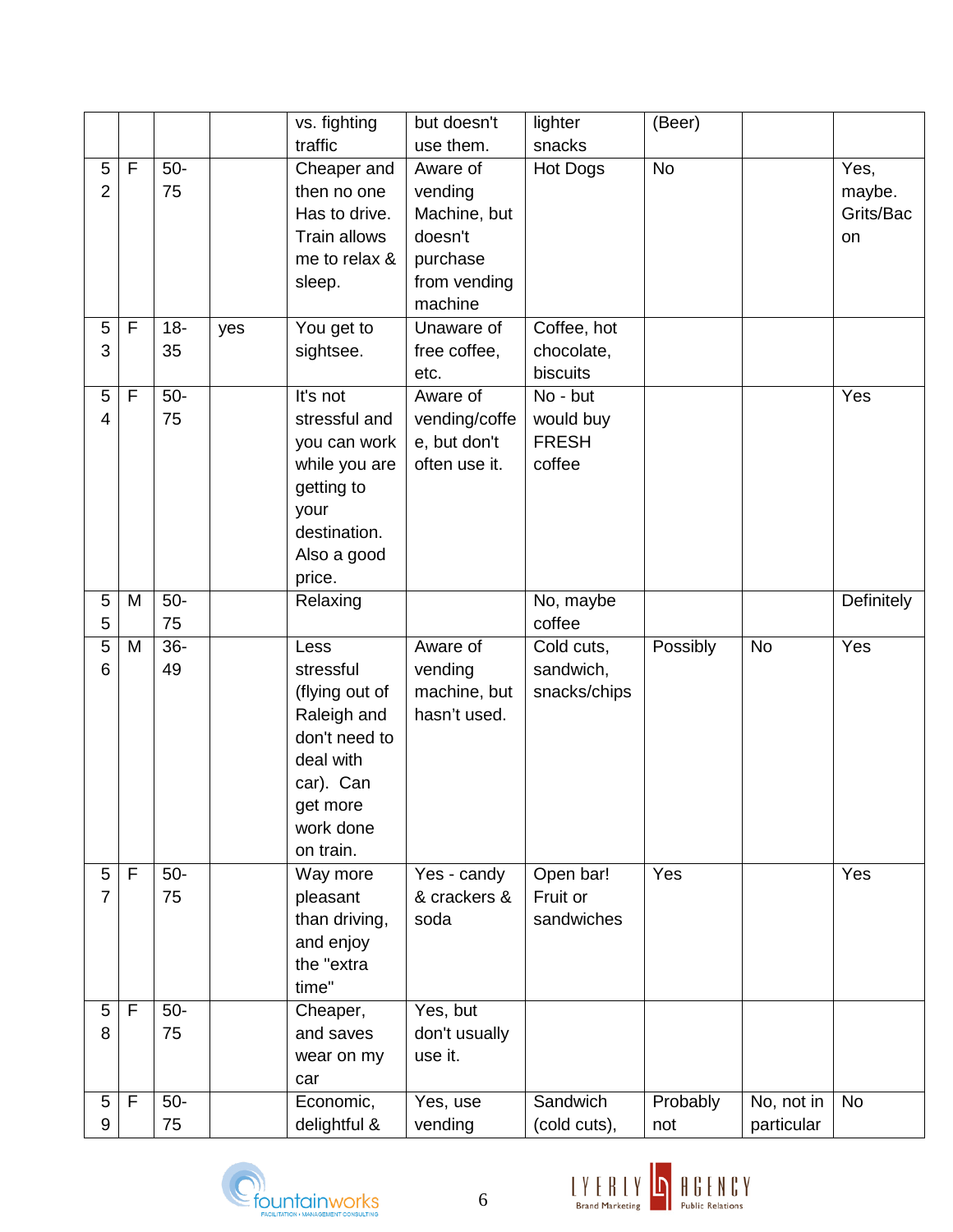|   |   |       | convenient     | machines     | <b>MORE</b> |           |           |            |
|---|---|-------|----------------|--------------|-------------|-----------|-----------|------------|
|   |   |       |                | often        | <b>FOOD</b> |           |           |            |
|   |   |       |                |              | options     |           |           |            |
| 0 | M | $50-$ | Cost & enjoy   | Occasionally |             | Yes, beer | <b>No</b> | Yes, that  |
|   |   | 75    | The relaxing   | Use the      |             | (Domestic |           | Is a nifty |
|   |   |       | experience.    | vending      |             | /craft)   |           | idea.      |
|   |   |       | "it's not that | machines     |             |           |           |            |
|   |   |       | much more      |              |             |           |           |            |
|   |   |       | time and it's  |              |             |           |           |            |
|   |   |       | easier"        |              |             |           |           |            |



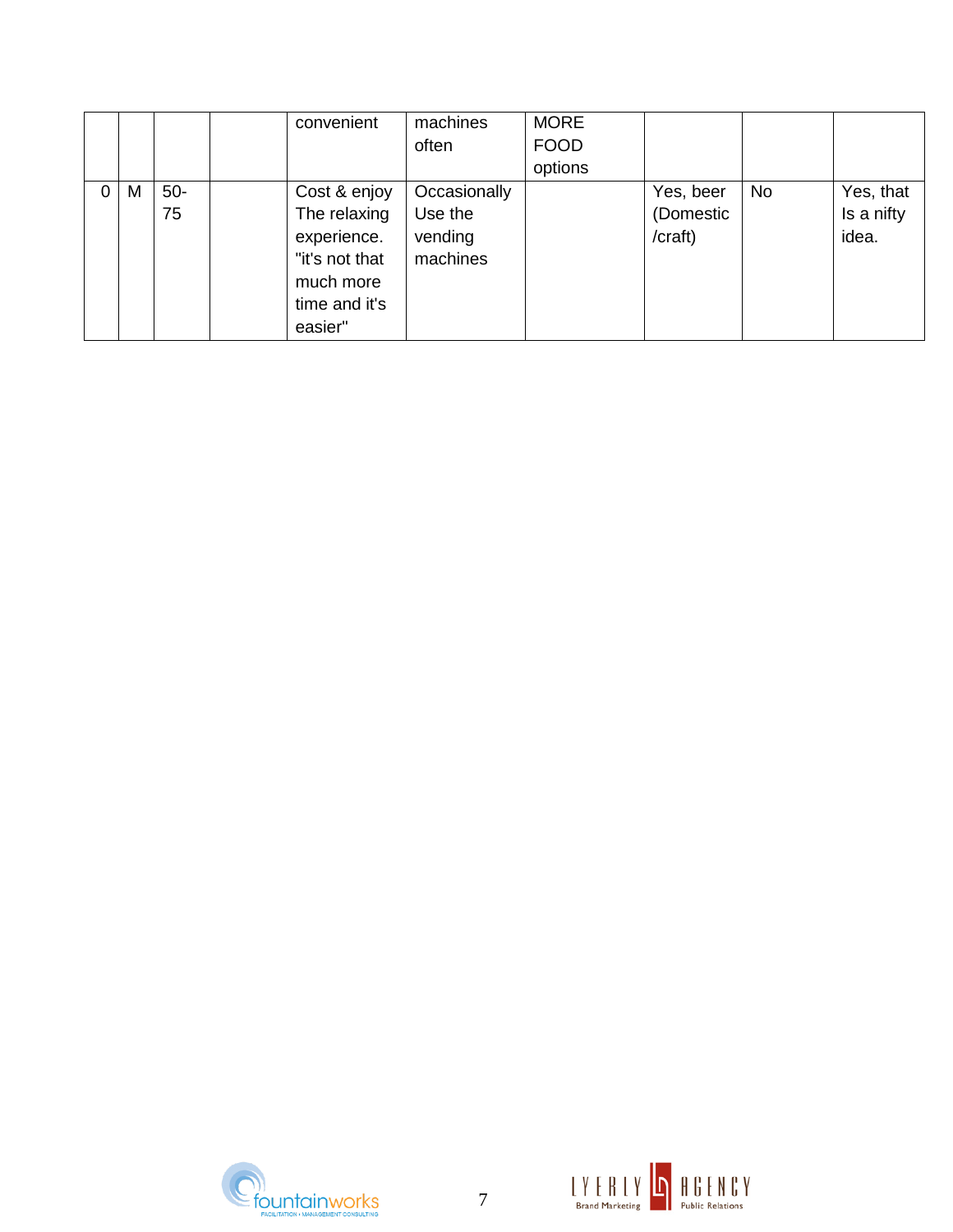### **Interview Notes, Transfer Needs**

|                | M              | Age          | <b>Stude</b>   | How getting to FD?  | Interested in                      | Pay for                        | <b>Bike rental?</b>                                |
|----------------|----------------|--------------|----------------|---------------------|------------------------------------|--------------------------------|----------------------------------------------------|
|                | I              | rang         | nt             |                     | packages?                          | parking?                       |                                                    |
|                | F              | е            |                |                     |                                    |                                |                                                    |
| 1              | M              | $18 -$<br>35 | $\mathsf{N}$   | Picked up by family | No, buy that stuff<br>separately   | <b>No</b>                      | Yes                                                |
| $\overline{2}$ | F              | $18 -$<br>35 | $\overline{Y}$ | Picked up by family | No, buy that stuff<br>separately   | <b>No</b>                      | Yes                                                |
| $\mathfrak{S}$ | $\mathsf{F}$   | $18 -$<br>35 | $\overline{Y}$ | Parents picking up  | <b>No</b>                          | <b>No</b>                      | <b>No</b>                                          |
| $\overline{4}$ | M              | $18 -$<br>35 | $\overline{Y}$ | Family picking up   |                                    |                                | No, too much<br>luggage                            |
| 5              | M              | $18 -$<br>35 | Y              | Family picking up   |                                    |                                | <b>No</b>                                          |
| 6              | M              | $18 -$<br>35 | $\mathsf{N}$   | Walk                |                                    |                                | Yes                                                |
| $\overline{7}$ | $\mathsf{F}$   | $50-$<br>75  | $\mathsf{N}$   | Friend picking up   | <b>No</b>                          | No, parking<br>isn't a problem |                                                    |
| 8              | $\mathsf{F}$   | $50-$<br>75  | $\mathsf{N}$   | Family picking up   | Venues/activities<br>would be nice | <b>No</b>                      |                                                    |
| 9              | F              | $50-$<br>75  | $\mathsf{N}$   | Family picking up   | <b>Hotels</b>                      | No, wouldn't<br>drive          |                                                    |
| 10             | $\mathsf{F}$   | $50-$<br>75  | $\mathsf{N}$   | Family picking up   | <b>No</b>                          |                                |                                                    |
| 11             | M              | $18 -$<br>35 | $\mathsf{N}$   | Walk                | <b>No</b>                          |                                |                                                    |
| 12             | F              | $18 -$<br>35 | $\mathsf{N}$   | Friend picking up   |                                    |                                |                                                    |
| 13             | M              | $18 -$<br>35 | $\mathsf{N}$   | Family picking up   |                                    |                                |                                                    |
| 14             | $\mathsf{F}$   | $50-$<br>75  | $\mathsf{N}$   | Family picking up   |                                    |                                |                                                    |
| 15             | $\overline{F}$ | $50-$<br>75  | $\mathsf{N}$   | Family picking up   |                                    |                                |                                                    |
| 16             | M              | $18 -$<br>35 | $\mathsf{N}$   | Bus, taxi           |                                    |                                | <b>No</b>                                          |
| 17             | M              | $18 -$<br>35 | $\mathsf{N}$   | Family picking up   | <b>No</b>                          | No                             | Bikes would be<br>cool, especially in<br>Charlotte |
| 18             | M              | $18 -$<br>35 | $\mathsf{N}$   | Friend picking up   |                                    |                                | <b>No</b>                                          |
| 19             | F              | $18 -$<br>35 | $\mathsf{N}$   | Family picking up   |                                    |                                |                                                    |
| 20             | M              | $18 -$       | ${\sf N}$      | Friend picking up   |                                    |                                | <b>No</b>                                          |



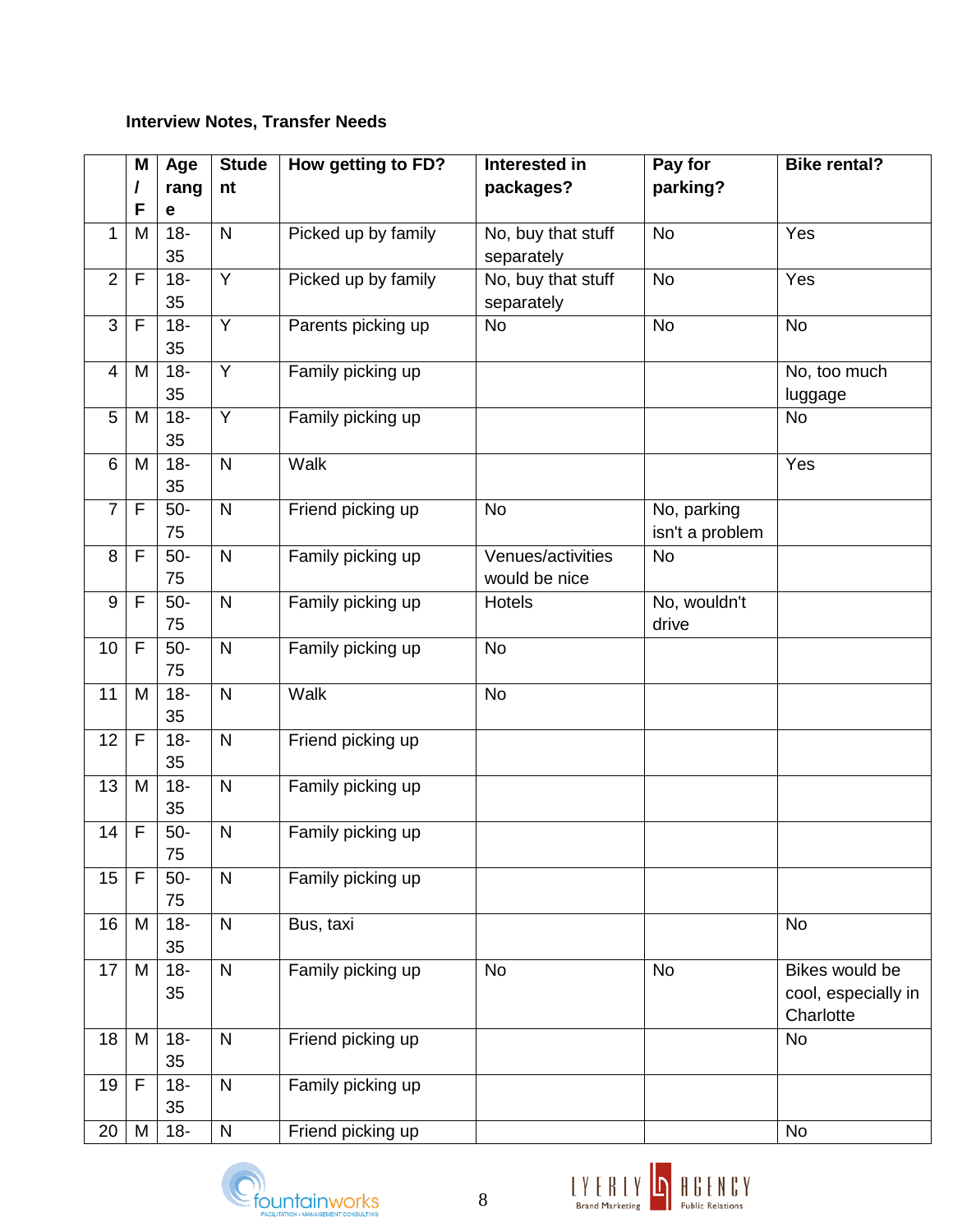|                 |                | 35           |                         |                                                                         |                                         |                                       |                                             |
|-----------------|----------------|--------------|-------------------------|-------------------------------------------------------------------------|-----------------------------------------|---------------------------------------|---------------------------------------------|
| 21              | M              | $18 -$<br>35 | $\mathsf{N}$            | Walk                                                                    | <b>No</b>                               | Yes, but would<br>have to be<br>cheap | Yes                                         |
| 22              | M              | $18 -$<br>35 | $\mathsf{N}$            | Family picking up                                                       |                                         |                                       | <b>No</b>                                   |
| 23              | $\mathsf F$    | $18 -$<br>35 | $\mathsf{N}$            | Family picking up                                                       |                                         |                                       |                                             |
| 24              | F              | $18-$<br>35  | $\mathsf{N}$            |                                                                         | Yes, if packaged<br>for "younger" crowd |                                       | Yes, w/navigation<br>system                 |
| 25              | F              | $18 -$<br>35 | $\overline{Y}$          | Friend picking up                                                       |                                         |                                       | <b>No</b>                                   |
| 26              | F              | $50-$<br>75  | $\mathsf{N}$            | Family picking up                                                       | <b>No</b>                               | Maybe,<br>depending on<br>the price   | <b>No</b>                                   |
| 27              | M              | $50-$<br>75  | $\mathsf{N}$            |                                                                         | <b>No</b>                               |                                       |                                             |
| 28              | M              | $50-$<br>75  | $\mathsf{N}$            | Friend picking up                                                       | <b>No</b>                               | <b>No</b>                             |                                             |
| 29              | M              | $18 -$<br>35 | $\overline{Y}$          | Uber                                                                    | Possibly                                |                                       | <b>No</b>                                   |
| 30              | F              | $50-$<br>75  | $\mathsf{N}$            | Cab/Uber                                                                | <b>No</b>                               | <b>No</b>                             |                                             |
| 31              | M              | $18 -$<br>35 | $\overline{Y}$          | Friend picking up                                                       | <b>No</b>                               | <b>No</b>                             | Yes                                         |
| 32              | F              | $18 -$<br>35 | $\overline{Y}$          | Family picking up                                                       | <b>No</b>                               | <b>No</b>                             | Yes (especially in<br>the<br>summer/spring) |
| 33              | F              | $50-$<br>75  | $\mathsf{N}$            | Friend picking up                                                       | Yes                                     | <b>No</b>                             |                                             |
| 34              | $\overline{F}$ | $18-$<br>35  | Y                       | Family picking up                                                       |                                         |                                       | Yes                                         |
| 35 <sub>5</sub> | $\mathsf F$    | $18 -$<br>35 | $\overline{Y}$          | Family picking up                                                       | no                                      | n/a                                   |                                             |
| 36              | M              | $18 -$<br>35 | $\overline{Y}$          | Family picking up                                                       |                                         | n/a                                   | Yes                                         |
| 37              | F              | $50-$<br>75  | $\mathsf{N}$            | Family picking up                                                       | <b>No</b>                               | n/a                                   | <b>No</b>                                   |
| 38              | M              | $50-$<br>75  | $\mathsf{N}$            | Friend picking up                                                       | Yes, depends on<br>what it was          | <b>No</b>                             | <b>No</b>                                   |
| 39              | M              | $18 -$<br>35 | $\overline{\mathsf{N}}$ | Walking                                                                 |                                         |                                       | <b>No</b>                                   |
| 40              | M              | $50-$<br>75  | $\mathsf{N}$            | Have a car there.<br>Probably wouldn't park<br>in charlotte for a week, | $\overline{N}$                          |                                       |                                             |



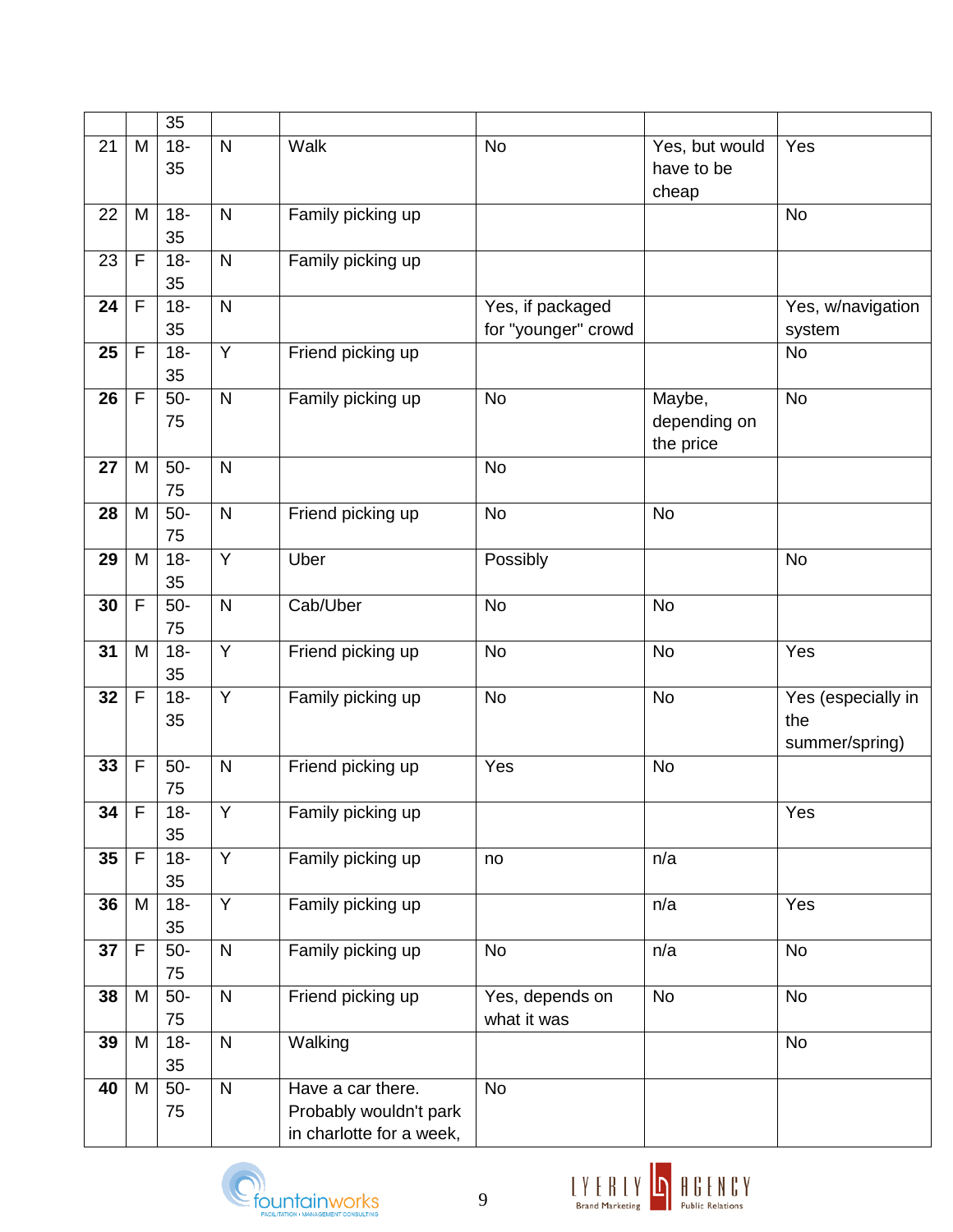|    |                |        |                | fine in Durham for a    |                       |               |           |
|----|----------------|--------|----------------|-------------------------|-----------------------|---------------|-----------|
|    |                |        |                | few days                |                       |               |           |
| 41 | M              | $18 -$ | $\mathsf{N}$   | <b>Bicycle</b>          |                       |               | <b>No</b> |
|    |                | 35     |                |                         |                       |               |           |
| 42 | M              | $18 -$ | $\mathsf{N}$   | Uber - \$30-40. Don't   | <b>No</b>             | Would         |           |
|    |                | 35     |                | leave car there         |                       | consider      |           |
| 43 | F              | $18 -$ | $\overline{N}$ | Uber                    | <b>No</b>             | Yes depending | yes       |
|    |                | 35     |                |                         |                       | on price      |           |
| 44 | F              | $50-$  | $\overline{N}$ | Friend picking up       | <b>No</b>             | <b>No</b>     | <b>No</b> |
|    |                | 75     |                |                         |                       |               |           |
| 45 | M              | $50-$  | N              | Parked own car -        |                       |               |           |
|    |                | 75     |                | driving rest of way     |                       |               |           |
| 46 | M              | $50-$  | $\mathsf{N}$   | Cab/Uber                |                       |               |           |
|    |                | 75     |                |                         |                       |               |           |
| 47 | M              | $18 -$ | $\mathsf{N}$   | Cab/Uber                |                       |               |           |
|    |                | 35     |                |                         |                       |               |           |
| 48 | $\overline{F}$ | $35-$  | $\overline{N}$ | Friend picking up       | Yes, shopping/        | Yes, prefer   |           |
|    |                | 49     |                |                         | restaurants           | some sort of  |           |
|    |                |        |                |                         |                       | ticketed      |           |
|    |                |        |                |                         |                       | system.       |           |
| 49 | M              | $50-$  | $\mathsf{N}$   |                         |                       |               |           |
|    |                | 75     |                |                         |                       |               |           |
| 50 | M              | $36-$  |                |                         |                       |               |           |
|    |                | 49     |                |                         |                       |               |           |
| 51 | M              | $36-$  |                | Taxi/Uber               | No, not really.       |               |           |
|    |                | 49     |                |                         |                       |               |           |
| 52 | F              | $50-$  |                | Bus to get rental car   |                       |               |           |
|    |                | 75     |                | station                 |                       |               |           |
| 53 | F              | $18 -$ | $\overline{Y}$ |                         |                       |               |           |
|    |                | 35     |                |                         |                       |               |           |
| 54 | $\overline{F}$ | $50-$  |                | Cab                     |                       | No            |           |
|    |                | 75     |                |                         |                       |               |           |
| 55 | M              | $50-$  |                | Cab                     |                       | <b>No</b>     |           |
|    |                | 75     |                |                         |                       |               |           |
| 56 | M              | $36 -$ |                | Friend picking up       |                       | Sure, if need |           |
|    |                | 49     |                |                         |                       | be.           |           |
| 57 | F              | $50-$  |                |                         | Yes, Amtrak           |               |           |
|    |                | 75     |                |                         | discount for visiting |               |           |
|    |                |        |                |                         | suggested places.     |               |           |
| 58 | F              | $50-$  |                |                         |                       |               |           |
|    |                | 75     |                |                         |                       |               |           |
| 59 | F              | $50-$  |                | friend/family picked up | No                    |               |           |
|    |                | 75     |                |                         |                       |               |           |
| 60 | M              | $50-$  |                | family picking up       | No                    |               |           |
|    |                | 75     |                |                         |                       |               |           |



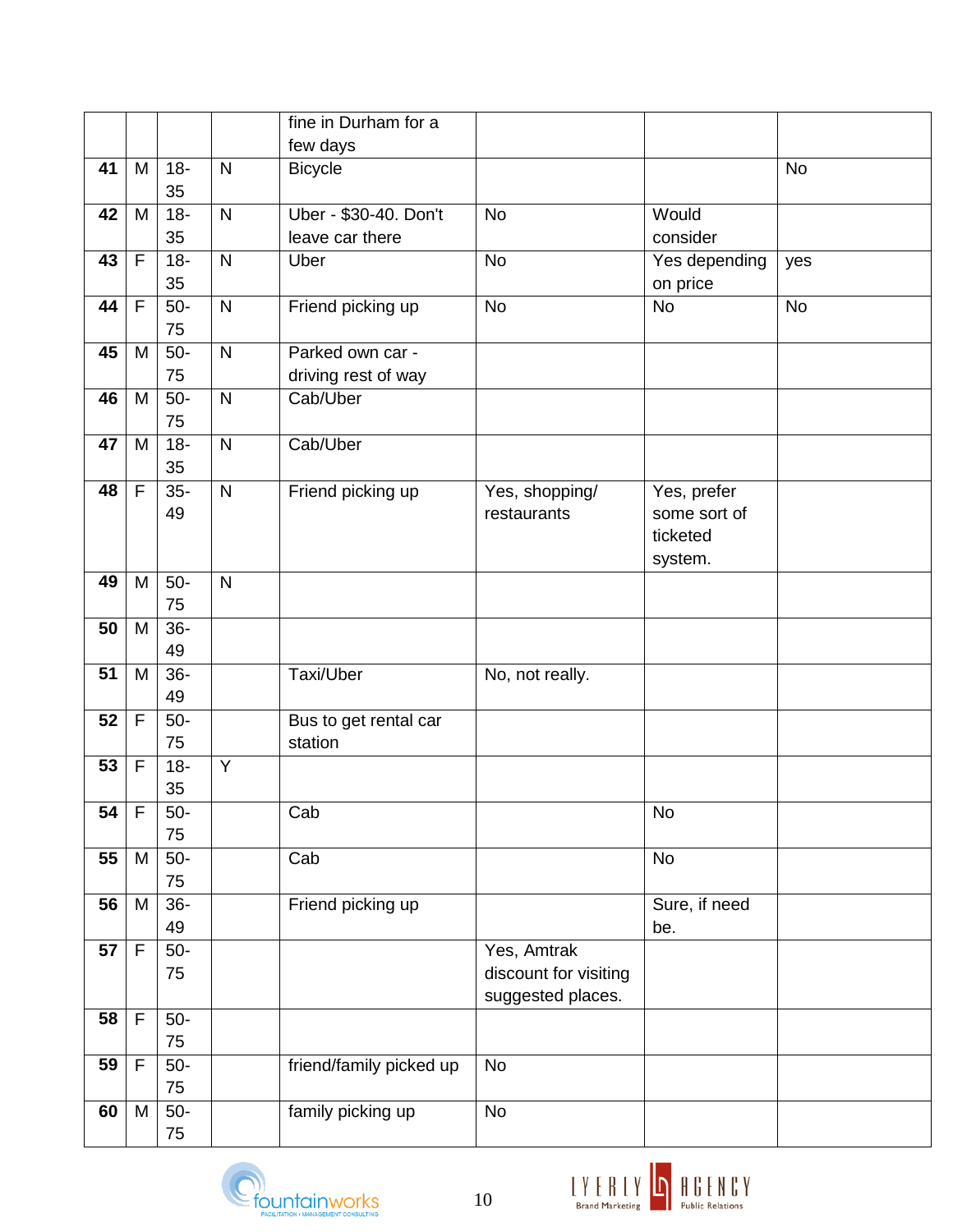### **Interview Notes, Amenities**

|                          | M/F          | Age    | <b>Stude</b>   | <b>Satisfied</b> | Pay for      | <b>Other</b>    | <b>Quiet car</b> | Pay for       |
|--------------------------|--------------|--------|----------------|------------------|--------------|-----------------|------------------|---------------|
|                          |              |        | nt             | with Wi-Fi       | faster Wi-Fi | amenities       |                  | movies        |
| 1                        | M            | $18 -$ | $\mathsf{N}$   | Sometimes        | Yes so I can | Not important   | Yes              | No            |
|                          |              | 35     |                | good,            | stream       | for a short     |                  |               |
|                          |              |        |                | sometimes        |              | distance        |                  |               |
|                          |              |        |                | not              |              |                 |                  |               |
| $\overline{2}$           | $\mathsf{F}$ | $18 -$ | $\overline{Y}$ | <b>Sometimes</b> | Yes          | Not important   | Yes              | No            |
|                          |              | 35     |                | good,            |              |                 |                  |               |
|                          |              |        |                | sometimes        |              |                 |                  |               |
|                          |              |        |                | not              |              |                 |                  |               |
| 3                        | F            | $18 -$ | Y              | Yes              | Yes          |                 | Yes              | <b>No</b>     |
|                          |              | 35     |                |                  |              |                 |                  |               |
| $\overline{\mathcal{A}}$ | M            | $18 -$ | Y              | Yes              | <b>No</b>    |                 | Yes              | <b>No</b>     |
|                          |              | 35     |                |                  |              |                 |                  |               |
| 5                        | M            | $18 -$ | Y              | Yes              | <b>No</b>    |                 | Yes              | <b>No</b>     |
|                          |              | 35     |                |                  |              |                 |                  |               |
| 6                        | M            | $18 -$ | $\mathsf{N}$   | Yes              | <b>No</b>    |                 | Yes              | <b>No</b>     |
|                          |              | 35     |                |                  |              |                 |                  |               |
| $\overline{7}$           | F            | $50-$  | $\mathsf{N}$   | Doesn't use      | <b>No</b>    |                 | <b>No</b>        | <b>No</b>     |
|                          |              | 75     |                | Wi-Fi            |              |                 |                  |               |
| 8                        | F            | $50-$  | $\mathsf{N}$   | Doesn't use      | n/a          |                 | Yes, wouldn't    | Yes, maybe    |
|                          |              | 75     |                | Wi-Fi            |              |                 | pay extra        |               |
| 9                        | F            | $50-$  | ${\sf N}$      | Haven't used     | <b>No</b>    | No, just food   | Yes, would       | Yes, would be |
|                          |              | 75     |                | it               |              |                 | pay extra        | nice          |
| 1                        | F            | $50-$  | $\mathsf{N}$   | Doesn't use      |              | TV/movies       | <b>No</b>        | Yes, would be |
| 0                        |              | 75     |                | Wi-Fi            |              |                 |                  | nice          |
| 1                        | M            | $18 -$ | ${\sf N}$      | Yes              | <b>No</b>    | <b>No</b>       | Yes              |               |
| 1                        |              | 35     |                |                  |              |                 |                  |               |
| 1                        | $\mathsf F$  | $18 -$ | ${\sf N}$      | It's okay, a lot | <b>No</b>    | Good now,       | <b>No</b>        |               |
| $\overline{2}$           |              | 35     |                | of buffering     |              | wine would be   |                  |               |
|                          |              |        |                |                  |              | great           |                  |               |
| 1                        | M            | $18 -$ | $\mathsf{N}$   | Good enough      | <b>No</b>    |                 | No               | <b>No</b>     |
| 3                        |              | 35     |                | for music        |              |                 |                  |               |
| 1                        | F            | $50-$  | $\mathsf{N}$   | doesn't use      | <b>No</b>    | Food options    | <b>No</b>        | <b>No</b>     |
| 4                        |              | 75     |                | Wi-Fi            |              | the main thing  |                  |               |
| 1                        | F            | $50-$  | ${\sf N}$      | Yes              | <b>No</b>    |                 | Yes, would       |               |
| 5                        |              | 75     |                |                  |              |                 | pay              |               |
|                          | M            | $18 -$ | ${\sf N}$      | Pretty good      | <b>No</b>    | No, likes the   |                  |               |
| 6                        |              | 35     |                |                  |              | train. Maybe a  |                  |               |
|                          |              |        |                |                  |              | café car        |                  |               |
| 1                        | M            | $18 -$ | ${\sf N}$      | Yes              | <b>No</b>    | Tell you where  | Yes, would       | Maybe         |
| 7                        |              | 35     |                |                  |              | you are from    | pay              |               |
|                          |              |        |                |                  |              | start to finish |                  |               |



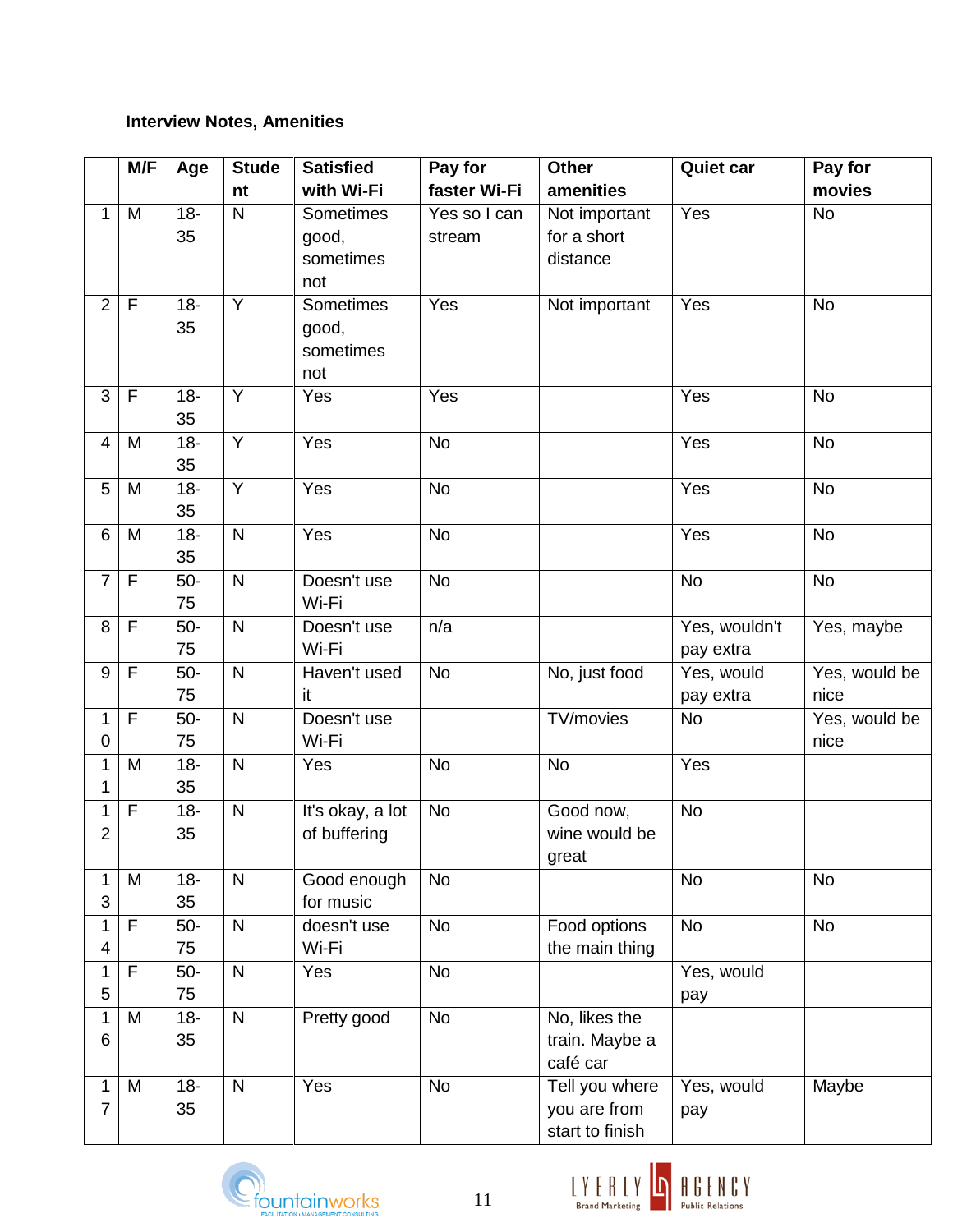| 35<br>8<br>into it<br>pay<br>F<br>$18 -$<br>$\mathsf{N}$<br>1<br>No<br><b>No</b><br>No<br>Pretty good<br>More security<br>$\overline{9}$<br>35<br>$\overline{2}$<br>$18 -$<br>$\mathsf{N}$<br><b>No</b><br>Maybe<br>M<br>Pretty good<br>Sometimes<br>35<br>$\pmb{0}$<br>$\overline{c}$<br>$18 -$<br>$\mathsf{N}$<br>No, not<br>Yes, \$3<br><b>No</b><br>M<br><b>No</b><br>Party car<br>1<br>35<br>working well -<br>(opposite of<br>videos won't<br>quiet car)<br>send<br>Yes<br>$\mathbf 2$<br>$18 -$<br>$\mathsf{N}$<br>n/a<br>Yes<br>M<br>$\overline{2}$<br>35<br>$\overline{2}$<br>$18 -$<br>F<br>$\mathsf{N}$<br>Not satisfied,<br>Yes<br><b>No</b><br>No, expect<br>3<br>good Wi-Fi<br>35<br>video<br>buffering<br>$\mathsf F$<br>Maybe, if on<br>$\mathbf{2}$<br>$18 -$<br>$\mathsf{N}$<br>Yes<br>Good idea, at<br>Maybe a store<br>Yes, longer<br>35<br>longer trip<br>w/train<br>4<br>times may be<br>trip<br>willing to pay<br>gadgets,<br>for it (\$5).<br>Amtrak items<br>Y<br>$\overline{2}$<br>$\mathsf F$<br>$18 -$<br>Yes<br>No - not<br><b>No</b><br>Yes, no more<br>5<br>35<br>than \$5<br>really<br>$\overline{2}$<br>$\mathsf{N}$<br>Yes<br><b>No</b><br>F<br>$50-$<br><b>No</b><br><b>No</b><br><b>No</b><br>$\,6\,$<br>75<br>$\overline{2}$<br>$50-$<br>$\mathsf{N}$<br>M<br>7<br>75<br>$\overline{2}$<br>$\mathsf{N}$<br>Pillow/blindfold<br>$50-$<br>Yes<br><b>No</b><br>M<br>8<br>75<br>$\overline{c}$<br>$\overline{Y}$<br>$18 -$<br>Maybe if<br>Yes<br><b>No</b><br>Yes - if at night<br>Yes<br>M<br>9<br>35<br>longer ride -<br>batteries, etc.<br>$3 \mid F$<br>$50-$<br>${\sf N}$<br>Yes<br>$\mathsf{No}$<br>$\mathsf{No}$<br>$\mathsf{No}$<br>75<br>$\mathbf 0$<br>$\overline{3}$<br>$\overline{Y}$<br>$18 -$<br>$\overline{Yes}$<br><b>No</b><br>Yes (but<br><b>No</b><br>Maybe small<br>M<br>1<br>35<br>unlikely to pay<br>convenience<br>for it).<br>items<br>(situational)<br>$\overline{3}$<br>$\overline{Y}$<br>$\mathsf F$<br>$18 -$<br>Yes<br>No, unless<br><b>No</b><br><b>No</b><br>No, unless<br>$\overline{2}$<br>35<br>going for<br>longer trip<br>longer<br>$\mathsf F$<br><b>No</b><br>Yes<br>$\mathfrak{B}$<br>$\mathsf{N}$<br>Yes<br><b>No</b><br>No - prefer to<br>$50-$<br>3<br>75<br>read<br>$\overline{Y}$<br>3<br>$\mathsf F$<br><b>No</b><br>Yes<br>$18 -$<br>Haven't used<br><b>No</b><br>No<br>35<br>4<br>it<br>$\overline{Y}$<br>3<br>$\mathsf F$<br>Not satisfied -<br><b>No</b><br>Yes<br><b>No</b><br>$18 -$<br>Yes,<br>5<br>35<br>going in and<br>depending | 1 | M | $18 -$ | $\mathsf{N}$ | Yes | <b>No</b> | Carts with food | Yes, would | <b>Would look</b> |
|--------------------------------------------------------------------------------------------------------------------------------------------------------------------------------------------------------------------------------------------------------------------------------------------------------------------------------------------------------------------------------------------------------------------------------------------------------------------------------------------------------------------------------------------------------------------------------------------------------------------------------------------------------------------------------------------------------------------------------------------------------------------------------------------------------------------------------------------------------------------------------------------------------------------------------------------------------------------------------------------------------------------------------------------------------------------------------------------------------------------------------------------------------------------------------------------------------------------------------------------------------------------------------------------------------------------------------------------------------------------------------------------------------------------------------------------------------------------------------------------------------------------------------------------------------------------------------------------------------------------------------------------------------------------------------------------------------------------------------------------------------------------------------------------------------------------------------------------------------------------------------------------------------------------------------------------------------------------------------------------------------------------------------------------------------------------------------------------------------------------------------------------------------------------------------------------------------------------------------------------------------------------------------------------------------------------------------------------------------------------------------------------------------------------------------------------------------------------------------------------------------------------------|---|---|--------|--------------|-----|-----------|-----------------|------------|-------------------|
|                                                                                                                                                                                                                                                                                                                                                                                                                                                                                                                                                                                                                                                                                                                                                                                                                                                                                                                                                                                                                                                                                                                                                                                                                                                                                                                                                                                                                                                                                                                                                                                                                                                                                                                                                                                                                                                                                                                                                                                                                                                                                                                                                                                                                                                                                                                                                                                                                                                                                                                          |   |   |        |              |     |           |                 |            |                   |
|                                                                                                                                                                                                                                                                                                                                                                                                                                                                                                                                                                                                                                                                                                                                                                                                                                                                                                                                                                                                                                                                                                                                                                                                                                                                                                                                                                                                                                                                                                                                                                                                                                                                                                                                                                                                                                                                                                                                                                                                                                                                                                                                                                                                                                                                                                                                                                                                                                                                                                                          |   |   |        |              |     |           |                 |            |                   |
|                                                                                                                                                                                                                                                                                                                                                                                                                                                                                                                                                                                                                                                                                                                                                                                                                                                                                                                                                                                                                                                                                                                                                                                                                                                                                                                                                                                                                                                                                                                                                                                                                                                                                                                                                                                                                                                                                                                                                                                                                                                                                                                                                                                                                                                                                                                                                                                                                                                                                                                          |   |   |        |              |     |           |                 |            |                   |
|                                                                                                                                                                                                                                                                                                                                                                                                                                                                                                                                                                                                                                                                                                                                                                                                                                                                                                                                                                                                                                                                                                                                                                                                                                                                                                                                                                                                                                                                                                                                                                                                                                                                                                                                                                                                                                                                                                                                                                                                                                                                                                                                                                                                                                                                                                                                                                                                                                                                                                                          |   |   |        |              |     |           |                 |            |                   |
|                                                                                                                                                                                                                                                                                                                                                                                                                                                                                                                                                                                                                                                                                                                                                                                                                                                                                                                                                                                                                                                                                                                                                                                                                                                                                                                                                                                                                                                                                                                                                                                                                                                                                                                                                                                                                                                                                                                                                                                                                                                                                                                                                                                                                                                                                                                                                                                                                                                                                                                          |   |   |        |              |     |           |                 |            |                   |
|                                                                                                                                                                                                                                                                                                                                                                                                                                                                                                                                                                                                                                                                                                                                                                                                                                                                                                                                                                                                                                                                                                                                                                                                                                                                                                                                                                                                                                                                                                                                                                                                                                                                                                                                                                                                                                                                                                                                                                                                                                                                                                                                                                                                                                                                                                                                                                                                                                                                                                                          |   |   |        |              |     |           |                 |            |                   |
|                                                                                                                                                                                                                                                                                                                                                                                                                                                                                                                                                                                                                                                                                                                                                                                                                                                                                                                                                                                                                                                                                                                                                                                                                                                                                                                                                                                                                                                                                                                                                                                                                                                                                                                                                                                                                                                                                                                                                                                                                                                                                                                                                                                                                                                                                                                                                                                                                                                                                                                          |   |   |        |              |     |           |                 |            |                   |
|                                                                                                                                                                                                                                                                                                                                                                                                                                                                                                                                                                                                                                                                                                                                                                                                                                                                                                                                                                                                                                                                                                                                                                                                                                                                                                                                                                                                                                                                                                                                                                                                                                                                                                                                                                                                                                                                                                                                                                                                                                                                                                                                                                                                                                                                                                                                                                                                                                                                                                                          |   |   |        |              |     |           |                 |            |                   |
|                                                                                                                                                                                                                                                                                                                                                                                                                                                                                                                                                                                                                                                                                                                                                                                                                                                                                                                                                                                                                                                                                                                                                                                                                                                                                                                                                                                                                                                                                                                                                                                                                                                                                                                                                                                                                                                                                                                                                                                                                                                                                                                                                                                                                                                                                                                                                                                                                                                                                                                          |   |   |        |              |     |           |                 |            |                   |
|                                                                                                                                                                                                                                                                                                                                                                                                                                                                                                                                                                                                                                                                                                                                                                                                                                                                                                                                                                                                                                                                                                                                                                                                                                                                                                                                                                                                                                                                                                                                                                                                                                                                                                                                                                                                                                                                                                                                                                                                                                                                                                                                                                                                                                                                                                                                                                                                                                                                                                                          |   |   |        |              |     |           |                 |            |                   |
|                                                                                                                                                                                                                                                                                                                                                                                                                                                                                                                                                                                                                                                                                                                                                                                                                                                                                                                                                                                                                                                                                                                                                                                                                                                                                                                                                                                                                                                                                                                                                                                                                                                                                                                                                                                                                                                                                                                                                                                                                                                                                                                                                                                                                                                                                                                                                                                                                                                                                                                          |   |   |        |              |     |           |                 |            |                   |
|                                                                                                                                                                                                                                                                                                                                                                                                                                                                                                                                                                                                                                                                                                                                                                                                                                                                                                                                                                                                                                                                                                                                                                                                                                                                                                                                                                                                                                                                                                                                                                                                                                                                                                                                                                                                                                                                                                                                                                                                                                                                                                                                                                                                                                                                                                                                                                                                                                                                                                                          |   |   |        |              |     |           |                 |            |                   |
|                                                                                                                                                                                                                                                                                                                                                                                                                                                                                                                                                                                                                                                                                                                                                                                                                                                                                                                                                                                                                                                                                                                                                                                                                                                                                                                                                                                                                                                                                                                                                                                                                                                                                                                                                                                                                                                                                                                                                                                                                                                                                                                                                                                                                                                                                                                                                                                                                                                                                                                          |   |   |        |              |     |           |                 |            |                   |
|                                                                                                                                                                                                                                                                                                                                                                                                                                                                                                                                                                                                                                                                                                                                                                                                                                                                                                                                                                                                                                                                                                                                                                                                                                                                                                                                                                                                                                                                                                                                                                                                                                                                                                                                                                                                                                                                                                                                                                                                                                                                                                                                                                                                                                                                                                                                                                                                                                                                                                                          |   |   |        |              |     |           |                 |            |                   |
|                                                                                                                                                                                                                                                                                                                                                                                                                                                                                                                                                                                                                                                                                                                                                                                                                                                                                                                                                                                                                                                                                                                                                                                                                                                                                                                                                                                                                                                                                                                                                                                                                                                                                                                                                                                                                                                                                                                                                                                                                                                                                                                                                                                                                                                                                                                                                                                                                                                                                                                          |   |   |        |              |     |           |                 |            |                   |
|                                                                                                                                                                                                                                                                                                                                                                                                                                                                                                                                                                                                                                                                                                                                                                                                                                                                                                                                                                                                                                                                                                                                                                                                                                                                                                                                                                                                                                                                                                                                                                                                                                                                                                                                                                                                                                                                                                                                                                                                                                                                                                                                                                                                                                                                                                                                                                                                                                                                                                                          |   |   |        |              |     |           |                 |            |                   |
|                                                                                                                                                                                                                                                                                                                                                                                                                                                                                                                                                                                                                                                                                                                                                                                                                                                                                                                                                                                                                                                                                                                                                                                                                                                                                                                                                                                                                                                                                                                                                                                                                                                                                                                                                                                                                                                                                                                                                                                                                                                                                                                                                                                                                                                                                                                                                                                                                                                                                                                          |   |   |        |              |     |           |                 |            |                   |
|                                                                                                                                                                                                                                                                                                                                                                                                                                                                                                                                                                                                                                                                                                                                                                                                                                                                                                                                                                                                                                                                                                                                                                                                                                                                                                                                                                                                                                                                                                                                                                                                                                                                                                                                                                                                                                                                                                                                                                                                                                                                                                                                                                                                                                                                                                                                                                                                                                                                                                                          |   |   |        |              |     |           |                 |            |                   |
|                                                                                                                                                                                                                                                                                                                                                                                                                                                                                                                                                                                                                                                                                                                                                                                                                                                                                                                                                                                                                                                                                                                                                                                                                                                                                                                                                                                                                                                                                                                                                                                                                                                                                                                                                                                                                                                                                                                                                                                                                                                                                                                                                                                                                                                                                                                                                                                                                                                                                                                          |   |   |        |              |     |           |                 |            |                   |
|                                                                                                                                                                                                                                                                                                                                                                                                                                                                                                                                                                                                                                                                                                                                                                                                                                                                                                                                                                                                                                                                                                                                                                                                                                                                                                                                                                                                                                                                                                                                                                                                                                                                                                                                                                                                                                                                                                                                                                                                                                                                                                                                                                                                                                                                                                                                                                                                                                                                                                                          |   |   |        |              |     |           |                 |            |                   |
|                                                                                                                                                                                                                                                                                                                                                                                                                                                                                                                                                                                                                                                                                                                                                                                                                                                                                                                                                                                                                                                                                                                                                                                                                                                                                                                                                                                                                                                                                                                                                                                                                                                                                                                                                                                                                                                                                                                                                                                                                                                                                                                                                                                                                                                                                                                                                                                                                                                                                                                          |   |   |        |              |     |           |                 |            |                   |
|                                                                                                                                                                                                                                                                                                                                                                                                                                                                                                                                                                                                                                                                                                                                                                                                                                                                                                                                                                                                                                                                                                                                                                                                                                                                                                                                                                                                                                                                                                                                                                                                                                                                                                                                                                                                                                                                                                                                                                                                                                                                                                                                                                                                                                                                                                                                                                                                                                                                                                                          |   |   |        |              |     |           |                 |            |                   |
|                                                                                                                                                                                                                                                                                                                                                                                                                                                                                                                                                                                                                                                                                                                                                                                                                                                                                                                                                                                                                                                                                                                                                                                                                                                                                                                                                                                                                                                                                                                                                                                                                                                                                                                                                                                                                                                                                                                                                                                                                                                                                                                                                                                                                                                                                                                                                                                                                                                                                                                          |   |   |        |              |     |           |                 |            |                   |
|                                                                                                                                                                                                                                                                                                                                                                                                                                                                                                                                                                                                                                                                                                                                                                                                                                                                                                                                                                                                                                                                                                                                                                                                                                                                                                                                                                                                                                                                                                                                                                                                                                                                                                                                                                                                                                                                                                                                                                                                                                                                                                                                                                                                                                                                                                                                                                                                                                                                                                                          |   |   |        |              |     |           |                 |            |                   |
|                                                                                                                                                                                                                                                                                                                                                                                                                                                                                                                                                                                                                                                                                                                                                                                                                                                                                                                                                                                                                                                                                                                                                                                                                                                                                                                                                                                                                                                                                                                                                                                                                                                                                                                                                                                                                                                                                                                                                                                                                                                                                                                                                                                                                                                                                                                                                                                                                                                                                                                          |   |   |        |              |     |           |                 |            |                   |
|                                                                                                                                                                                                                                                                                                                                                                                                                                                                                                                                                                                                                                                                                                                                                                                                                                                                                                                                                                                                                                                                                                                                                                                                                                                                                                                                                                                                                                                                                                                                                                                                                                                                                                                                                                                                                                                                                                                                                                                                                                                                                                                                                                                                                                                                                                                                                                                                                                                                                                                          |   |   |        |              |     |           |                 |            |                   |
|                                                                                                                                                                                                                                                                                                                                                                                                                                                                                                                                                                                                                                                                                                                                                                                                                                                                                                                                                                                                                                                                                                                                                                                                                                                                                                                                                                                                                                                                                                                                                                                                                                                                                                                                                                                                                                                                                                                                                                                                                                                                                                                                                                                                                                                                                                                                                                                                                                                                                                                          |   |   |        |              |     |           |                 |            |                   |
|                                                                                                                                                                                                                                                                                                                                                                                                                                                                                                                                                                                                                                                                                                                                                                                                                                                                                                                                                                                                                                                                                                                                                                                                                                                                                                                                                                                                                                                                                                                                                                                                                                                                                                                                                                                                                                                                                                                                                                                                                                                                                                                                                                                                                                                                                                                                                                                                                                                                                                                          |   |   |        |              |     |           |                 |            |                   |
|                                                                                                                                                                                                                                                                                                                                                                                                                                                                                                                                                                                                                                                                                                                                                                                                                                                                                                                                                                                                                                                                                                                                                                                                                                                                                                                                                                                                                                                                                                                                                                                                                                                                                                                                                                                                                                                                                                                                                                                                                                                                                                                                                                                                                                                                                                                                                                                                                                                                                                                          |   |   |        |              |     |           |                 |            |                   |
|                                                                                                                                                                                                                                                                                                                                                                                                                                                                                                                                                                                                                                                                                                                                                                                                                                                                                                                                                                                                                                                                                                                                                                                                                                                                                                                                                                                                                                                                                                                                                                                                                                                                                                                                                                                                                                                                                                                                                                                                                                                                                                                                                                                                                                                                                                                                                                                                                                                                                                                          |   |   |        |              |     |           |                 |            |                   |
|                                                                                                                                                                                                                                                                                                                                                                                                                                                                                                                                                                                                                                                                                                                                                                                                                                                                                                                                                                                                                                                                                                                                                                                                                                                                                                                                                                                                                                                                                                                                                                                                                                                                                                                                                                                                                                                                                                                                                                                                                                                                                                                                                                                                                                                                                                                                                                                                                                                                                                                          |   |   |        |              |     |           |                 |            |                   |
|                                                                                                                                                                                                                                                                                                                                                                                                                                                                                                                                                                                                                                                                                                                                                                                                                                                                                                                                                                                                                                                                                                                                                                                                                                                                                                                                                                                                                                                                                                                                                                                                                                                                                                                                                                                                                                                                                                                                                                                                                                                                                                                                                                                                                                                                                                                                                                                                                                                                                                                          |   |   |        |              |     |           |                 |            |                   |
|                                                                                                                                                                                                                                                                                                                                                                                                                                                                                                                                                                                                                                                                                                                                                                                                                                                                                                                                                                                                                                                                                                                                                                                                                                                                                                                                                                                                                                                                                                                                                                                                                                                                                                                                                                                                                                                                                                                                                                                                                                                                                                                                                                                                                                                                                                                                                                                                                                                                                                                          |   |   |        |              |     |           |                 |            |                   |
|                                                                                                                                                                                                                                                                                                                                                                                                                                                                                                                                                                                                                                                                                                                                                                                                                                                                                                                                                                                                                                                                                                                                                                                                                                                                                                                                                                                                                                                                                                                                                                                                                                                                                                                                                                                                                                                                                                                                                                                                                                                                                                                                                                                                                                                                                                                                                                                                                                                                                                                          |   |   |        |              |     |           |                 |            |                   |
|                                                                                                                                                                                                                                                                                                                                                                                                                                                                                                                                                                                                                                                                                                                                                                                                                                                                                                                                                                                                                                                                                                                                                                                                                                                                                                                                                                                                                                                                                                                                                                                                                                                                                                                                                                                                                                                                                                                                                                                                                                                                                                                                                                                                                                                                                                                                                                                                                                                                                                                          |   |   |        |              |     |           |                 |            |                   |
|                                                                                                                                                                                                                                                                                                                                                                                                                                                                                                                                                                                                                                                                                                                                                                                                                                                                                                                                                                                                                                                                                                                                                                                                                                                                                                                                                                                                                                                                                                                                                                                                                                                                                                                                                                                                                                                                                                                                                                                                                                                                                                                                                                                                                                                                                                                                                                                                                                                                                                                          |   |   |        |              |     |           |                 |            |                   |
|                                                                                                                                                                                                                                                                                                                                                                                                                                                                                                                                                                                                                                                                                                                                                                                                                                                                                                                                                                                                                                                                                                                                                                                                                                                                                                                                                                                                                                                                                                                                                                                                                                                                                                                                                                                                                                                                                                                                                                                                                                                                                                                                                                                                                                                                                                                                                                                                                                                                                                                          |   |   |        |              |     |           |                 |            |                   |
|                                                                                                                                                                                                                                                                                                                                                                                                                                                                                                                                                                                                                                                                                                                                                                                                                                                                                                                                                                                                                                                                                                                                                                                                                                                                                                                                                                                                                                                                                                                                                                                                                                                                                                                                                                                                                                                                                                                                                                                                                                                                                                                                                                                                                                                                                                                                                                                                                                                                                                                          |   |   |        |              |     |           |                 |            |                   |
|                                                                                                                                                                                                                                                                                                                                                                                                                                                                                                                                                                                                                                                                                                                                                                                                                                                                                                                                                                                                                                                                                                                                                                                                                                                                                                                                                                                                                                                                                                                                                                                                                                                                                                                                                                                                                                                                                                                                                                                                                                                                                                                                                                                                                                                                                                                                                                                                                                                                                                                          |   |   |        |              |     |           |                 |            |                   |
|                                                                                                                                                                                                                                                                                                                                                                                                                                                                                                                                                                                                                                                                                                                                                                                                                                                                                                                                                                                                                                                                                                                                                                                                                                                                                                                                                                                                                                                                                                                                                                                                                                                                                                                                                                                                                                                                                                                                                                                                                                                                                                                                                                                                                                                                                                                                                                                                                                                                                                                          |   |   |        |              |     |           |                 |            |                   |
|                                                                                                                                                                                                                                                                                                                                                                                                                                                                                                                                                                                                                                                                                                                                                                                                                                                                                                                                                                                                                                                                                                                                                                                                                                                                                                                                                                                                                                                                                                                                                                                                                                                                                                                                                                                                                                                                                                                                                                                                                                                                                                                                                                                                                                                                                                                                                                                                                                                                                                                          |   |   |        |              |     |           |                 |            |                   |
|                                                                                                                                                                                                                                                                                                                                                                                                                                                                                                                                                                                                                                                                                                                                                                                                                                                                                                                                                                                                                                                                                                                                                                                                                                                                                                                                                                                                                                                                                                                                                                                                                                                                                                                                                                                                                                                                                                                                                                                                                                                                                                                                                                                                                                                                                                                                                                                                                                                                                                                          |   |   |        |              |     |           |                 |            |                   |
|                                                                                                                                                                                                                                                                                                                                                                                                                                                                                                                                                                                                                                                                                                                                                                                                                                                                                                                                                                                                                                                                                                                                                                                                                                                                                                                                                                                                                                                                                                                                                                                                                                                                                                                                                                                                                                                                                                                                                                                                                                                                                                                                                                                                                                                                                                                                                                                                                                                                                                                          |   |   |        |              |     |           |                 |            |                   |
|                                                                                                                                                                                                                                                                                                                                                                                                                                                                                                                                                                                                                                                                                                                                                                                                                                                                                                                                                                                                                                                                                                                                                                                                                                                                                                                                                                                                                                                                                                                                                                                                                                                                                                                                                                                                                                                                                                                                                                                                                                                                                                                                                                                                                                                                                                                                                                                                                                                                                                                          |   |   |        |              |     |           |                 |            |                   |



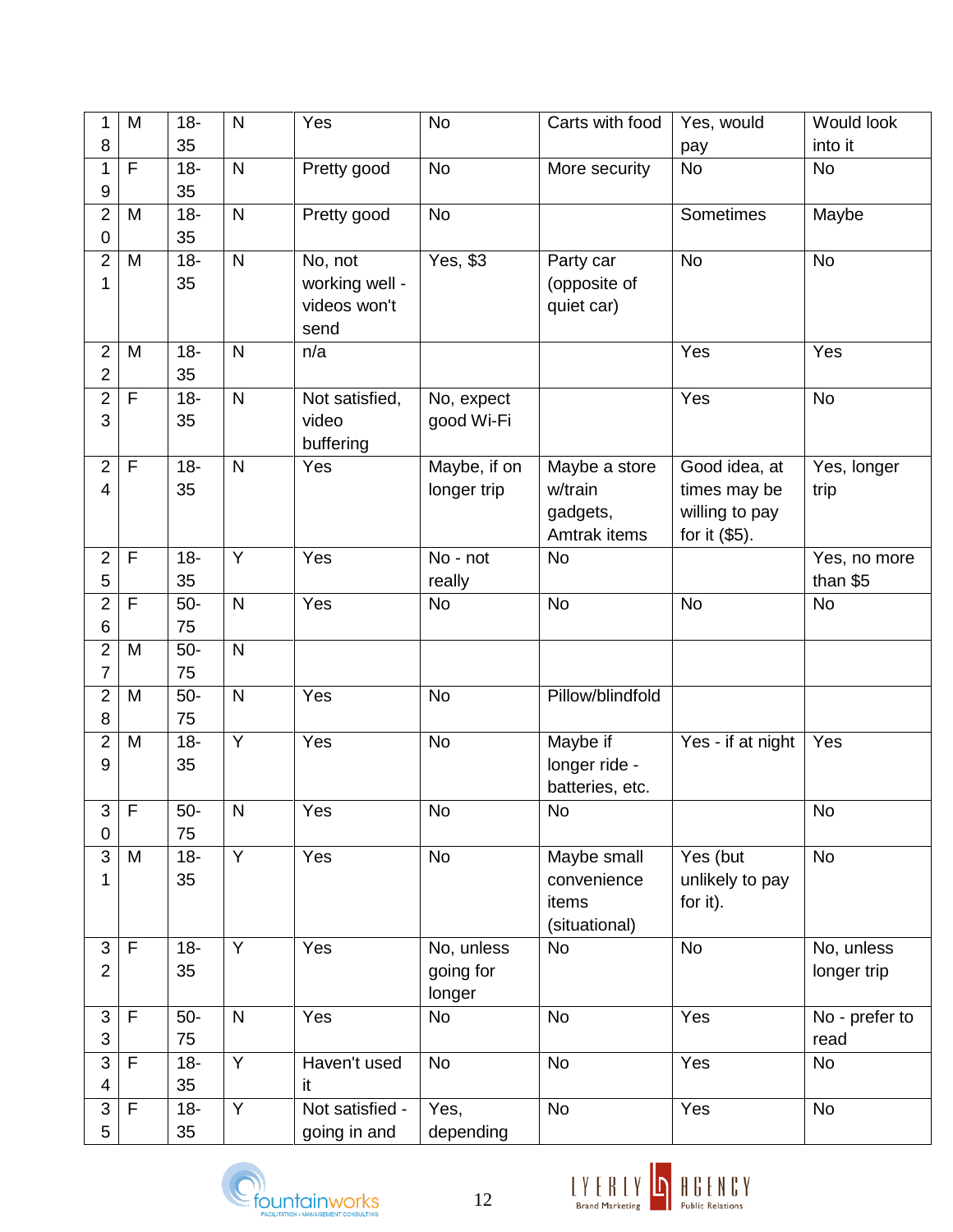| $\overline{Y}$<br>3<br>Haven't used<br>Yes<br>$18 -$<br><b>No</b><br>M<br>n/a<br>Purchase neck<br>6<br>35<br>pillow, bigger<br>it<br>armrests<br><b>No</b><br>3<br>F<br>$50-$<br>$\mathsf{N}$<br><b>No</b><br><b>No</b><br>Goes in and<br>Discounts for<br>7<br>75<br>frequent riders<br>out<br>A little iffy at<br>${\sf N}$<br>Yes<br>$50-$<br><b>No</b><br>Yes<br>3<br>M<br><b>No</b><br>8<br>75<br>times but not<br>too bad<br>3<br>No, train isn't<br><b>No</b><br><b>No</b><br><b>No</b><br>$18 -$<br>$\mathsf{N}$<br>M<br>Decent<br>35<br>$9\,$<br>long enough<br>$50-$<br>$\mathsf{N}$<br>Yes, for<br>Might<br>Pretty good,<br><b>No</b><br>Yes, but quiet<br>4<br>M<br>75<br>slow when<br>business<br>$\mathbf 0$<br>as is<br>crowded<br>${\sf N}$<br>$18 -$<br><b>No</b><br><b>No</b><br><b>No</b><br>4<br>M<br><b>No</b><br>n/a<br>35<br>1<br>$18 -$<br>$\mathsf{N}$<br>Don't need it,<br><b>No</b><br>No - quiet as is<br><b>No</b><br>4<br>M<br>35<br>2<br>but slow<br>$\overline{\mathbf{4}}$<br>$18 -$<br>$\mathsf{N}$<br>Yes<br><b>No</b><br><b>No</b><br>Yes<br><b>No</b><br>F<br>3<br>35<br>$50-$<br>${\sf N}$<br>N/a<br><b>No</b><br><b>No</b><br><b>No</b><br>4<br>F<br><b>No</b><br>75<br>4<br>Yes<br>$50-$<br>$\mathsf{N}$<br>Yes<br><b>No</b><br>Yes, earbuds,<br>4<br>M<br>5<br>75<br>etc.<br>$\mathsf{N}$<br>Yes<br><b>No</b><br>No - prefer to<br>$50-$<br>Yes, especially<br>4<br>M<br>Maybe some<br>75<br>6<br>computer<br>work.<br>in pm<br>items<br>$\mathsf{N}$<br>$18 -$<br>Yes<br><b>No</b><br>$\overline{\mathcal{A}}$<br>M<br>No - too short<br>7<br>35<br>$35-$<br>$\mathsf{N}$<br><b>No</b><br>4<br>F<br>Yes<br>Yes, maybe<br>Yes, as long<br>little souvenirs<br>as it had<br>49<br>8<br>for kids.<br>ample space.<br>$\mathsf{N}$<br>$50-$<br>M<br>Yes<br><b>No</b><br>4<br>9<br>75<br>Possibly - if<br>5<br>$36-$<br>Yes<br><b>No</b><br><b>No</b><br>M<br>$\pmb{0}$<br>49<br>reasonable.<br>Less than \$5<br>per/trip<br>$36-$<br>Yes<br>5<br>M<br>Buy space (to<br>Yes, a nominal<br>1<br>49<br>work) - maybe<br>fee \$5-15<br>a "business<br>class" kind of<br>ticket.<br>$\mathsf F$<br>Yes<br>$5\overline{)}$<br>$50-$<br>Yes<br><b>No</b><br><b>No</b><br>No - cars are<br>$\overline{2}$<br>75<br>usually quiet |  |  | out | on how much |  |  |
|----------------------------------------------------------------------------------------------------------------------------------------------------------------------------------------------------------------------------------------------------------------------------------------------------------------------------------------------------------------------------------------------------------------------------------------------------------------------------------------------------------------------------------------------------------------------------------------------------------------------------------------------------------------------------------------------------------------------------------------------------------------------------------------------------------------------------------------------------------------------------------------------------------------------------------------------------------------------------------------------------------------------------------------------------------------------------------------------------------------------------------------------------------------------------------------------------------------------------------------------------------------------------------------------------------------------------------------------------------------------------------------------------------------------------------------------------------------------------------------------------------------------------------------------------------------------------------------------------------------------------------------------------------------------------------------------------------------------------------------------------------------------------------------------------------------------------------------------------------------------------------------------------------------------------------------------------------------------------------------------------------------------------------------------------------------------------------------------------------------------------------------------------------------------------------------------------------------------------------------------------------------|--|--|-----|-------------|--|--|
|                                                                                                                                                                                                                                                                                                                                                                                                                                                                                                                                                                                                                                                                                                                                                                                                                                                                                                                                                                                                                                                                                                                                                                                                                                                                                                                                                                                                                                                                                                                                                                                                                                                                                                                                                                                                                                                                                                                                                                                                                                                                                                                                                                                                                                                                |  |  |     |             |  |  |
|                                                                                                                                                                                                                                                                                                                                                                                                                                                                                                                                                                                                                                                                                                                                                                                                                                                                                                                                                                                                                                                                                                                                                                                                                                                                                                                                                                                                                                                                                                                                                                                                                                                                                                                                                                                                                                                                                                                                                                                                                                                                                                                                                                                                                                                                |  |  |     |             |  |  |
|                                                                                                                                                                                                                                                                                                                                                                                                                                                                                                                                                                                                                                                                                                                                                                                                                                                                                                                                                                                                                                                                                                                                                                                                                                                                                                                                                                                                                                                                                                                                                                                                                                                                                                                                                                                                                                                                                                                                                                                                                                                                                                                                                                                                                                                                |  |  |     |             |  |  |
|                                                                                                                                                                                                                                                                                                                                                                                                                                                                                                                                                                                                                                                                                                                                                                                                                                                                                                                                                                                                                                                                                                                                                                                                                                                                                                                                                                                                                                                                                                                                                                                                                                                                                                                                                                                                                                                                                                                                                                                                                                                                                                                                                                                                                                                                |  |  |     |             |  |  |
|                                                                                                                                                                                                                                                                                                                                                                                                                                                                                                                                                                                                                                                                                                                                                                                                                                                                                                                                                                                                                                                                                                                                                                                                                                                                                                                                                                                                                                                                                                                                                                                                                                                                                                                                                                                                                                                                                                                                                                                                                                                                                                                                                                                                                                                                |  |  |     |             |  |  |
|                                                                                                                                                                                                                                                                                                                                                                                                                                                                                                                                                                                                                                                                                                                                                                                                                                                                                                                                                                                                                                                                                                                                                                                                                                                                                                                                                                                                                                                                                                                                                                                                                                                                                                                                                                                                                                                                                                                                                                                                                                                                                                                                                                                                                                                                |  |  |     |             |  |  |
|                                                                                                                                                                                                                                                                                                                                                                                                                                                                                                                                                                                                                                                                                                                                                                                                                                                                                                                                                                                                                                                                                                                                                                                                                                                                                                                                                                                                                                                                                                                                                                                                                                                                                                                                                                                                                                                                                                                                                                                                                                                                                                                                                                                                                                                                |  |  |     |             |  |  |
|                                                                                                                                                                                                                                                                                                                                                                                                                                                                                                                                                                                                                                                                                                                                                                                                                                                                                                                                                                                                                                                                                                                                                                                                                                                                                                                                                                                                                                                                                                                                                                                                                                                                                                                                                                                                                                                                                                                                                                                                                                                                                                                                                                                                                                                                |  |  |     |             |  |  |
|                                                                                                                                                                                                                                                                                                                                                                                                                                                                                                                                                                                                                                                                                                                                                                                                                                                                                                                                                                                                                                                                                                                                                                                                                                                                                                                                                                                                                                                                                                                                                                                                                                                                                                                                                                                                                                                                                                                                                                                                                                                                                                                                                                                                                                                                |  |  |     |             |  |  |
|                                                                                                                                                                                                                                                                                                                                                                                                                                                                                                                                                                                                                                                                                                                                                                                                                                                                                                                                                                                                                                                                                                                                                                                                                                                                                                                                                                                                                                                                                                                                                                                                                                                                                                                                                                                                                                                                                                                                                                                                                                                                                                                                                                                                                                                                |  |  |     |             |  |  |
|                                                                                                                                                                                                                                                                                                                                                                                                                                                                                                                                                                                                                                                                                                                                                                                                                                                                                                                                                                                                                                                                                                                                                                                                                                                                                                                                                                                                                                                                                                                                                                                                                                                                                                                                                                                                                                                                                                                                                                                                                                                                                                                                                                                                                                                                |  |  |     |             |  |  |
|                                                                                                                                                                                                                                                                                                                                                                                                                                                                                                                                                                                                                                                                                                                                                                                                                                                                                                                                                                                                                                                                                                                                                                                                                                                                                                                                                                                                                                                                                                                                                                                                                                                                                                                                                                                                                                                                                                                                                                                                                                                                                                                                                                                                                                                                |  |  |     |             |  |  |
|                                                                                                                                                                                                                                                                                                                                                                                                                                                                                                                                                                                                                                                                                                                                                                                                                                                                                                                                                                                                                                                                                                                                                                                                                                                                                                                                                                                                                                                                                                                                                                                                                                                                                                                                                                                                                                                                                                                                                                                                                                                                                                                                                                                                                                                                |  |  |     |             |  |  |
|                                                                                                                                                                                                                                                                                                                                                                                                                                                                                                                                                                                                                                                                                                                                                                                                                                                                                                                                                                                                                                                                                                                                                                                                                                                                                                                                                                                                                                                                                                                                                                                                                                                                                                                                                                                                                                                                                                                                                                                                                                                                                                                                                                                                                                                                |  |  |     |             |  |  |
|                                                                                                                                                                                                                                                                                                                                                                                                                                                                                                                                                                                                                                                                                                                                                                                                                                                                                                                                                                                                                                                                                                                                                                                                                                                                                                                                                                                                                                                                                                                                                                                                                                                                                                                                                                                                                                                                                                                                                                                                                                                                                                                                                                                                                                                                |  |  |     |             |  |  |
|                                                                                                                                                                                                                                                                                                                                                                                                                                                                                                                                                                                                                                                                                                                                                                                                                                                                                                                                                                                                                                                                                                                                                                                                                                                                                                                                                                                                                                                                                                                                                                                                                                                                                                                                                                                                                                                                                                                                                                                                                                                                                                                                                                                                                                                                |  |  |     |             |  |  |
|                                                                                                                                                                                                                                                                                                                                                                                                                                                                                                                                                                                                                                                                                                                                                                                                                                                                                                                                                                                                                                                                                                                                                                                                                                                                                                                                                                                                                                                                                                                                                                                                                                                                                                                                                                                                                                                                                                                                                                                                                                                                                                                                                                                                                                                                |  |  |     |             |  |  |
|                                                                                                                                                                                                                                                                                                                                                                                                                                                                                                                                                                                                                                                                                                                                                                                                                                                                                                                                                                                                                                                                                                                                                                                                                                                                                                                                                                                                                                                                                                                                                                                                                                                                                                                                                                                                                                                                                                                                                                                                                                                                                                                                                                                                                                                                |  |  |     |             |  |  |
|                                                                                                                                                                                                                                                                                                                                                                                                                                                                                                                                                                                                                                                                                                                                                                                                                                                                                                                                                                                                                                                                                                                                                                                                                                                                                                                                                                                                                                                                                                                                                                                                                                                                                                                                                                                                                                                                                                                                                                                                                                                                                                                                                                                                                                                                |  |  |     |             |  |  |
|                                                                                                                                                                                                                                                                                                                                                                                                                                                                                                                                                                                                                                                                                                                                                                                                                                                                                                                                                                                                                                                                                                                                                                                                                                                                                                                                                                                                                                                                                                                                                                                                                                                                                                                                                                                                                                                                                                                                                                                                                                                                                                                                                                                                                                                                |  |  |     |             |  |  |
|                                                                                                                                                                                                                                                                                                                                                                                                                                                                                                                                                                                                                                                                                                                                                                                                                                                                                                                                                                                                                                                                                                                                                                                                                                                                                                                                                                                                                                                                                                                                                                                                                                                                                                                                                                                                                                                                                                                                                                                                                                                                                                                                                                                                                                                                |  |  |     |             |  |  |
|                                                                                                                                                                                                                                                                                                                                                                                                                                                                                                                                                                                                                                                                                                                                                                                                                                                                                                                                                                                                                                                                                                                                                                                                                                                                                                                                                                                                                                                                                                                                                                                                                                                                                                                                                                                                                                                                                                                                                                                                                                                                                                                                                                                                                                                                |  |  |     |             |  |  |
|                                                                                                                                                                                                                                                                                                                                                                                                                                                                                                                                                                                                                                                                                                                                                                                                                                                                                                                                                                                                                                                                                                                                                                                                                                                                                                                                                                                                                                                                                                                                                                                                                                                                                                                                                                                                                                                                                                                                                                                                                                                                                                                                                                                                                                                                |  |  |     |             |  |  |
|                                                                                                                                                                                                                                                                                                                                                                                                                                                                                                                                                                                                                                                                                                                                                                                                                                                                                                                                                                                                                                                                                                                                                                                                                                                                                                                                                                                                                                                                                                                                                                                                                                                                                                                                                                                                                                                                                                                                                                                                                                                                                                                                                                                                                                                                |  |  |     |             |  |  |
|                                                                                                                                                                                                                                                                                                                                                                                                                                                                                                                                                                                                                                                                                                                                                                                                                                                                                                                                                                                                                                                                                                                                                                                                                                                                                                                                                                                                                                                                                                                                                                                                                                                                                                                                                                                                                                                                                                                                                                                                                                                                                                                                                                                                                                                                |  |  |     |             |  |  |
|                                                                                                                                                                                                                                                                                                                                                                                                                                                                                                                                                                                                                                                                                                                                                                                                                                                                                                                                                                                                                                                                                                                                                                                                                                                                                                                                                                                                                                                                                                                                                                                                                                                                                                                                                                                                                                                                                                                                                                                                                                                                                                                                                                                                                                                                |  |  |     |             |  |  |
|                                                                                                                                                                                                                                                                                                                                                                                                                                                                                                                                                                                                                                                                                                                                                                                                                                                                                                                                                                                                                                                                                                                                                                                                                                                                                                                                                                                                                                                                                                                                                                                                                                                                                                                                                                                                                                                                                                                                                                                                                                                                                                                                                                                                                                                                |  |  |     |             |  |  |
|                                                                                                                                                                                                                                                                                                                                                                                                                                                                                                                                                                                                                                                                                                                                                                                                                                                                                                                                                                                                                                                                                                                                                                                                                                                                                                                                                                                                                                                                                                                                                                                                                                                                                                                                                                                                                                                                                                                                                                                                                                                                                                                                                                                                                                                                |  |  |     |             |  |  |
|                                                                                                                                                                                                                                                                                                                                                                                                                                                                                                                                                                                                                                                                                                                                                                                                                                                                                                                                                                                                                                                                                                                                                                                                                                                                                                                                                                                                                                                                                                                                                                                                                                                                                                                                                                                                                                                                                                                                                                                                                                                                                                                                                                                                                                                                |  |  |     |             |  |  |
|                                                                                                                                                                                                                                                                                                                                                                                                                                                                                                                                                                                                                                                                                                                                                                                                                                                                                                                                                                                                                                                                                                                                                                                                                                                                                                                                                                                                                                                                                                                                                                                                                                                                                                                                                                                                                                                                                                                                                                                                                                                                                                                                                                                                                                                                |  |  |     |             |  |  |
|                                                                                                                                                                                                                                                                                                                                                                                                                                                                                                                                                                                                                                                                                                                                                                                                                                                                                                                                                                                                                                                                                                                                                                                                                                                                                                                                                                                                                                                                                                                                                                                                                                                                                                                                                                                                                                                                                                                                                                                                                                                                                                                                                                                                                                                                |  |  |     |             |  |  |
|                                                                                                                                                                                                                                                                                                                                                                                                                                                                                                                                                                                                                                                                                                                                                                                                                                                                                                                                                                                                                                                                                                                                                                                                                                                                                                                                                                                                                                                                                                                                                                                                                                                                                                                                                                                                                                                                                                                                                                                                                                                                                                                                                                                                                                                                |  |  |     |             |  |  |
|                                                                                                                                                                                                                                                                                                                                                                                                                                                                                                                                                                                                                                                                                                                                                                                                                                                                                                                                                                                                                                                                                                                                                                                                                                                                                                                                                                                                                                                                                                                                                                                                                                                                                                                                                                                                                                                                                                                                                                                                                                                                                                                                                                                                                                                                |  |  |     |             |  |  |
|                                                                                                                                                                                                                                                                                                                                                                                                                                                                                                                                                                                                                                                                                                                                                                                                                                                                                                                                                                                                                                                                                                                                                                                                                                                                                                                                                                                                                                                                                                                                                                                                                                                                                                                                                                                                                                                                                                                                                                                                                                                                                                                                                                                                                                                                |  |  |     |             |  |  |
|                                                                                                                                                                                                                                                                                                                                                                                                                                                                                                                                                                                                                                                                                                                                                                                                                                                                                                                                                                                                                                                                                                                                                                                                                                                                                                                                                                                                                                                                                                                                                                                                                                                                                                                                                                                                                                                                                                                                                                                                                                                                                                                                                                                                                                                                |  |  |     |             |  |  |
|                                                                                                                                                                                                                                                                                                                                                                                                                                                                                                                                                                                                                                                                                                                                                                                                                                                                                                                                                                                                                                                                                                                                                                                                                                                                                                                                                                                                                                                                                                                                                                                                                                                                                                                                                                                                                                                                                                                                                                                                                                                                                                                                                                                                                                                                |  |  |     |             |  |  |
|                                                                                                                                                                                                                                                                                                                                                                                                                                                                                                                                                                                                                                                                                                                                                                                                                                                                                                                                                                                                                                                                                                                                                                                                                                                                                                                                                                                                                                                                                                                                                                                                                                                                                                                                                                                                                                                                                                                                                                                                                                                                                                                                                                                                                                                                |  |  |     |             |  |  |
|                                                                                                                                                                                                                                                                                                                                                                                                                                                                                                                                                                                                                                                                                                                                                                                                                                                                                                                                                                                                                                                                                                                                                                                                                                                                                                                                                                                                                                                                                                                                                                                                                                                                                                                                                                                                                                                                                                                                                                                                                                                                                                                                                                                                                                                                |  |  |     |             |  |  |
|                                                                                                                                                                                                                                                                                                                                                                                                                                                                                                                                                                                                                                                                                                                                                                                                                                                                                                                                                                                                                                                                                                                                                                                                                                                                                                                                                                                                                                                                                                                                                                                                                                                                                                                                                                                                                                                                                                                                                                                                                                                                                                                                                                                                                                                                |  |  |     |             |  |  |
|                                                                                                                                                                                                                                                                                                                                                                                                                                                                                                                                                                                                                                                                                                                                                                                                                                                                                                                                                                                                                                                                                                                                                                                                                                                                                                                                                                                                                                                                                                                                                                                                                                                                                                                                                                                                                                                                                                                                                                                                                                                                                                                                                                                                                                                                |  |  |     |             |  |  |
|                                                                                                                                                                                                                                                                                                                                                                                                                                                                                                                                                                                                                                                                                                                                                                                                                                                                                                                                                                                                                                                                                                                                                                                                                                                                                                                                                                                                                                                                                                                                                                                                                                                                                                                                                                                                                                                                                                                                                                                                                                                                                                                                                                                                                                                                |  |  |     |             |  |  |
|                                                                                                                                                                                                                                                                                                                                                                                                                                                                                                                                                                                                                                                                                                                                                                                                                                                                                                                                                                                                                                                                                                                                                                                                                                                                                                                                                                                                                                                                                                                                                                                                                                                                                                                                                                                                                                                                                                                                                                                                                                                                                                                                                                                                                                                                |  |  |     |             |  |  |
|                                                                                                                                                                                                                                                                                                                                                                                                                                                                                                                                                                                                                                                                                                                                                                                                                                                                                                                                                                                                                                                                                                                                                                                                                                                                                                                                                                                                                                                                                                                                                                                                                                                                                                                                                                                                                                                                                                                                                                                                                                                                                                                                                                                                                                                                |  |  |     |             |  |  |
|                                                                                                                                                                                                                                                                                                                                                                                                                                                                                                                                                                                                                                                                                                                                                                                                                                                                                                                                                                                                                                                                                                                                                                                                                                                                                                                                                                                                                                                                                                                                                                                                                                                                                                                                                                                                                                                                                                                                                                                                                                                                                                                                                                                                                                                                |  |  |     |             |  |  |



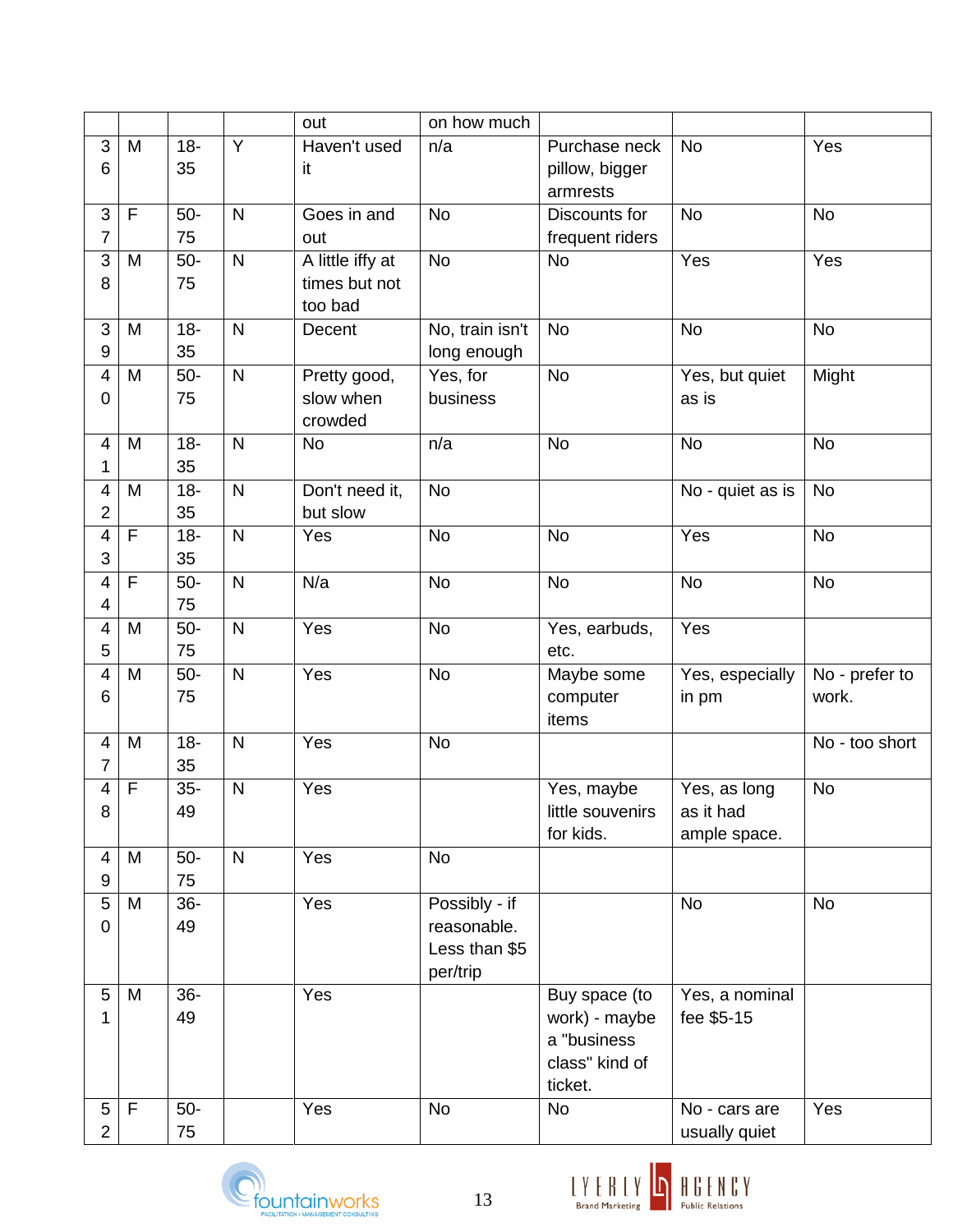| $\overline{5}$   | $\mathsf{F}$ | $18 -$ | yes | Yes | Yes           | blanket,        |                  | Yes            |
|------------------|--------------|--------|-----|-----|---------------|-----------------|------------------|----------------|
| 3                |              | 35     |     |     |               | earbuds         |                  |                |
| 5                | $\mathsf F$  | $50-$  |     | Yes | Maybe (if it  |                 | Yes - for        |                |
| $\overline{4}$   |              | 75     |     |     | was \$5 or    |                 | reasonable       |                |
|                  |              |        |     |     | less).        |                 | price.           |                |
|                  |              |        |     |     | Specifically  |                 |                  |                |
|                  |              |        |     |     | for the       |                 |                  |                |
|                  |              |        |     |     | connectivity  |                 |                  |                |
|                  |              |        |     |     | (less         |                 |                  |                |
|                  |              |        |     |     | dropping)     |                 |                  |                |
| 5                | M            | $50-$  |     | Yes | Probably not. | Shuttle to      |                  |                |
| 5                |              | 75     |     |     |               | downtown        |                  |                |
|                  |              |        |     |     |               | (especially in  |                  |                |
|                  |              |        |     |     |               | Charlotte).     |                  |                |
| 5                | M            | $36-$  |     | Yes | <b>No</b>     | No, not really. | <b>No</b>        | Yes on longer  |
| 6                |              | 49     |     |     |               |                 |                  | trip - but not |
|                  |              |        |     |     |               |                 |                  | this trip.     |
| 5                | $\mathsf F$  | $50-$  |     | Yes | <b>No</b>     | No - but        | Maybe during     |                |
| $\overline{7}$   |              | 75     |     |     |               | maybe           | the busier       |                |
|                  |              |        |     |     |               | ornaments?      | times            |                |
|                  |              |        |     |     |               |                 | (holidays, etc.) |                |
| 5                | $\mathsf{F}$ | $50-$  |     |     |               | <b>No</b>       |                  |                |
| 8                |              | 75     |     |     |               |                 |                  |                |
| 5                | F            | $50-$  |     | Yes | <b>No</b>     |                 | No - noise       | <b>No</b>      |
| $\boldsymbol{9}$ |              | 75     |     |     |               |                 | doesn't seem     |                |
|                  |              |        |     |     |               |                 | to be an issue.  |                |
| 6                | M            | $50-$  |     | Yes | <b>No</b>     | <b>No</b>       | Maybe            | <b>No</b>      |
| 0                |              | 75     |     |     |               |                 |                  |                |



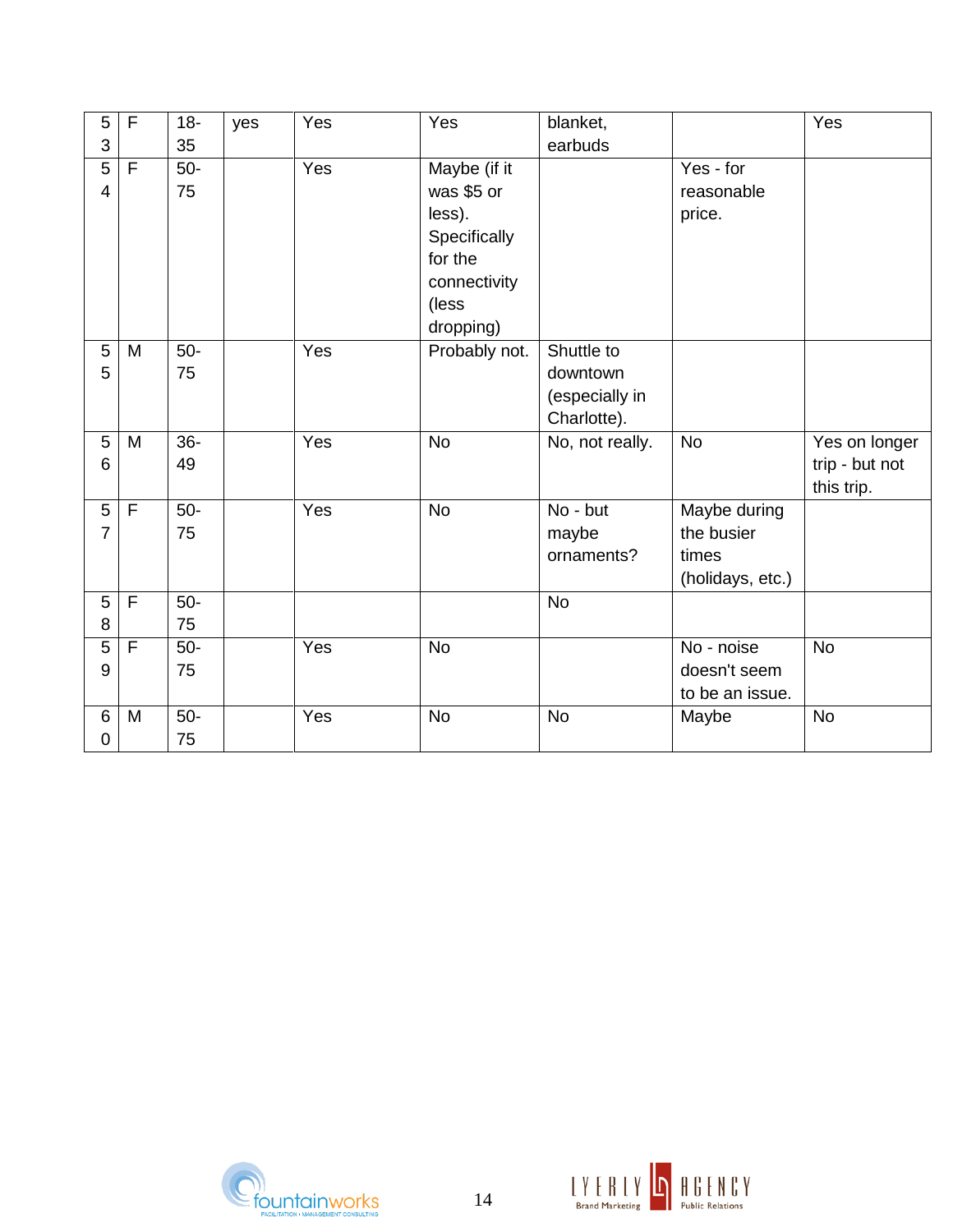# **Interview Notes, Speed vs. Experience**

|                 | M/F          | Age   | <b>Stu</b>   | <b>Faster vs experience</b>  |                                   |
|-----------------|--------------|-------|--------------|------------------------------|-----------------------------------|
|                 |              |       | dent         |                              | <b>Ride Frequency</b>             |
| 1               | M            | 18-35 | $\mathsf{N}$ | Experience                   |                                   |
| $\overline{2}$  | F            | 18-35 | Y            | Experience                   |                                   |
| 3               | F            | 18-35 | Y            | Experience                   |                                   |
| 4               | M            | 18-35 | Y            | Faster                       |                                   |
| 5               | M            | 18-35 | Y            | Experience                   |                                   |
| 6               | M            | 18-35 | $\mathsf{N}$ | Experience                   |                                   |
| $\overline{7}$  | F            | 50-75 | ${\sf N}$    | Experience - food            |                                   |
| 8               | F            | 50-75 | $\mathsf{N}$ | Faster                       |                                   |
| 9               | F            | 50-75 | ${\sf N}$    | Experience                   |                                   |
| 10              | F            | 50-75 | N            | Faster                       |                                   |
| 11              | M            | 18-35 | ${\sf N}$    | Experience                   |                                   |
| 12              | F            | 18-35 | $\mathsf{N}$ | Experience                   |                                   |
| 13              | M            | 18-35 | ${\sf N}$    | Experience                   |                                   |
| 14              | F            | 50-75 | $\mathsf{N}$ | Experience                   |                                   |
| 15              | F            | 50-75 | ${\sf N}$    | Experience - food            |                                   |
| 16              | M            | 18-35 | $\mathsf{N}$ | Faster, even 2 minutes       |                                   |
| 17              | M            | 18-35 | ${\sf N}$    | Experience - on the go order |                                   |
| 18              | M            | 18-35 | $\mathsf{N}$ | Experience - food cart       |                                   |
| 19              | F            | 18-35 | ${\sf N}$    | Experience-security          |                                   |
| 20              | M            | 18-35 | N            | Experience - CC, alcohol     |                                   |
| 21              | M            | 18-35 | $\mathsf{N}$ | Experience - party car       |                                   |
| 22              | M            | 18-35 | N            | Experience - quiet car       |                                   |
| 23              | F            | 18-35 | $\mathsf{N}$ | Experience - food and wine   |                                   |
| 24              | F            | 18-35 | N            | Experience                   | 8-10 year                         |
| 25              | F            | 18-35 | Y            | Faster                       | 2x a year                         |
| 26              | F            | 50-75 | $\mathsf{N}$ | Faster                       | $6-8$ times year                  |
| 27              | M            | 50-75 | $\mathsf{N}$ |                              | 1st time                          |
| 28              | M            | 50-75 | N            | Experience                   | 3-4 p/year                        |
| 29              | M            | 18-35 | Y            | Experience                   | 3-4 p/year                        |
| 30              | F            | 50-75 | N            | Experience                   | 1st time                          |
| 31              | M            | 18-35 | Υ            | Experience                   | 4-5 times p/year                  |
| 32 <sub>2</sub> | F            | 18-35 | Υ            | Experience                   | 2 x year                          |
| 33              | $\mathsf{F}$ | 50-75 | ${\sf N}$    | Experience                   | 6 x year                          |
| 34              | F            | 18-35 | Υ            | Faster                       | 1-3 times/year                    |
| 35              | F            | 18-35 | Y            | Faster                       | Few times per year                |
| 36              | M            | 18-35 | Y            | Experience                   | 5th time on train                 |
| 37              | $\mathsf F$  | 50-75 | ${\sf N}$    | Experience                   | Every month for visiting grandson |
| 38              | M            | 50-75 | N            | Faster                       | Every week for business           |
| 39              | M            | 18-35 | N            | Faster                       | Twice a month                     |
| 40              | M            | 50-75 | N            | Tough one - but faster       | Three times month for business -  |



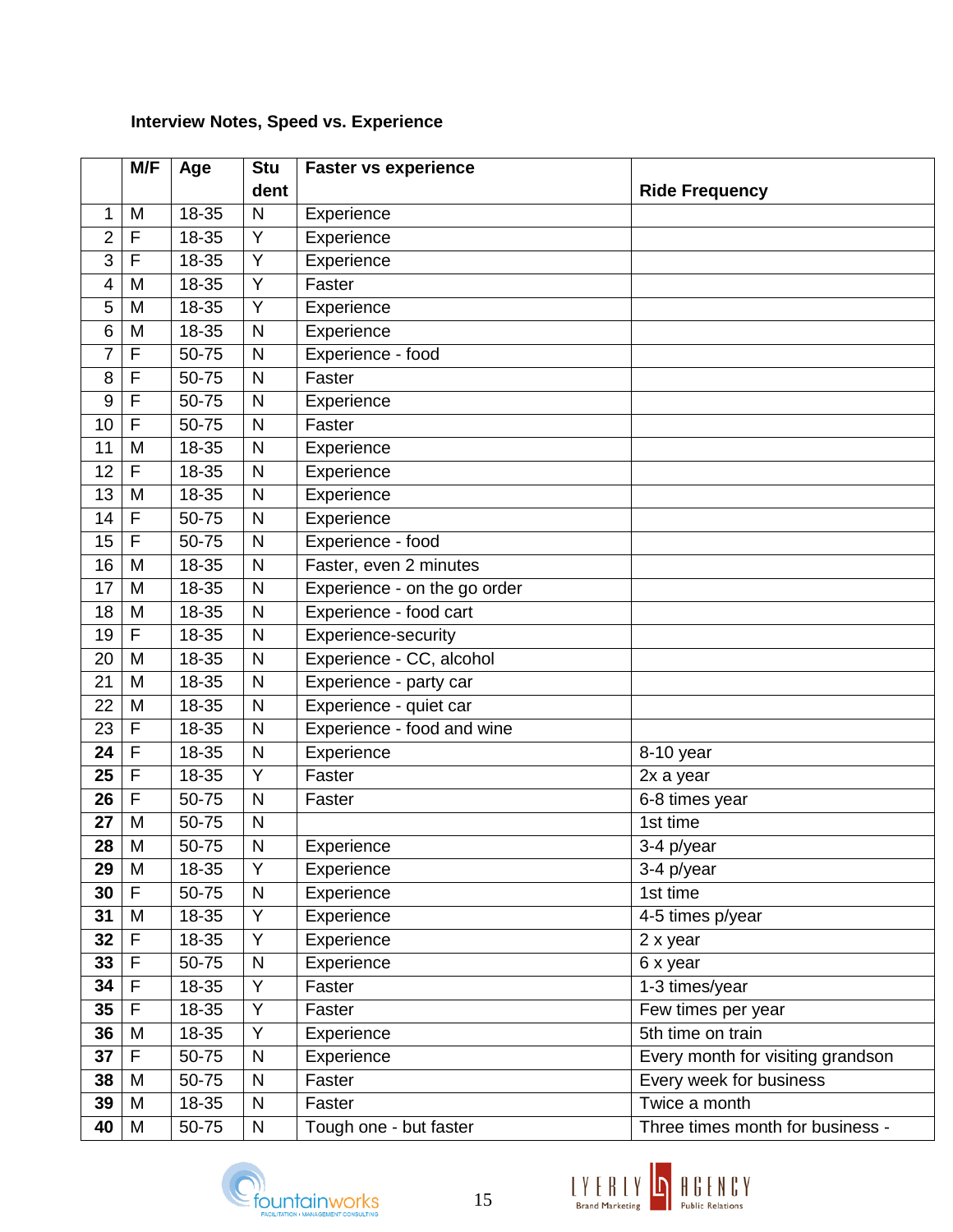|    |              |       |              |                                        | <b>Charlotte and Durham</b>            |
|----|--------------|-------|--------------|----------------------------------------|----------------------------------------|
| 41 | M            | 18-35 | N            | Neither - like it the way it is        | Once or twice a month                  |
| 42 | M            | 18-35 | $\mathsf{N}$ | Experience - food/beverage area nicer, |                                        |
|    |              |       |              | Charlotte train station nicer          | 4-5 times/year                         |
| 43 | $\mathsf{F}$ | 18-35 | N            | Faster                                 | Once a month                           |
| 44 | F            | 50-75 | N            | Experience                             | Just started using a lot - once a week |
| 45 | M            | 50-75 | $\mathsf{N}$ | Experience                             | First trip                             |
| 46 | M            | 50-75 | N            | Faster                                 | 1 x quarter                            |
| 47 | M            | 18-35 | N            | Faster                                 | 1x quarter                             |
| 48 | F            | 35-49 | N            | Experience                             | 4 or 5 x year                          |
| 49 | M            | 50-75 | N            | Faster                                 | Daily for 8 years                      |
| 50 | M            | 36-49 |              | Faster                                 | 2-3 per month                          |
| 51 | M            | 36-49 |              | Experience                             | 3 x month                              |
| 52 | F            | 50-75 |              | Experience (TV's)                      | 2 x year                               |
| 53 | F            | 18-35 | Y            | Experience                             | 1 a year                               |
| 54 | F            | 50-75 |              | Experience                             | 2 x year                               |
| 55 | M            | 50-75 |              | Faster                                 | 2 x year                               |
| 56 | M            | 36-49 |              | Experience                             | 2 x year                               |
| 57 | F            | 50-75 |              | Experience                             | 6x year                                |
| 58 | F            | 50-75 |              |                                        | 2 x month                              |
| 59 | F            | 50-75 |              | Experience                             | 4-5 x per year                         |
| 60 | M            | 50-75 |              | Experience                             | 2x year                                |



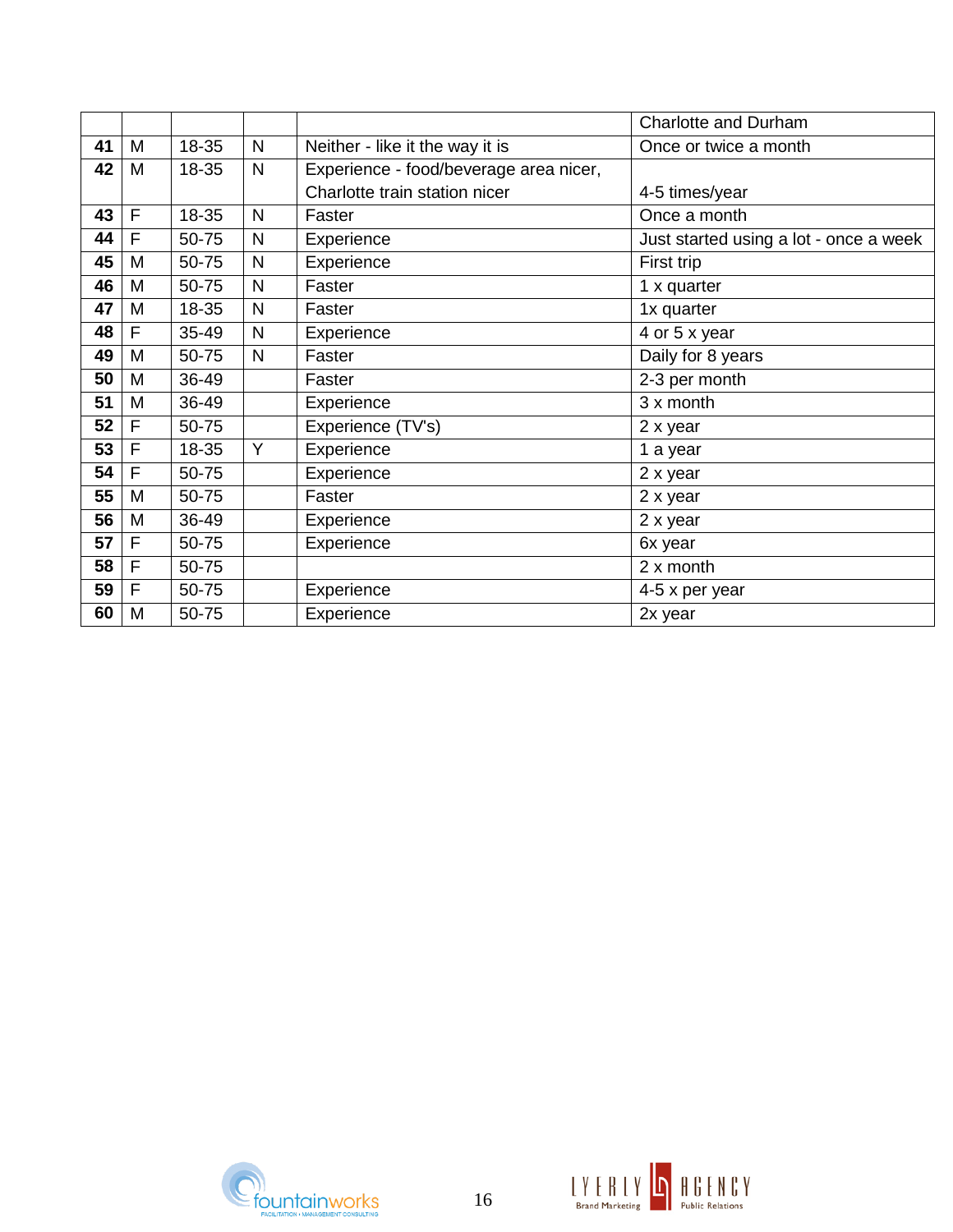# **Stakeholder Contact Matrix**

**Completed interviews**

| <b>Contact Name / Company</b>                                                                                         | <b>Title</b>                                                               | <b>Email Address</b>                                          | Phone #                      |
|-----------------------------------------------------------------------------------------------------------------------|----------------------------------------------------------------------------|---------------------------------------------------------------|------------------------------|
| <b>Greater Raleigh CVB</b><br>421 Fayetteville Street, Suite 1505<br>Raleigh, NC 27601<br>919-834-5900 / 800-849-8499 |                                                                            |                                                               |                              |
| <b>Dennis Edwards</b>                                                                                                 | President & CEO                                                            | dedwards@visitRaleigh.com                                     | 919-645-2656                 |
| Jonathan Freeze                                                                                                       | <b>Director of Marketing</b>                                               | jfreeze@visitRaleigh.com                                      | 919-645-2663                 |
| <b>Carolina Mudcats Five County</b><br><b>Stadium</b><br>1501 NC Hwy 39<br>Zebulon, NC 27597<br>919-269-2287          |                                                                            |                                                               |                              |
| <b>Gerrod Speer</b>                                                                                                   | <b>General Manager of Sales</b>                                            | gspeer@gomudcats.com                                          |                              |
|                                                                                                                       |                                                                            |                                                               |                              |
| Duke Energy Center for the Performing Arts<br>2 E. South Street<br>Raleigh, NC 27601<br>919-996-8500                  |                                                                            |                                                               |                              |
| Jim Green<br>Laurie Okun                                                                                              | Interim Director (Asst. City<br>Mgr for Econ Dev)<br><b>Sales Director</b> | jim.greene@raleighnc.gov<br>laurie.okun@raleighconvention.com | 919-996-4651<br>919-996-8502 |



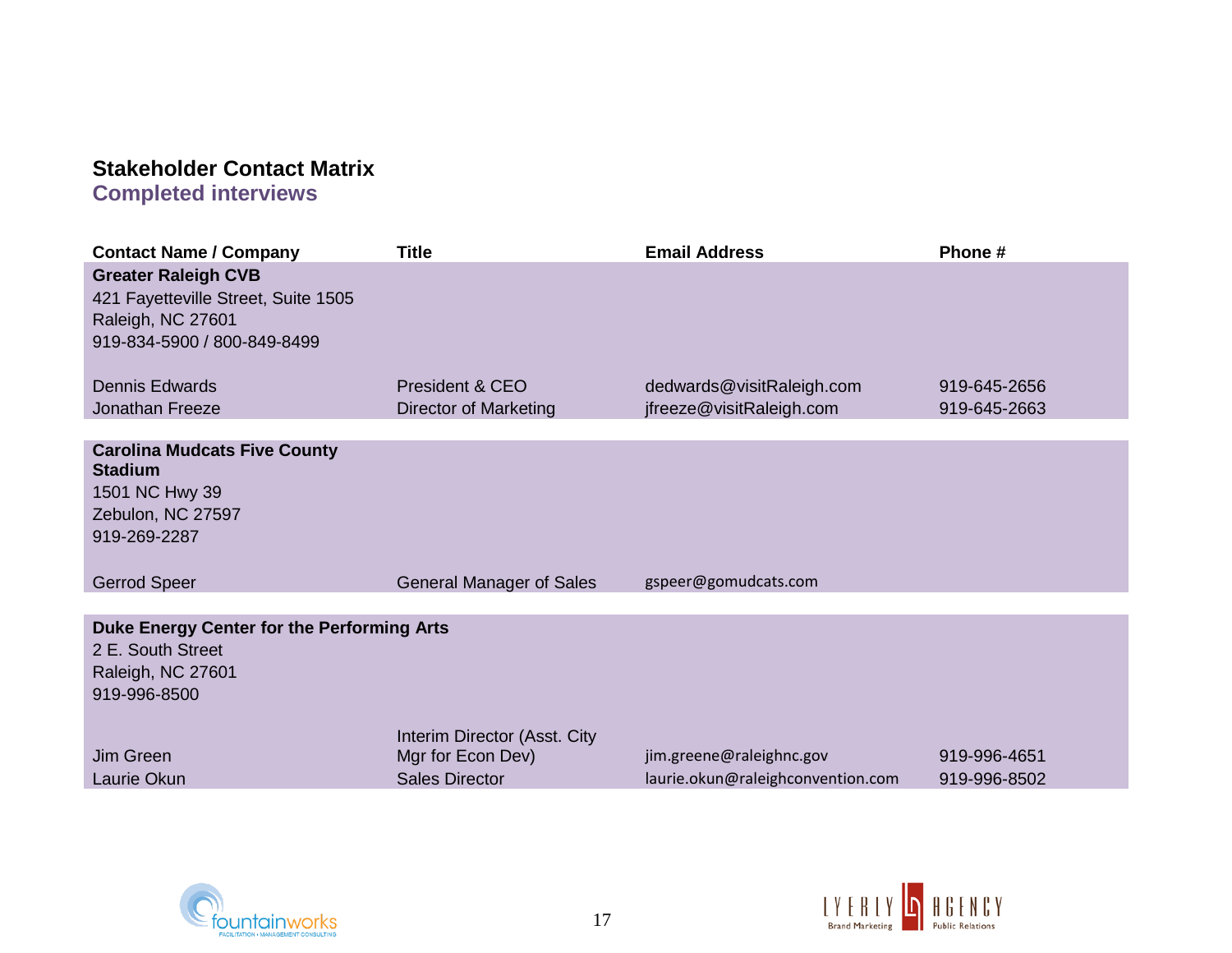| <b>Cary Chamber of Commerce</b><br>307 N. Academy Street<br>Cary, NC 27513<br>919-467-1016                                                                                                                                 |                                                                                         |                                                                              |                                              |
|----------------------------------------------------------------------------------------------------------------------------------------------------------------------------------------------------------------------------|-----------------------------------------------------------------------------------------|------------------------------------------------------------------------------|----------------------------------------------|
| <b>Howard Johnson</b><br>Kyle Greer<br><b>Christie Moser</b>                                                                                                                                                               | President<br>VP, Economic Development<br>VP, Communications & Gov't<br><b>Relations</b> | hjohnson@carychamber.com<br>kgreer@carychamber.com<br>cmoser@carychamber.com | 919-467-1016<br>919-467-1016<br>919-467-1016 |
|                                                                                                                                                                                                                            |                                                                                         |                                                                              |                                              |
| <b>Durham Bulls Athletic Park</b><br><b>409 Blackwell Street</b><br>Durham, NC 27701<br>919-687-6500                                                                                                                       |                                                                                         |                                                                              |                                              |
| George Habel<br><b>Mike Birling</b>                                                                                                                                                                                        | <b>Vice President</b><br><b>General Manager</b>                                         | ghabel@durhambulls.com<br>mbirling@durhambulls.com                           | 919-687-6500<br>919-687-6500                 |
| <b>Greensboro Partnership Chamber of Commerce</b><br>342 North Elm Street<br>Greensboro, NC 27401<br>336-387-8301 Greensboro<br>Partnership<br>336-387-8300 Chamber of<br>Commerce<br>336-387-8312 Economic<br>Development |                                                                                         |                                                                              |                                              |
| <b>Brent Christensen</b>                                                                                                                                                                                                   | President & CEO                                                                         | bchristensen@greensboro.org                                                  | 336-387-8303<br>336-387-8320                 |
| Deborah Hooper                                                                                                                                                                                                             | <b>Chief Operating Officer</b>                                                          | dhooper@greensboro.org                                                       |                                              |



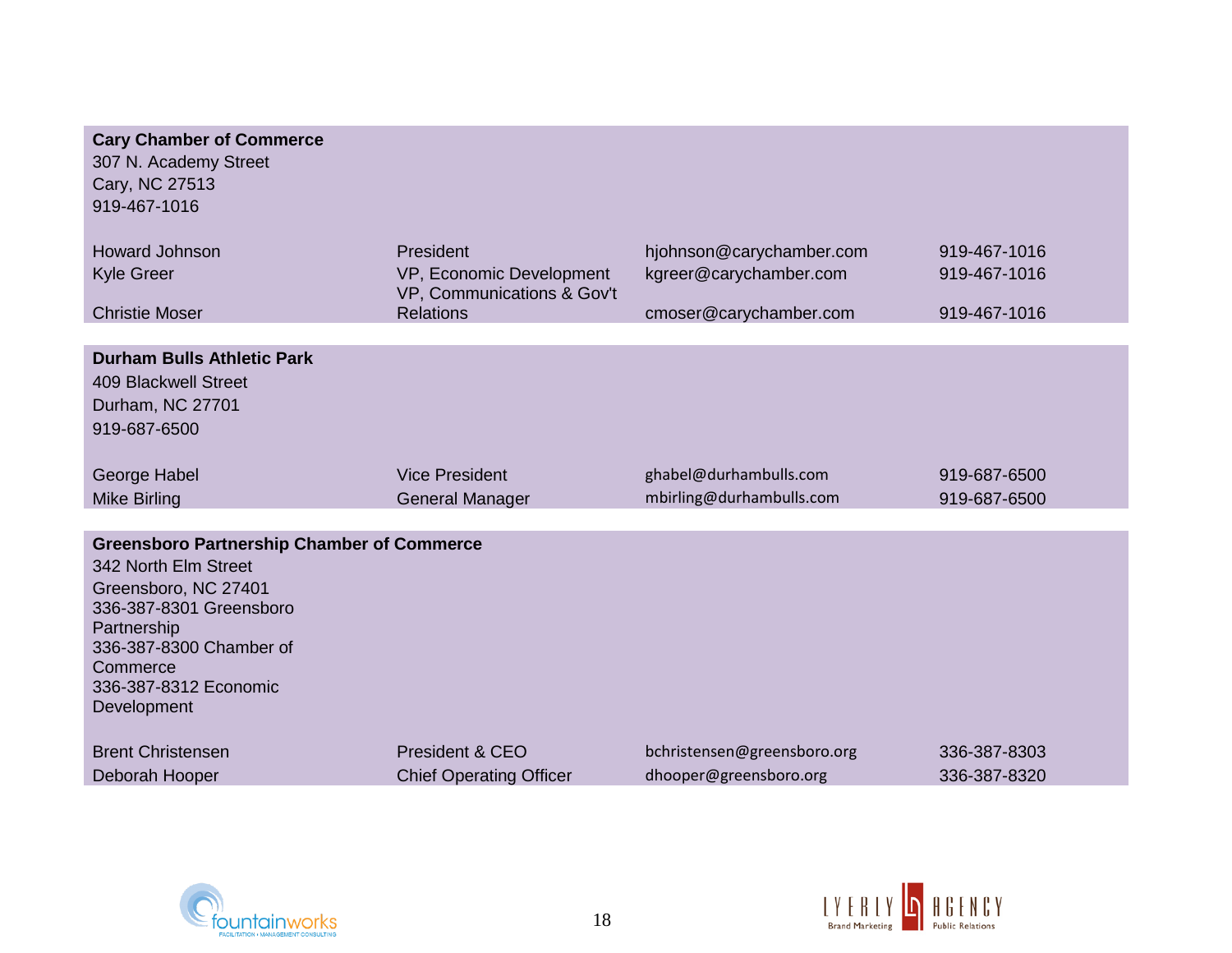| <b>Matt Brown</b><br><b>Managing Director</b><br>matt.brown@greensboro-nc.gov<br>336-373-7400<br><b>Marketing &amp; Promotions</b><br>Assistant<br>lori.poag@greensboro-nc.gov<br>Lori Lawson Poag<br>336-373-7401<br>GM - IMG (Greensboro<br><b>Coliseum Properties)</b><br><b>Mike Mitchell</b><br>mike.mitchell@img.com<br><b>High Point CVB</b><br>1634 N. Main St<br>High Point, NC 27260<br>336-884-5255<br>Nancy Bowman<br>Sales & Marketing Director<br>nbowman@highpoint.org<br>336-884-5255<br><b>High Point - Thomasville HiToms</b><br>7003 Ballpark Road<br>Thomasville, NC 27360<br>336-847-8667 | <b>Greensboro Coliseum Complex</b><br>1921 W. Gate City Blvd.<br>Greensboro, NC 27402<br>336-373-7400 |  |  |
|----------------------------------------------------------------------------------------------------------------------------------------------------------------------------------------------------------------------------------------------------------------------------------------------------------------------------------------------------------------------------------------------------------------------------------------------------------------------------------------------------------------------------------------------------------------------------------------------------------------|-------------------------------------------------------------------------------------------------------|--|--|
|                                                                                                                                                                                                                                                                                                                                                                                                                                                                                                                                                                                                                |                                                                                                       |  |  |
|                                                                                                                                                                                                                                                                                                                                                                                                                                                                                                                                                                                                                |                                                                                                       |  |  |
|                                                                                                                                                                                                                                                                                                                                                                                                                                                                                                                                                                                                                |                                                                                                       |  |  |
|                                                                                                                                                                                                                                                                                                                                                                                                                                                                                                                                                                                                                |                                                                                                       |  |  |
|                                                                                                                                                                                                                                                                                                                                                                                                                                                                                                                                                                                                                |                                                                                                       |  |  |
|                                                                                                                                                                                                                                                                                                                                                                                                                                                                                                                                                                                                                |                                                                                                       |  |  |
| President<br><b>Greg Suire</b><br>336-847-8667<br>greg@hitoms.com                                                                                                                                                                                                                                                                                                                                                                                                                                                                                                                                              |                                                                                                       |  |  |
| <b>Thomasville Area Chamber of</b><br><b>No Station</b><br><b>Commerce</b><br>PO Box 1400<br>Thomasville, NC 27361<br>336-475-6134                                                                                                                                                                                                                                                                                                                                                                                                                                                                             |                                                                                                       |  |  |
| doug.croft@thomasvillechamber.net<br>Doug Croft<br>President & CEO<br>336-475-6134 x 202                                                                                                                                                                                                                                                                                                                                                                                                                                                                                                                       |                                                                                                       |  |  |



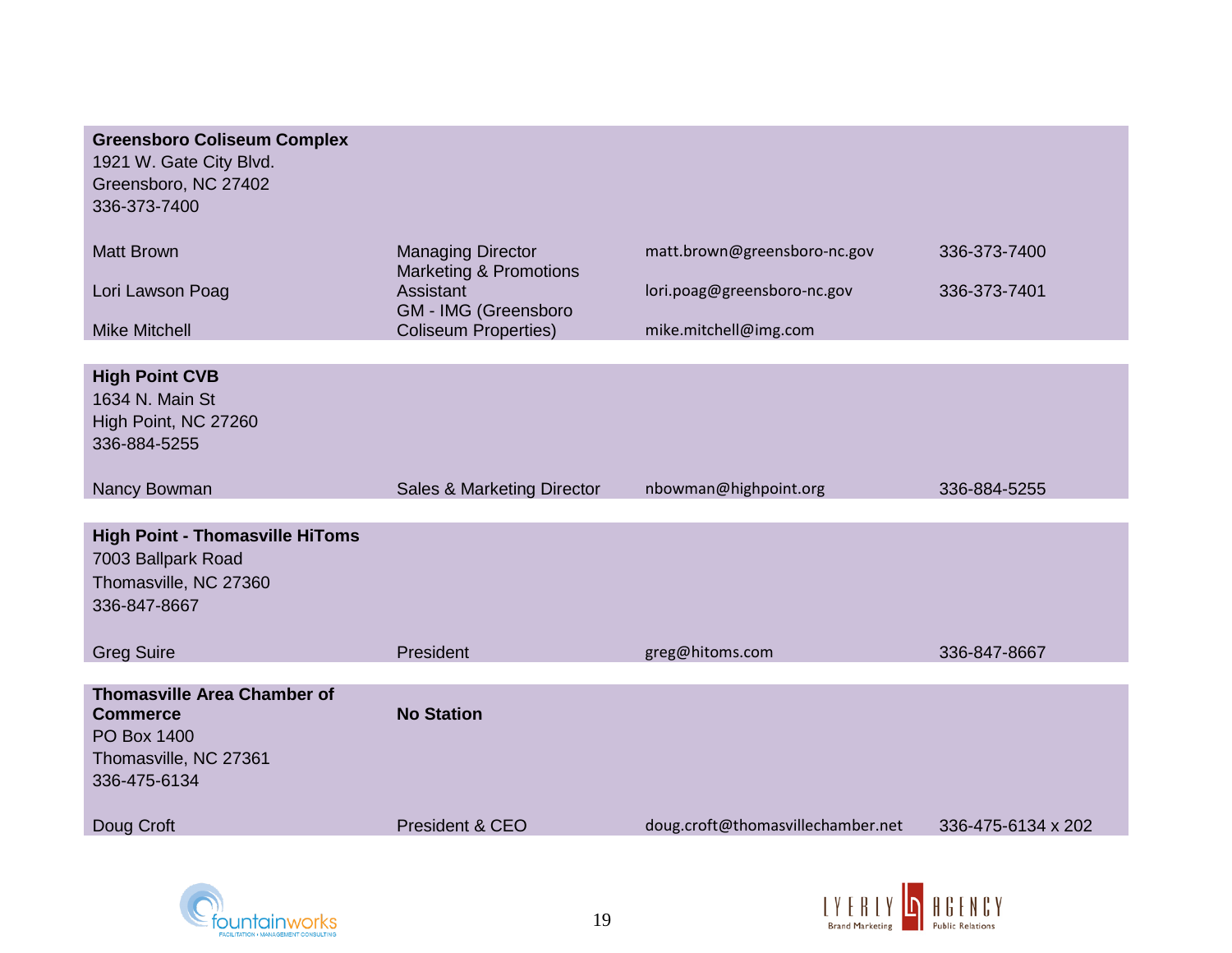| <b>Keith Tobin</b>                                                                                             | <b>Interim Executive Director</b>                                                    | keith.tobin@thomasvillechamber.net                                                 |                                          |
|----------------------------------------------------------------------------------------------------------------|--------------------------------------------------------------------------------------|------------------------------------------------------------------------------------|------------------------------------------|
| <b>Thomasville Tourism Commission</b><br>44 West Main Street<br>Thomasville, NC 27360<br>336-472-4422          | <b>No Station</b>                                                                    |                                                                                    |                                          |
| <b>Mark Scott</b>                                                                                              | <b>Executive Director</b>                                                            | mscott@thomasvilletourism.com                                                      | 336-472-4422                             |
| <b>Lexington Area Chamber of</b><br><b>Commerce</b><br>507 East Center Street<br>Lexington, NC<br>336-248-5929 | <b>No Station</b>                                                                    |                                                                                    |                                          |
| <b>Burr Sullivan</b><br><b>Bridgett Roach</b>                                                                  | President & CEO<br><b>Communications Manager</b>                                     | bsullivan@lexingtonchamber.net<br>broach@lexingtonchamber.net                      | 336-248-5929<br>336-248-5929             |
| Passenger Rail Committee -<br>Lexington<br>Mayor of Lexington NC<br><b>Stephanie Saintsing Naset</b>           | <b>William Deal</b><br>Newell Clark - Mayor<br>Organizer - Lexington BBQ<br>Festival | trainnut10@windstream.net<br>MayorClark@LexingtonNC.gov<br>ss@barbecuefestival.com | contact info only - did<br>not interview |
|                                                                                                                |                                                                                      |                                                                                    |                                          |
| <b>Rowan County CVB</b><br>204 East Innes Street<br>Suite 120<br>Salisbury, NC 28144<br>704-638-3100           |                                                                                      |                                                                                    |                                          |
| Tara Lugwig                                                                                                    | Director, Public Relations                                                           | lugwig@visitsalisburync.com                                                        |                                          |



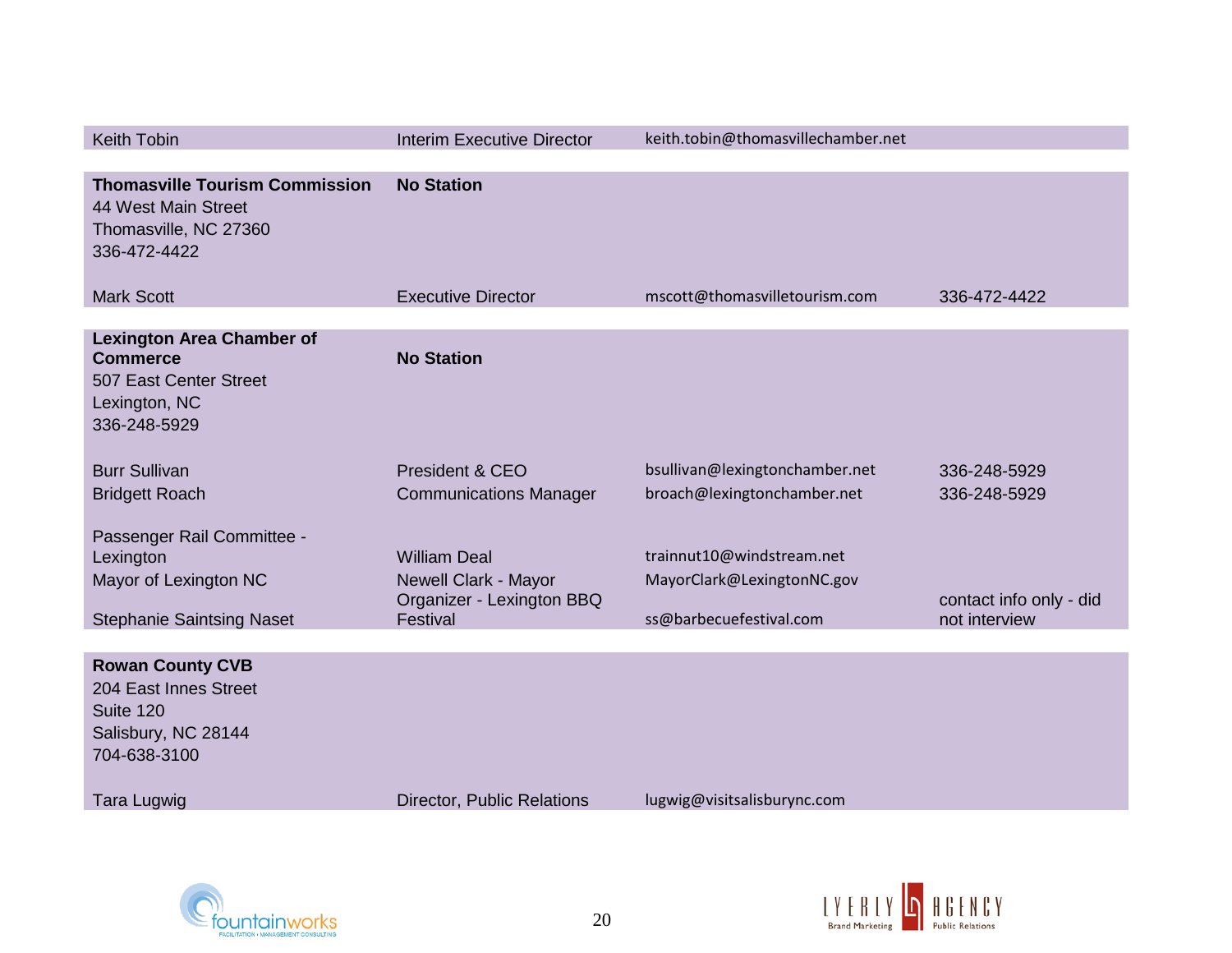| <b>Cabarrus County CVB</b><br>10099 Weddington Road Ext<br>Concord, NC 28027<br>704-782-4340                           |                                                                                                                                                                                                                         |                                                                                   |              |  |  |  |
|------------------------------------------------------------------------------------------------------------------------|-------------------------------------------------------------------------------------------------------------------------------------------------------------------------------------------------------------------------|-----------------------------------------------------------------------------------|--------------|--|--|--|
| Donna Carpenter<br>Michael Bonoffski<br><b>Kristen Cranford</b>                                                        | President & CEO<br>SVP, Marketing &<br>Communications                                                                                                                                                                   | donna@visitcabarrus.com<br>michael@visitcabarrus.com<br>kristen@visitcabarrus.com | 704-456-7965 |  |  |  |
|                                                                                                                        |                                                                                                                                                                                                                         |                                                                                   |              |  |  |  |
| <b>Charlotte Sports Foundation</b><br>6337 Morrison Blvd.<br>Charlotte, NC 28211                                       |                                                                                                                                                                                                                         |                                                                                   |              |  |  |  |
| Will Webb                                                                                                              | <b>Executive Director</b>                                                                                                                                                                                               | wwebb@charlottesports.org                                                         | 704-644-4048 |  |  |  |
|                                                                                                                        |                                                                                                                                                                                                                         |                                                                                   |              |  |  |  |
| <b>Charlotte Regional Visitors</b><br><b>Authority</b><br>501 South College St.<br>Charlotte, NC 28202<br>704-334-2282 |                                                                                                                                                                                                                         |                                                                                   |              |  |  |  |
|                                                                                                                        | CRVA encompasses Charlotte Convention Center, Time Warner Cable Arena, Bojangles<br>Colliseum, Ovens, Auditorium<br>NASCAR Hall of Fame, Charlotte Regional Film Commission, Visit Charlotte<br>(charlottesgotalot.com) |                                                                                   |              |  |  |  |
| <b>Mike Riviello</b>                                                                                                   | <b>Director of Marketing</b>                                                                                                                                                                                            | mike.riviello@crva.com                                                            | 704-414-4172 |  |  |  |
| Laura Hill White                                                                                                       | <b>Director of Communications</b>                                                                                                                                                                                       | laura.white@crva.com                                                              | 704-414-4183 |  |  |  |
| <b>Kristen Moore</b>                                                                                                   | <b>Communications Manager</b>                                                                                                                                                                                           | kristen.moore@crva.com                                                            | 704-414-4184 |  |  |  |
| <b>Mike Butts</b>                                                                                                      |                                                                                                                                                                                                                         | mike.butts@visitcharlotte.com                                                     |              |  |  |  |



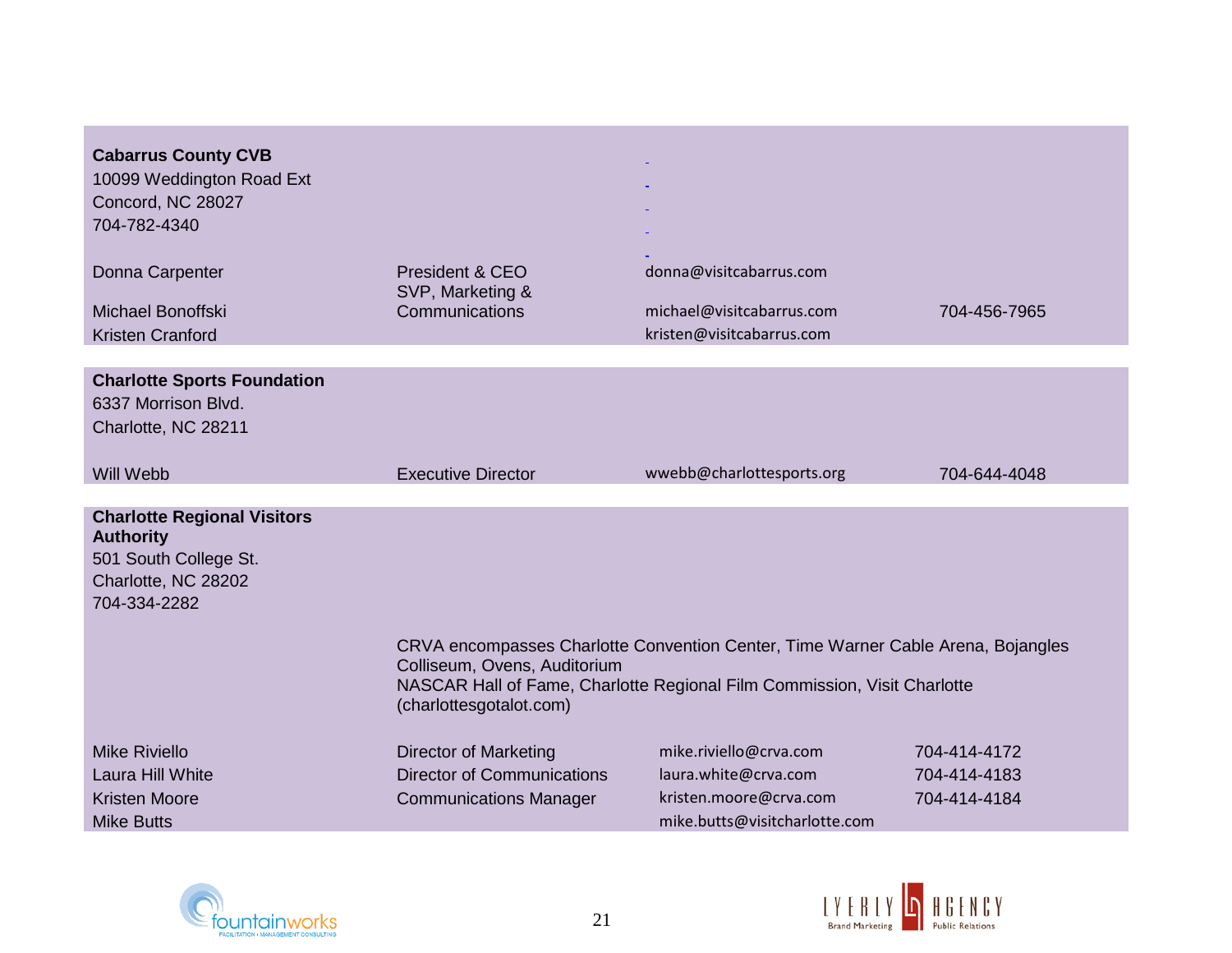| <b>NC Music Factory - Uptown</b><br><b>Amphitheater</b><br><b>Uptown Village</b><br>1000 NC Music Factory Blvd.<br>Charlotte, NC 28206<br>704-987-0612 |                                  |                                             |                     |
|--------------------------------------------------------------------------------------------------------------------------------------------------------|----------------------------------|---------------------------------------------|---------------------|
| <b>Ken Thomas</b>                                                                                                                                      | <b>Director of Entertainment</b> | ken@ncmusicfactory.com                      | 704-987-0612        |
| <b>Fillmore - At NC Music Factory</b><br>1000 NC Music Factory Blvd.<br>Charlotte, NC 28206<br>704-916-8970                                            |                                  |                                             |                     |
| <b>Tim Hendricks</b>                                                                                                                                   | <b>General Manager</b>           |                                             | 704-916-8970 x 8969 |
| <b>Chris Osmond</b>                                                                                                                                    | <b>Director of Marketing</b>     | info@ncmusicfactory.com<br>emailed 12/31/15 | 704-916-8970 x 8974 |
|                                                                                                                                                        |                                  |                                             |                     |
| <b>Blumenthal Performing Arts / Belk</b><br><b>Theater</b><br>130 N. Tryon<br>Charlotte, NC 28202<br>704-372-1000                                      |                                  |                                             |                     |
| <b>Tom Gabbard</b>                                                                                                                                     | President                        | tgabbard@ncbpac.org                         | 704-379-1222        |
| <b>Wendy Oglesby</b>                                                                                                                                   | Marketing                        | woglesby@ncbpac.org                         | 704-348-5798        |



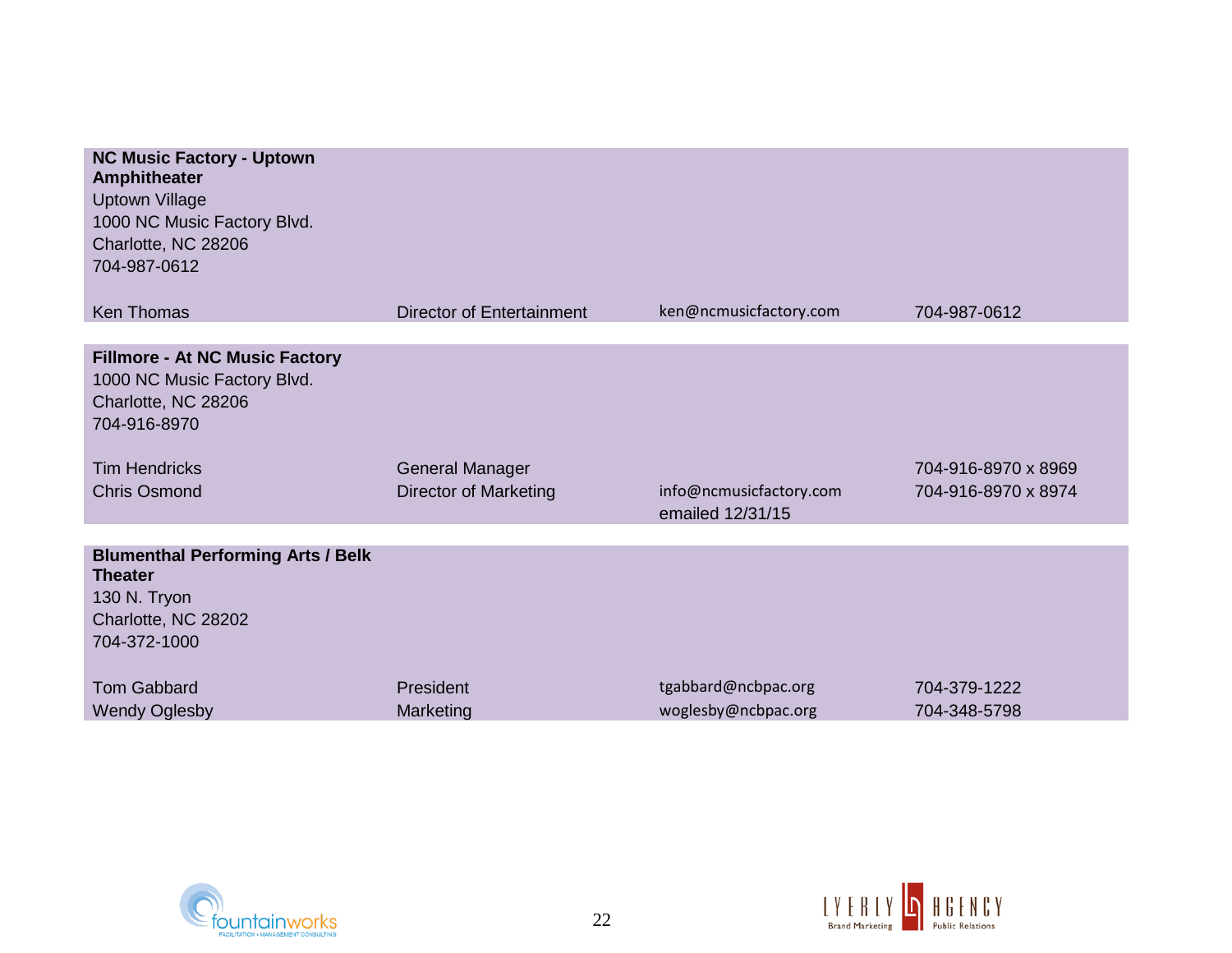| <b>Bank of America Stadium</b><br>800 South Mint Street<br>Charlotte, NC 28202<br>704-358-7000               |                                                                   |                                                                                                  |                              |
|--------------------------------------------------------------------------------------------------------------|-------------------------------------------------------------------|--------------------------------------------------------------------------------------------------|------------------------------|
| Kalen Rearden<br><b>Erik Powell</b><br><b>Scott Sineath</b>                                                  | <b>Marketing Coordinator</b><br><b>Stadium Operations Manager</b> | kalen.rearden@panthers.nfl.com<br>erik.powell@panthers.nfl.com<br>Scott.Sineath@panthers.nfl.com | 704-358-7714<br>704-358-7000 |
|                                                                                                              |                                                                   |                                                                                                  |                              |
| <b>Greensboro CVB</b><br>2411 Gate City Blvd.<br>Greensboro, NC 27403<br>336-274-2282                        |                                                                   |                                                                                                  |                              |
| Amy Scott                                                                                                    | Director of Marketing                                             | ascott@visitgreensboronc.com                                                                     | 336-335-1578                 |
|                                                                                                              |                                                                   |                                                                                                  |                              |
| <b>Charlotte Center City Partners</b><br>200 S. Tryon St., Suite 1600<br>Charlotte, NC 28202<br>704-332-2227 |                                                                   |                                                                                                  |                              |
| Moira Quinn                                                                                                  | COO                                                               | mquinn@charlottecentercity.org                                                                   |                              |
| <b>Ericka Houck</b>                                                                                          | <b>Development Coordinator</b>                                    | ehouck@charlottecentercity.org<br>rkrumbine@charlottecentercity.o                                |                              |
| <b>Robert Krumbine</b>                                                                                       | <b>Chief Creative Officer</b>                                     | rg                                                                                               |                              |



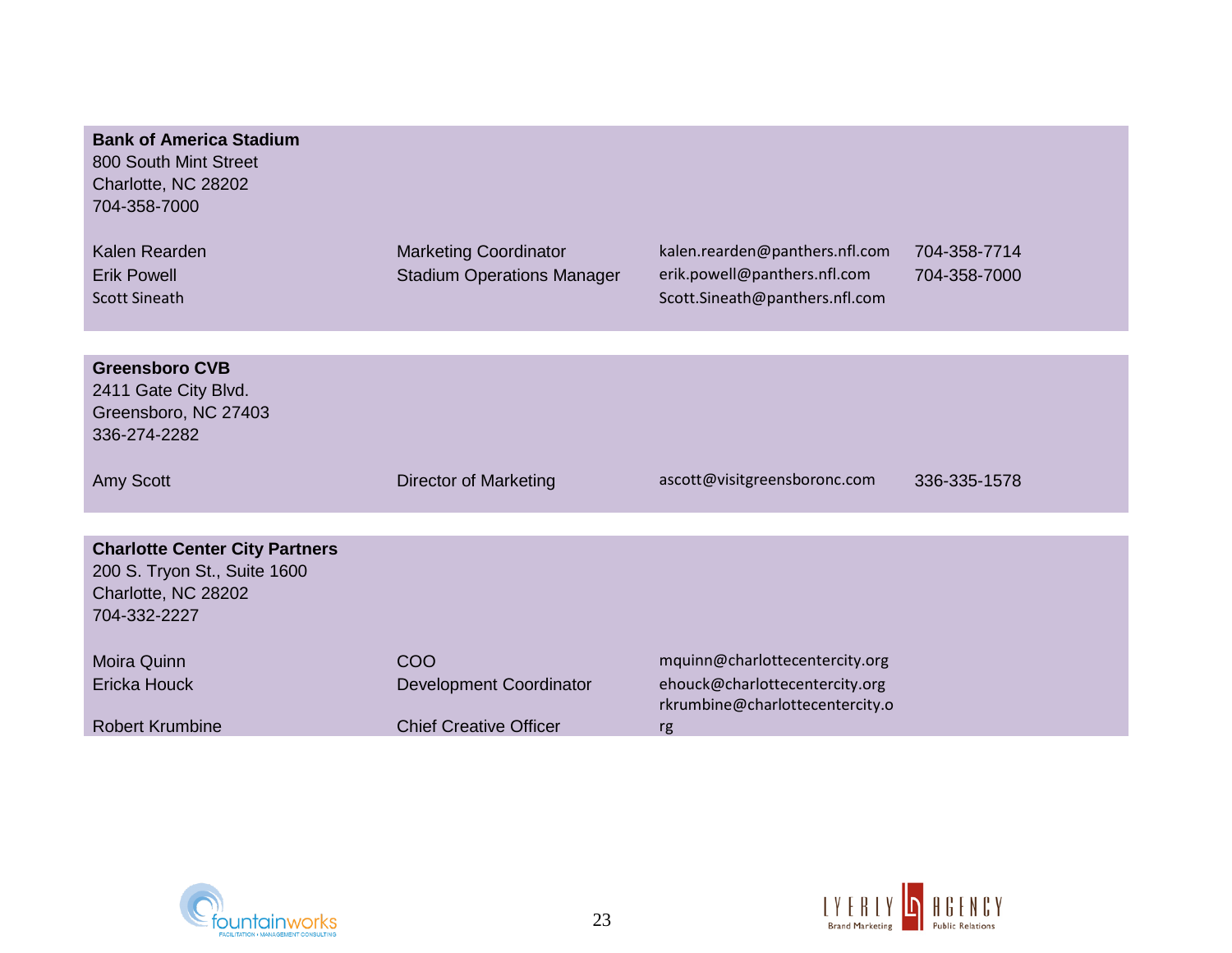# **Stakeholder Contact Matrix Not applicable – referred elsewhere**

| <b>Greater Raleigh Chamber of</b><br><b>Commerce</b><br><b>PO Box 2978</b><br>Raleigh, NC 27602-2978<br>919-664-7000 |                                  |                               |              |
|----------------------------------------------------------------------------------------------------------------------|----------------------------------|-------------------------------|--------------|
| <b>Tim Giuliani</b>                                                                                                  | <b>President &amp; CEO</b>       | tgiuliani@raleighchamber.org  | 919-664-7020 |
| <b>Vernessa Roberts</b>                                                                                              | <b>VP of Communications</b>      | vroberts@raleighchamber.org   | 919-664-7080 |
| <b>Adrienne Cole</b>                                                                                                 | <b>SVP, Economic Development</b> | acole@raleighchamber.org      | 919-664-7041 |
| <b>NC Travel &amp; Tourism Division</b><br>4324 Mail Service Center<br>Raleigh, NC 27699-4300<br>919-733-8372        |                                  |                               |              |
| <b>Kathy Prickett</b>                                                                                                | <b>Tourism &amp; Marketing</b>   | kathy.prickett@visitnc.com    |              |
| <b>Morrisville Chamber of Commerce</b><br>260 Town Hall Drive, #A<br>Morrisville, NC 27560<br>919-463-7150           | <b>No Station</b>                |                               |              |
| Sarah Gaskill, IOM                                                                                                   |                                  |                               |              |
|                                                                                                                      | President                        | sarah@morrisvillechamber.org  | 919-463-7159 |
| <b>Nadien Heine</b>                                                                                                  | <b>Vice President</b>            | nheine@morrisvillechamber.org | 919-463-7155 |



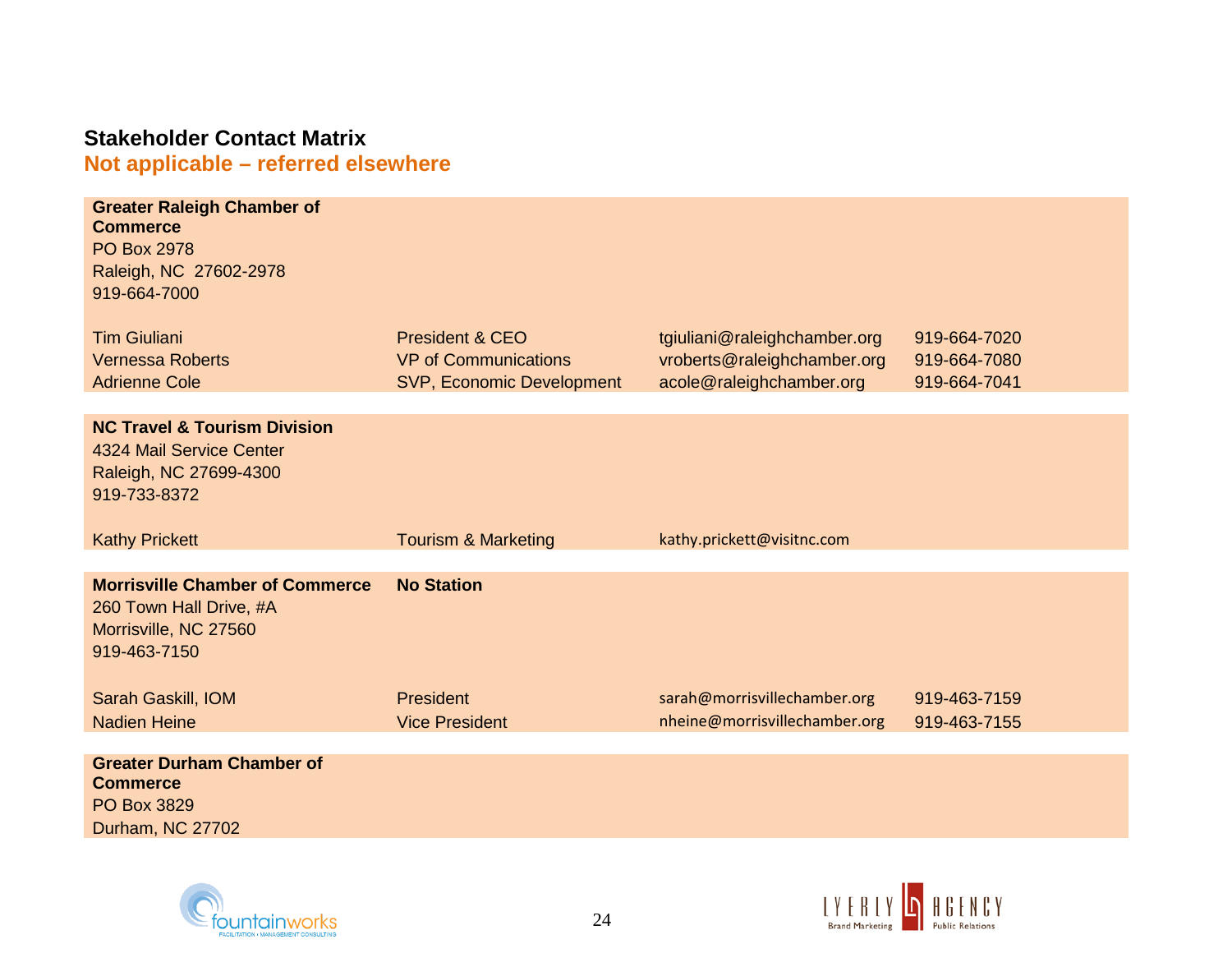| 919-328-8700                                                                                                  |                                                                          |                                                                      |                     |
|---------------------------------------------------------------------------------------------------------------|--------------------------------------------------------------------------|----------------------------------------------------------------------|---------------------|
| <b>John White</b>                                                                                             | <b>Vice President of Public Policy</b><br>Director of Public Relations & | jwhite@durhamchamber.org                                             | 919-328-8724        |
| Myra Wooten                                                                                                   | <b>Communications</b>                                                    | mwooten@durhamchamber.org                                            | 919-328-8722        |
| <b>Alamance Chamber</b><br>610 South Lexington Avenue<br>Burlington, NC 27215<br>336--228-1338                |                                                                          |                                                                      |                     |
| <b>Mac Williams</b>                                                                                           | President<br><b>Economic Development</b>                                 | macwilliams@alamancechamber.<br>com<br>corilindsay@alamancechamber.c | 336--228-1338       |
| <b>Cori Lindsay</b>                                                                                           | Associate                                                                | <b>om</b>                                                            | 336--228-1338       |
| <b>High Point Chamber of Commerce</b><br>1634 N. Main Street<br>High Point, NC 27262<br>336-882-5000          |                                                                          |                                                                      |                     |
| <b>Rachel Moss</b>                                                                                            | <b>Chief Operating Officer</b>                                           | rachel@highpointchamber.org<br>SarahBelle@highpointchamber.or        | 336-882-5000 x 3924 |
| <b>Sarah Belle</b>                                                                                            | <b>Director of Communications</b>                                        | g                                                                    | 336-882-5000 x 227  |
| <b>Rowan County Chamber of</b><br><b>Commerce</b><br><b>PO Box 559</b><br>Salisbury, NC 28145<br>704-633-4221 |                                                                          |                                                                      |                     |
| <b>Elaine Spalding</b>                                                                                        | President                                                                | espalding@rowanchamber.com                                           | 704-633-4221        |



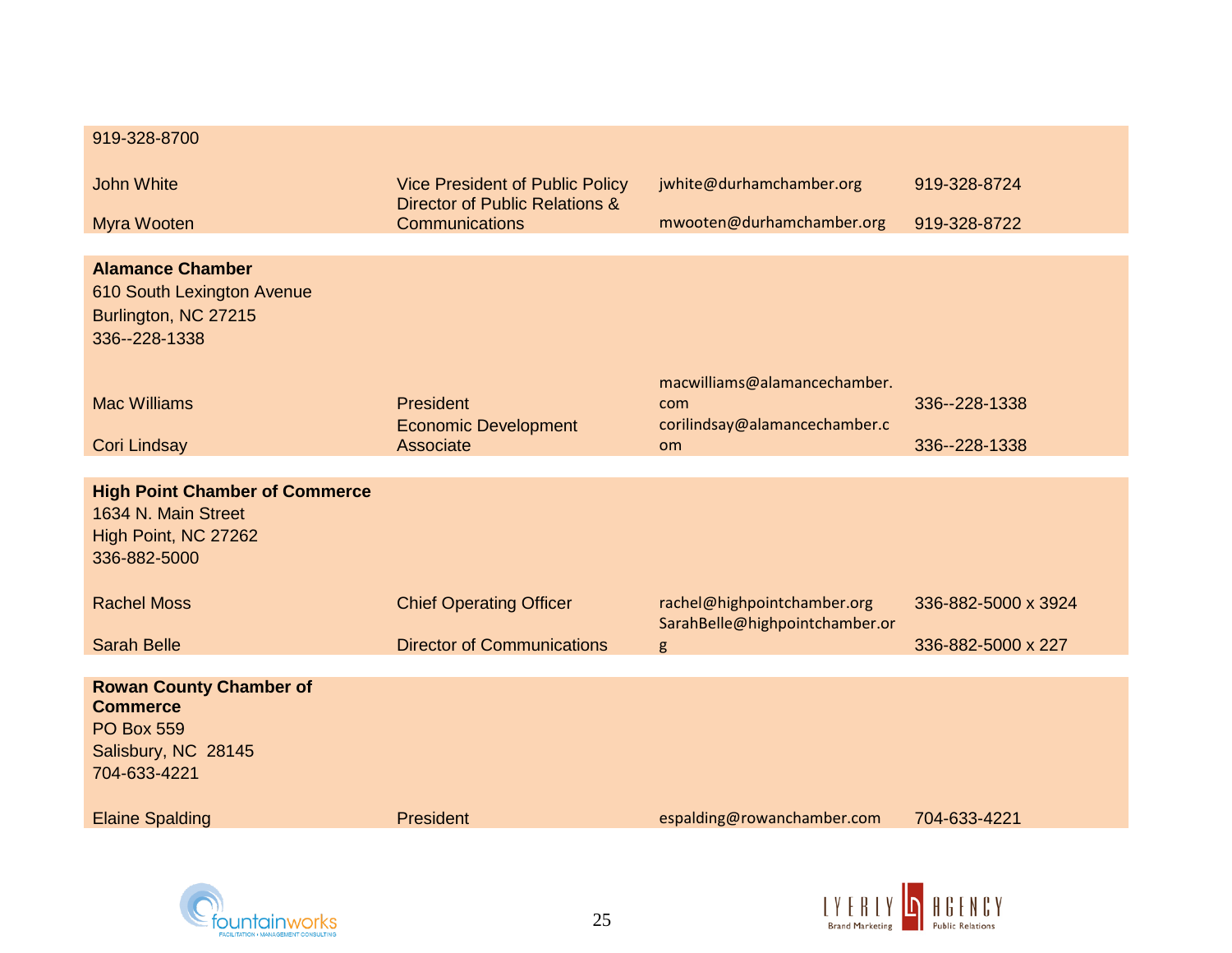| <b>Cabarrus Regional Chamber of</b><br><b>Commerce</b><br>3003 Dale Earnhardt Blvd., Suite 2<br>Kannapolis, NC 28083<br>704-782-4000 |                                                        |                                                               |              |
|--------------------------------------------------------------------------------------------------------------------------------------|--------------------------------------------------------|---------------------------------------------------------------|--------------|
| <b>Patrick Coughlin</b>                                                                                                              | <b>President &amp; CEO</b>                             | pcoughlin@cabarrus.biz                                        | 704-620-8102 |
| <b>Chemin Duffey</b>                                                                                                                 | Marketing & Membership<br>Coordinator                  | coordinator@cabarrus.biz                                      | 704-260-8110 |
| Margie Bukowski                                                                                                                      | VP, Economic Development                               | mbukowski@cabarrus.biz                                        | 704-260-8107 |
|                                                                                                                                      |                                                        | dcarter@cabarrus.biz                                          |              |
|                                                                                                                                      |                                                        |                                                               |              |
| <b>Town of Harrisburg</b><br>4100 Main Street<br>Harrisburg, NC                                                                      | <b>No Station</b>                                      |                                                               |              |
| Anna Lu Wilson                                                                                                                       | Economic Development Director awilson@harrisburgnc.org |                                                               | 704-455-0734 |
|                                                                                                                                      |                                                        |                                                               |              |
| <b>Charlotte Chamber of Commerce</b><br>330 S. Tryon St.<br>Charlotte, NC 28202<br>704-378-1300                                      |                                                        |                                                               |              |
| <b>Bob Morgan</b>                                                                                                                    | <b>CEO</b>                                             | bmorgan@charlottechamber.com                                  | 704-378-1330 |
| <b>Jeff Edge</b>                                                                                                                     | <b>SVP, Economic Development</b><br>Director, Economic | jedge@charlottechamber.com                                    | 704-378-1307 |
| <b>Andrea Ware</b>                                                                                                                   | <b>Development Marketing</b>                           | aware@charlottechamber.com                                    | 704-378-1315 |
| <b>Jenny Briggs</b>                                                                                                                  | <b>Director, Communications</b>                        | jbriggs@charlottechamber.com<br>bstanford@charlottechamber.co | 704-378-1361 |
| <b>Blair Stanford</b>                                                                                                                | COO                                                    | m                                                             | 704-378-1314 |



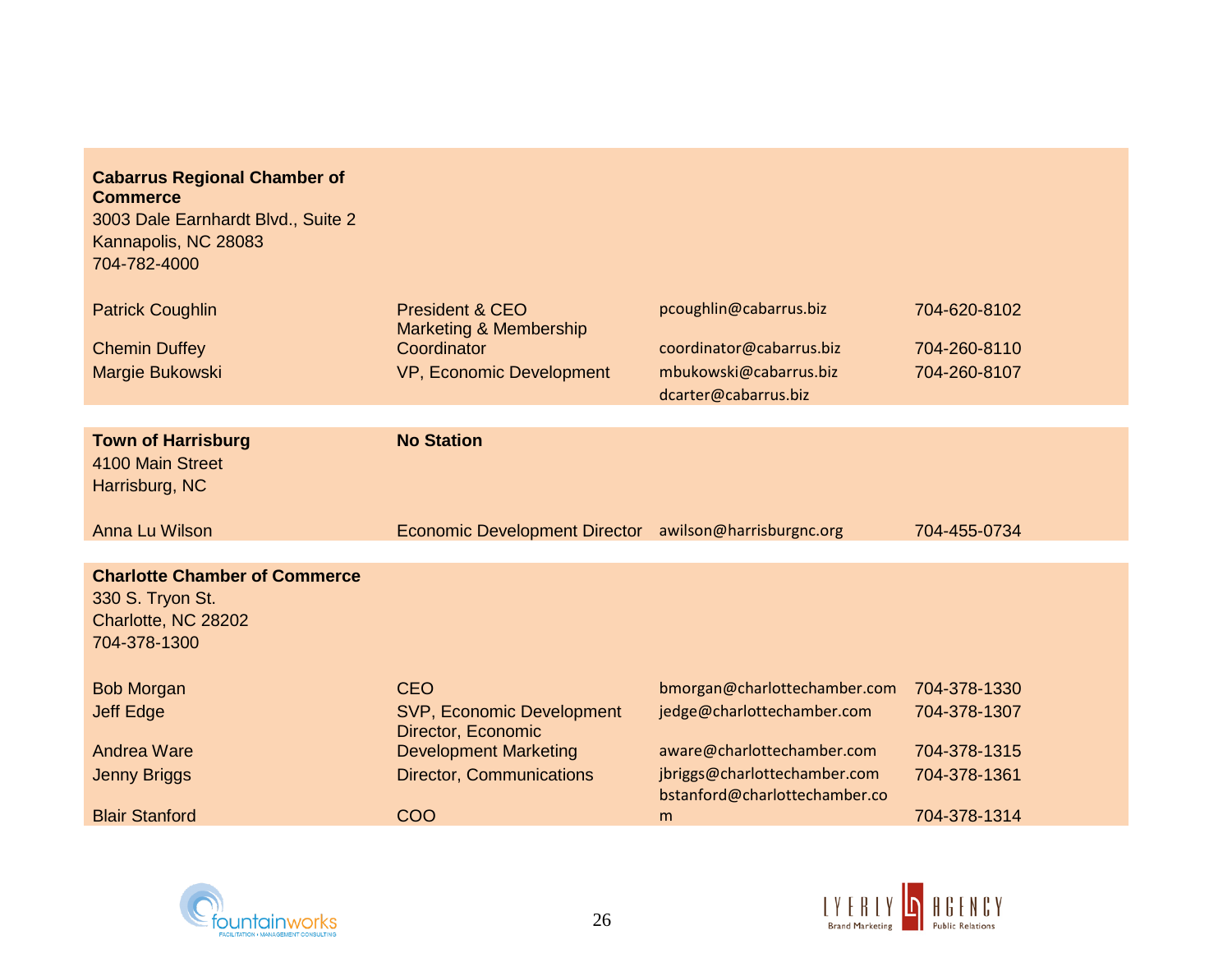# **Stakeholder Contact Matrix Contacted – no response**

| <b>PNC Arena</b><br>1400 Edwards Mill Road<br>Raleigh, NC 27607<br>919-861-2300              |                              |                                 |
|----------------------------------------------------------------------------------------------|------------------------------|---------------------------------|
| <b>Colleen Hamilton</b>                                                                      | <b>Marketing Coordinator</b> | colleenh@carolinahurricanes.com |
| <b>Carolina Railhawks FC</b><br>101 Soccer Park Dr.<br>Cary, NC 27511<br>919-459-8144        |                              |                                 |
| <b>Katy Campbell</b>                                                                         | Manager of Fan Development   | katy@carolinarailhawks.com      |
| <b>Alamance CVB</b><br>PO Drawer 519<br>Burlington, NC 27216<br>336-570-1444                 |                              |                                 |
| <b>Robert Cox</b>                                                                            | <b>Director</b>              | robert@visitalamance.com        |
| <b>Greensboro Grasshoppers</b><br><b>NewBridge Bank Park</b><br><b>408 Bellemeade Street</b> |                              |                                 |



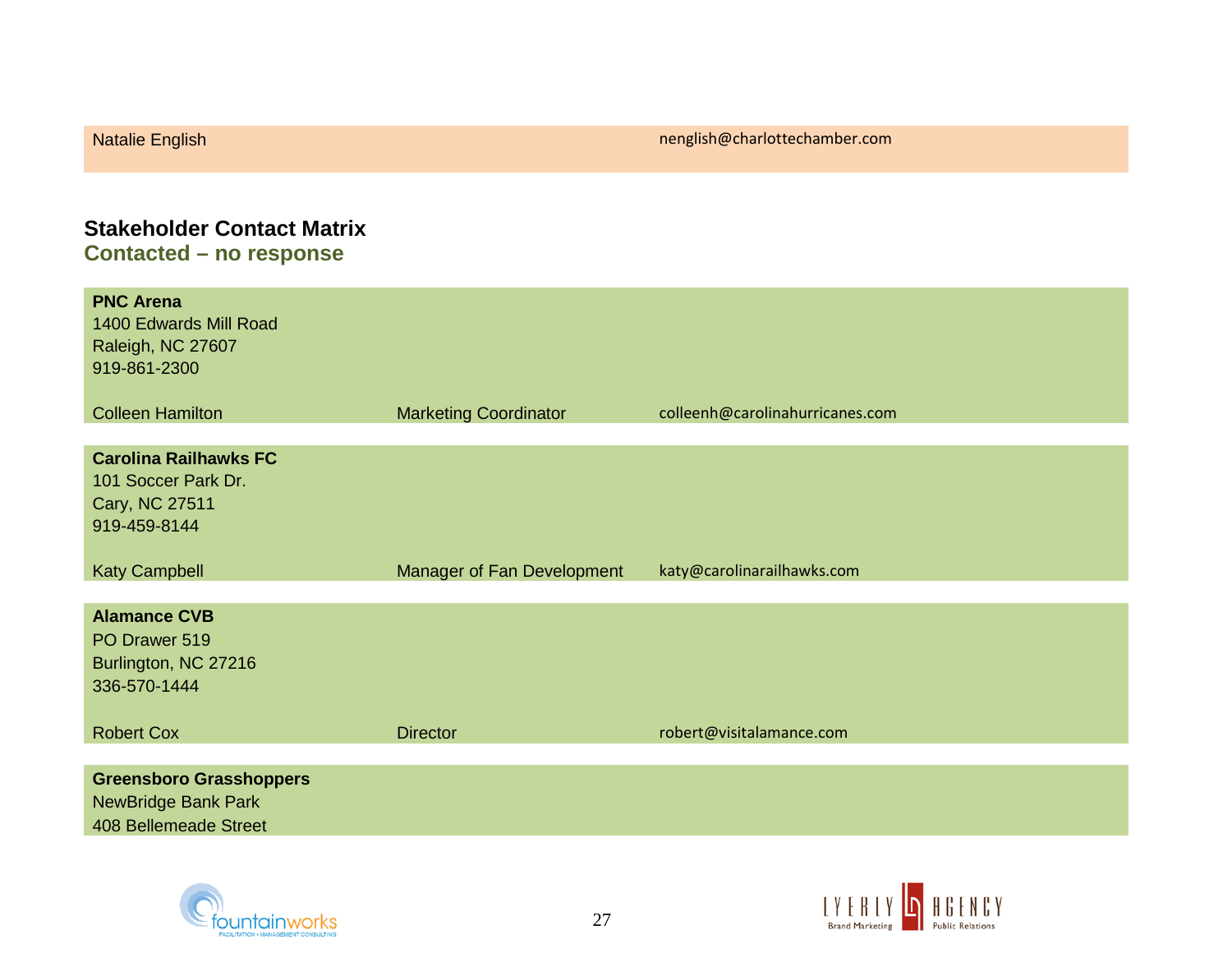| Greensboro, NC 27401<br>336-268-2255                                 |                                                            |                         |              |
|----------------------------------------------------------------------|------------------------------------------------------------|-------------------------|--------------|
| <b>Tim Vangel</b>                                                    | Assistant General Manager,<br><b>Sales &amp; Marketing</b> | tim@gsohoppers.com      |              |
|                                                                      |                                                            |                         |              |
| <b>Amos' Southend</b><br>1423 S. Tryon Avenue<br>Charlotte, NC 28203 |                                                            |                         |              |
| 704-377-6874                                                         | no options for corporate contact                           | info@amossouthend.com   |              |
| <b>American Tobacco</b>                                              | John Morris, General Manager                               | jmorris@cbc-raleigh.com | 919-433-1567 |
|                                                                      |                                                            |                         |              |
| <b>Durham Performing Arts Center</b>                                 | Rachel Traversari, Sr Dir of<br>Marketing                  |                         | 919-688-3722 |



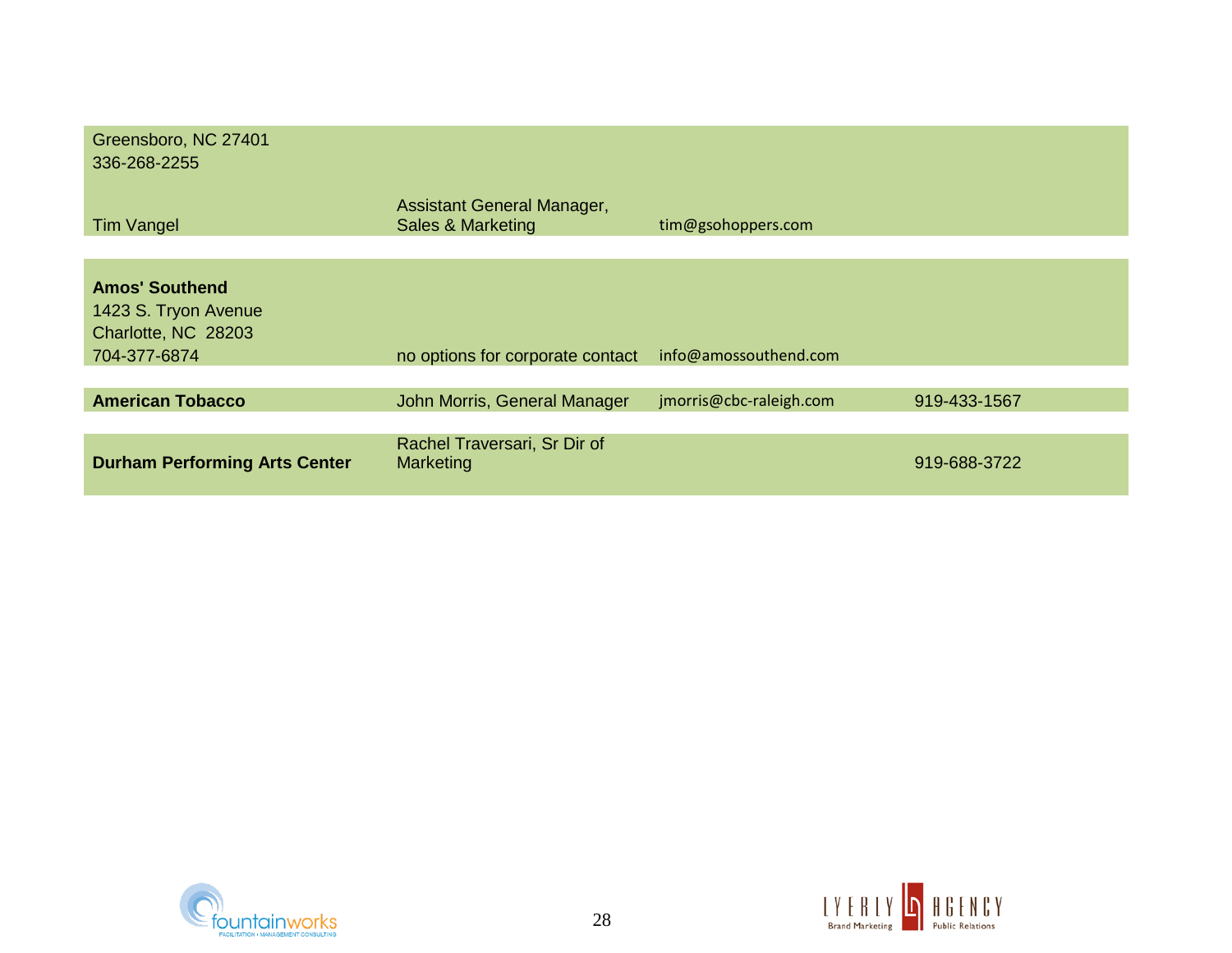## **Stakeholder Interviews**

### **NCDOT Rail Division Script and Questions for Chambers, CVBs, Travel and Tourism Authorities and Event Venues November 2015**

Name and location of organization: Blumenthal Performing Arts Center, Charlotte

*Hello, my name is \_\_\_\_\_\_\_\_\_\_\_\_\_ with Lyerly Agency, a communications firm located right outside of Charlotte. We are working with Fountainworks and the North Carolina Department of Transportation Rail Division to sustain and enhance our passenger service on the Piedmont trains that run between Raleigh and Charlotte. (Or Charlotte and Raleigh as appropriate.) We are focusing on leisure travelers and millennials and are interested in knowing how passenger trains can help support attendance at your events and venue(s). Are you the correct person in your organization to speak with about this information? If not, would you provide me with the name and contact information for that person?*

*Do you have about ten minutes to speak with me? (If not, set up a time to call back.)*

*Thank you. I have eleven questions to ask you so let's get started.*

- 1. What are the top five events that you host or support throughout the year that bring leisure or student travelers from Raleigh to Charlotte (Or Charlotte to Raleigh as appropriate)? Broadway shows and concerts
- 2. How many miles do people typically travel to get to your location (or events)? 100 miles or less. There really is no draw from Raleigh as those people would attend events at the Durham Performing Arts Center.
- 3. What are some of the cities they come from? Greensboro south to as far as Columbia, South Carolina.
- 4. How do most of your attendees arrive for events? Automobile (Prompts if needed: Cars, Uber, light rail, taxi, carpool, bus, train, etc.)
- 5. Are you aware that the *Piedmont* passenger trains have nine scheduled stops between Raleigh and Charlotte? (Or Charlotte and Raleigh as appropriate.) Was not aware.

*If asked, they are Charlotte, Kannapolis, Salisbury, High Point, Greensboro, Burlington, Durham, Cary and Raleigh.*

6. Are you aware that the Rail Division can partner with you to have the *Piedmont* make special stops to promote attendance at community events such as festivals, fairs and other special events? Was not aware.

(Prompts if needed: State Fair in Raleigh, Lexington, NC BBQ festival)



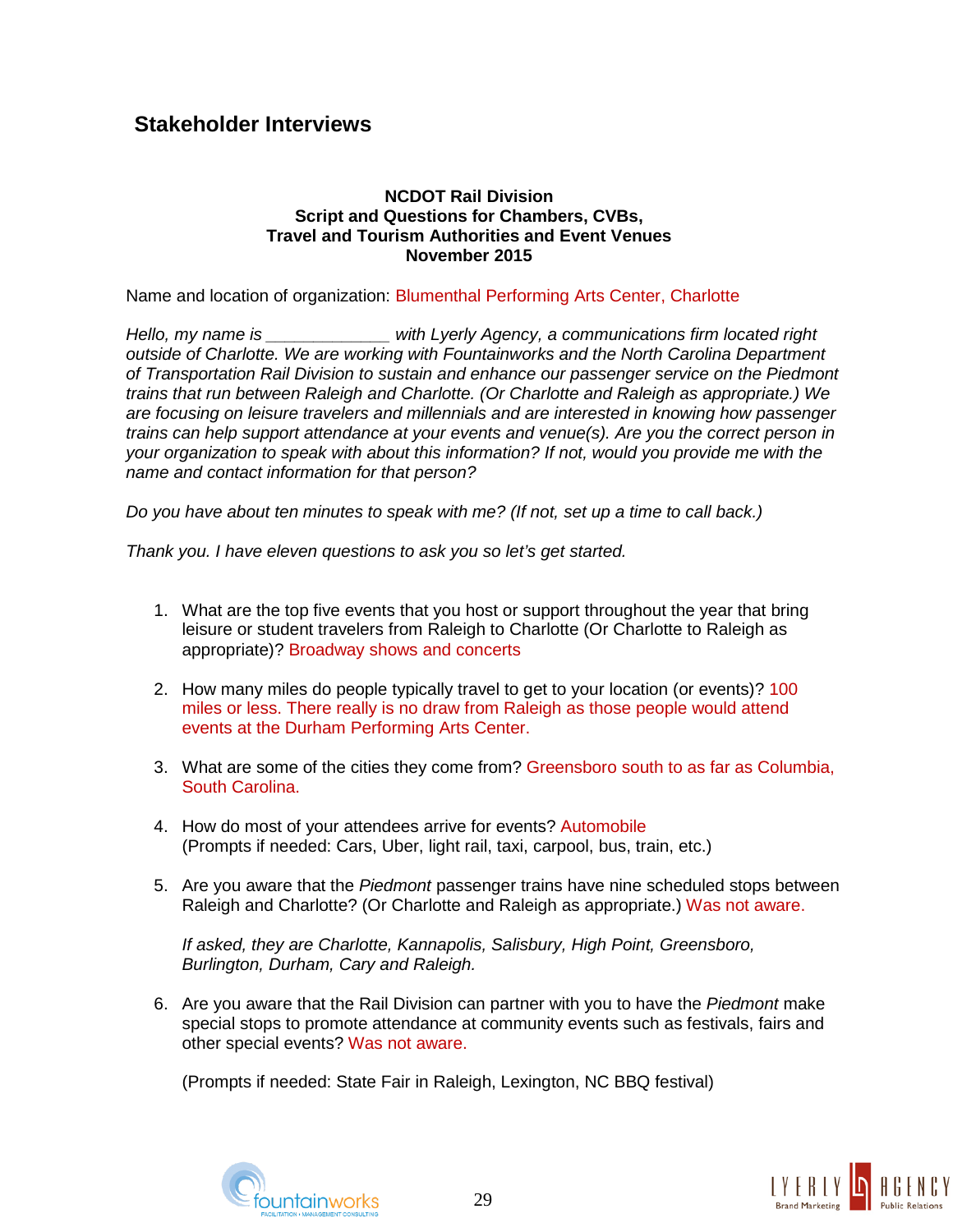- 7. Are you aware of any events where passenger trains support or *could support* visitors to attend an event? This would be limited to big shows such as The Lion King that run for more than just a weekend; it would run for six weeks with multiple shows per day.
- 8. What items do you believe could be sold on trains that would be of interest to your target audiences? Wine, beer and snacks, less items for kids.

*(Prompts if needed: snacks or food (ask what kinds) beer, wine, books, activities for children, train paraphernalia and souvenirs, branded apparel, etc.)*

- 9. Would you be interested in purchasing advertising on trains? What would you need to be able to make that decision? I doubt it.
- 10. Are there activities that could be done on the train that would interest your target audiences? Having Wi-Fi available.

*(Prompts if needed: cards, coloring books, movie DVD rental, audio books* –

11. Is there anything else you would like to add that I haven't asked you? Our events occur mostly in the evening. It would be good to have a package deal that could include an overnight stay in a hotel as most people wouldn't get back on the train after the show.

*Thank you for your time.*



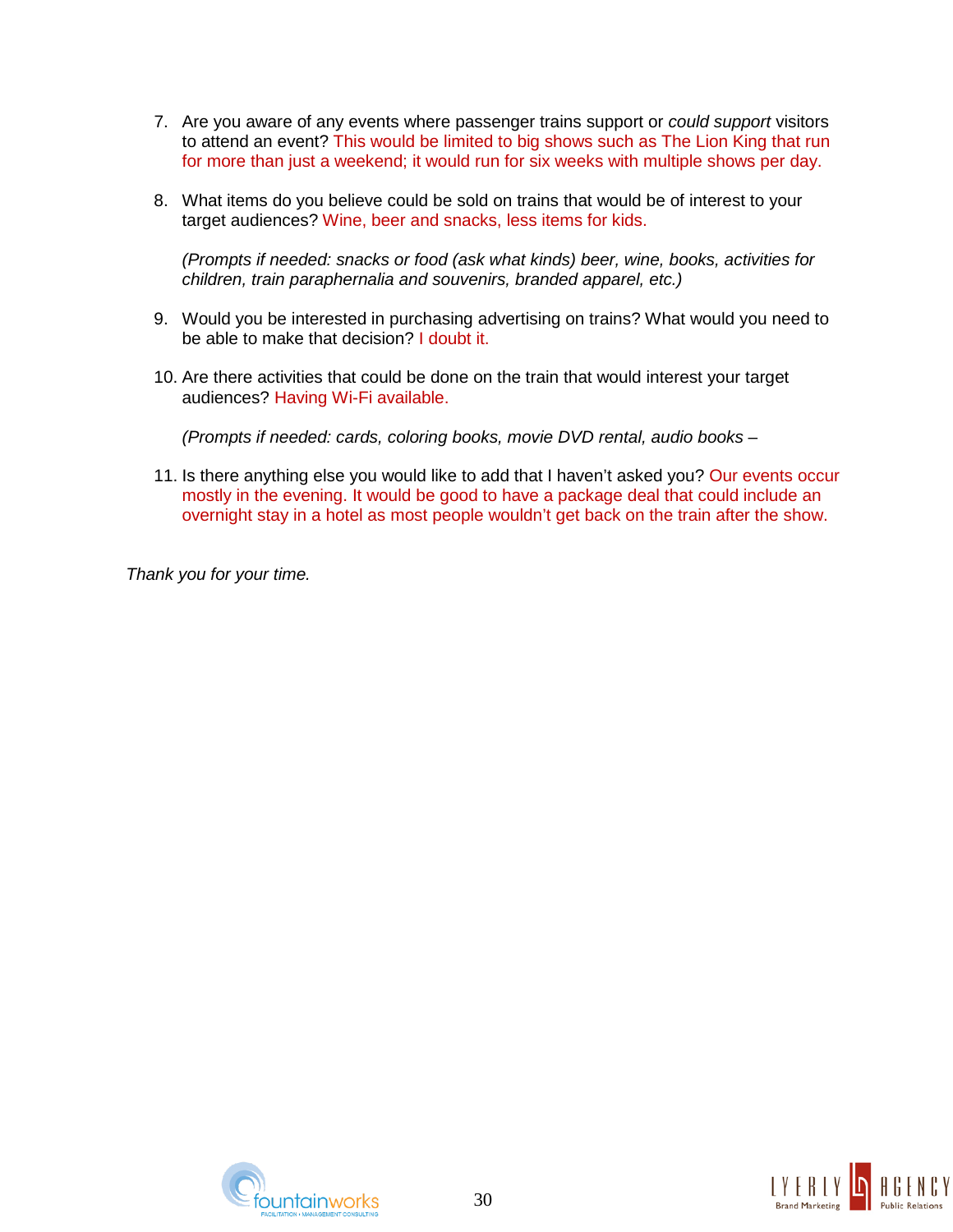### **NCDOT Rail Division Script and Questions for Chambers, CVBs, Travel and Tourism Authorities and Event Venues November 2015**

Name and location of organization: Blumenthal Performing Arts Center, Charlotte

*Hello, my name is \_\_\_\_\_\_\_\_\_\_\_\_\_ with Lyerly Agency, a communications firm located right outside of Charlotte. We are working with Fountainworks and the North Carolina Department of Transportation Rail Division to sustain and enhance our passenger service on the Piedmont trains that run between Raleigh and Charlotte. (Or Charlotte and Raleigh as appropriate.) We are focusing on leisure travelers and millennials and are interested in knowing how passenger trains can help support attendance at your events and venue(s). Are you the correct person in your organization to speak with about this information? If not, would you provide me with the name and contact information for that person?*

*Do you have about ten minutes to speak with me? (If not, set up a time to call back.)*

*Thank you. I have eleven questions to ask you so let's get started.*

- 1. What are the top five events that you host or support throughout the year that bring leisure or student travelers from Raleigh to Charlotte (Or Charlotte to Raleigh as appropriate)? We don't generally target leisure travelers, specifically, but our touring Broadway shows and two festivals do likely draw in some visitors from out of town. The two festivals are Breakin' Convention: The International Festival of Hip Hop Dance and Charlotte Jazz Festival. Our Broadway calendar changes annually.
- 2. How many miles do people typically travel to get to your location (or events)? We are primarily focused on the Charlotte DMA. The only drive market we target regularly with advertising is Columbia, SC, which is about 100 miles away. Raleigh is not a significant target for us as there is a performing arts center in Durham and one in Raleigh that present most of the same shows that we do.
- 3. What are some of the cities they come from? Primarily from a 100-mile radius from center city Charlotte.
- 4. How do most of your attendees arrive for events? By car. (Prompts if needed: Cars, Uber, light rail, taxi, carpool, bus, train, etc.)
- 5. Are you aware that the *Piedmont* passenger trains have nine scheduled stops between Raleigh and Charlotte? (Or Charlotte and Raleigh as appropriate.) No.

*If asked, they are Charlotte, Kannapolis, Salisbury, High Point, Greensboro, Burlington, Durham, Cary and Raleigh.*

6. Are you aware that the Rail Division can partner with you to have the *Piedmont* make special stops to promote attendance at community events such as festivals, fairs and other special events? No.

(Prompts if needed: State Fair in Raleigh, Lexington, NC BBQ festival)



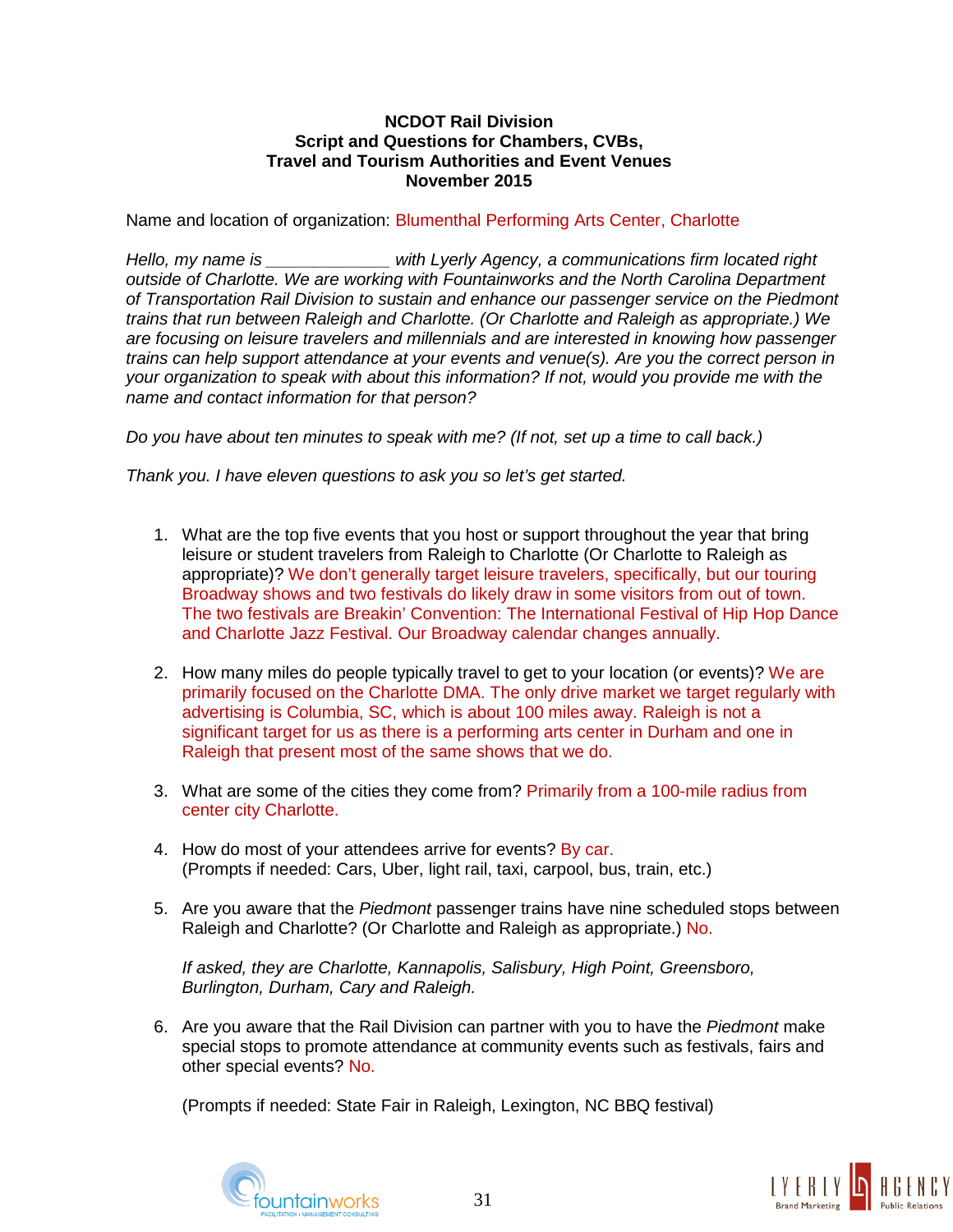- 7. Are you aware of any events where passenger trains support or *could support* visitors to attend an event? Possibly for our festivals since these are more unique to Charlotte and occur over a weekend.
- 8. What items do you believe could be sold on trains that would be of interest to your target audiences? Wine, event specific merchandise.

*(Prompts if needed: snacks or food (ask what kinds) beer, wine, books, activities for children, train paraphernalia and souvenirs, branded apparel, etc.)*

- 9. Would you be interested in purchasing advertising on trains? What would you need to be able to make that decision? Unlikely. We have limited budgets and we tend to focus the dollars on where the majority of the business will come from – Charlotte DMA.
- 10. Are there activities that could be done on the train that would interest your target audiences? Possibly having live music performed related to the festival.

*(Prompts if needed: cards, coloring books, movie DVD rental, audio books* –

*11.* Is there anything else you would like to add that I haven't asked you?

*Thank you for your time.*



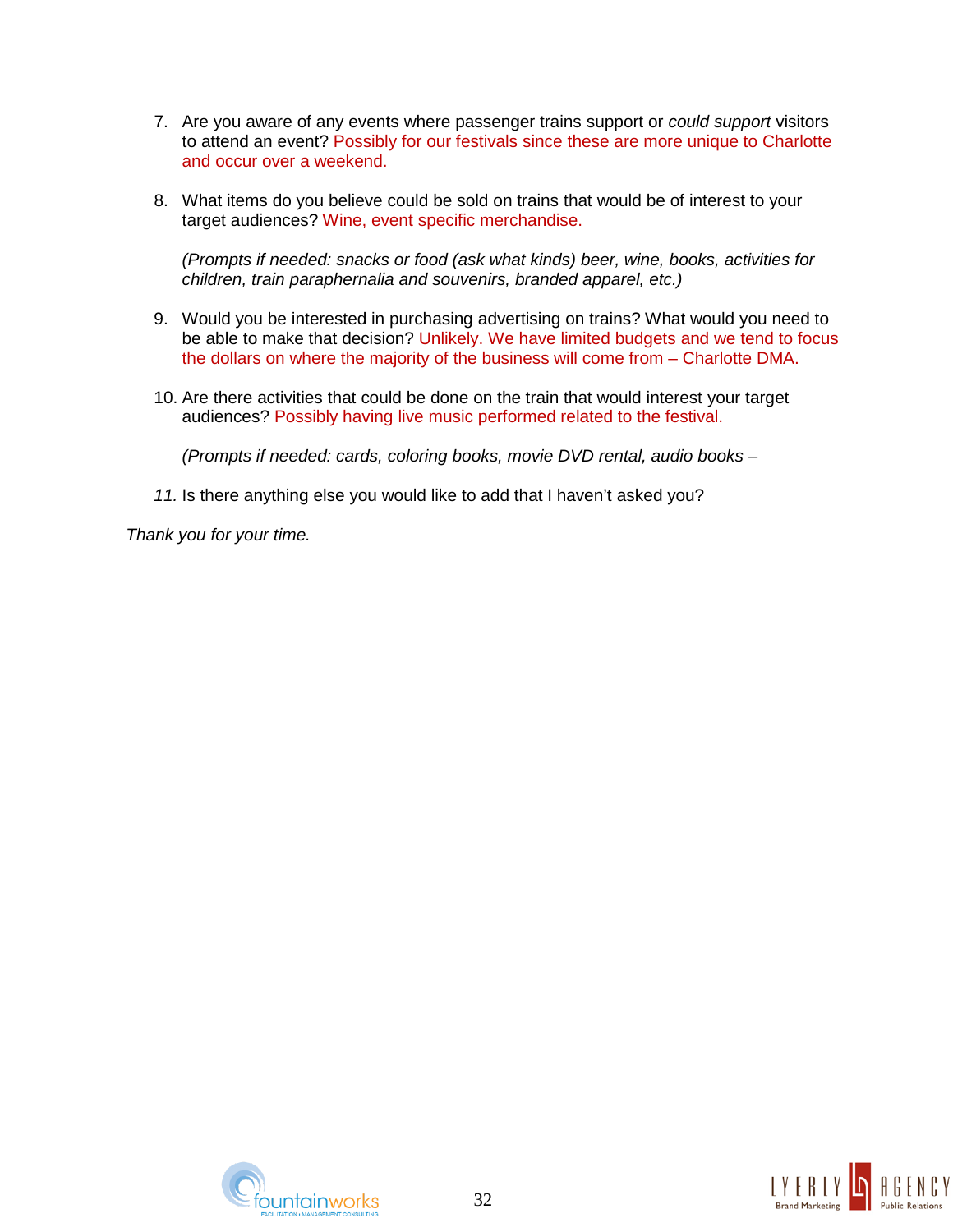### **NCDOT Rail Division Script and Questions for Chambers, CVBs, Travel and Tourism Authorities and Event Venues November 2015**

Name and location of organization: Cabarrus County CVB

*Hello, my name is \_\_\_\_\_\_\_\_\_\_\_\_\_ with Lyerly Agency, a communications firm located right outside of Charlotte. We are working with Fountainworks and the North Carolina Department of Transportation Rail Division to sustain and enhance our passenger service on the Piedmont trains that run between Raleigh and Charlotte. (Or Charlotte and Raleigh as appropriate.) We are focusing on leisure travelers and millennials and are interested in knowing how passenger trains can help support attendance at your events and venue(s). Are you the correct person in your organization to speak with about this information? If not, would you provide me with the name and contact information for that person?*

*Do you have about ten minutes to speak with me? (If not, set up a time to call back.)*

*Thank you. I have eleven questions to ask you so let's get started.*

(Responses provided via email.)

- 1. What are the top five events that you host or support throughout the year that bring leisure or student travelers from Raleigh to Charlotte (Or Charlotte to Raleigh as appropriate)? NHRA Races, NASCAR All-Star Race, Hisense 300, Coca-Cola 600, Drive for the Cure 300, Bank of America 500 and Speedway Christmas
- 2. How many miles do people typically travel to get to your location (or events)? People travel from as far as Ontario, Canada; New York; Pennsylvania; Ohio; Virginia; and across North Carolina, South Carolina and Georgia.
- 3. What are some of the cities they come from? (Did not provide specific cities.)
- 4. How do most of your attendees arrive for events? Car (Prompts if needed: Cars, Uber, light rail, taxi, carpool, bus, train, etc.)
- 5. Are you aware that the *Piedmont* passenger trains have nine scheduled stops between Raleigh and Charlotte? (Or Charlotte and Raleigh as appropriate.)

*If asked, they are Charlotte, Kannapolis, Salisbury, High Point, Greensboro, Burlington, Durham, Cary and Raleigh.*

6. Are you aware that the Rail Division can partner with you to have the *Piedmont* make special stops to promote attendance at community events such as festivals, fairs and other special events? Yes.

(Prompts if needed: State Fair in Raleigh, Lexington, NC BBQ festival)

7. Are you aware of any events where passenger trains support or *could support* visitors to attend an event? Yes, specifically The City of Kannapolis event Jiggy with the Piggy and Kannapolis Christmas.



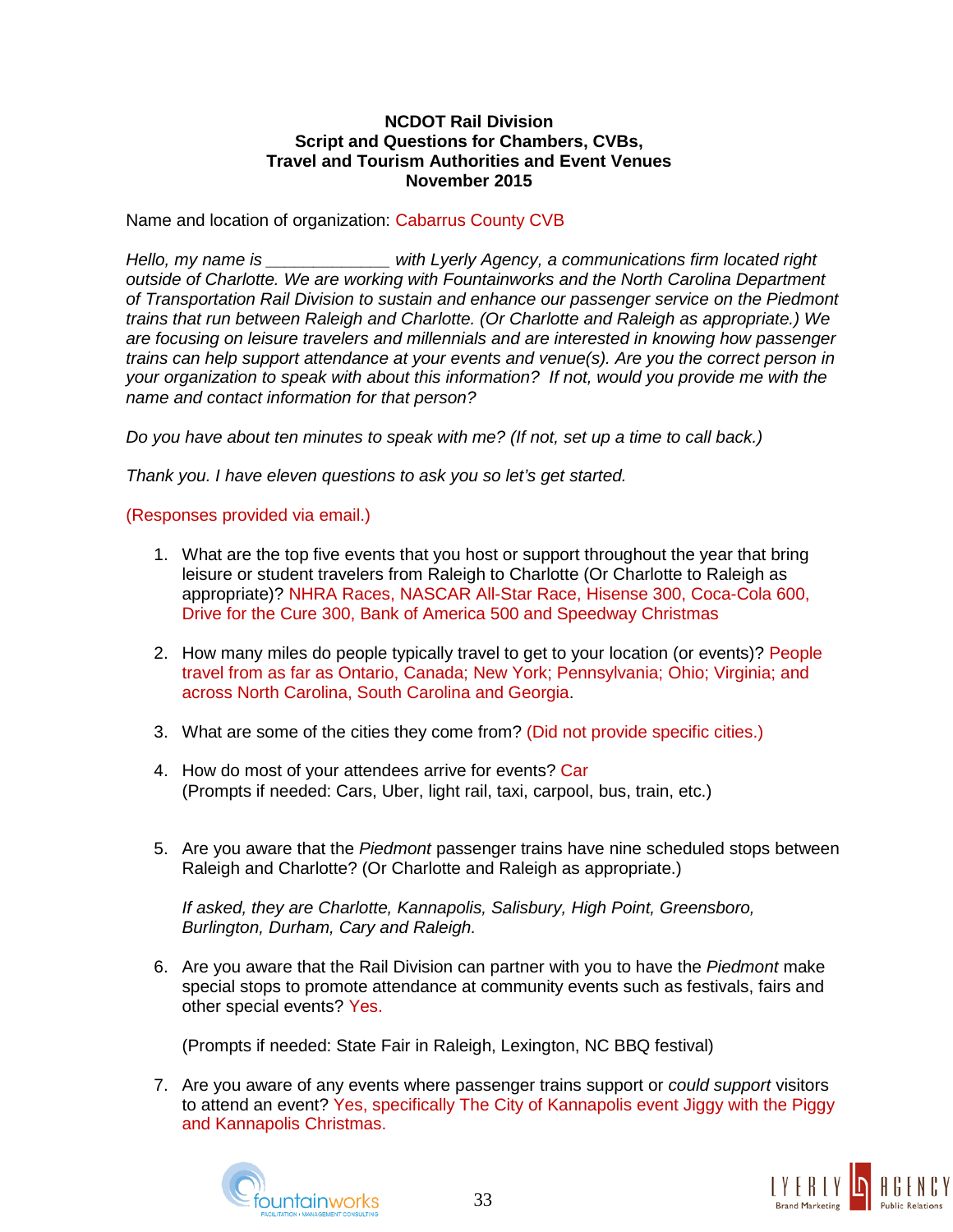8. What items do you believe could be sold on trains that would be of interest to your target audiences? All items below.

*(Prompts if needed: snacks or food (ask what kinds) beer, wine, books, activities for children, train paraphernalia and souvenirs, branded apparel, etc.)*

- 9. Would you be interested in purchasing advertising on trains? What would you need to be able to make that decision? We are currently advertising on the Amtrak ticket jacket.
- 10. Are there activities that could be done on the train that would interest your target audiences? Showing a brief video on Cabarrus County between destinations. Also, holding meetings or host speakers between destinations. I have attached a link for our Destination Video.

<http://www.cabcocvb.com/who-we-are/welcome-video> <http://www.visitcabarrus.com/cabarrus-county-about-the-cvb/>

*(Prompts if needed: cards, coloring books, movie DVD rental, audio books* –

11. Is there anything else you would like to add that I haven't asked you? Not at this time.

*Thank you for your time.*



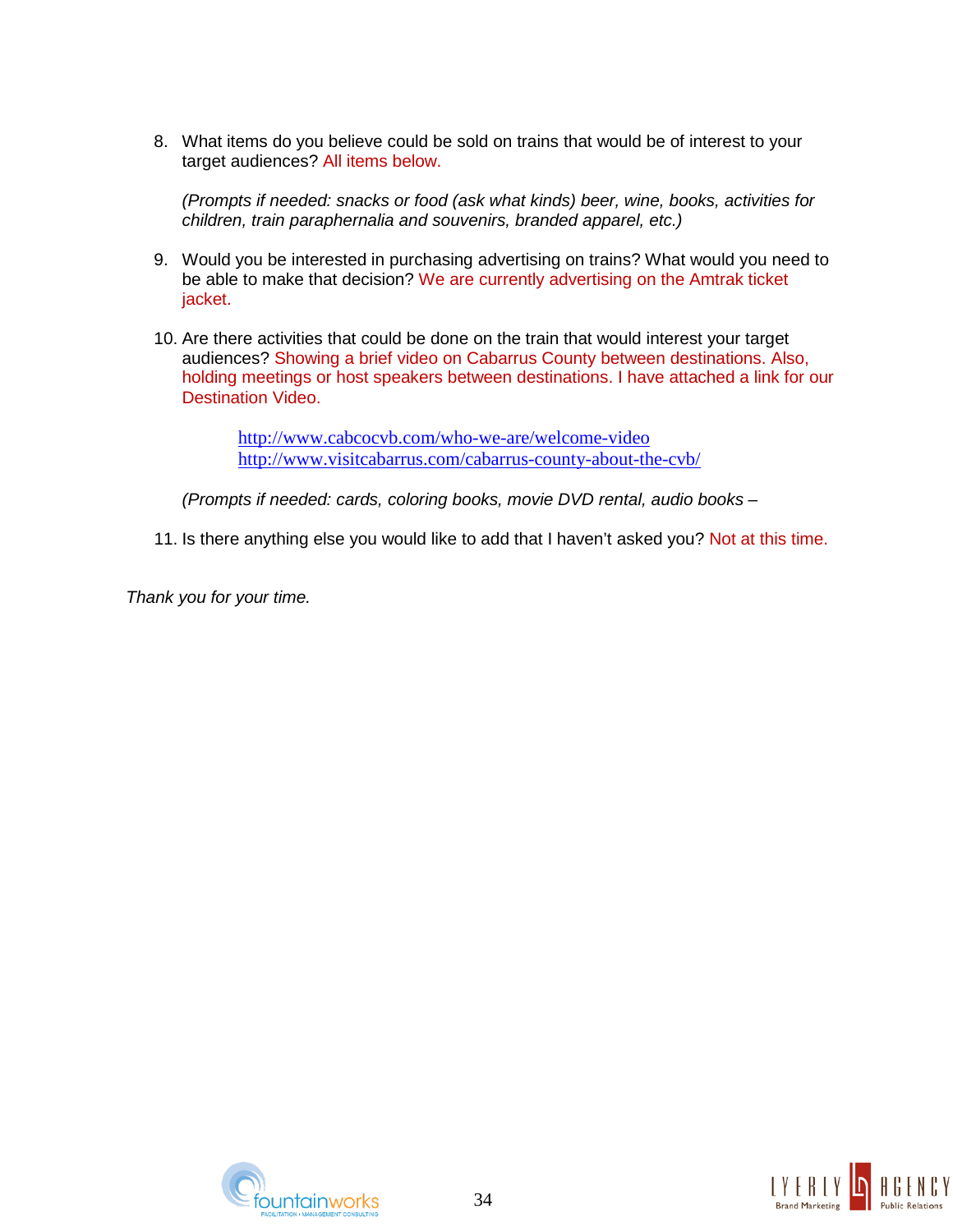Name and location of organization: Carolina Mudcats Five County Stadium, Zebulon, N.C.

*Hello, my name is \_\_\_\_\_\_\_\_\_\_\_\_\_ with Lyerly Agency, a communications firm located right outside of Charlotte. We are working with Fountainworks and the North Carolina Department of Transportation Rail Division to sustain and enhance our passenger service on the Piedmont trains that run between Raleigh and Charlotte. (Or Charlotte and Raleigh as appropriate.) We are focusing on leisure travelers and millennials and are interested in knowing how passenger trains can help support attendance at your events and venue(s). Are you the correct person in your organization to speak with about this information? If not, would you provide me with the name and contact information for that person?*

*Do you have about ten minutes to speak with me? (If not, set up a time to call back.)*

*Thank you. I have eleven questions to ask you so let's get started.*

- 1. What are the top five events that you host or support throughout the year that bring leisure or student travelers from Raleigh to Charlotte (Or Charlotte to Raleigh as appropriate)? There are many. July  $4<sup>th</sup>$  is big for them, including the day before or after if those days fall on a weekend. These are highly attended games. Nonprofits: There are four weekend evenings to promote nonprofits such as Make-A-Wish, Wounded Warriors, Miracle League and various cancer research organizations. The stadium hosts "education days" in April, May and August targeting home-schooled children. Playoffs are always a busy time, from early September through October. They also host appreciation days for local counties, Star Wars weekends, Memorial Day festivities, Father's Day, Christmas in July and a Boy Scouts Campout pulling kids and families in from several surrounding counties.
- 2. How many miles do people typically travel to get to your location (or events)? They come in from many surrounding counties and some from Charlotte.
- 3. What are some of the cities they come from? Raleigh, Durham, Rocky Mount, Apex, Cary, Chapel Hill, East Carolina University, Greenville (S.C.) and other towns in S.C.
- 4. How do most of your attendees arrive for events? Most visitors come by car, but it depends on the event. Some travel to their hotel via airplane or train, then rent a car to the stadium. Large groups, like students or church groups, will sometimes arrive by bus. And several do take the train.

(Prompts if needed: Cars, Uber, light rail, taxi, carpool, bus, train, etc.)

5. Are you aware that the *Piedmont* passenger trains have nine scheduled stops between Raleigh and Charlotte? (Or Charlotte and Raleigh as appropriate.) Yes.

*If asked, they are Charlotte, Kannapolis, Salisbury, High Point, Greensboro, Burlington, Durham, Cary and Raleigh.*



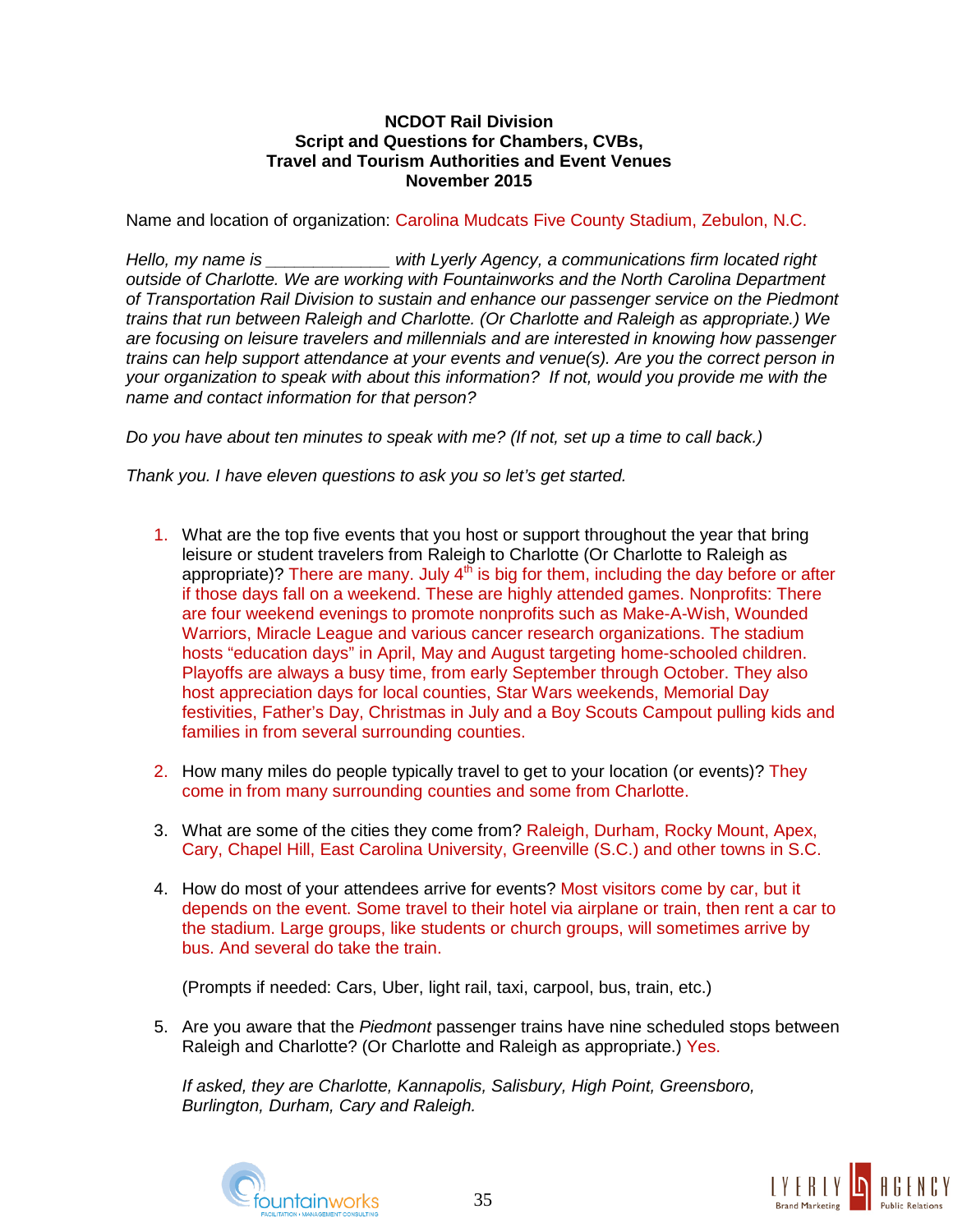6. Are you aware that the Rail Division can partner with you to have the *Piedmont* make special stops to promote attendance at community events such as festivals, fairs and other special events? The stadium is in Zebulon, about 25 miles east of Raleigh. Would Piedmont traveled tracks go that far east?

(Prompts if needed: State Fair in Raleigh, Lexington, NC BBQ festival)

- 7. Are you aware of any events where passenger trains support or *could support* visitors to attend an event? We'd love support for all of their events.
- 8. What items do you believe could be sold on trains that would be of interest to your target audiences? When children come to the ballgames, they're given a baseball program designed for them – it explains how to calculate a batting average, how to determine an ERA for pitchers and other fun baseball information for kids. It might be fun to have something like that on the train. The Mudcats organization is adaptable to brand almost anything. Also, gluten-free and dairy-free snacks would be helpful. Many parents pack their own snacks, but families can't bring food into the ball park with them, so the stadium has a designated concession stand for gluten- and dairy-free patrons. It would be a nice option on the train.

*(Prompts if needed: snacks or food (ask what kinds) beer, wine, books, activities for children, train paraphernalia and souvenirs, branded apparel, etc.)*

- 9. Would you be interested in purchasing advertising on trains? What would you need to be able to make that decision? The stadium owners already do a significant amount of advertising, but they're open to options. What's available to them in terms of on-train advertising?
- 10. Are there activities that could be done on the train that would interest your target audiences? DVD rentals would be huge, especially if there's no Wi-Fi.

*(Prompts if needed: cards, coloring books, movie DVD rental, audio books* –

*11.* Is there anything else you would like to add that I haven't asked you? Amtrak has sponsored the Mudcats before, but a consistent presence would boost awareness. The stadium will have a quarter million visitors this year, a very captive audience. We're very open to any cross-promotion possibilities between the Rail Division and the stadium.



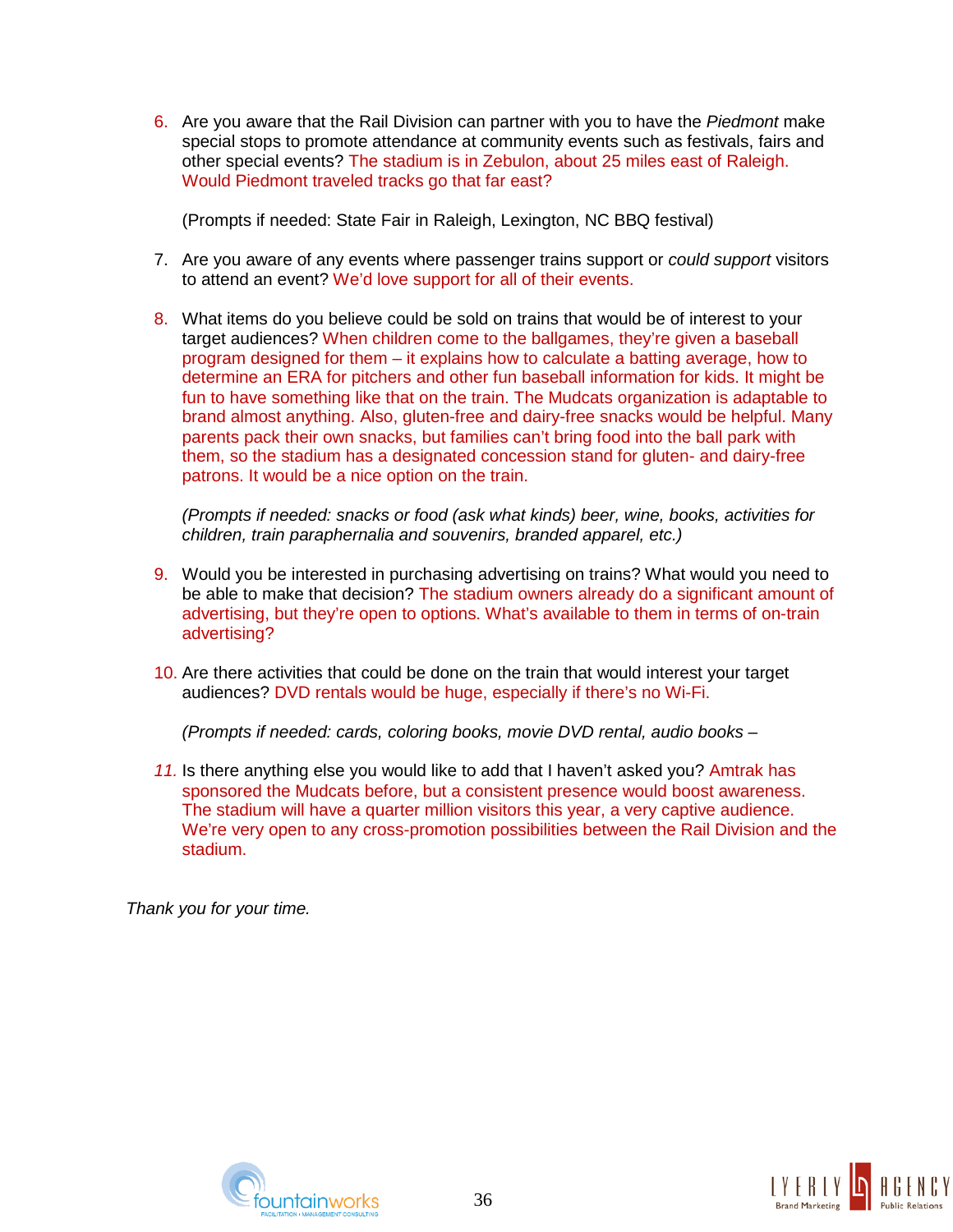Name and location of organization: Carolina Panthers (Bank of America Stadium)

*Hello, my name is \_\_\_\_\_\_\_\_\_\_\_\_\_ with Lyerly Agency, a communications firm located right outside of Charlotte. We are working with Fountainworks and the North Carolina Department of Transportation Rail Division to sustain and enhance our passenger service on the Piedmont trains that run between Raleigh and Charlotte. (Or Charlotte and Raleigh as appropriate.) We are focusing on leisure travelers and millennials and are interested in knowing how passenger trains can help support attendance at your events and venue(s). Are you the correct person in your organization to speak with about this information? If not, would you provide me with the name and contact information for that person?*

*Do you have about ten minutes to speak with me? (If not, set up a time to call back.)*

*Thank you. I have eleven questions to ask you so let's get started.* 

- 1. What are the top five events that you host or support throughout the year that bring leisure or student travelers from Raleigh to Charlotte (Or Charlotte to Raleigh as appropriate)? Home games, which vary from year to year; two soccer events; bowl games.
- 2. How many miles do people typically travel to get to your location (or events)? No idea. Probably mostly from around Charlotte metro area – they do come from the beach, Tennessee, South Carolina.
- 3. What are some of the cities they come from? See #2
- 4. How do most of your attendees arrive for events? Majority drive. No parking on site. The parking facilities are owned by independent companies and parking is available less and less. They are relying on light rail and train to get folks to events.

(Prompts if needed: Cars, Uber, light rail, taxi, carpool, bus, train, etc.)

5. Are you aware that the *Piedmont* passenger trains have nine scheduled stops between Raleigh and Charlotte? (Or Charlotte and Raleigh as appropriate.) Was not aware of the stops. Happy to hear of the stops as some college students come to bowl and soccer games. Would be happy to promote train stops.

*If asked, they are Charlotte, Kannapolis, Salisbury, High Point, Greensboro, Burlington, Durham, Cary and Raleigh.* 

6. Are you aware that the Rail Division can partner with you to have the *Piedmont* make special stops to promote attendance at community events such as festivals, fairs and other special events? Not aware, but there are already stops in Charlotte so it's not too much of an issue.

(Prompts if needed: State Fair in Raleigh, Lexington, NC BBQ festival)



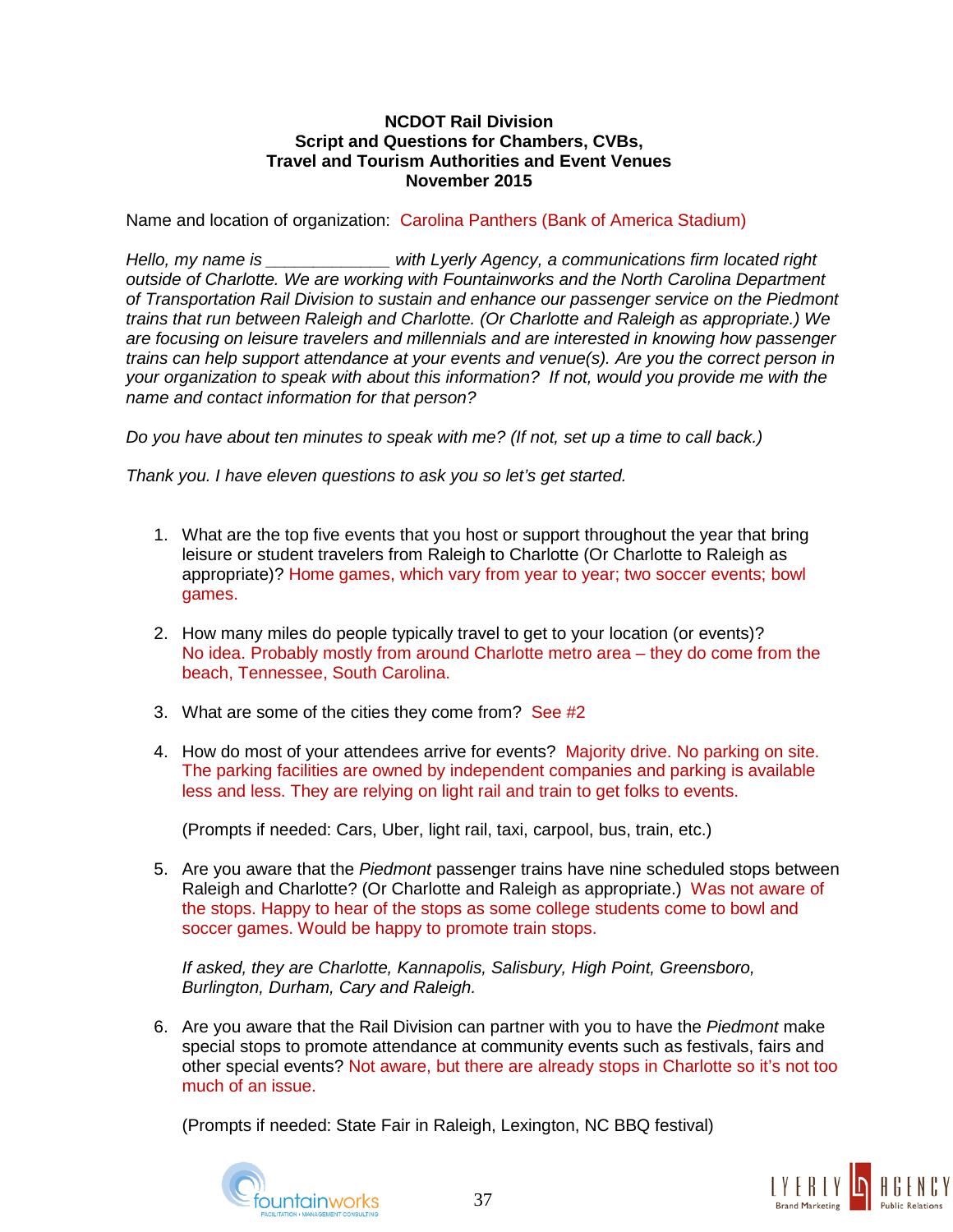- 7. Are you aware of any events where passenger trains support or *could support* visitors to attend an event? Any event in the stadium would work.
- 8. What items do you believe could be sold on trains that would be of interest to your target audiences? Fan merchandise, but other than that, food and beverage.

*(Prompts if needed: snacks or food (ask what kinds) beer, wine, books, activities for children, train paraphernalia and souvenirs, branded apparel, etc.)*

- 9. Would you be interested in purchasing advertising on trains? What would you need to be able to make that decision? This is a conversation beyond his job. We typically don't do partnerships, but wouldn't rule it out.
- 10. Are there activities that could be done on the train that would interest your target audiences? Strong contingency on train. There is the Black & Blue Crew that might be able to ride the train for fan engagement. The Black & Blue Crew are a group of men and women that engage and entertain fans while tailgating, again while entering the stadium when the gates open and during the game to keep fans energized and excited. They have promotional items that they give out and are visible at other major Carolina Panthers events throughout the year.

*(Prompts if needed: cards, coloring books, movie DVD rental, audio books* –

11. Is there anything else you would like to add that I haven't asked you? No.

(He is looking forward to hearing more about train service and is excited about the potential to get more fans on the train to attend games and ways he can promote ridership to events at Bank of America Stadium.)



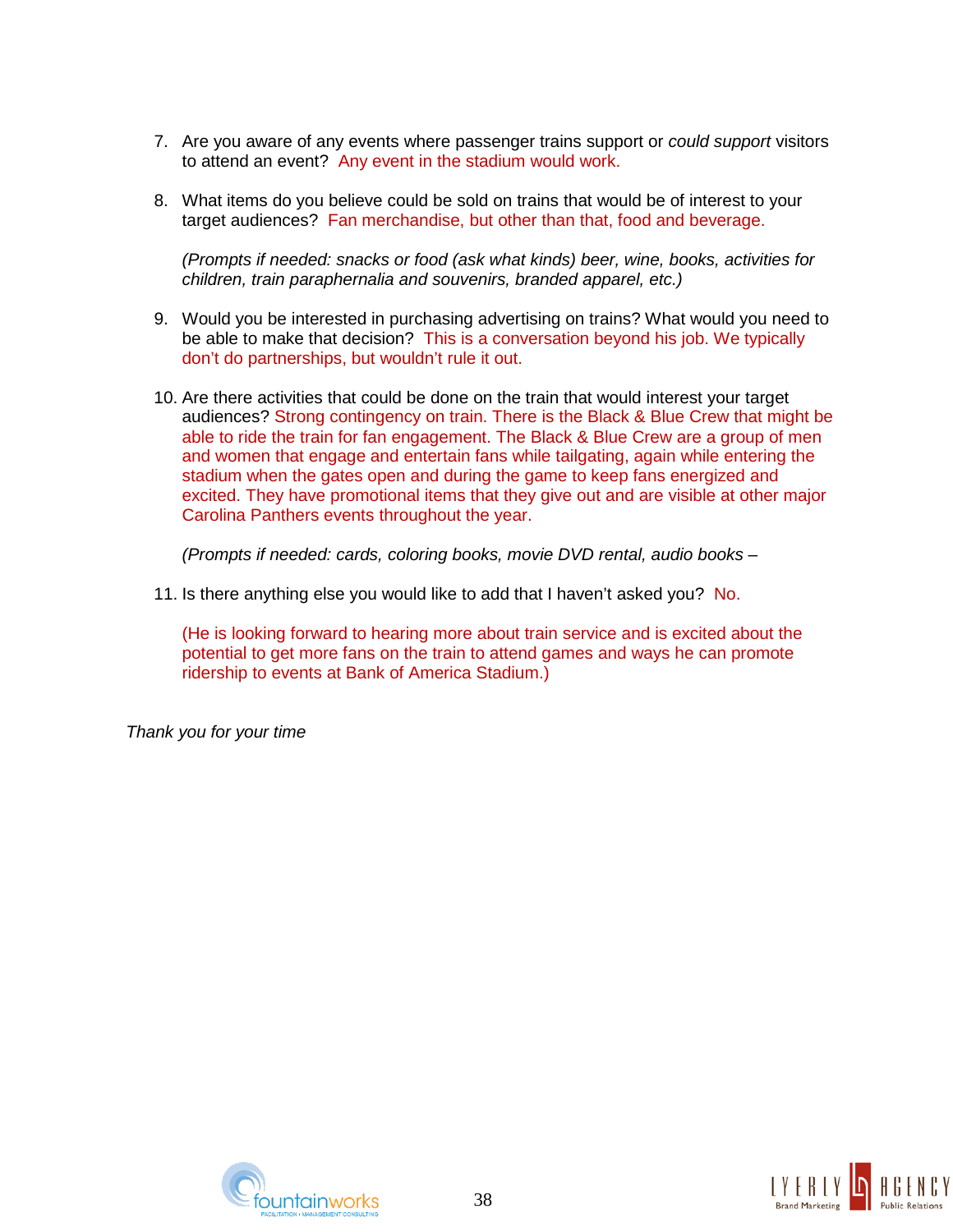Name and location of organization: Cary Chamber of Commerce

*Hello, my name is \_\_\_\_\_\_\_\_\_\_\_\_\_ with Lyerly Agency, a communications firm located right outside of Charlotte. We are working with Fountainworks and the North Carolina Department of Transportation Rail Division to sustain and enhance our passenger service on the Piedmont trains that run between Raleigh and Charlotte. (Or Charlotte and Raleigh as appropriate.) We are focusing on leisure travelers and millennials and are interested in knowing how passenger trains can help support attendance at your events and venue(s). Are you the correct person in your organization to speak with about this information? If not, would you provide me with the name and contact information for that person?*

*Do you have about ten minutes to speak with me? (If not, set up a time to call back.)*

*Thank you. I have eleven questions to ask you so let's get started.*

- 1. What are the top five events that you host or support throughout the year that bring leisure or student travelers from Raleigh to Charlotte (Or Charlotte to Raleigh as appropriate)? We've hosted the Lazy Days Festival for the past 20 years with 50,000- 60,000 in attendance in one day. The train stops right next to my office in downtown. We host the NCAA National Championships for soccer, rugby and baseball. We host tennis events at the National Tennis Center and USA baseball and soccer with the Rail Hawks. We host sports of all types. In the summer we host the NC Symphony. Also, we are the closest municipality with a train for airport travel.
- 2. How many miles do people typically travel to get to your location (or events)? I don't really know.
- 3. What are some of the cities they come from? From Miami to New York all along the northeast and southeast coast.
- 4. How do most of your attendees arrive for events? Some come through the airport and then on to Cary by car. We have people going from Cary to Panthers games in Charlotte and then some people go into the Queen City for the day.

(Prompts if needed: Cars, Uber, light rail, taxi, carpool, bus, train, etc.)

5. Are you aware that the *Piedmont* passenger trains have nine scheduled stops between Raleigh and Charlotte? (Or Charlotte and Raleigh as appropriate.) Yes I am! The service is great. I know I get to work at 7:00 a.m. and the platforms are full. Very accessible.

*If asked, they are Charlotte, Kannapolis, Salisbury, High Point, Greensboro, Burlington, Durham, Cary and Raleigh.*

6. Are you aware that the Rail Division can partner with you to have the *Piedmont* make special stops to promote attendance at community events such as festivals, fairs and



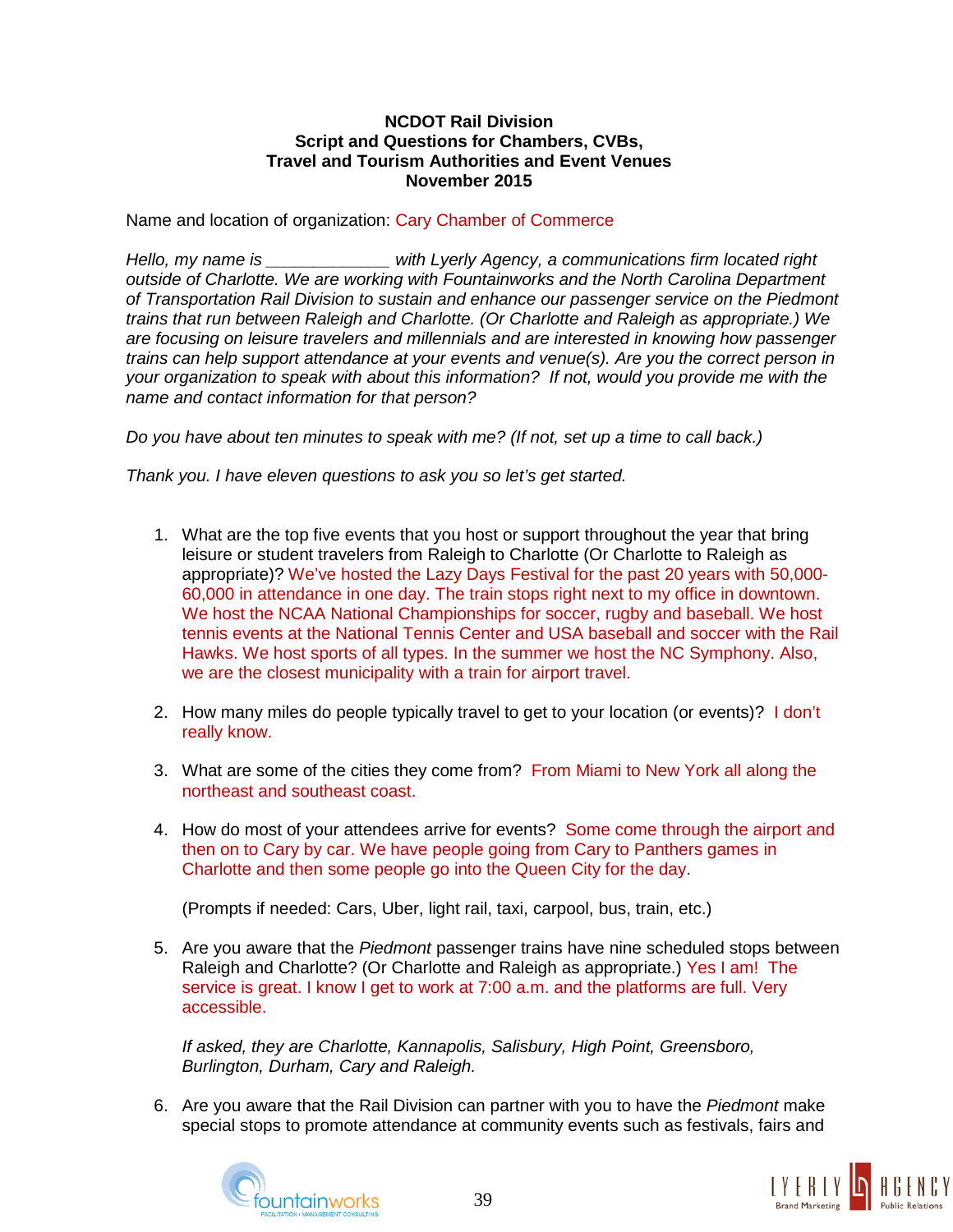other special events? I've heard of that and would like to be made more aware of how this could happen.

(Prompts if needed: State Fair in Raleigh, Lexington, NC BBQ festival)

- 7. Are you aware of any events where passenger trains support or *could support* visitors to attend an event? Not that I am aware of. We are looking at a commuter and light rail set up.
- 8. What items do you believe could be sold on trains that would be of interest to your target audiences? For the young travelers, movies and Wi-Fi. For the business person, selling newspapers, magazines, cocktails, work connectivity.

*(Prompts if needed: snacks or food (ask what kinds) beer, wine, books, activities for children, train paraphernalia and souvenirs, branded apparel, etc.)*

- 9. Would you be interested in purchasing advertising on trains? What would you need to be able to make that decision? I think yes. We also promote economic development for the town – if the advertising could appropriately reach the target audience.
- 10. Are there activities that could be done on the train that would interest your target audiences? We recently traveled with 50 or so people in the car. We did planning and had group talks on the train – sort of a working commute.

*(Prompts if needed: cards, coloring books, movie DVD rental, audio books* –

11. Is there anything else you would like to add that I haven't asked you? We support the NC Railroad 100% as they develop along the corridor. I look forward to getting a train in the triangle – for future plans.



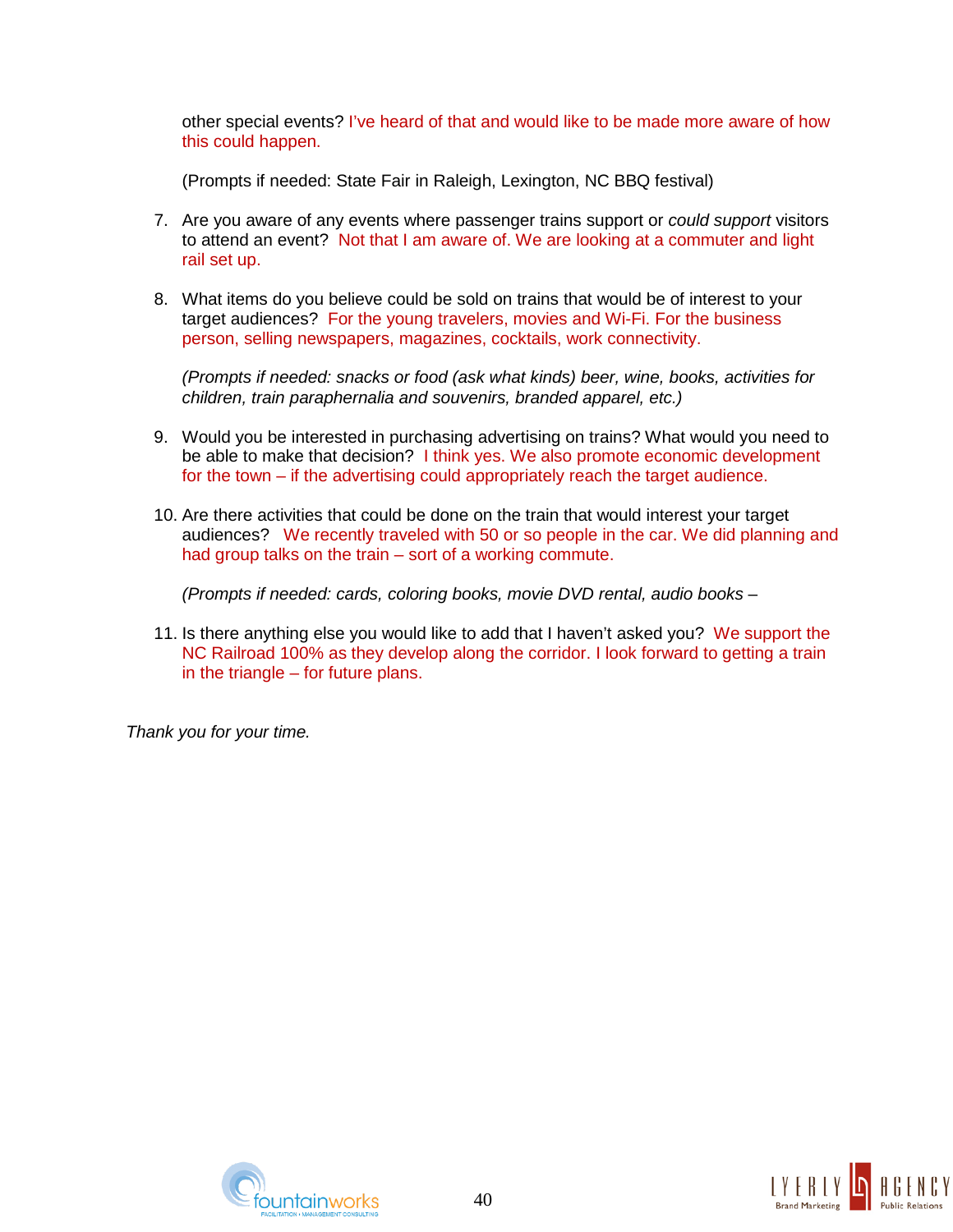Name and location of organization: Charlotte Center City Partners

*Hello, my name is \_\_\_\_\_\_\_\_\_\_\_\_\_ with Lyerly Agency, a communications firm located right outside of Charlotte. We are working with Fountainworks and the North Carolina Department of Transportation Rail Division to sustain and enhance our passenger service on the Piedmont trains that run between Raleigh and Charlotte. (Or Charlotte and Raleigh as appropriate.) We are focusing on leisure travelers and millennials and are interested in knowing how passenger trains can help support attendance at your events and venue(s). Are you the correct person in your organization to speak with about this information? If not, would you provide me with the name and contact information for that person?*

*Do you have about ten minutes to speak with me? (If not, set up a time to call back.)*

*Thank you. I have eleven questions to ask you so let's get started.*

- 1. What are the top five events that you host or support throughout the year that bring leisure or student travelers from Raleigh to Charlotte (Or Charlotte to Raleigh as appropriate)? Art & Soul South End, Symphony events in June, Southern Sauce (a big two-day BBQ event), Thanksgiving Day Parade (4th largest in the U.S. and biggest in the south). The parade is our biggest event and it hits on the demographics you mentioned. We also host the New Year's event, which is a little different than First Night in Raleigh. Still alcohol-free and brings in families and millennials. Also, after Thanksgiving we have the Holiday Market, including pop-up retail and Holidays in the City.
- 2. How many miles do people typically travel to get to your location (or events)? That's hard to answer. We tend to look at a 150-mile radius for marketing. We did a survey in 2014. The BBQ event draws from as far away as California. Even fans of the BBQ participants in the event follow from as far away as California. Art & Soul draws 150 artists from around the country.
- 3. What are some of the cities they come from? Asheville, Greensboro, Columbia, Greenville, S.C.
- 4. How do most of your attendees arrive for events? Car (Prompts if needed: Cars, Uber, light rail, taxi, carpool, bus, train, etc.)
- 5. Are you aware that the *Piedmont* passenger trains have nine scheduled stops between Raleigh and Charlotte? (Or Charlotte and Raleigh as appropriate.) Not aware, but the stops you mentioned are good!

*If asked, they are Charlotte, Kannapolis, Salisbury, High Point, Greensboro, Burlington, Durham, Cary and Raleigh.*

6. Are you aware that the Rail Division can partner with you to have the *Piedmont* make special stops to promote attendance at community events such as festivals, fairs and



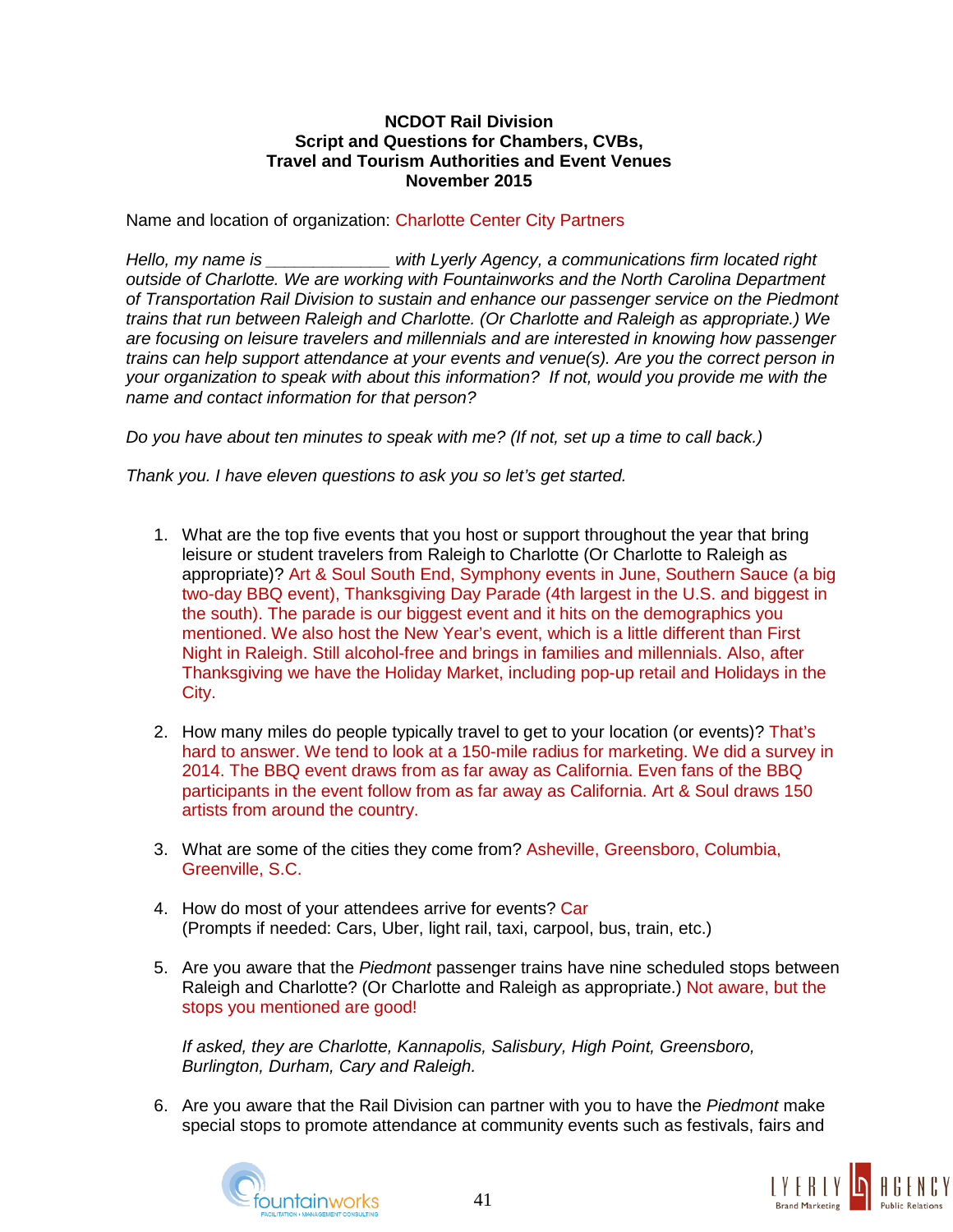other special events? I am aware of that because of other events. What comes to mind is the Lexington BBQ Festival. It interested us because we are always looking for ways to get people to our events.

(Prompts if needed: State Fair in Raleigh, Lexington, NC BBQ festival)

- 7. Are you aware of any events where passenger trains support or *could support* visitors to attend an event? Not really. I haven't thought too much about it.
- 8. What items do you believe could be sold on trains that would be of interest to your target audiences? Being selfish – anything that could benefit our events. It would be great to offer an excursion-type ticket that you can only get on the train, also any type of merchandise specifically for N.C.

*(Prompts if needed: snacks or food (ask what kinds) beer, wine, books, activities for children, train paraphernalia and souvenirs, branded apparel, etc.)*

- 9. Would you be interested in purchasing advertising on trains? What would you need to be able to make that decision? Yes, however, because of how we operate, our advertising money comes from raising it, and we are very strategic on how we spend our money. We can't spend big dollars, but we can lean toward partnerships.
- 10. Are there activities that could be done on the train that would interest your target audiences? We do a coloring book for the parade that is distributed throughout the city and it is a huge hit. We have a mascot that represents us that appears in the coloring books. We are also working on a children's book. These would be good things to have on the train.

*(Prompts if needed: cards, coloring books, movie DVD rental, audio books* –

11. Is there anything else you would like to add that I haven't asked you? We are interested in working with the rail to bring a bigger audience to our events. We are trying to grow our events. The Thanksgiving Day Parade is televised to 1.5 million households. We are looking at streaming online and using location based apps such as iBeacon. We would love the get the parade in syndication – out to the rest of the country. It would be great to have a special package that you could get only by riding the train such as special seating at the parade, a hotel and restaurant package, breakfast with Santa – the goal for the Thanksgiving weekend is attend the parade then stay in town for the weekend and shop here as well. We are very excited to explore the rails.



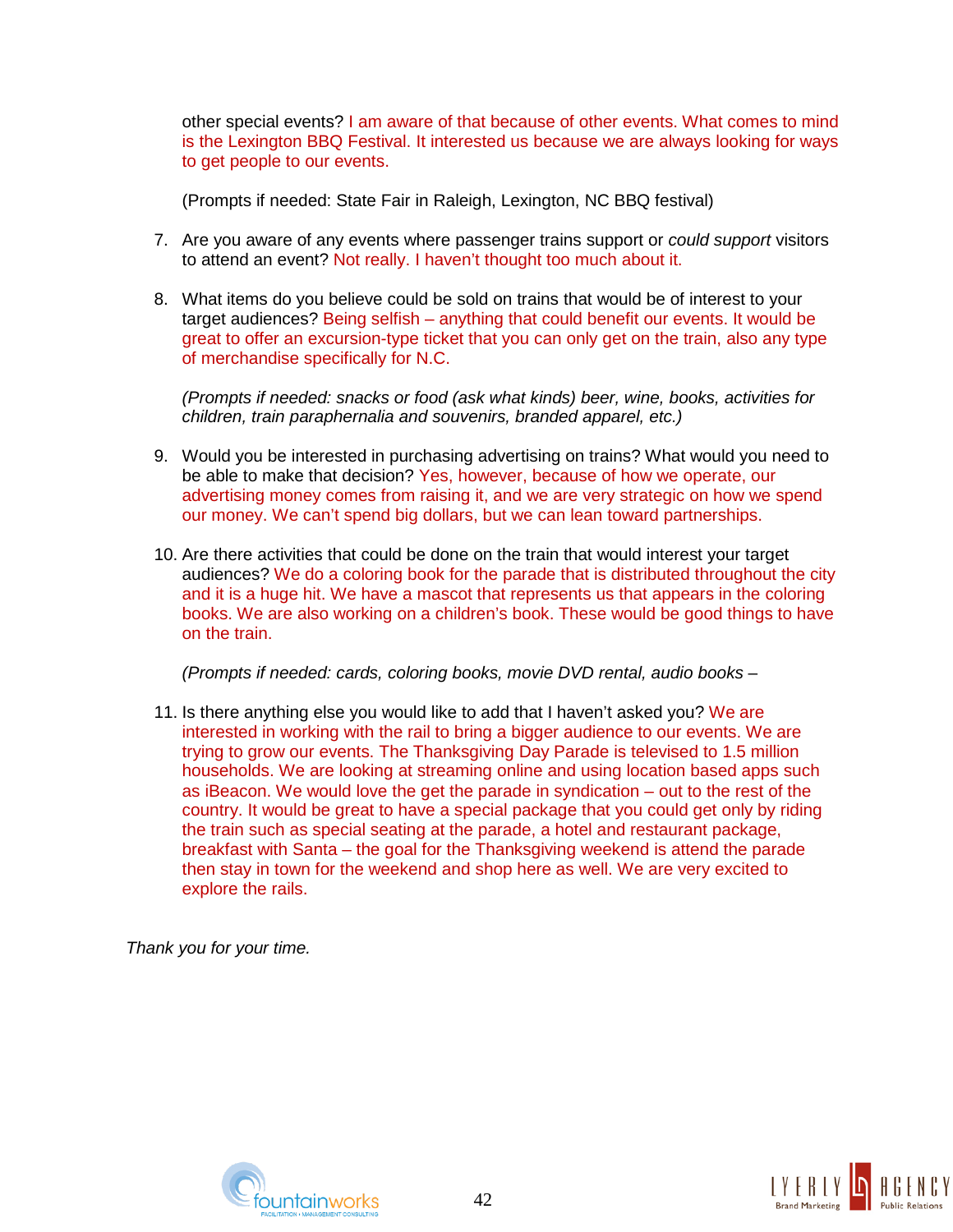Name and location of organization: Charlotte Regional Visitors Authority (CRVA)

*Hello, my name is \_\_\_\_\_\_\_\_\_\_\_\_\_ with Lyerly Agency, a communications firm located right outside of Charlotte. We are working with Fountainworks and the North Carolina Department of Transportation Rail Division to sustain and enhance our passenger service on the Piedmont trains that run between Raleigh and Charlotte. (Or Charlotte and Raleigh as appropriate.) We are focusing on leisure travelers and millennials and are interested in knowing how passenger trains can help support attendance at your events and venue(s). Are you the correct person in your organization to speak with about this information? If not, would you provide me with the name and contact information for that person?*

*Do you have about ten minutes to speak with me? (If not, set up a time to call back.)*

*Thank you. I have eleven questions to ask you so let's get started.*

- 1. What are the top five events that you host or support throughout the year that bring leisure or student travelers from Raleigh to Charlotte (Or Charlotte to Raleigh as appropriate)? Major events in Charlotte include numerous sporting events such as Panthers games, NASCAR races, the CIAA Basketball Tournaments and the Wells Fargo Golf Tournament plus other events like Taste of Charlotte and the NASCAR Hall of Fame Induction Ceremony.
- 2. How many miles do people typically travel to get to your location (or events)? People travel to Charlotte from around the country, however, we see strong visitation from within North Carolina plus South Carolina, Georgia, Virginia, Florida, Ohio and New York.
- 3. What are some of the cities they come from? Top DMAs are Greenville/Spartanburg/Asheville, Greensboro/Winston-Salem, Raleigh/Durham, Atlanta and Columbia.
- 4. How do most of your attendees arrive for events? Car. (Prompts if needed: Cars, Uber, light rail, taxi, carpool, bus, train, etc.)
- 5. Are you aware that the *Piedmont* passenger trains have nine scheduled stops between Raleigh and Charlotte? (Or Charlotte and Raleigh as appropriate.) Yes

*If asked, they are Charlotte, Kannapolis, Salisbury, High Point, Greensboro, Burlington, Durham, Cary and Raleigh.*

6. Are you aware that the Rail Division can partner with you to have the *Piedmont* make special stops to promote attendance at community events such as festivals, fairs and other special events? No.

(Prompts if needed: State Fair in Raleigh, Lexington, NC BBQ festival)



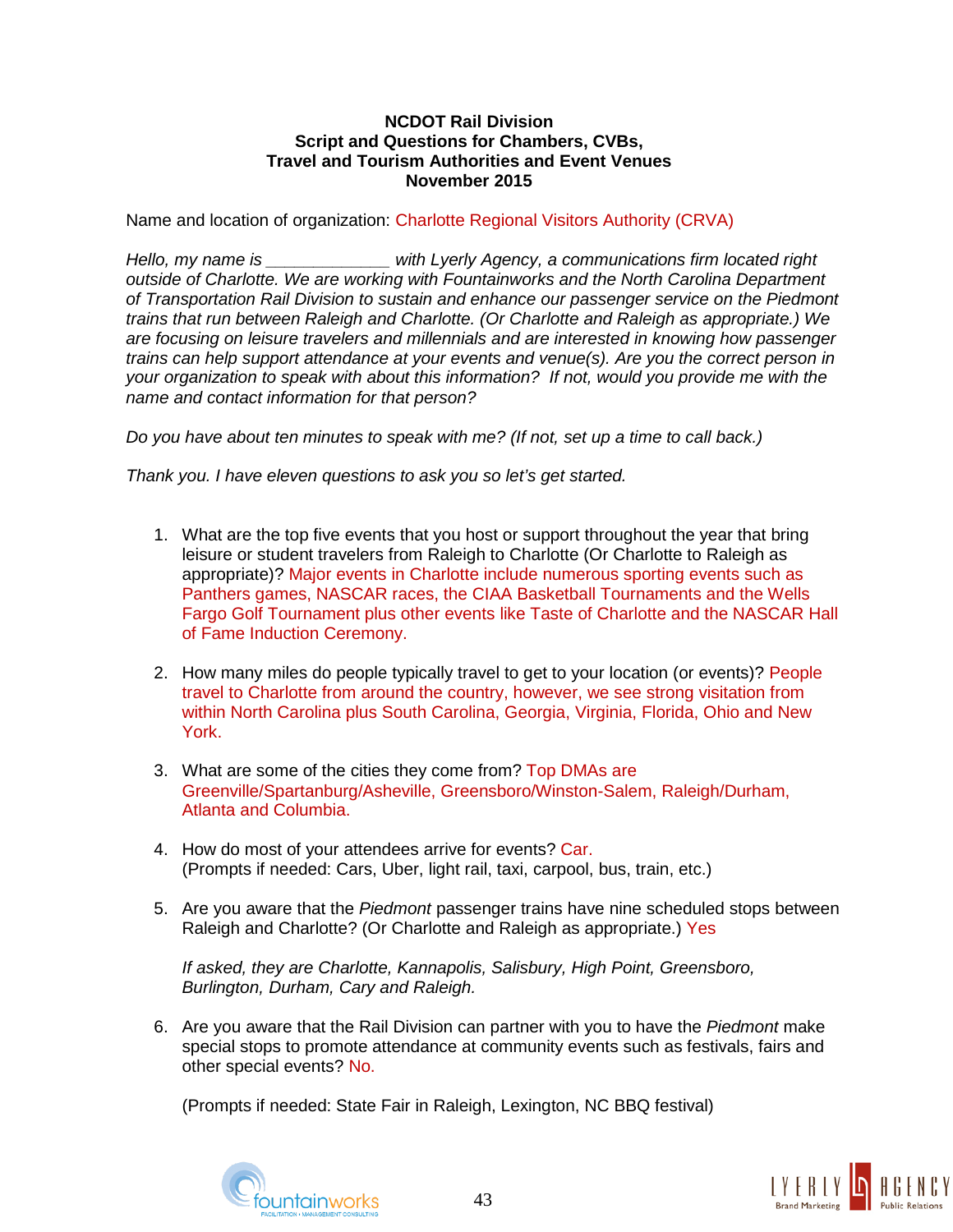- 7. Are you aware of any events where passenger trains support or *could support* visitors to attend an event? I'm sure passenger trains could support visitation to an event, but the issue is the value proposition. To take the train, you still have to have transportation from the station to the event. So many people think it is easier just to drive their own personal car to the event. I think in order to maximize train usage there has to be some sort of package deal or added value to peak customer interest.
- 8. What items do you believe could be sold on trains that would be of interest to your target audiences? I'm not sure I can answer this question. I think it would be dependent on the event. You want to make the ride an experience and I think you would have to customize it for the event you are pushing.

*(Prompts if needed: snacks or food (ask what kinds) beer, wine, books, activities for children, train paraphernalia and souvenirs, branded apparel, etc.)*

- 9. Would you be interested in purchasing advertising on trains? What would you need to be able to make that decision? It is a possibility.
- 10. Are there activities that could be done on the train that would interest your target audiences? Nothing that comes to mind.

*(Prompts if needed: cards, coloring books, movie DVD rental, audio books* –

11. Is there anything else you would like to add that I haven't asked you? No.



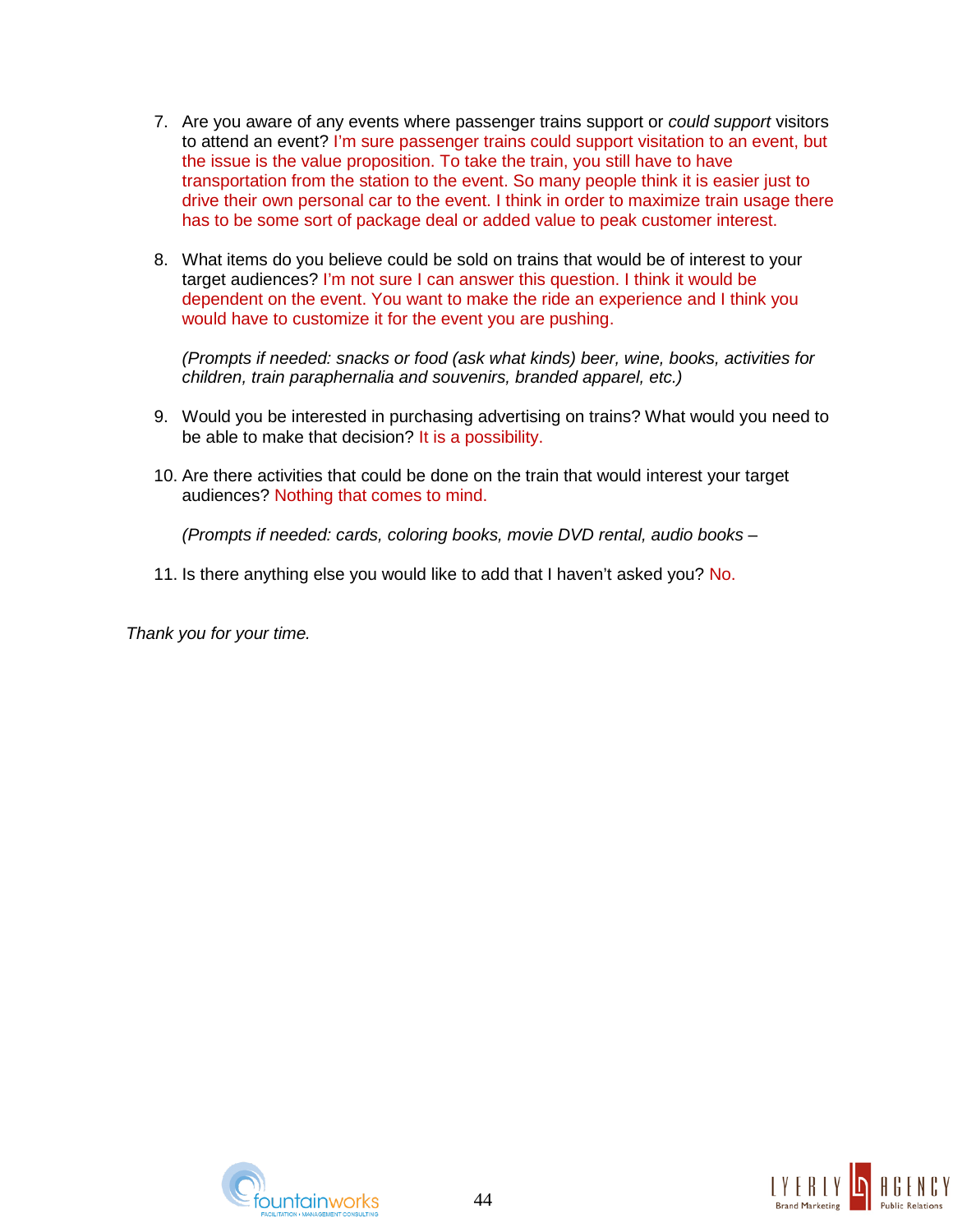Name and location of organization: Charlotte Sports Foundation, Charlotte

*Hello, my name is \_\_\_\_\_\_\_\_\_\_\_\_\_ with Lyerly Agency, a communications firm located right outside of Charlotte. We are working with Fountainworks and the North Carolina Department of Transportation Rail Division to sustain and enhance our passenger service on the Piedmont trains that run between Raleigh and Charlotte. (Or Charlotte and Raleigh as appropriate.) We are focusing on leisure travelers and millennials and are interested in knowing how passenger trains can help support attendance at your events and venue(s). Are you the correct person in your organization to speak with about this information? If not, would you provide me with the name and contact information for that person?*

*Do you have about ten minutes to speak with me? (If not, set up a time to call back.)*

*Thank you. I have eleven questions to ask you so let's get started.*

- 1. What are the top five events that you host or support throughout the year that bring leisure or student travelers from Raleigh to Charlotte (Or Charlotte to Raleigh as appropriate)? We run three football games in the fall. Depending on the teams, one or more could be from the Raleigh area.
- 2. How many miles do people typically travel to get to your location (or events)? We do not know as the answer is dependent on the teams.
- 3. What are some of the cities they come from? This past year they were from Greensboro, Chapel Hill, Durham, Columbia and Mississippi.
- 4. How do most of your attendees arrive for events? Car.

(Prompts if needed: Cars, Uber, light rail, taxi, carpool, bus, train, etc.)

5. Are you aware that the *Piedmont* passenger trains have nine scheduled stops between Raleigh and Charlotte? (Or Charlotte and Raleigh as appropriate.) Yes.

*(If asked, they are Charlotte, Kannapolis, Salisbury, High Point, Greensboro, Burlington, Durham, Cary and Raleigh.)*

6. Are you aware that the Rail Division can partner with you to have the *Piedmont* make special stops to promote attendance at community events such as festivals, fairs and other special events? No.

(Prompts if needed: State Fair in Raleigh, Lexington, NC BBQ festival)

7. Are you aware of any events where passenger trains support or *could support* visitors to attend an event? They could possibly support our games.



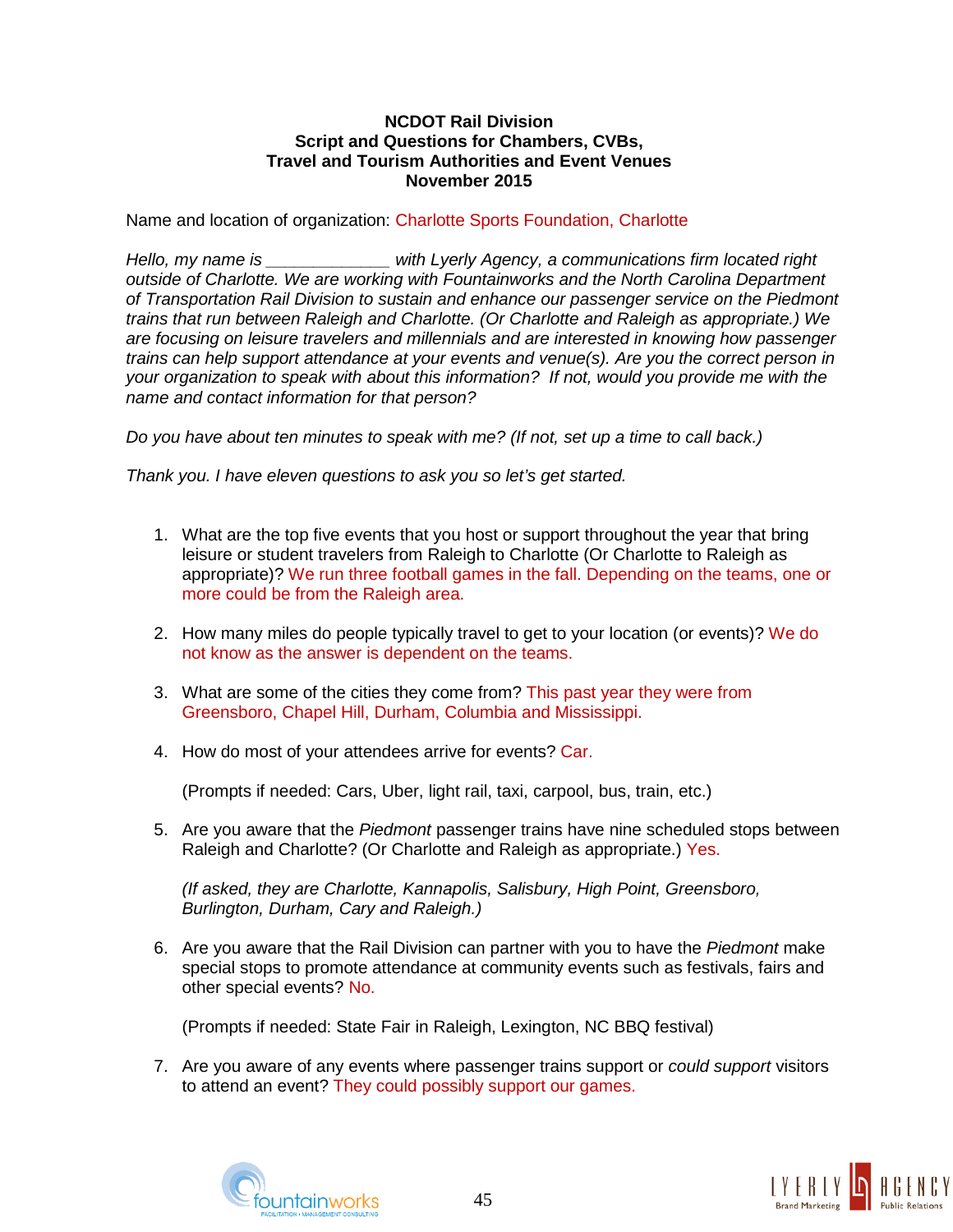8. What items do you believe could be sold on trains that would be of interest to your target audiences? Not sure.

*(Prompts if needed: snacks or food (ask what kinds) beer, wine, books, activities for children, train paraphernalia and souvenirs, branded apparel, etc.)*

- 9. Would you be interested in purchasing advertising on trains? What would you need to be able to make that decision? Not likely, but we would ask for input from our outside marketing/advertising agency.
- 10. Are there activities that could be done on the train that would interest your target audiences? Not sure.

*(Prompts if needed: cards, coloring books, movie DVD rental, audio books* –

11. Is there anything else you would like to add that I haven't asked you? No.



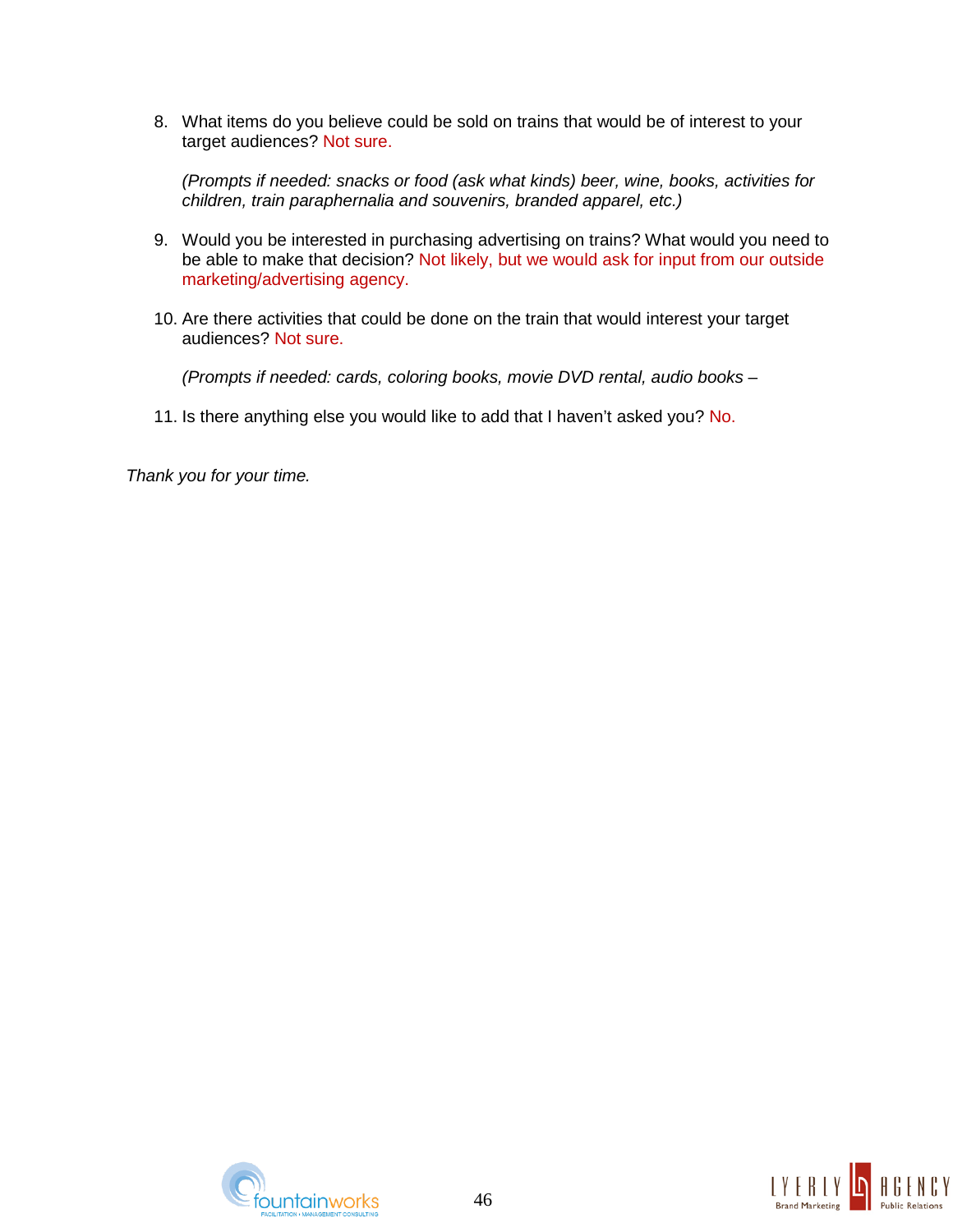Name and location of organization: Durham Bulls Athletic Park, Durham, NC

*Hello, my name is \_\_\_\_\_\_\_\_\_\_\_\_\_ with Lyerly Agency, a communications firm located right outside of Charlotte. We are working with Fountainworks and the North Carolina Department of Transportation Rail Division to sustain and enhance our passenger service on the Piedmont trains that run between Raleigh and Charlotte. (Or Charlotte and Raleigh as appropriate.) We are focusing on leisure travelers and millennials and are interested in knowing how passenger trains can help support attendance at your events and venue(s). Are you the correct person in your organization to speak with about this information? If not, would you provide me with the name and contact information for that person?*

*Do you have about ten minutes to speak with me? (If not, set up a time to call back.)*

*Thank you. I have eleven questions to ask you so let's get started.*

- 1. What are the top five events that you host or support throughout the year that bring leisure or student travelers from Raleigh to Charlotte (Or Charlotte to Raleigh as appropriate)? We have 72 games per year. In particular, the Charlotte Knights and ACC baseball tournaments have a big draw.
- 2. How many miles do people typically travel to get to your location (or events)? It ranges from people that walk to the stadium to coming from 30+ miles away.
- 3. What are some of the cities they come from? Holly Springs, Apex, Chapel Hill, Hillsboro, the other side of Raleigh.
- 4. How do most of your attendees arrive for events? By car. (Prompts if needed: Cars, Uber, light rail, taxi, carpool, bus, train, etc.)
- 5. Are you aware that the *Piedmont* passenger trains have nine scheduled stops between Raleigh and Charlotte? (Or Charlotte and Raleigh as appropriate.) Yes.

*If asked, they are Charlotte, Kannapolis, Salisbury, High Point, Greensboro, Burlington, Durham, Cary and Raleigh.*

6. Are you aware that the Rail Division can partner with you to have the *Piedmont* make special stops to promote attendance at community events such as festivals, fairs and other special events? Yes.

(Prompts if needed: State Fair in Raleigh, Lexington, NC BBQ festival)

7. Are you aware of any events where passenger trains support or *could support* visitors to attend an event? Nothing specific, although the ACC Baseball Tournament brings people from Charlotte (UNCC), NC State, Wake Forest, Duke.



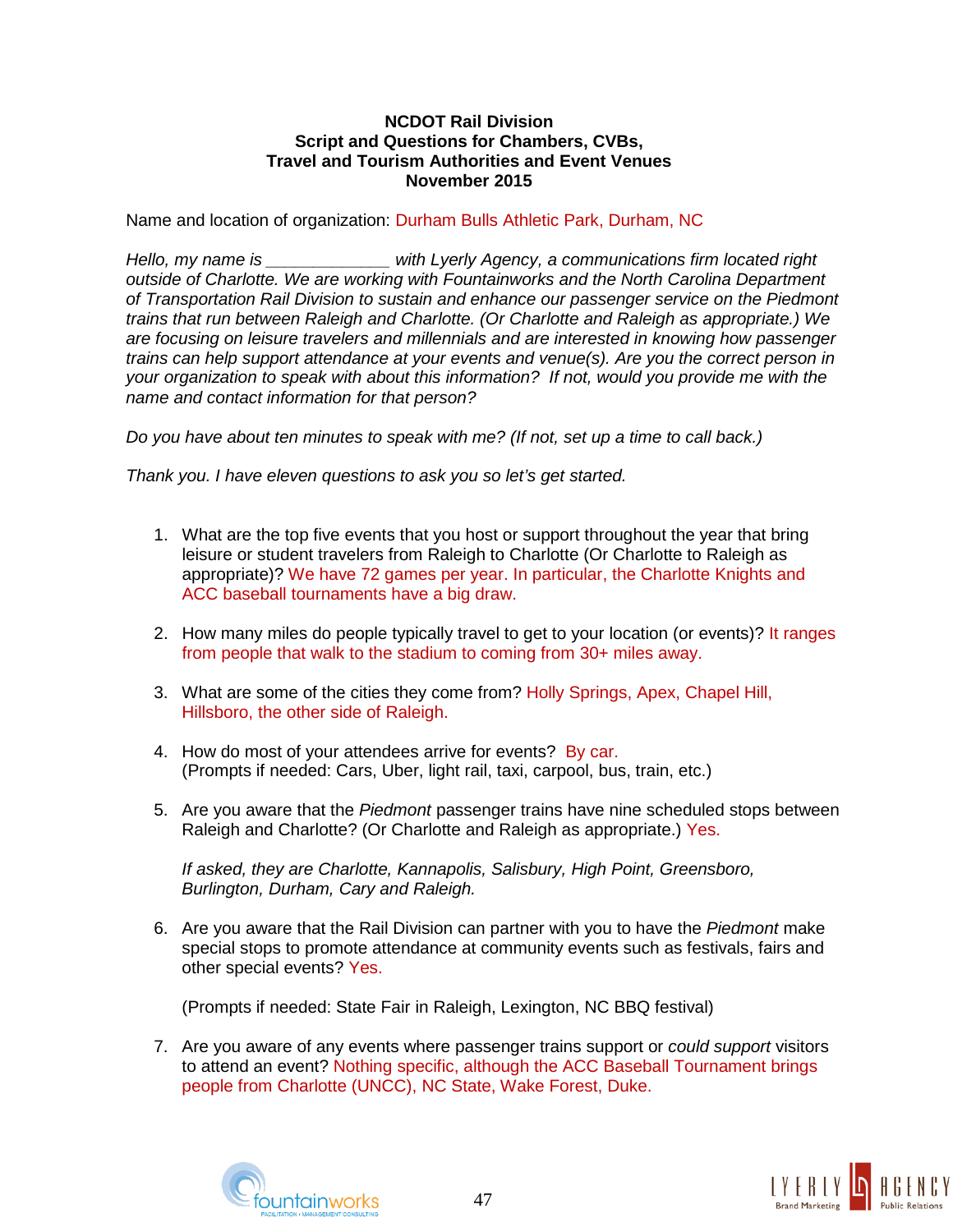8. What items do you believe could be sold on trains that would be of interest to your target audiences? Anything family-centric. It would be great to offer package deals combining hotels and special events. We have concerts in the pipeline and having a package deal could draw people from farther away.

*(Prompts if needed: snacks or food (ask what kinds) beer, wine, books, activities for children, train paraphernalia and souvenirs, branded apparel, etc.)*

- 9. Would you be interested in purchasing advertising on trains? What would you need to be able to make that decision? Absolutely! It would be interesting to put a package together if there was a concert or tournament.
- 10. Are there activities that could be done on the train that would interest your target audiences? It should be specific to an event. For instance, the museum Body Display. It would be great, as people are traveling across the state, to be able to know the history of where they are; sell the spots in between their destination. If their experience on the train is great, they will be more likely to take another train trip, maybe even plan a trip to one of the locations they learned about on their first trip.

*(Prompts if needed: cards, coloring books, movie DVD rental, audio books* –

11. Is there anything else you would like to add that I haven't asked you? It goes back to the marketing plan. I grew up in upstate New York and you always took the train into the city. There seems to be a different mentality here. People just want to drive. What could be done to make their experience great? Maybe a behind-the-scenes tour rather than just the game. If they can only get that on the train, it would encourage more people to ride the train. Cool experiences equals good PR. The Durham Bulls Athletic Park has a good long time partnership with the Rail system.



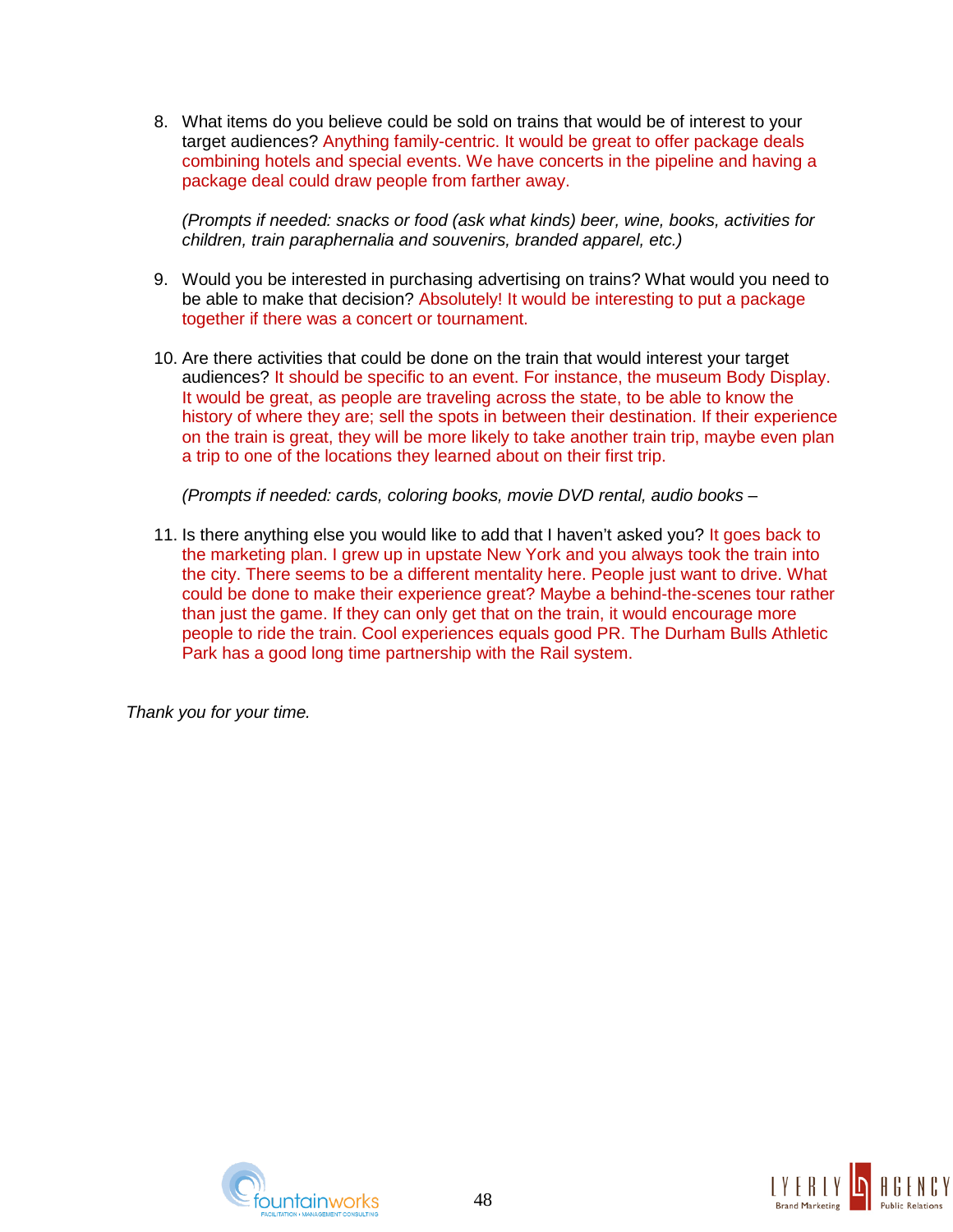Name and location of organization: Greensboro Coliseum, Greensboro, NC

*Hello, my name is \_\_\_\_\_\_\_\_\_\_\_\_\_ with Lyerly Agency, a communications firm located right outside of Charlotte. We are working with Fountainworks and the North Carolina Department of Transportation Rail Division to sustain and enhance our passenger service on the Piedmont trains that run between Raleigh and Charlotte. (Or Charlotte and Raleigh as appropriate.) We are focusing on leisure travelers and millennials and are interested in knowing how passenger trains can help support attendance at your events and venue(s). Are you the correct person in your organization to speak with about this information? If not, would you provide me with the name and contact information for that person?*

*Do you have about ten minutes to speak with me? (If not, set up a time to call back.)*

*Thank you. I have eleven questions to ask you so let's get started.*

- 1. What are the top five events that you host or support throughout the year that bring leisure or student travelers from Raleigh to Charlotte (Or Charlotte to Raleigh as appropriate)? The majority of our events have no particular partnership; there is no anchor team like the Hornets or Hurricanes. We have concert events that draw from the Charlotte and Raleigh markets because they have open dates when the venues in Charlotte and Raleigh do not have dates due to the team schedules. For example, last year we got five dates with Garth Brooks because other venues didn't have availability. Some of the upcoming concerts/events include: Carrie Underwood, Justin Bieber, Josh Groban, AC / DC and Cirque du Soleil. Every year we host the ACC Women's Championship and we will host the 2017 NCAA Regionals. Greensboro also has the largest aquatic center in the country – it has grown exponentially. Olympian Missy Franklin set record there. We hold regional and national swimming and diving meets. On the collegiate level we host the NCAA Division 3 Championship. For the young swimmers, we host YMCA Regional meets. We host 1,000 yearly events that bring in 1.5 million people.
- 2. How many miles do people typically travel to get to your location (or events)? We pull folks from a 90-100 mile radius, from the Triad to Raleigh to Charlotte. When we host ACC tournaments, we pull from as far away as Boston as well as Danville and Richmond in Virginia.
- 3. What are some of the cities they come from? Charlotte, Raleigh, up and down east coast.
- 4. How do most of your attendees arrive for events? Majority come by car. Bus travel is rare unless it is related to an ACC tournament where the college may have a bus for the students to ride. The train has never really been promoted as a way to get to the venue.

(Prompts if needed: Cars, Uber, light rail, taxi, carpool, bus, train, etc.)



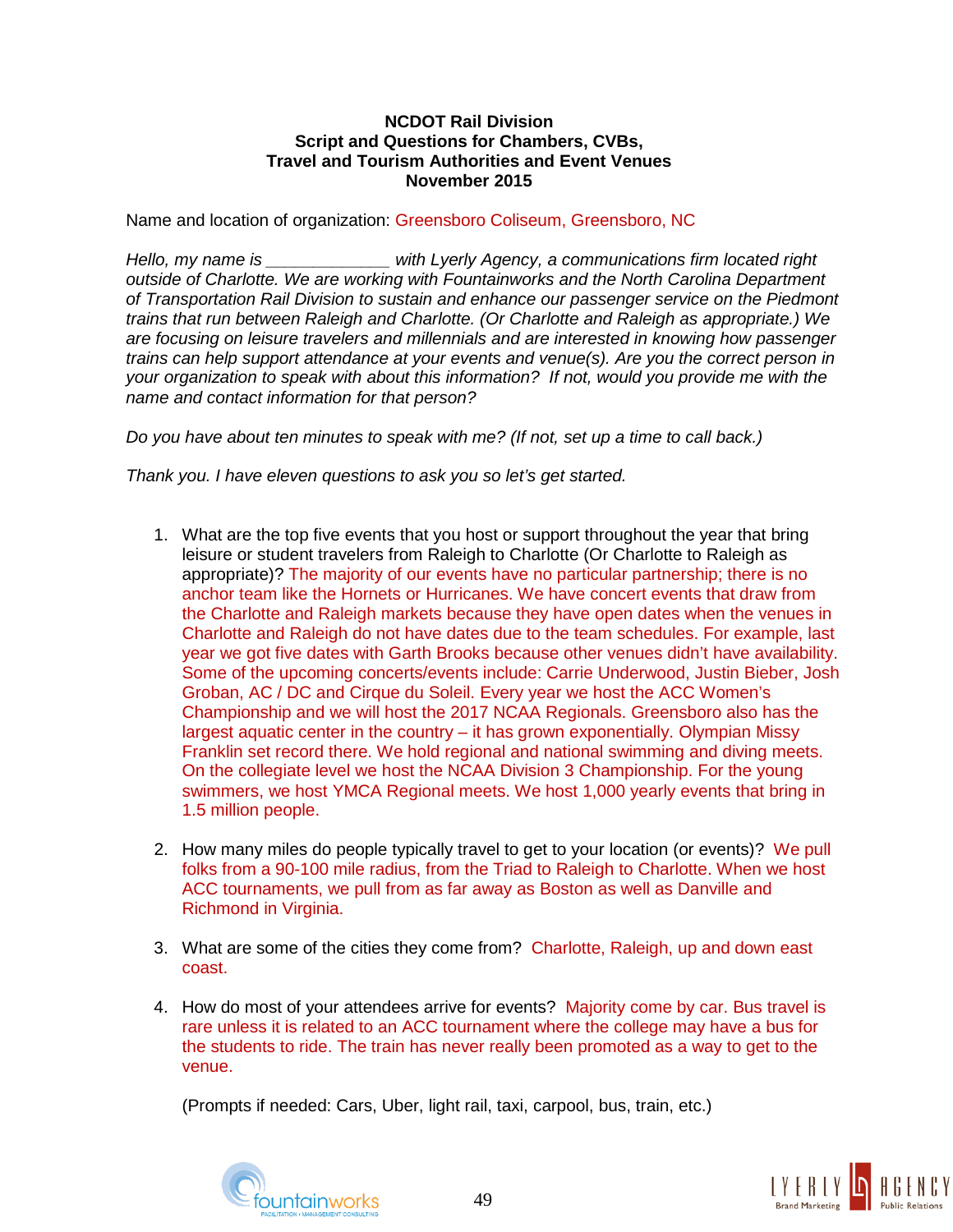5. Are you aware that the *Piedmont* passenger trains have nine scheduled stops between Raleigh and Charlotte? (Or Charlotte and Raleigh as appropriate.) Personally, I had no idea of the stops. It should be promoted at the local colleges to go to Greensboro by train to attend concerts.

*If asked, they are Charlotte, Kannapolis, Salisbury, High Point, Greensboro, Burlington, Durham, Cary and Raleigh.*

6. Are you aware that the Rail Division can partner with you to have the *Piedmont* make special stops to promote attendance at community events such as festivals, fairs and other special events? I was not aware of that.

(Prompts if needed: State Fair in Raleigh, Lexington, NC BBQ festival)

- 7. Are you aware of any events where passenger trains support or *could support* visitors to attend an event? Oh yeah. Baseball tournaments plus the Central Carolina Fair – a 10-day event in September that includes concerts. Weather permitting, the fair takes place in our parking lot – that's how big the facility is. Typically, it has 50,000 to 60,000 in attendance. For the past three years, the city has hosted the National Folk Festival with 100,000 to 200,000 in attendance for the weekend. Currently, there is no tie into our events and taking the train. There are home and garden shows along with RV shows, but both Raleigh and Charlotte have those events so I don't see them coming to Greensboro to attend those particular events. Day trippers don't want to battle traffic and the Coliseum is a five-minute drive from downtown. It's not walkable, but it would be a cheap cab ride. The PGA Golf event (100,000 attendees) has never been thought of as, "Wow, train could be a good alternative." They do shuttle attendees. There should be a discussion on how the train is a viable option – how to run shuttle service to accommodate – maybe a special promotion – why not?
- 8. What items do you believe could be sold on trains that would be of interest to your target audiences? Harder for me to answer. We are a facility, not a team-oriented venue. If it is a major event, say Cirque du Soleil is looking for ways to promote, there could be people on the trains in cool costumes. When there is an ACC event, for example, maybe employees could wear their favorite school jersey. There are a lot of ways to work with this for promoting.

*(Prompts if needed: snacks or food (ask what kinds) beer, wine, books, activities for children, train paraphernalia and souvenirs, branded apparel, etc.)*

- 9. Would you be interested in purchasing advertising on trains? What would you need to be able to make that decision? If it made sense with marketing. For instance, Carrie Underwood has a specific promotional marketing budget. The Coliseum will look for the most unique ROI it can – could be on the train.
- 10. Are there activities that could be done on the train that would interest your target audiences? That's hard to answer because if the promoter may not want to do a lot in that realm (on the train). However, something like Disney on Ice – could offer coloring books. I wonder what we could do on the train promotional wise.

*(Prompts if needed: cards, coloring books, movie DVD rental, audio books* –



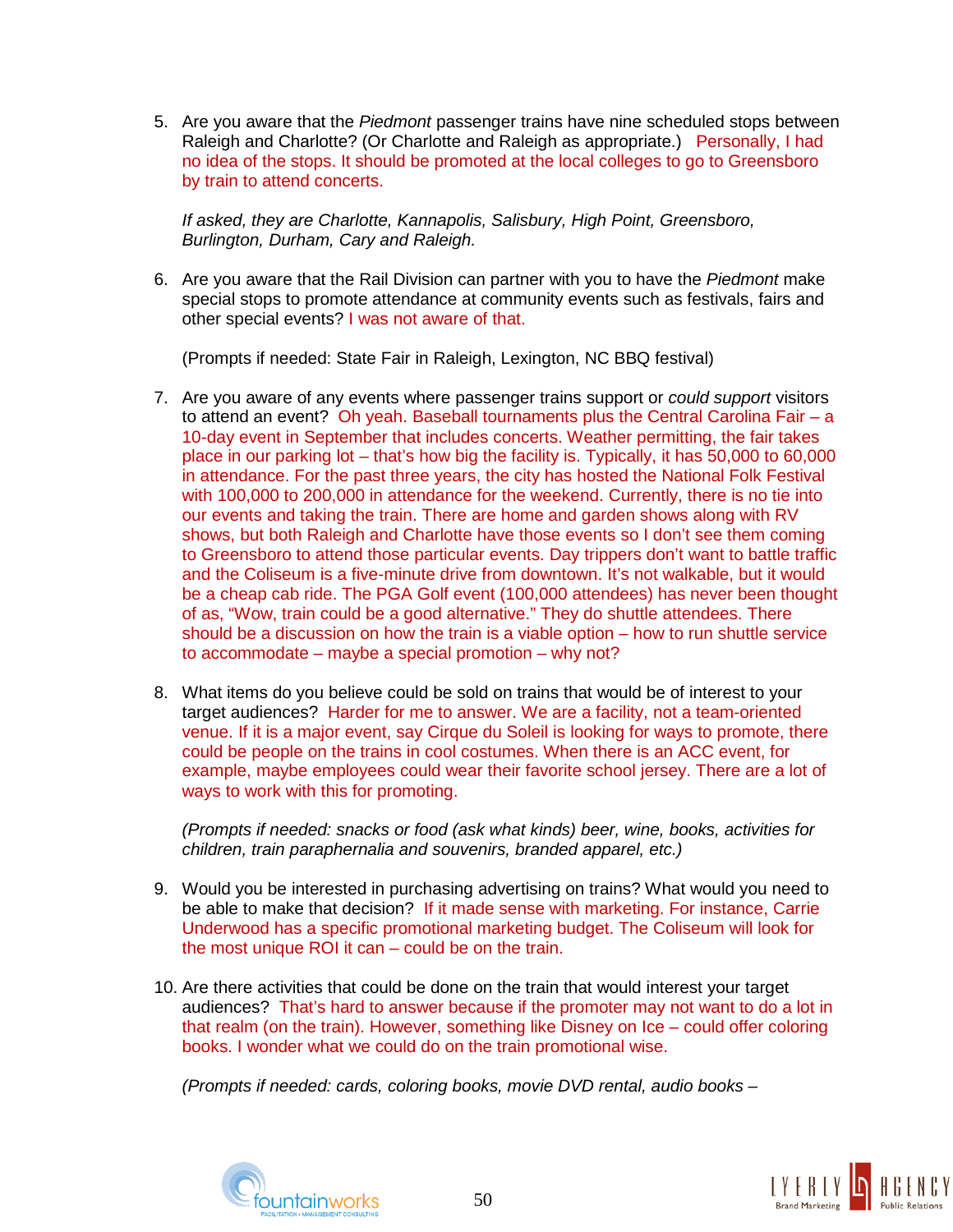11. Is there anything else you would like to add that I haven't asked you? From the DOT standpoint, we promote the Click It or Ticket and Booze It & Lose It. They run them as PSAs with visibility by 8 million cars per year. The parking booths have DOT messaging. We currently have an effective relationship. The PSAs get a lot of exposure, more than the \$26,000 to \$27,000 budget. Right now, there is no tie in with the train and the events we have. We have **every** demographic. In a couple of years, there will be a performing arts center that will attract from Raleigh and Charlotte.



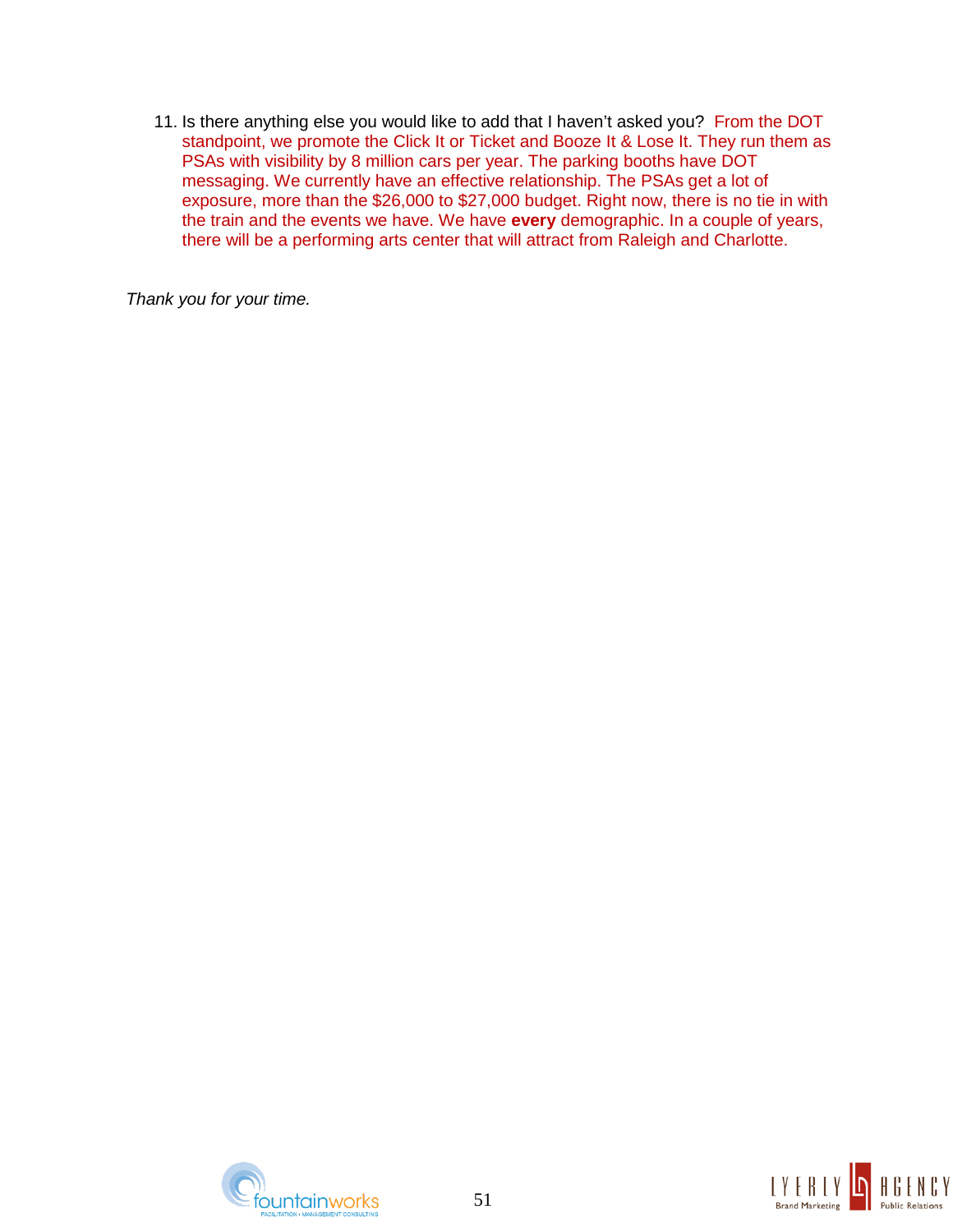Name and location of organization: Greensboro CVB

*Hello, my name is \_\_\_\_\_\_\_\_\_\_\_\_\_ with Lyerly Agency, a communications firm located right outside of Charlotte. We are working with Fountainworks and the North Carolina Department of Transportation Rail Division to sustain and enhance our passenger service on the Piedmont trains that run between Raleigh and Charlotte. (Or Charlotte and Raleigh as appropriate.) We are focusing on leisure travelers and millennials and are interested in knowing how passenger trains can help support attendance at your events and venue(s). Are you the correct person in your organization to speak with about this information? If not, would you provide me with the name and contact information for that person?*

*Do you have about ten minutes to speak with me? (If not, set up a time to call back.)*

*Thank you. I have eleven questions to ask you so let's get started.*

- 1. What are the top five events that you host or support throughout the year that bring leisure or student travelers from Raleigh to Charlotte (Or Charlotte to Raleigh as appropriate)? Basketball tournament in March, National Folk Festival (would be a great target for rail travel; it's a free festival), Wyndham Championship, Anniversary Commemoration of Battle of Guilford Courthouse, Blues Festival, Eastern Musical **Festival**
- 2. How many miles do people typically travel to get to your location (or events)? Will need to email the mileage – do not have information at hand
- 3. What are some of the cities they come from? For the basketball tournament, they come from all up and down the east coast. The Folk Festival in September draws people from all over the United States. The Blues Festival has mostly a North Carolina focus. Eastern Musical Festival is up and down the east coast. Wyndham draws mostly from the Raleigh/Charlotte areas, but can also include Danville, Virginia.
- 4. How do most of your attendees arrive for events? Most travel by car or airplane (Prompts if needed: Cars, Uber, light rail, taxi, carpool, bus, train, etc.)
- 5. Are you aware that the *Piedmont* passenger trains have nine scheduled stops between Raleigh and Charlotte? (Or Charlotte and Raleigh as appropriate.) Did not know, but pleased with the number of stops and cities it encompasses.

*If asked, they are Charlotte, Kannapolis, Salisbury, High Point, Greensboro, Burlington, Durham, Cary and Raleigh.*

6. Are you aware that the Rail Division can partner with you to have the *Piedmont* make special stops to promote attendance at community events such as festivals, fairs and other special events? Was not aware. Will be meeting with National Folk Festival people next week and this will be something they could be interested in. Again, this festival would be a great opportunity for the rail.



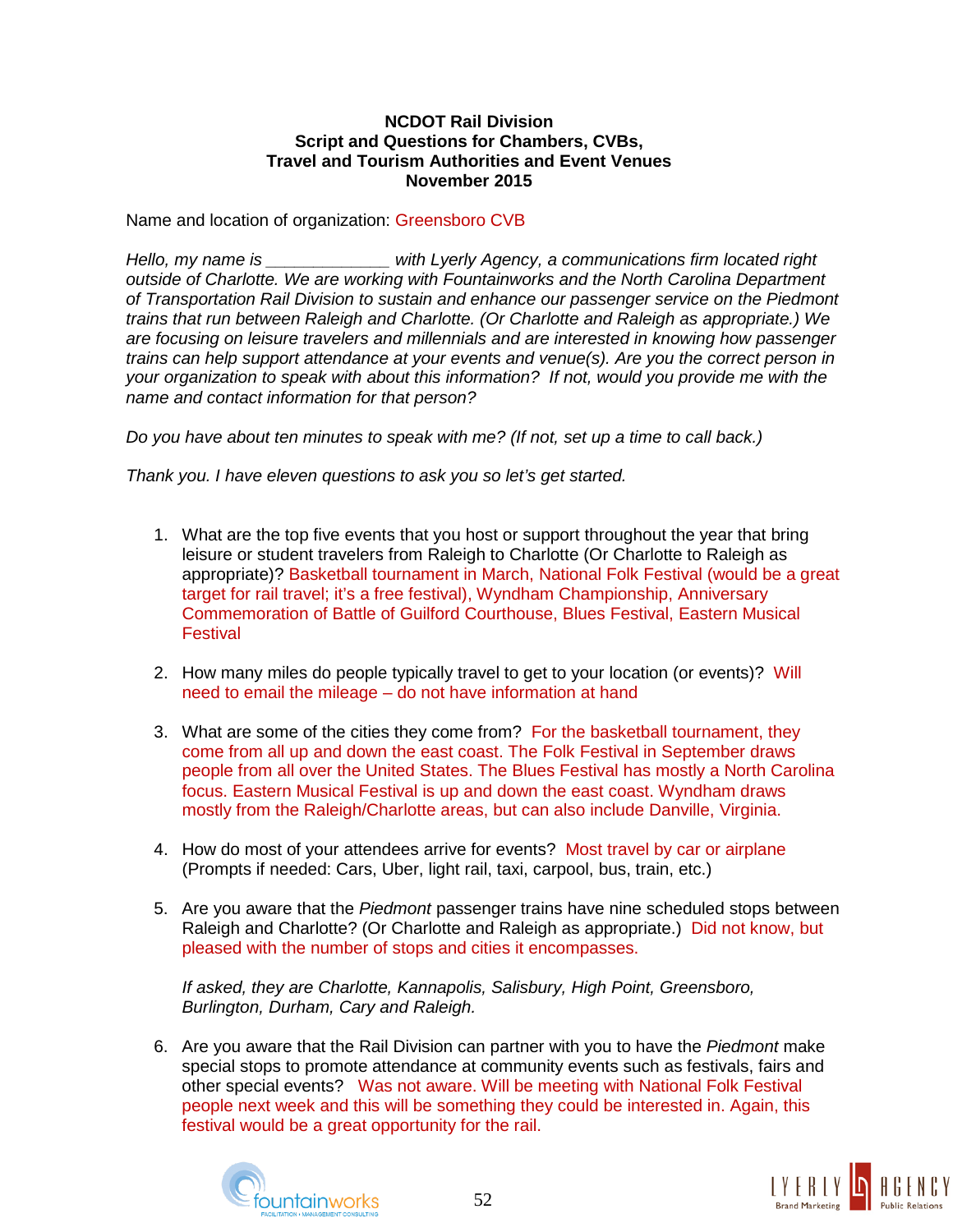*(Prompts if needed: State Fair in Raleigh, Lexington, NC BBQ festival)*

- 7. Are you aware of any events where passenger trains support or *could support* visitors to attend an event? Blues Festival (this year is  $28<sup>th</sup>$  anniversary) and National Folk **Festival**
- 8. What items do you believe could be sold on trains that would be of interest to your target audiences? For the festivals, there are vendors that sell tee shirts. Approximately 100,000 people attend the Folk Festival each year, and it's not just music. Perhaps there could be someone quilting, working with puppets, potters? Regarding Greensboro as a whole, maybe tee shirts, stickers and mugs. Greensboro promotes a selfie remote with the "G" for Greensboro that they ask people to use for pictures and have them post via social media.

*(Prompts if needed: snacks or food (ask what kinds) beer, wine, books, activities for children, train paraphernalia and souvenirs, branded apparel, etc.)*

- 9. Would you be interested in purchasing advertising on trains? What would you need to be able to make that decision? Definitely yes! The Greensboro CVB budget runs from July 1 – June 30 and work begins on the budget in February with a March 1 deadline as it needs to be approved by the board, city council and council members, so the time is right to get some advertising numbers into the budget, if possible.
- 10. Are there activities that could be done on the train that would interest your target audiences? Arts and crafts, make quilts (Folk Festival), a musician on board for the Blues Festival, golf balls for the Wyndham. Maybe even promote these events in advance to boost attendance.

*(Prompts if needed: cards, coloring books, movie DVD rental, audio books* –

11. Is there anything else you would like to add that I haven't asked you? The Greensboro CVB always gets free tickets to events. Maybe a partnership for giveaways. Local hotels commonly comp rooms for weekend getaways.



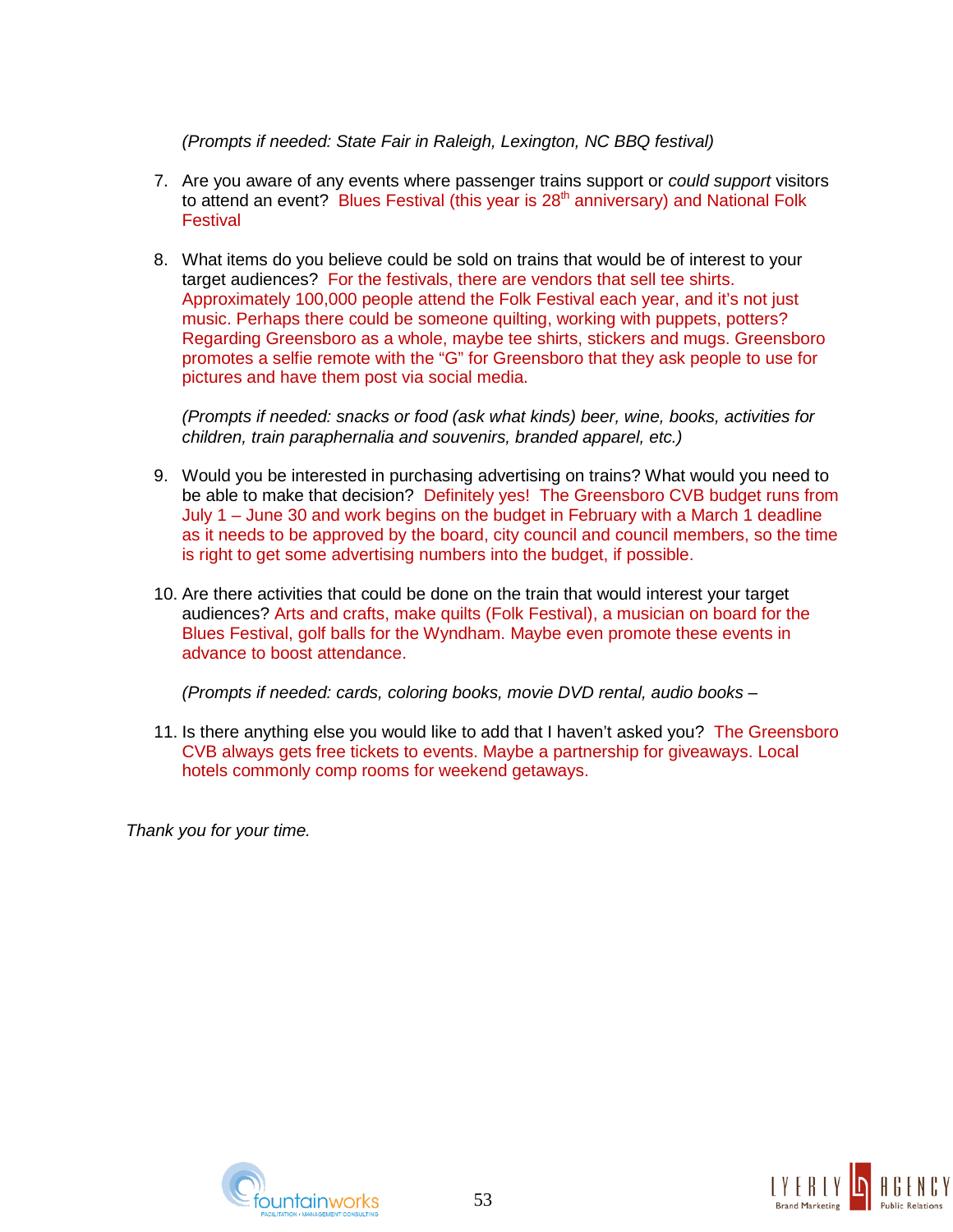Name and location of organization: Greensboro Partnership Chamber of Commerce, Greensboro, N.C.

*Hello, my name is \_\_\_\_\_\_\_\_\_\_\_\_\_ with Lyerly Agency, a communications firm located right outside of Charlotte. We are working with Fountainworks and the North Carolina Department of Transportation Rail Division to sustain and enhance our passenger service on the Piedmont trains that run between Raleigh and Charlotte. (Or Charlotte and Raleigh as appropriate.) We are focusing on leisure travelers and millennials and are interested in knowing how passenger trains can help support attendance at your events and venue(s). Are you the correct person in your organization to speak with about this information? If not, would you provide me with the name and contact information for that person?*

*Do you have about ten minutes to speak with me? (If not, set up a time to call back.)*

*Thank you. I have eleven questions to ask you so let's get started.*

- 1. What are the top five events that you host or support throughout the year that bring leisure or student travelers from Raleigh to Charlotte (Or Charlotte to Raleigh as appropriate)? Greensboro has a huge Folk Festival in September, a three-day event. The festival moves around the country to different cities every three years (so host city gets the gig for three years in a row). So far, Greensboro is the only city to host the festival in N.C. It has a huge regional and east coast visitor pull, although some will travel across the county – about 100,000 attendees. The High Point Furniture Markets spill over into Greensboro, but these events are closed to the public, so it's unlikely there are millennial or leisure travelers for this. But the markets do pull industry professionals locally, regionally, nationally and globally. Greensboro also hosts the Wyndham Golf Championship, Greensboro Aquatics (ACC men's and women's swimming competitions – February) and Women's ACC Basketball (March).
- 2. How many miles do people typically travel to get to your location (or events)? It depends on the event. They come from up and down the East Coast for the Folk Festival.
- 3. What are some of the cities they come from? All over the place.
- 4. How do most of your attendees arrive for events? Visitors use all transportation methods, including the train.

(Prompts if needed: Cars, Uber, light rail, taxi, carpool, bus, train, etc.)

5. Are you aware that the *Piedmont* passenger trains have nine scheduled stops between Raleigh and Charlotte? (Or Charlotte and Raleigh as appropriate.) Yes.

*If asked, they are Charlotte, Kannapolis, Salisbury, High Point, Greensboro, Burlington, Durham, Cary and Raleigh.*



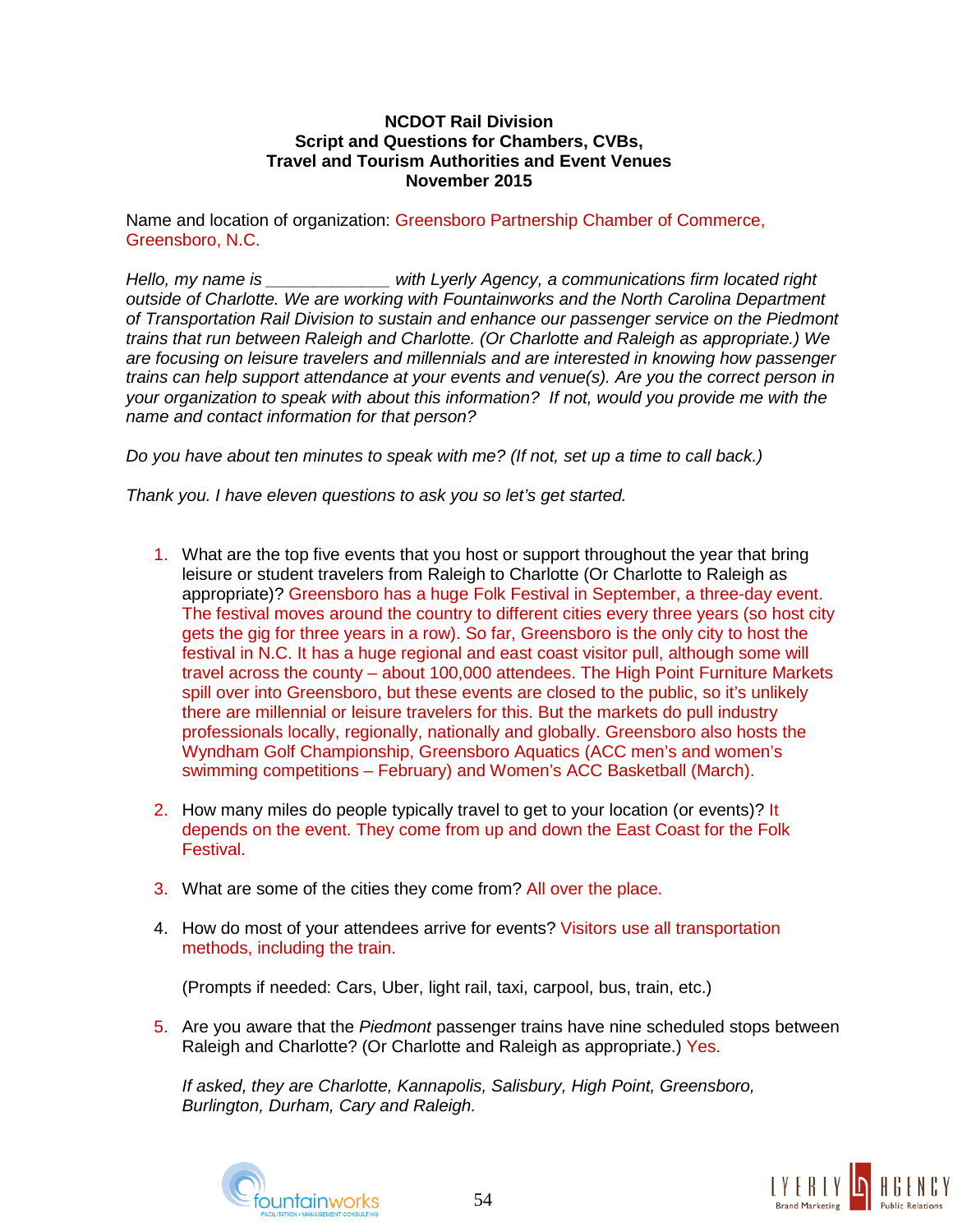6. Are you aware that the Rail Division can partner with you to have the *Piedmont* make special stops to promote attendance at community events such as festivals, fairs and other special events? I welcome that.

(Prompts if needed: State Fair in Raleigh, Lexington, NC BBQ festival)

- 7. Are you aware of any events where passenger trains support or *could support* visitors to attend an event? The Folk Festival is a great opportunity.
- 8. What items do you believe could be sold on trains that would be of interest to your target audiences? It would be great to sell branded materials as well as wine and beer.

*(Prompts if needed: snacks or food (ask what kinds) beer, wine, books, activities for children, train paraphernalia and souvenirs, branded apparel, etc.)*

- 9. Would you be interested in purchasing advertising on trains? What would you need to be able to make that decision? (At this point, we were referred to the Greensboro CVB.)
- 10. Are there activities that could be done on the train that would interest your target audiences?

*(Prompts if needed: cards, coloring books, movie DVD rental, audio books* –

11. Is there anything else you would like to add that I haven't asked you?



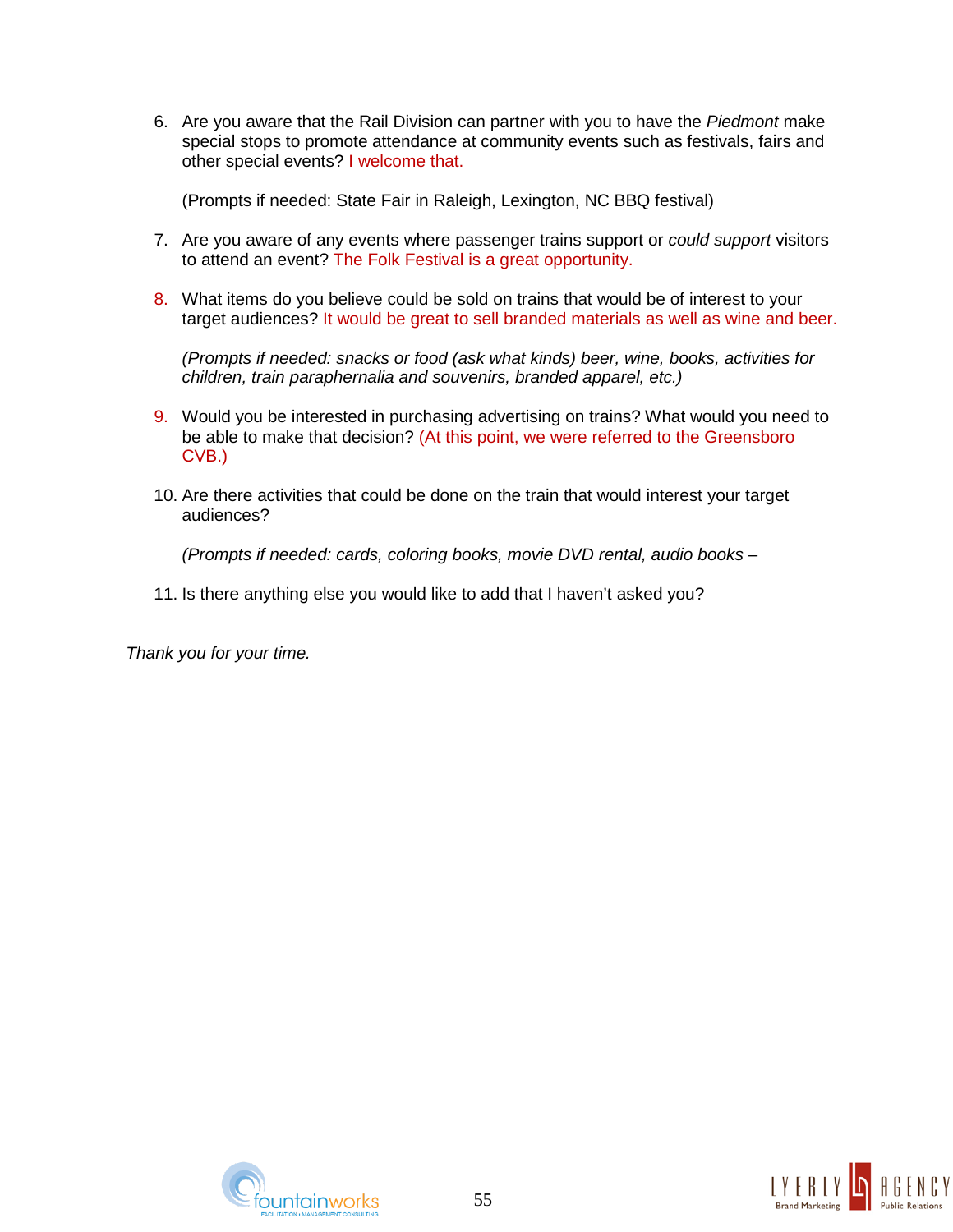Name and location of organization: High Point CVB

*Hello, my name is \_\_\_\_\_\_\_\_\_\_\_\_\_ with Lyerly Agency, a communications firm located right outside of Charlotte. We are working with Fountainworks and the North Carolina Department of Transportation Rail Division to sustain and enhance our passenger service on the Piedmont trains that run between Raleigh and Charlotte. (Or Charlotte and Raleigh as appropriate.) We are focusing on leisure travelers and millennials and are interested in knowing how passenger trains can help support attendance at your events and venue(s). Are you the correct person in your organization to speak with about this information? If not, would you provide me with the name and contact information for that person?*

*Do you have about ten minutes to speak with me? (If not, set up a time to call back.)*

*Thank you. I have eleven questions to ask you so let's get started.*

- 1. What are the top five events that you host or support throughout the year that bring leisure or student travelers from Raleigh to Charlotte (Or Charlotte to Raleigh as appropriate)? HiToms (High-Point Thomasville) baseball games, High Point Furniture Market, High Point University events (commencement, fall family weekend), Piedmont Soccer Alliance games
- 2. How many miles do people typically travel to get to your location (or events)? It depends on the event. Events related to the university can draw from any of 49 states as well as international attendance.
- 3. What are some of the cities they come from? Baseball games, people travel from Wilson. It's hard to say where they come from because they come from all over the U.S. and internationally.
- 4. How do most of your attendees arrive for events? Airport, drive, some people do take the train.

(Prompts if needed: Cars, Uber, light rail, taxi, carpool, bus, train, etc.)

5. Are you aware that the *Piedmont* passenger trains have nine scheduled stops between Raleigh and Charlotte? (Or Charlotte and Raleigh as appropriate.) Yes, I am aware of the stops.

*If asked, they are Charlotte, Kannapolis, Salisbury, High Point, Greensboro, Burlington, Durham, Cary and Raleigh.*

6. Are you aware that the Rail Division can partner with you to have the *Piedmont* make special stops to promote attendance at community events such as festivals, fairs and other special events? No, I didn't know that, but it is good to know.

(Prompts if needed: State Fair in Raleigh, Lexington, NC BBQ festival)



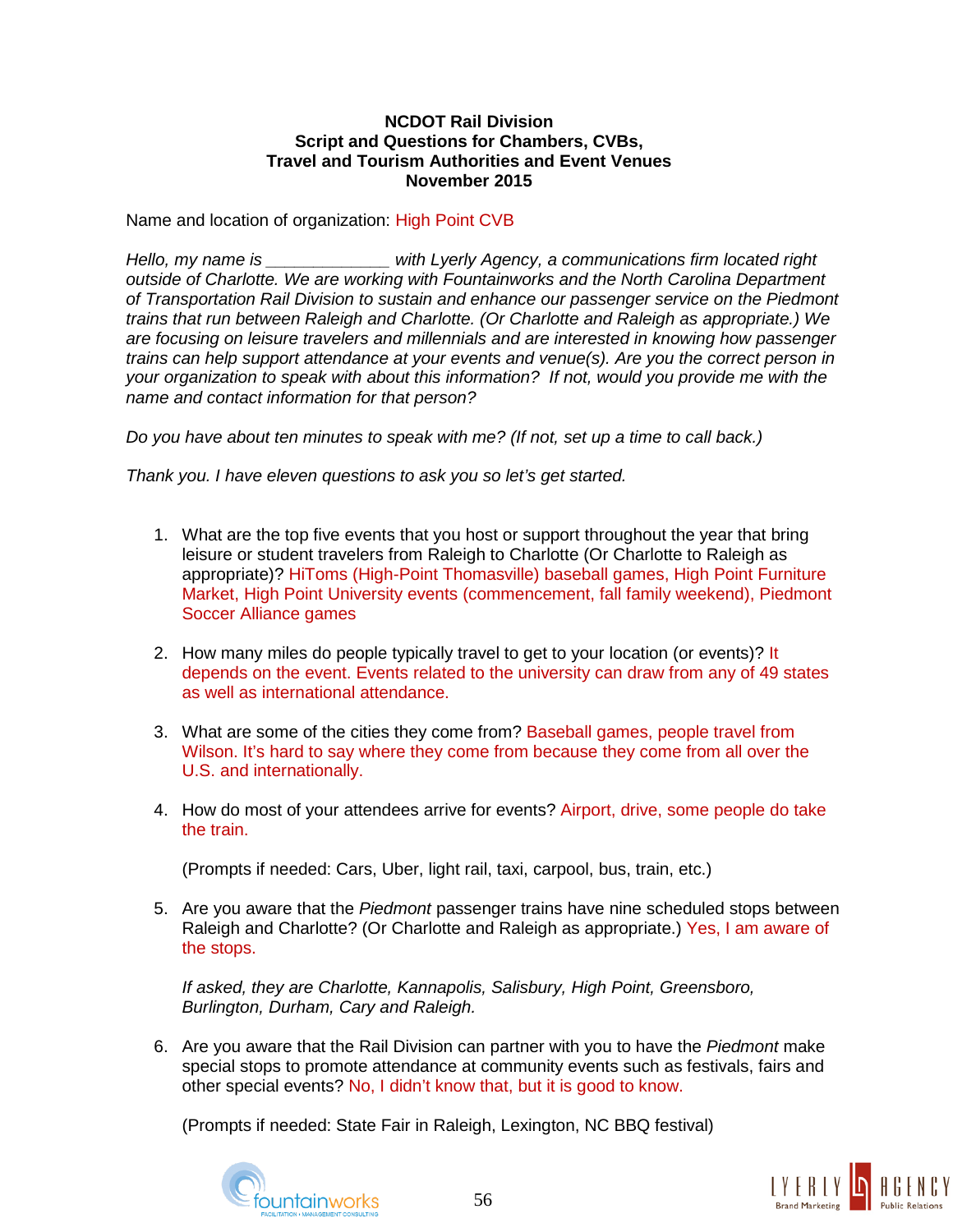- 7. Are you aware of any events where passenger trains support or *could support* visitors to attend an event? No.
- 8. What items do you believe could be sold on trains that would be of interest to your target audiences? Refreshments, local N.C. foods – plated foods like BBQ, craft beers.

*(Prompts if needed: snacks or food (ask what kinds) beer, wine, books, activities for children, train paraphernalia and souvenirs, branded apparel, etc.)*

- 9. Would you be interested in purchasing advertising on trains? What would you need to be able to make that decision? Yes.
- 10. Are there activities that could be done on the train that would interest your target audiences? Yes. There are opportunities for promoting different events. Could videos be played that give passengers ideas of what goes on in the towns they are passing through? When I travel on the train, I buy my ticket for a particular destination, but with marketing the towns along the way, I might make another trip to one of those towns.

*(Prompts if needed: cards, coloring books, movie DVD rental, audio books* –

11. Is there anything else you would like to add that I haven't asked you? Not that I can think of. We are willing to and do partner with other towns to increase attendance at events in our own towns.



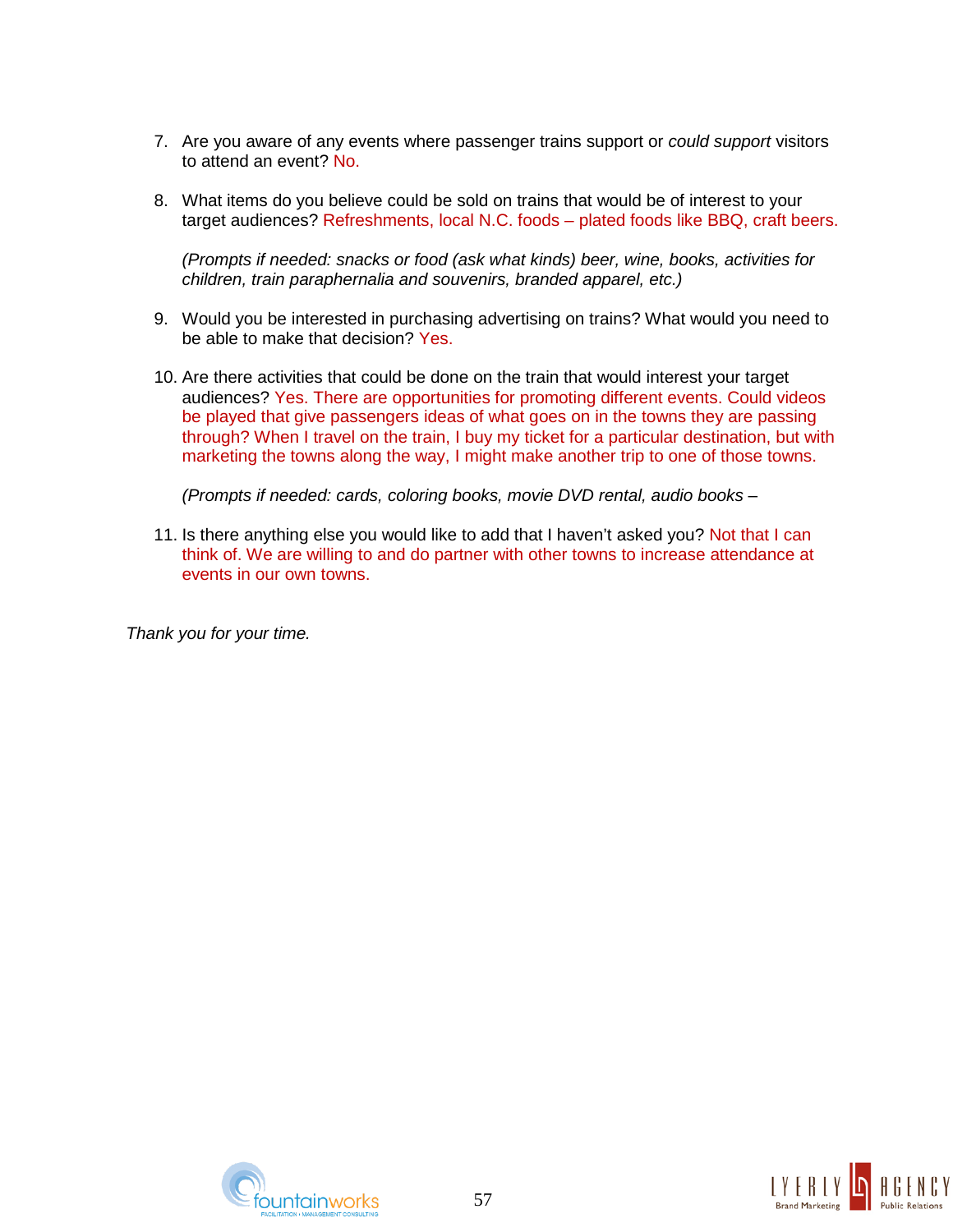Name and location of organization: High Point – Thomasville HiToms Baseball Team, Thomasville, N.C.

*Hello, my name is \_\_\_\_\_\_\_\_\_\_\_\_\_ with Lyerly Agency, a communications firm located right outside of Charlotte. We are working with Fountainworks and the North Carolina Department of Transportation Rail Division to sustain and enhance our passenger service on the Piedmont trains that run between Raleigh and Charlotte. (Or Charlotte and Raleigh as appropriate.) We are focusing on leisure travelers and millennials and are interested in knowing how passenger trains can help support attendance at your events and venue(s). Are you the correct person in your organization to speak with about this information? If not, would you provide me with the name and contact information for that person?*

*Do you have about ten minutes to speak with me? (If not, set up a time to call back.)*

*Thank you. I have eleven questions to ask you so let's get started.*

- 1. What are the top five events that you host or support throughout the year that bring leisure or student travelers from Raleigh to Charlotte (Or Charlotte to Raleigh as appropriate)? There are many steady activities at the baseball park from February through October, all baseball-related. It's a young crowd – Millennials and leisure attendees as well as youths.
- 2. How many miles do people typically travel to get to your location (or events)? Visitors come primarily from the Piedmont region to the Thomasville stadium.
- 3. What are some of the cities they come from? It varies depending on the event.
- 4. How do most of your attendees arrive for events? (Prompts if needed: Cars, Uber, light rail, taxi, carpool, bus, train, etc.) Mostly by car, but we came up with a promotion called the "train game." Instead of players and fans taking a bus to an away game, the team takes the train. This is usually the Carolinian since it's headed to High Point or Wilson, but we could do something similar for Durham and Kannapolis games on the Piedmont train. The players love it.
- 5. Are you aware that the *Piedmont* passenger trains have nine scheduled stops between Raleigh and Charlotte? (Or Charlotte and Raleigh as appropriate.) Yes, very familiar with the rail system and very keen to increase ridership.

*If asked, they are Charlotte, Kannapolis, Salisbury, High Point, Greensboro, Burlington, Durham, Cary and Raleigh.*

6. Are you aware that the Rail Division can partner with you to have the *Piedmont* make special stops to promote attendance at community events such as festivals, fairs and other special events? We would welcome a special stop, especially in conjunction with big local events like the Thomasville Memorial Day Parade and Everybody's Day. The



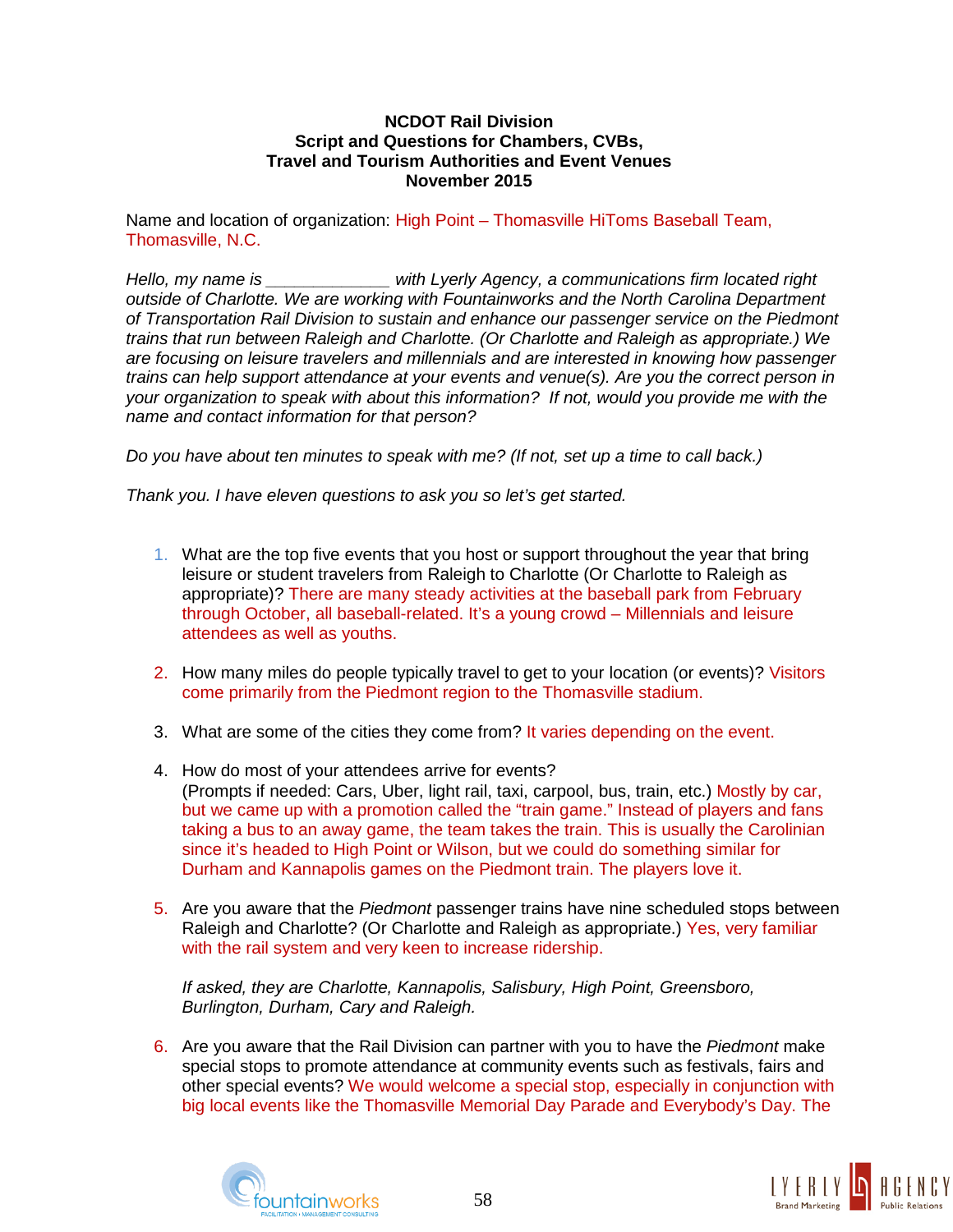stadium is located just six minutes from the train station in High Point. But if we could get an actual special stop in Thomasville for bigger events, that would be great.

(Prompts if needed: State Fair in Raleigh, Lexington, NC BBQ festival)

- 7. Are you aware of any events where passenger trains support or *could support* visitors to attend an event? Baseball events are a big pull, but so are local festivals. (See #6)
- 8. What items do you believe could be sold on trains that would be of interest to your target audiences? The food on the trains needs to be better *(Greg rides the train often and notices people buying food*.*)* It would be good to sell HiToms branded items, too.

*(Prompts if needed: snacks or food (ask what kinds) beer, wine, books, activities for children, train paraphernalia and souvenirs, branded apparel, etc.)*

- 9. Would you be interested in purchasing advertising on trains? What would you need to be able to make that decision? Yes.
- 10. Are there activities that could be done on the train that would interest your target audiences? Having a flat-screen TV on the trains that roll promotional videos about the region or towns would be good. Would like to see the game schedules on the trains to encourage attendance. And perhaps have any volunteers or workers on the trains wear seasonal jerseys (baseball, football, basketball, hockey, etc.).

*(Prompts if needed: cards, coloring books, movie DVD rental, audio books* –

11. Is there anything else you would like to add that I haven't asked you?



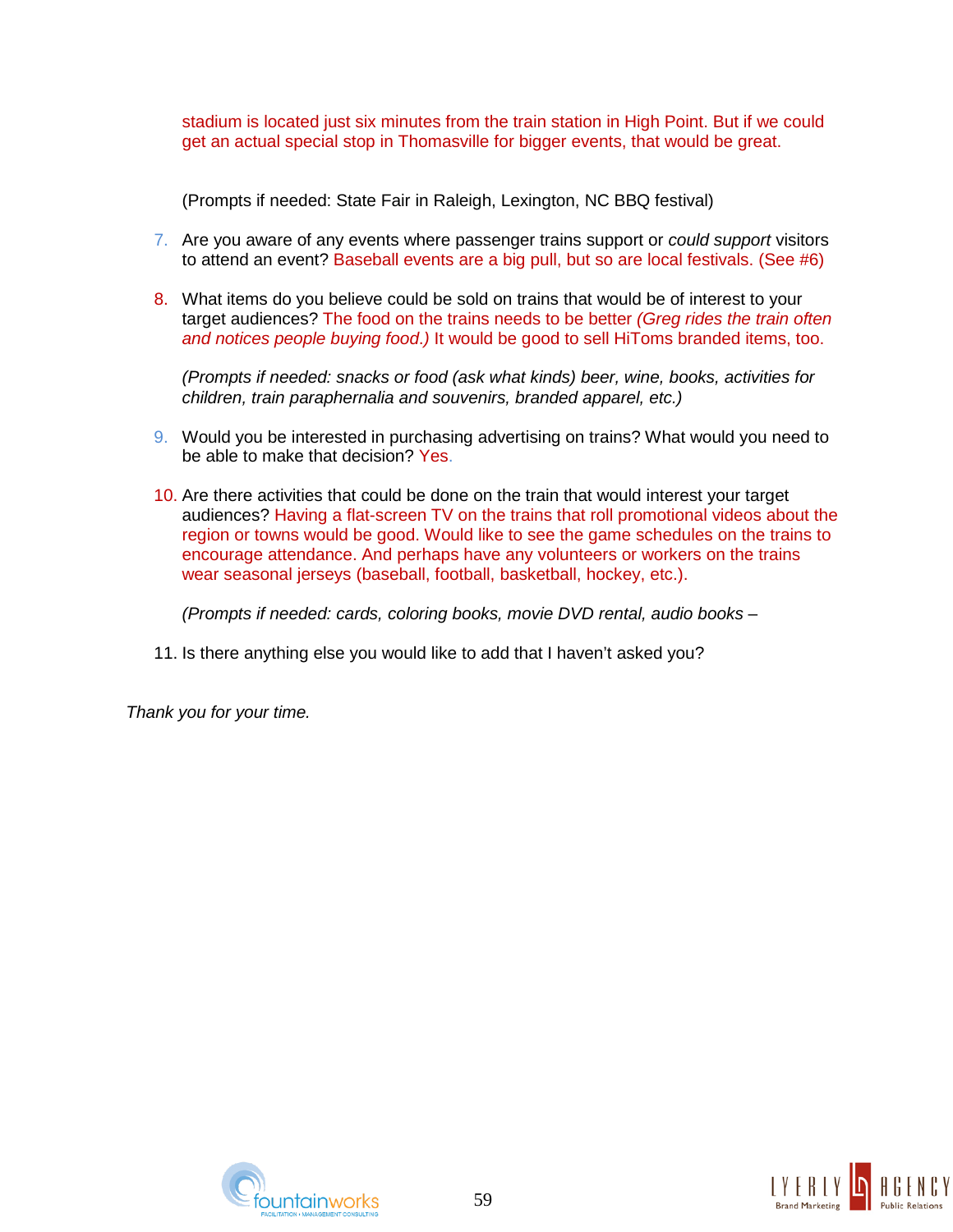Name and location of organization: Lexington, City of

*Hello, my name is \_\_\_\_\_\_\_\_\_\_\_\_\_ with Lyerly Agency, a communications firm located right outside of Charlotte. We are working with Fountainworks and the North Carolina Department of Transportation Rail Division to sustain and enhance our passenger service on the Piedmont trains that run between Raleigh and Charlotte. (Or Charlotte and Raleigh as appropriate.) We are focusing on leisure travelers and millennials and are interested in knowing how passenger trains can help support attendance at your events and venue(s). Are you the correct person in your organization to speak with about this information? If not, would you provide me with the name and contact information for that person?*

*Do you have about ten minutes to speak with me? (If not, set up a time to call back.)*

*Thank you. I have eleven questions to ask you so let's get started.*

- 1. What are the top five events that you host or support throughout the year that bring leisure or student travelers from Raleigh to Charlotte (Or Charlotte to Raleigh as appropriate)? NC BBQ Festival; BBQ Capital Cook-off (60 teams participated last year in this multiple day event with about 10,000 to 15,000 attendees); National Night Out – placed  $8<sup>th</sup>$  in the national award (ranked by attendance, vendor participation and organization); Uptown Lexington events to include Summer Strolls (monthly during the summer merchants stay open late – mostly local attendance), Christmas Open House with about 2,000 attendees and Boo-Bash in October when all merchants set-up outside to give candy away. We have a concert series in the summer with a wide variety of music sponsored by the Lexington Chamber of Commerce, and the Parade of Nations celebrating the 20th year of many different cultures with about 12,000 people in attendance.
- 2. How many miles do people typically travel to get to your location (or events)? We draw folks from all over North Carolina and out of state. The BBQ festival draws internationally. The BBQ festival also draws a lot from the Charlotte area and Mecklenburg County.
- 3. What are some of the cities they come from? Charlotte, Greensboro, Matthews, Cornelius, Winston, Raleigh. We did a tourism study at the BBQ event just asking folks to give us their zip code and we found 60 to 75% of the people came from North Carolina, and of that, 60% were from the Charlotte/Mecklenburg area. The others came from the Triad. There is a \$9 million bump for our city during the BBQ Festival. Lexington ranks with coastal counties for tourism.
- 4. How do most of your attendees arrive for events? Car, but the train does stop for the BBQ Festival.

(Prompts if needed: Cars, Uber, light rail, taxi, carpool, bus, train, etc.)

5. Are you aware that the *Piedmont* passenger trains have nine scheduled stops between Raleigh and Charlotte? (Or Charlotte and Raleigh as appropriate.) Yes.



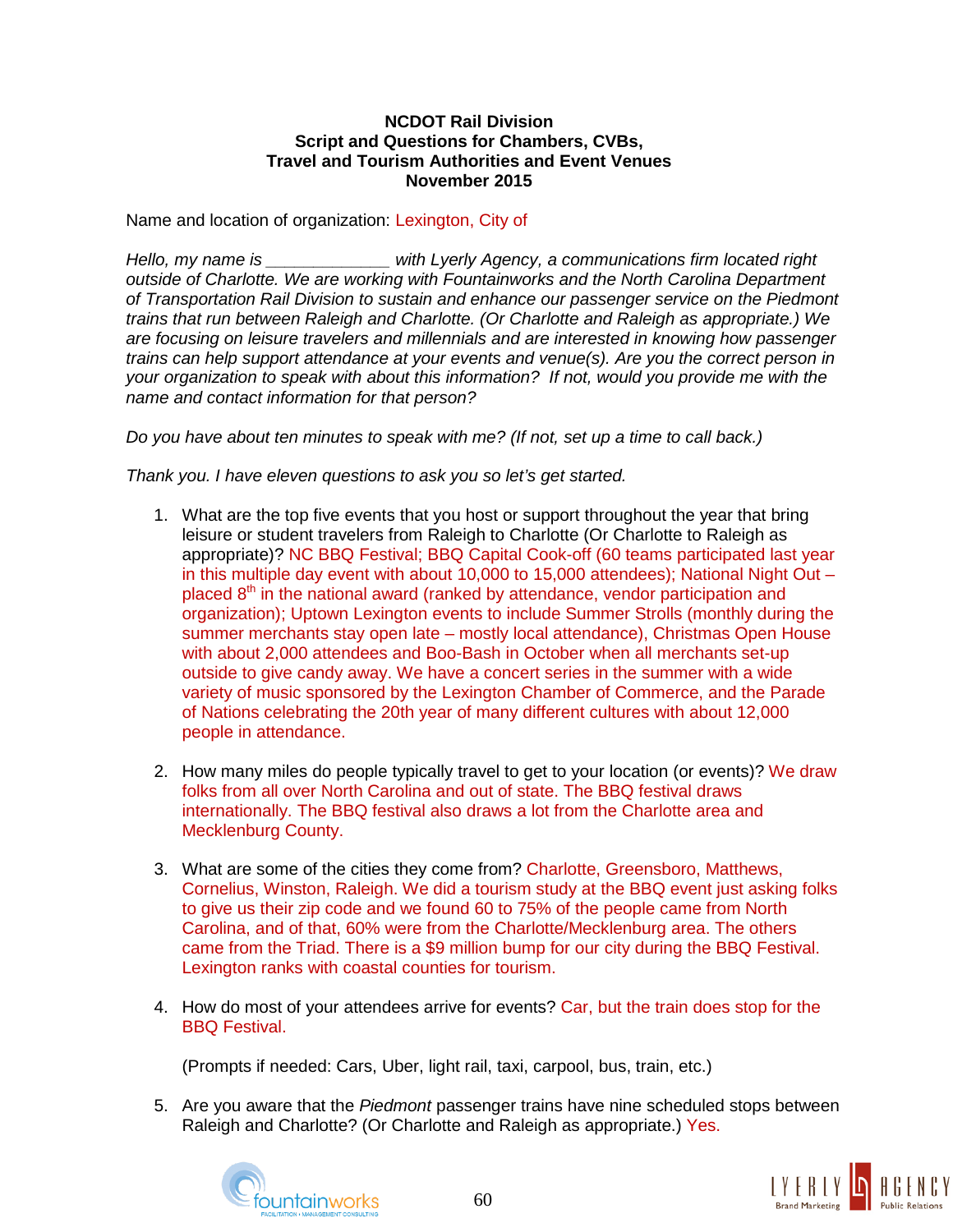*If asked, they are Charlotte, Kannapolis, Salisbury, High Point, Greensboro, Burlington, Durham, Cary and Raleigh.*

6. Are you aware that the Rail Division can partner with you to have the *Piedmont* make special stops to promote attendance at community events such as festivals, fairs and other special events? Yes.

(Prompts if needed: State Fair in Raleigh, Lexington, NC BBQ festival)

- 7. Are you aware of any events where passenger trains support or *could support* visitors to attend an event? Any and all of our events.
- 8. What items do you believe could be sold on trains that would be of interest to your target audiences? Wi-Fi for certain, foods and wines indigenous to North Carolina such as Pepsi, Cheerwine, local wines, peanuts, seasonally Mrs. Hanes Gingersnaps.

*(Prompts if needed: snacks or food (ask what kinds) beer, wine, books, activities for children, train paraphernalia and souvenirs, branded apparel, etc.)*

- 9. Would you be interested in purchasing advertising on trains? What would you need to be able to make that decision? Yes for our events. We may already advertise for the BBQ festival.
- 10. Are there activities that could be done on the train that would interest your target audiences? I think it would be great to have an "I Spy" game for the kids. For instance, on the platform at our depot there is a pig on the platform. In Thomasville – although the train doesn't stop there – you can still see the huge chair. In Salisbury, there is war stuff, Greensboro has a minor league and the mascot is on the sign at the station. It could be a great interactive thing for the kids as they have a three-minute window to look for these items at each stop.

*(Prompts if needed: cards, coloring books, movie DVD rental, audio books* –

11. Is there anything else you would like to add that I haven't asked you? The train goes through Lexington eight times per day and all of these folks are sitting on their wallets. There is no stop in Lexington. We would love to see the train puts its brakes on! Currently, we have 16% of our citizens without access to a car and people need to get to their jobs. We now have a bus that makes 28 stops plus there is a bus that goes to Winston. I tell our citizens to imagine what it would be like if there were no exits on I-85 for Lexington. The highway runs through town. That's what the rail is like for us; the track is here, we just need the train to stop here – make Lexington a stop. I have talked to the governor at length – this is a regional thing. We would be adding quality of life. Richard Childress has a winery here and is a strong supporter of getting a train stop here. Right now he has passenger vans that come to Concord, Kannapolis and Charlotte to pick up employees (hundreds per day) – there's your train ridership! Our city is starting to develop around the depot area. We have a Farmer's Market and Amphitheater. Bull City Cider has leased a 30,000 square foot building for production. They picked our area because of affordability. We recently changed our liquor license law to allow breweries and wineries to have a license that does not include hard liquor and it is much less expensive. As a result of this change, two wine bars have opened. We have a bookend situation here. Baby boomers are getting older and will need the



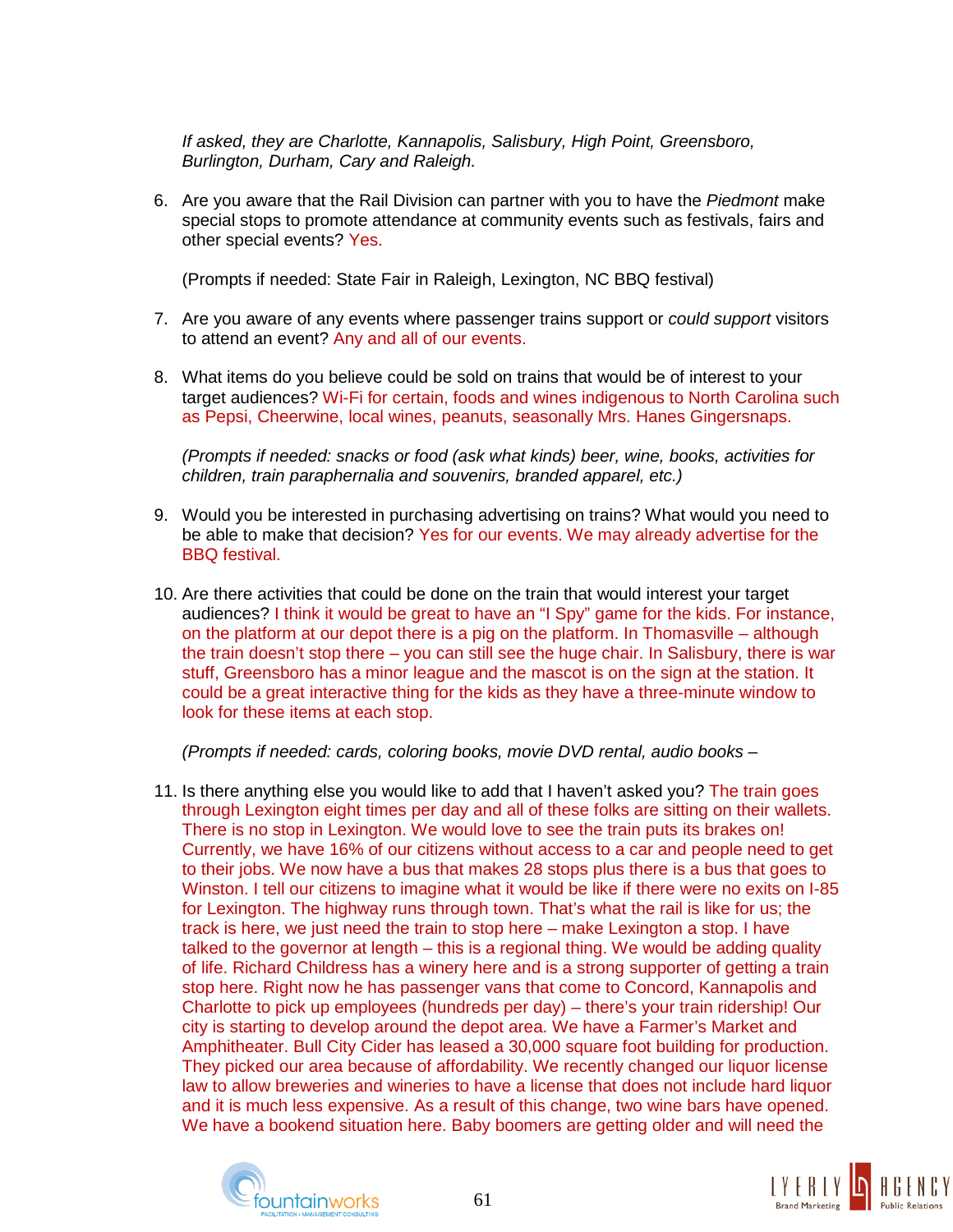train as they age. The growing population is older. Millennials are looking for alternate ways to travel. They don't want ties to financial struggles as some of them have seen with their parents.



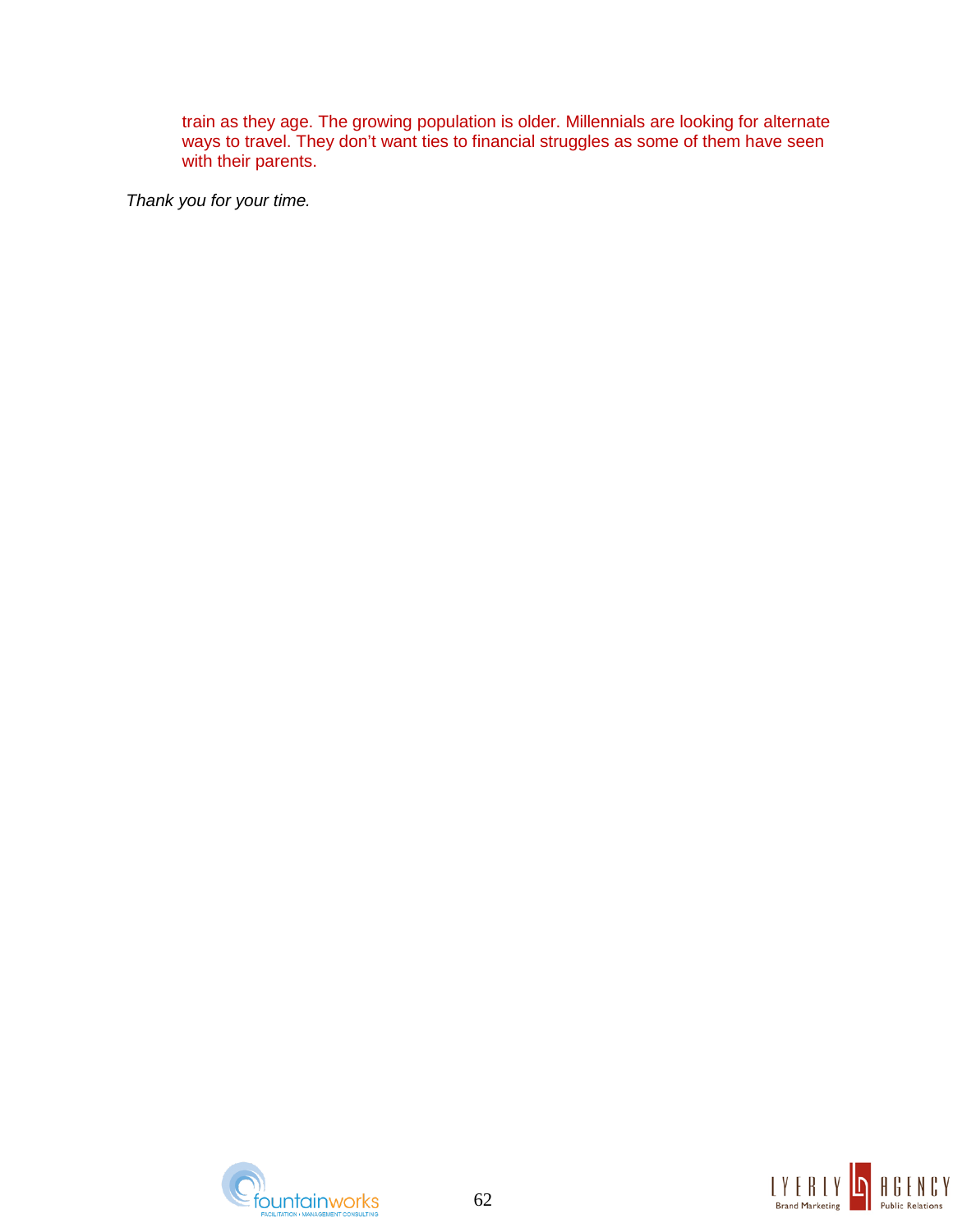Name and location of organization: Lexington Passenger Rail Committee

*Hello, my name is \_\_\_\_\_\_\_\_\_\_\_\_\_ with Lyerly Agency, a communications firm located right outside of Charlotte. We are working with Fountainworks and the North Carolina Department of Transportation Rail Division to sustain and enhance our passenger service on the Piedmont trains that run between Raleigh and Charlotte. (Or Charlotte and Raleigh as appropriate.) We are focusing on leisure travelers and millennials and are interested in knowing how passenger trains can help support attendance at your events and venue(s). Are you the correct person in your organization to speak with about this information? If not, would you provide me with the name and contact information for that person?*

*Do you have about ten minutes to speak with me? (If not, set up a time to call back.)*

*Thank you. I have eleven questions to ask you so let's get started.*

- 1. What are the top five events that you host or support throughout the year that bring leisure or student travelers from Raleigh to Charlotte (Or Charlotte to Raleigh as appropriate)? BBQ Festival, BBQ Capital Cook-off, Uptown events that include a Holiday Open House in November and summer events
- 2. How many miles do people typically travel to get to your location (or events)? Two years ago, people traveled to the BBQ Festival from Australia! For the most part people travel 50-100 miles, all along the Charlotte/Raleigh corridor. People even drove to Charlotte from South Carolina to take the train to the festival.
- 3. What are some of the cities they come from? For the BBQ Festival, all over North and South Carolina and Virginia. For family events, they come from all up and down the eastern seaboard.
- 4. How do most of your attendees arrive for events? By car.

(Prompts if needed: Cars, Uber, light rail, taxi, carpool, bus, train, etc.)

5. Are you aware that the *Piedmont* passenger trains have nine scheduled stops between Raleigh and Charlotte? (Or Charlotte and Raleigh as appropriate.) Yes, and Lexington would like to make it 10 stops.

*If asked, they are Charlotte, Kannapolis, Salisbury, High Point, Greensboro, Burlington, Durham, Cary and Raleigh.*

6. Are you aware that the Rail Division can partner with you to have the *Piedmont* make special stops to promote attendance at community events such as festivals, fairs and other special events? Yes, Lexington BBQ Festival.

(Prompts if needed: State Fair in Raleigh, Lexington, NC BBQ festival)



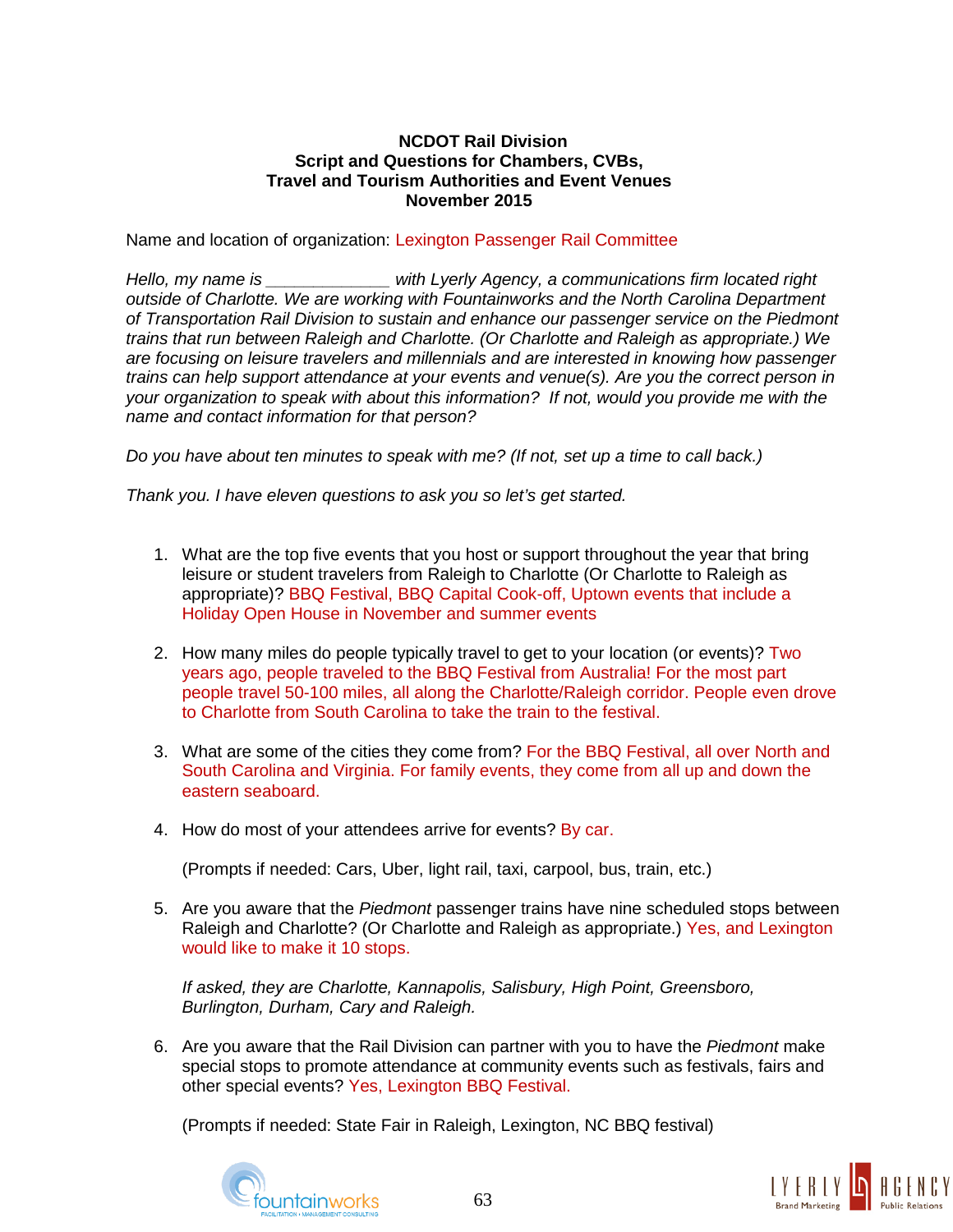- 7. Are you aware of any events where passenger trains support or *could support* visitors to attend an event? What comes to mind is the BBQ Capital Cook-off. It's a two-day event (competition sanctioned by the Kansas City BBQ Society) usually around the fourth weekend in April.
- 8. What items do you believe could be sold on trains that would be of interest to your target audiences? It would be great to have local wines sold on the trains. There are wineries in Yadkin Valley and Rowan County. One of the biggest is Childress Vineyards. There has been talk that it would be great to host a wine festival at the same time as the BBQ Festival. The wine event would be set up right near the depot. Having the train stopping there would allow folks to have wine and not worry about driving.

*(Prompts if needed: snacks or food (ask what kinds) beer, wine, books, activities for children, train paraphernalia and souvenirs, branded apparel, etc.)*

- 9. Would you be interested in purchasing advertising on trains? What would you need to be able to make that decision? Maybe, especially if we had a stop here.
- 10. Are there activities that could be done on the train that would interest your target audiences? It would be good to have brochures explaining the towns along the rail, including Lexington.

*(Prompts if needed: cards, coloring books, movie DVD rental, audio books* –

11. Is there anything else you would like to add that I haven't asked you? Lexington would like to put together a day itinerary featuring things to do in town for the day. It would be great to have the train stop here for that reason. Lexington is talking about getting a BBQ restaurant right in the downtown area to enhance the visitor's experience. We would work with businesses to get a shuttle-type service in place as not everything is located right downtown.

It seems as if millennials think that taking the train is something their grandparents did. It's lost that trains are relevant today and we need to get that back. Millennials don't have fond memories of car travel (car seat restraints) whereas folks in my generation have great memories of riding in cars. The train could allow millennials to make great memories by taking the train for trips. They would have access to their devices, too. I think the rail system would be better served having frequency of trains rather than speed of trains.



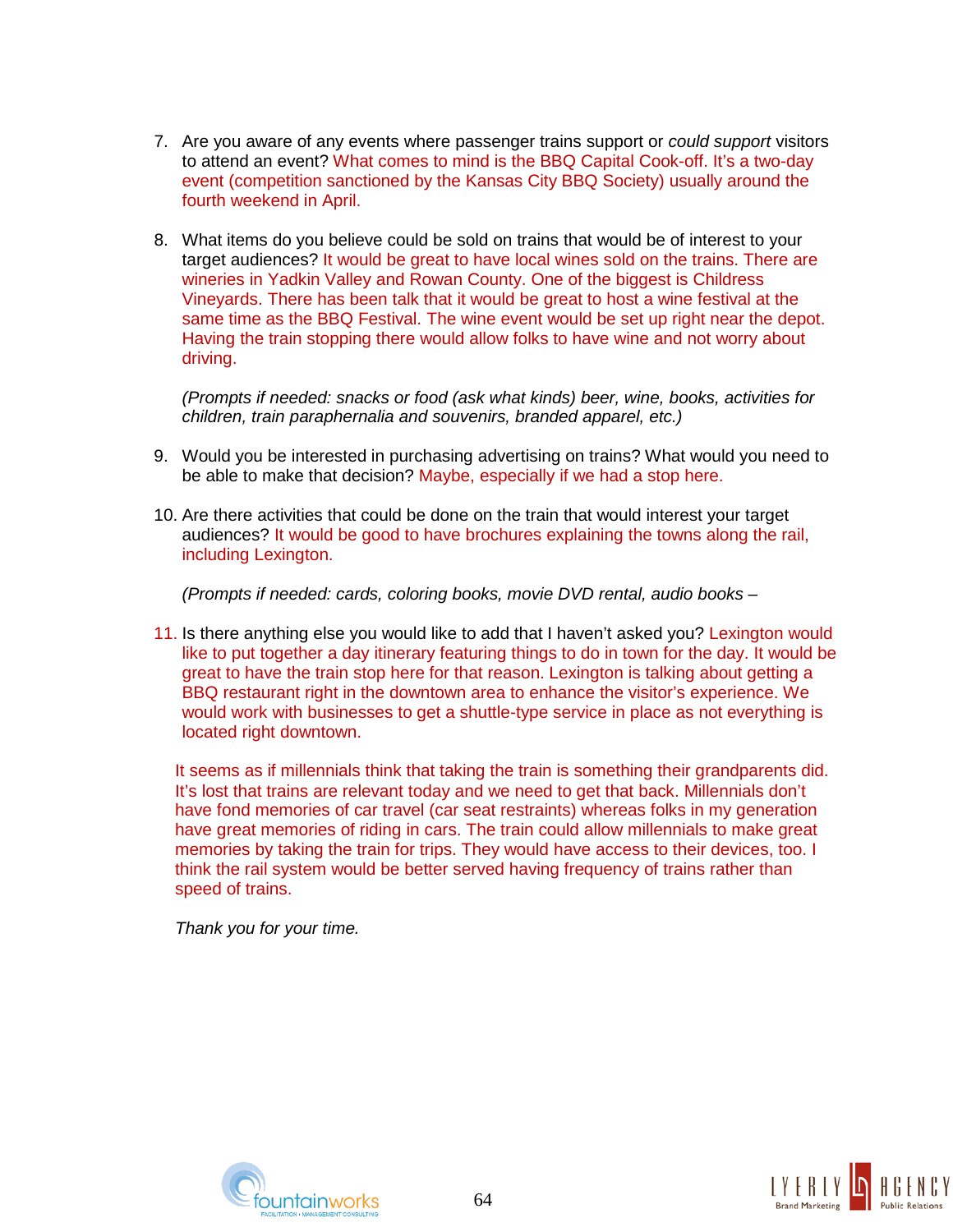Name and location of organization: NC Music Factory

*Hello, my name is \_\_\_\_\_\_\_\_\_\_\_\_\_ with Lyerly Agency, a communications firm located right outside of Charlotte. We are working with Fountainworks and the North Carolina Department of Transportation Rail Division to sustain and enhance our passenger service on the Piedmont trains that run between Raleigh and Charlotte. (Or Charlotte and Raleigh as appropriate.) We are focusing on leisure travelers and millennials and are interested in knowing how passenger trains can help support attendance at your events and venue(s). Are you the correct person in your organization to speak with about this information? If not, would you provide me with the name and contact information for that person?*

*Do you have about ten minutes to speak with me? (If not, set up a time to call back.)*

*Thank you. I have eleven questions to ask you so let's get started.*

- 1. What are the top five events that you host or support throughout the year that bring leisure or student travelers from Raleigh to Charlotte (Or Charlotte to Raleigh as appropriate)? Probably festivals like Oktoberfest as well as the big concerts that happen at the Uptown Amphitheater and The Fillmore. We also have big name DJs that play at Label Nightclub that are global superstars like David Guetta and Calvin Harris.
- 2. How many miles do people typically travel to get to your location (or events)? I would say most people come from a 30-mile radius.
- 3. What are some of the cities they come from? We have people come from all over, but most are from the Charlotte region.
- 4. How do most of your attendees arrive for events? Most drive themselves, but many do take Uber and taxis.

(Prompts if needed: Cars, Uber, light rail, taxi, carpool, bus, train, etc.)

5. Are you aware that the *Piedmont* passenger trains have nine scheduled stops between Raleigh and Charlotte? (Or Charlotte and Raleigh as appropriate.) No

*If asked, they are Charlotte, Kannapolis, Salisbury, High Point, Greensboro, Burlington, Durham, Cary and Raleigh.*

6. Are you aware that the Rail Division can partner with you to have the *Piedmont* make special stops to promote attendance at community events such as festivals, fairs and other special events? No.

(Prompts if needed: State Fair in Raleigh, Lexington, NC BBQ festival)



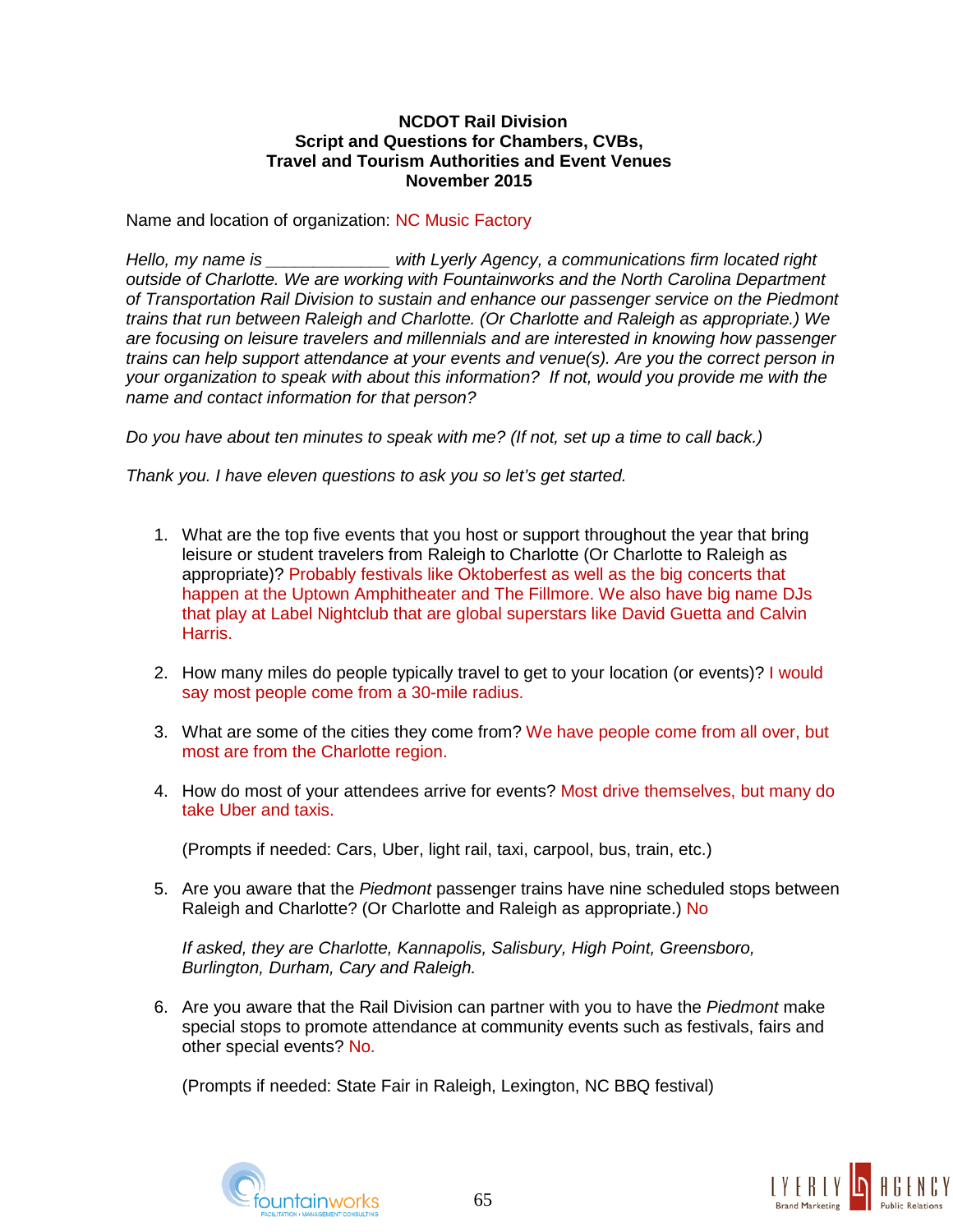- 7. Are you aware of any events where passenger trains support or *could support* visitors to attend an event? No.
- 8. What items do you believe could be sold on trains that would be of interest to your target audiences? Don't really know of anything.

*(Prompts if needed: snacks or food (ask what kinds) beer, wine, books, activities for children, train paraphernalia and souvenirs, branded apparel, etc.)*

- 9. Would you be interested in purchasing advertising on trains? What would you need to be able to make that decision? Probably not.
- 10. Are there activities that could be done on the train that would interest your target audiences? I've thought about renting a train car for a VIP trip to Raleigh to see a show and then return.

*(Prompts if needed: cards, coloring books, movie DVD rental, audio books* –

11. Is there anything else you would like to add that I haven't asked you? No.



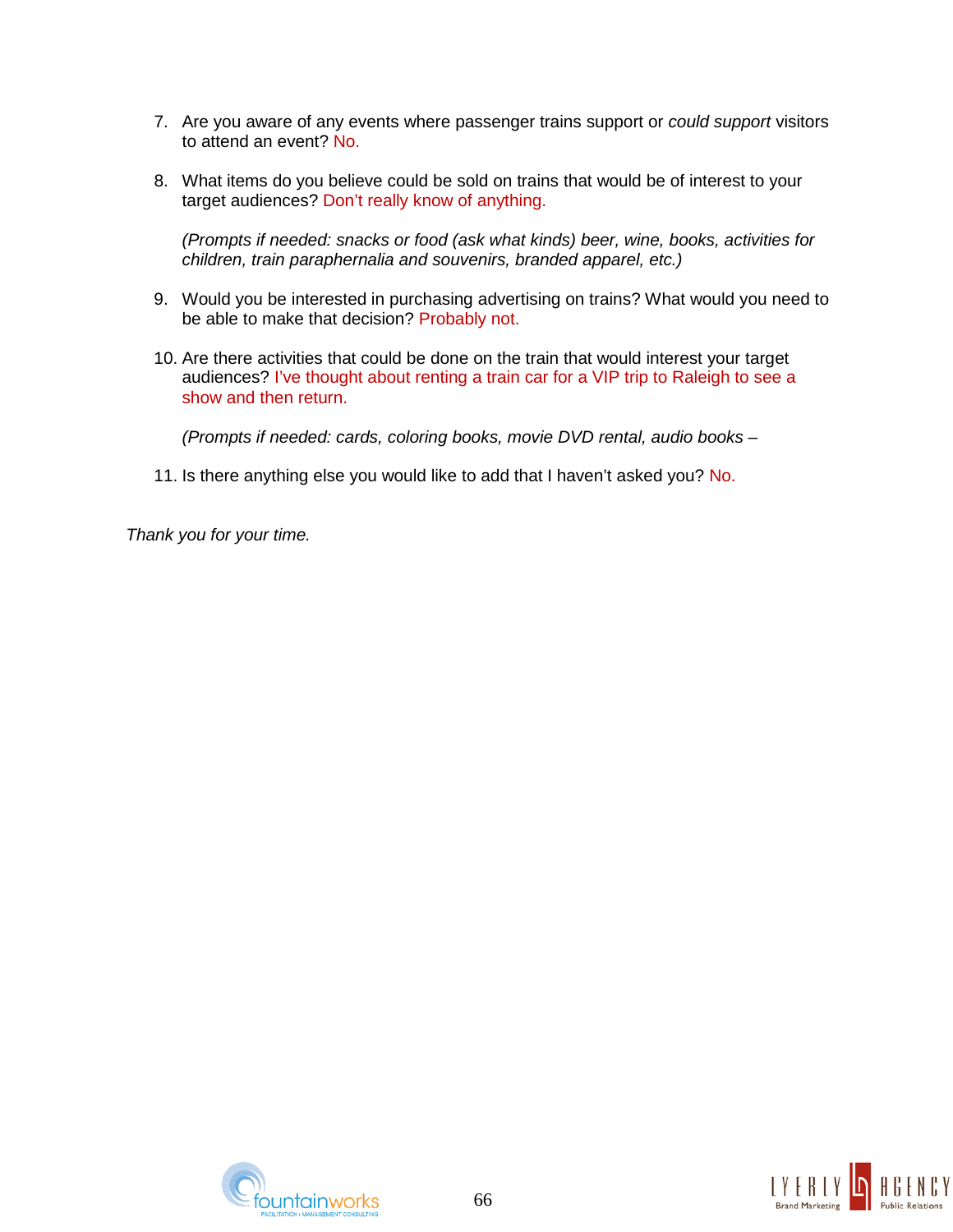Name and location of organization: Raleigh Convention Center

*Hello, my name is \_\_\_\_\_\_\_\_\_\_\_\_\_ with Lyerly Agency, a communications firm located right outside of Charlotte. We are working with Fountainworks and the North Carolina Department of Transportation Rail Division to sustain and enhance our passenger service on the Piedmont trains that run between Raleigh and Charlotte. (Or Charlotte and Raleigh as appropriate.) We are focusing on leisure travelers and millennials and are interested in knowing how passenger trains can help support attendance at your events and venue(s). Are you the correct person in your organization to speak with about this information? If not, would you provide me with the name and contact information for that person?*

*Do you have about ten minutes to speak with me? (If not, set up a time to call back.)*

*Thank you. I have eleven questions to ask you so let's get started.*

- 1. What are the top five events that you host or support throughout the year that bring leisure or student travelers from Raleigh to Charlotte (Or Charlotte to Raleigh as appropriate)? International Bluegrass Music Event – last week of September – a weekend event that draws 180,000 attendees; Internet Summit – third week of November; All Things Open Conference – an innovation-based conference in the fall; Hop Scotch Music Festival; Urban Celebration on the Fourth of July; Lenovo Sales Kick-off (annual event); Merz Annual Event – large contingency from Charlotte. Plus there is the Red Hat Amphitheater that has 6,000 seats where Live Nation places shows. Many events also focus on education; community colleges host events, state associations conferences, N.C. Reading Association conferences.
- 2. How many miles do people typically travel to get to your location (or events)? We do not keep demographics on the rented events. For the Bluegrass Festival, however, they come from international locations, up and down the I-95 corridor, all over the state of North Carolina.
- 3. What are some of the cities they come from? We do not keep this demographic as the center rents for events 90% of the time. The education-based conference does have a strong Charlotte contingency.
- 4. How do most of your attendees arrive for events? 60% of attendees come from within the state and drive in. 40% attendees come from outside North Carolina and arrive by plane and train.

(Prompts if needed: Cars, Uber, light rail, taxi, carpool, bus, train, etc.)

5. Are you aware that the *Piedmont* passenger trains have nine scheduled stops between Raleigh and Charlotte? (Or Charlotte and Raleigh as appropriate.) Yes. I hear a lot about Greensboro, Burlington, Durham – a ride share could be one heck of a promotion.



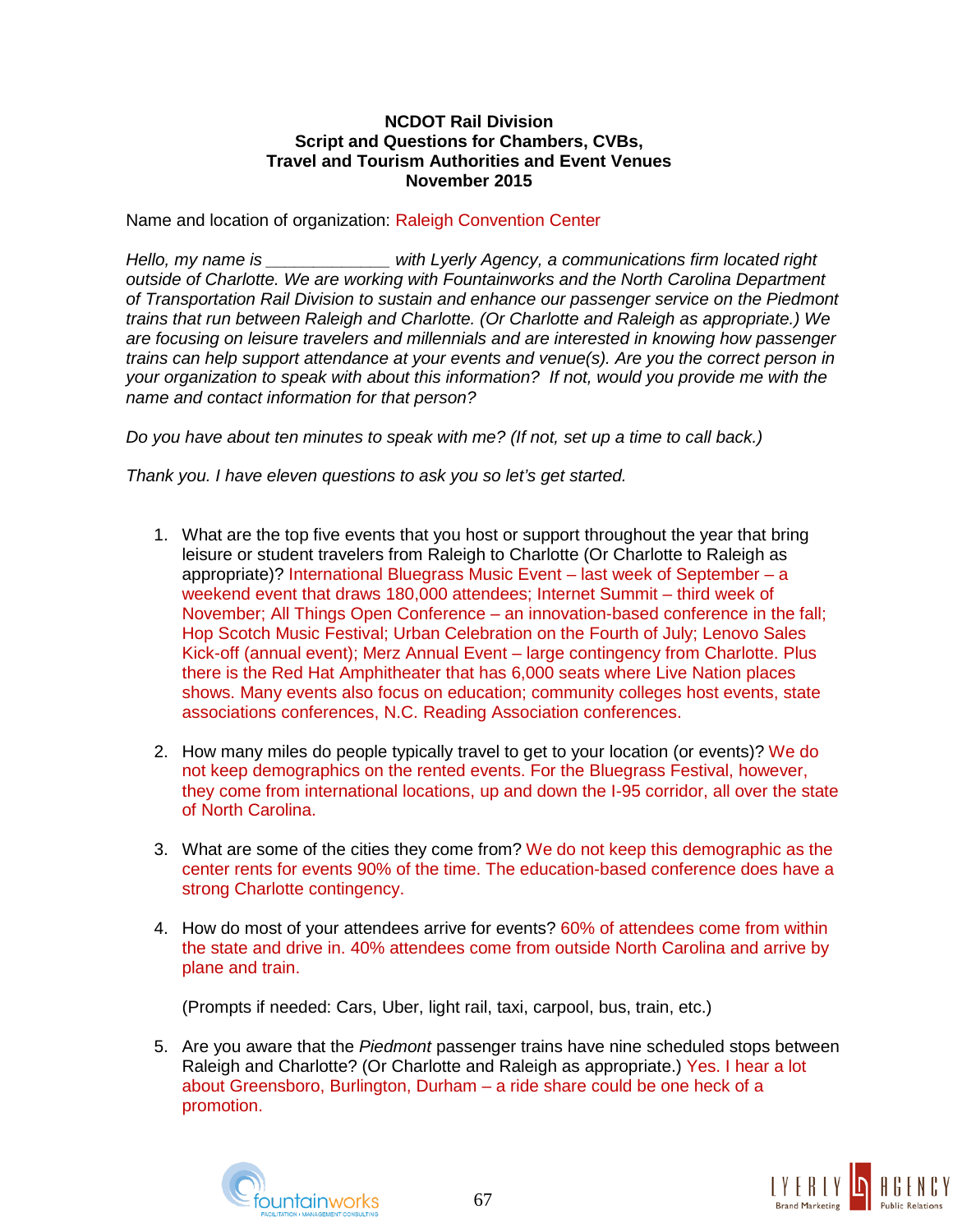*If asked, they are Charlotte, Kannapolis, Salisbury, High Point, Greensboro, Burlington, Durham, Cary and Raleigh.*

6. Are you aware that the Rail Division can partner with you to have the *Piedmont* make special stops to promote attendance at community events such as festivals, fairs and other special events? Not aware of that.

(Prompts if needed: State Fair in Raleigh, Lexington, NC BBQ festival)

- 7. Are you aware of any events where passenger trains support or *could support* visitors to attend an event? The bluegrass music festival would be enormous! It is a four-part event; Tuesday through Thursday is a conference and there is also a lot of activity that happens in the bars; Thursday, there is an awards show; and Friday and Saturday is the actual festival.
- 8. What items do you believe could be sold on trains that would be of interest to your target audiences? Wi-Fi (connectivity is important) and electricity to charge devices.

*(Prompts if needed: snacks or food (ask what kinds) beer, wine, books, activities for children, train paraphernalia and souvenirs, branded apparel, etc.)*

- 9. Would you be interested in purchasing advertising on trains? What would you need to be able to make that decision? Absolutely, 100% without a doubt! We hope to get a well-rounded calendar of events similar to the bluegrass music festival and advertising would be huge. The music scene is very important.
- 10. Are there activities that could be done on the train that would interest your target audiences? For the major events, branding/scheming – maybe a "Pickin" train car. Is there a way to brand the route between Charlotte and Raleigh? Perhaps a brochure or DVD that details things to do along the route. It could encourage folks to get back on the train another time to attend another event. The Internet Summit does events in Charlotte, too.

*(Prompts if needed: cards, coloring books, movie DVD rental, audio books* –

11. Is there anything else you would like to add that I haven't asked you? There is something to be said for working with the state of North Carolina to promote statewide travel. If the state could do a co-op with the city, "Ride the Train & Visit Cities in N.C.," it could open people's eyes to get out of their houses and see the state!



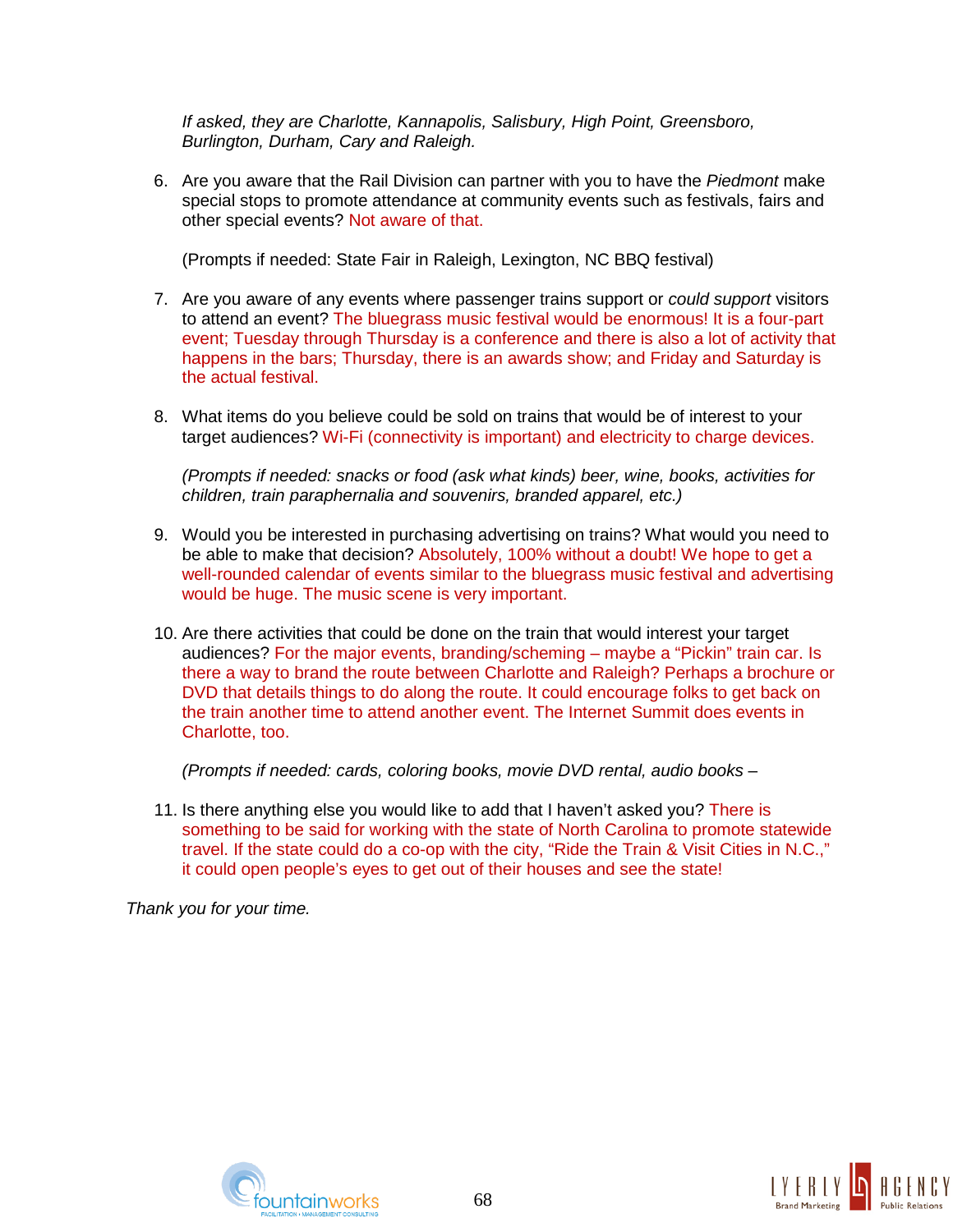Name and location of organization: Greater Raleigh CVB, Raleigh, N.C.

*Hello, my name is \_\_\_\_\_\_\_\_\_\_\_\_\_ with Lyerly Agency, a communications firm located right outside of Charlotte. We are working with Fountainworks and the North Carolina Department of Transportation Rail Division to sustain and enhance our passenger service on the Piedmont trains that run between Raleigh and Charlotte. (Or Charlotte and Raleigh as appropriate.) We are focusing on leisure travelers and millennials and are interested in knowing how passenger trains can help support attendance at your events and venue(s). Are you the correct person in your organization to speak with about this information? If not, would you provide me with the name and contact information for that person?*

*Do you have about ten minutes to speak with me? (If not, set up a time to call back.)*

*Thank you. I have eleven questions to ask you so let's get started.*

- 1. What are the top five events that you host or support throughout the year that bring leisure or student travelers from Raleigh to Charlotte (Or Charlotte to Raleigh as appropriate)? Music festivals such as IBMA (International Bluegrass Music Association) World of Bluegrass – huge Bluegrass festival in September/October. Attendance has exploded to over 150,000 now. Hopscotch is an Indy music festival in September (four-day event). The Iron Man competition and Rock-N-Roll Marathon are two big sports events that bring in a lot of visitors. Also, First Night on New Year's Eve is a big deal.
- 2. How many miles do people typically travel to get to your location (or events)? It depends on the event. Some have a big regional pull.
- 3. What are some of the cities they come from? All over the state and from Virginia and South Carolina.
- 4. How do most of your attendees arrive for events? All means of transportation.

*She doesn't know how many come by train; it's not something they track. But because her office is located near the station, she sees more and more people arriving by train. Many are coming to Raleigh from Charlotte via rail. Her office has a big welcome banner visible as visitors exit the train station and lots of people comment to her on how they like it. She knows more and more convention attendees are coming by train.*

(Prompts if needed: Cars, Uber, light rail, taxi, carpool, bus, train, etc.)

5. Are you aware that the *Piedmont* passenger trains have nine scheduled stops between Raleigh and Charlotte? (Or Charlotte and Raleigh as appropriate.) Yes.

*If asked, they are Charlotte, Kannapolis, Salisbury, High Point, Greensboro, Burlington, Durham, Cary and Raleigh.*



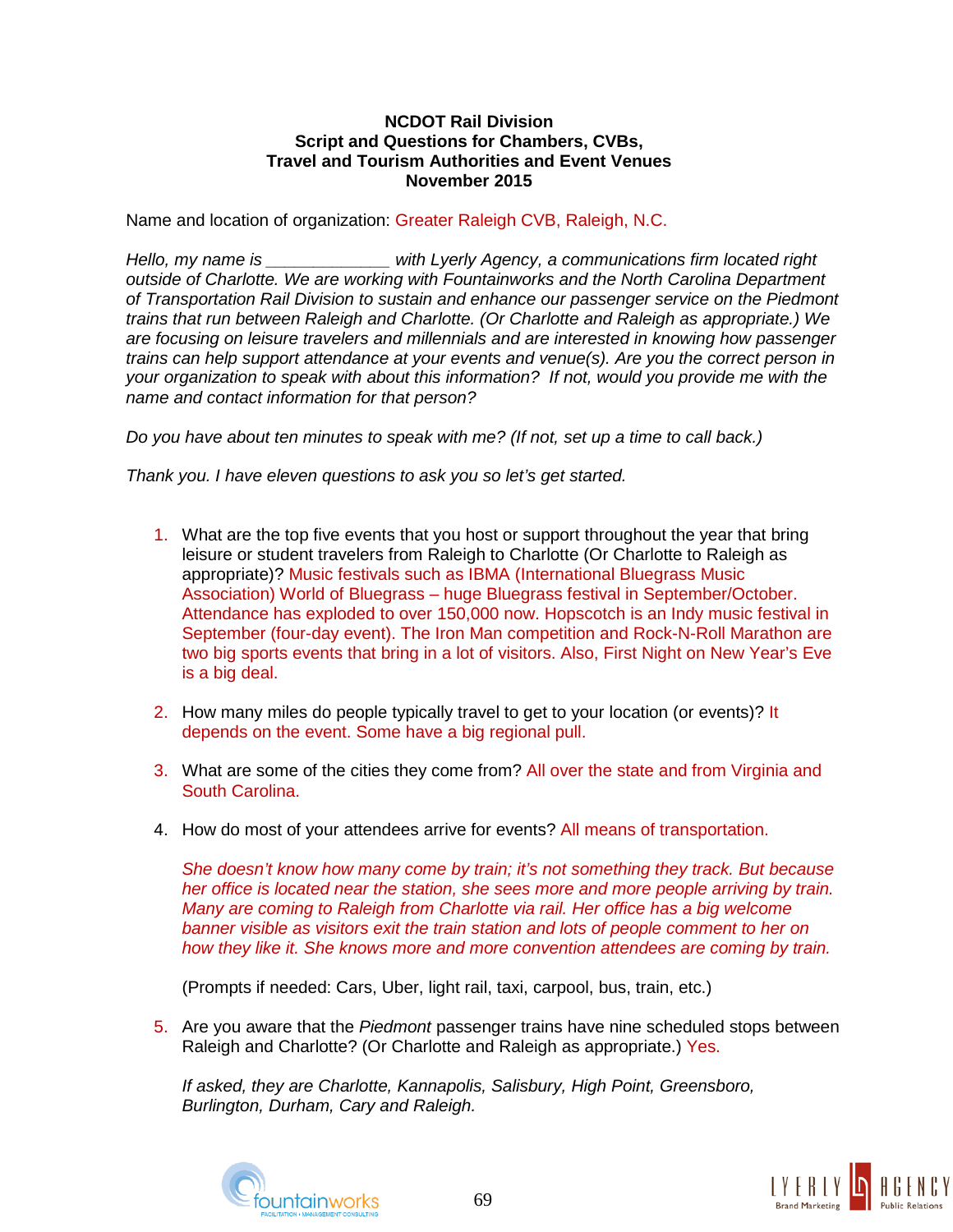6. Are you aware that the Rail Division can partner with you to have the *Piedmont* make special stops to promote attendance at community events such as festivals, fairs and other special events? Sure, but this may need to be something addressed by the venues and partners.

(Prompts if needed: State Fair in Raleigh, Lexington, NC BBQ festival)

7. Are you aware of any events where passenger trains support or *could support* visitors to attend an event? Yes.

*Her partners would welcome all the support they can get. She's aware of visitors coming to Raleigh along the north-south corridor who will drive an hour or two from their home to a train station, and then take the rail into Raleigh.*

8. What items do you believe could be sold on trains that would be of interest to your target audiences? Since the craft brewery scene has exploded, it may be nice to ask local breweries for product to sell on the train. And some of the local museums, such as Marbles Kids Museum, may want to sell/promote what they offer. Perhaps even advance ticket sales for certain exhibits?

*(Prompts if needed: snacks or food (ask what kinds) beer, wine, books, activities for children, train paraphernalia and souvenirs, branded apparel, etc.)*

- 9. Would you be interested in purchasing advertising on trains? What would you need to be able to make that decision? Jonathan Freeze (Director of Marketing) is responsible for advertising. Maybe a cooperative ad that brings in the CVB's partners could be done?
- 10. Are there activities that could be done on the train that would interest your target audiences? That depends on what event they're coming to see.

*(Prompts if needed: cards, coloring books, movie DVD rental, audio books* –

11. Is there anything else you would like to add that I haven't asked you? Leisure travel has really grown in Raleigh; the city has so much to offer. Local hotels are always interested in promoting weekend packages for those leisure visitors. It may be good to partner with the hotels.



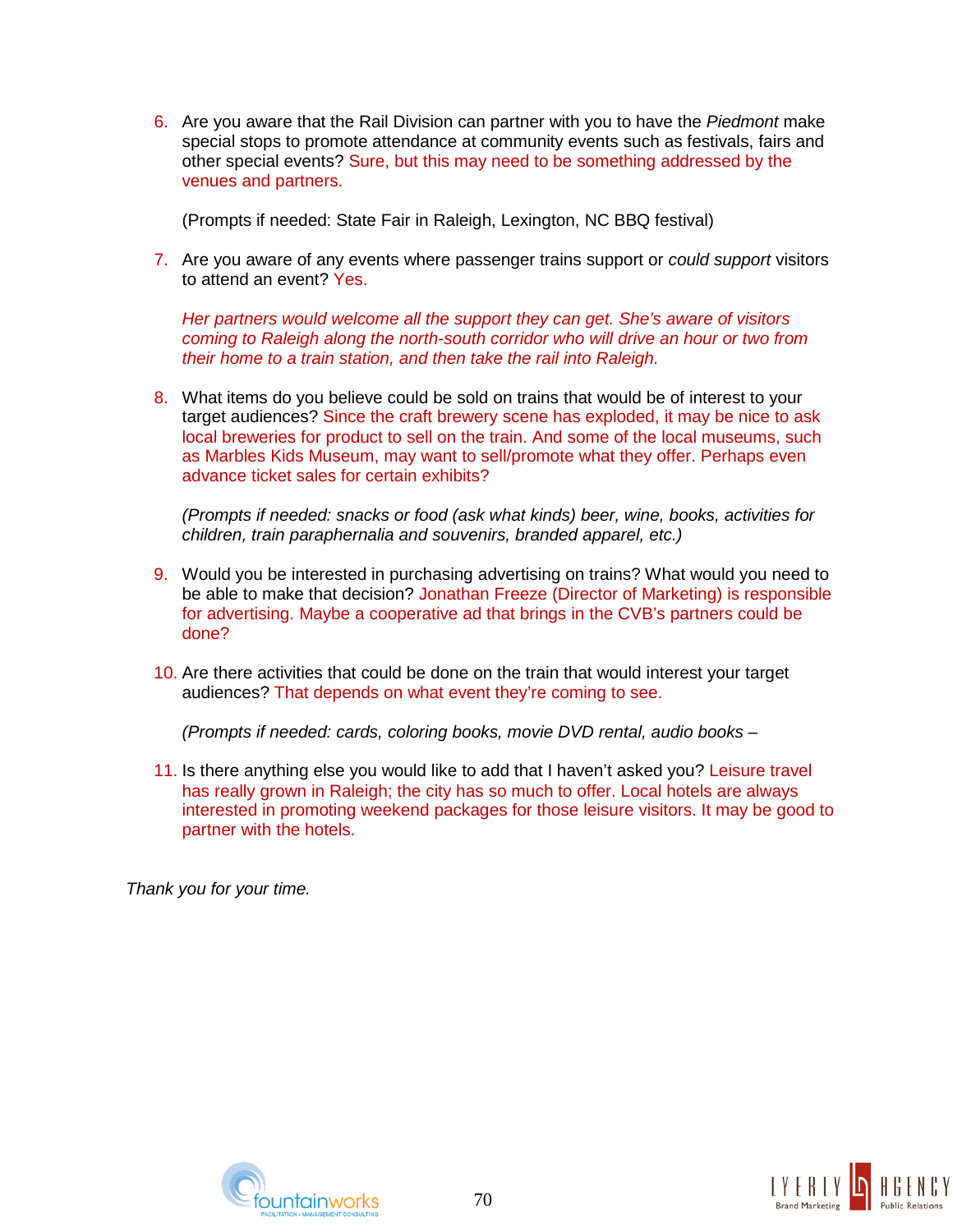## **NCDOT Rail Division Script and Questions for Chambers, CVBs, Travel and Tourism Authorities and Event Venues November 2015**

Name and location of organization: Salisbury-Rowan County CVB, Salisbury, N.C.

*Hello, my name is \_\_\_\_\_\_\_\_\_\_\_\_\_ with Lyerly Agency, a communications firm located right outside of Charlotte. We are working with Fountainworks and the North Carolina Department of Transportation Rail Division to sustain and enhance our passenger service on the Piedmont trains that run between Raleigh and Charlotte. (Or Charlotte and Raleigh as appropriate.) We are focusing on leisure travelers and millennials and are interested in knowing how passenger trains can help support attendance at your events and venue(s). Are you the correct person in your organization to speak with about this information? If not, would you provide me with the name and contact information for that person?*

*Do you have about ten minutes to speak with me? (If not, set up a time to call back.)*

*Thank you. I have eleven questions to ask you so let's get started.*

- 1. What are the top five events that you host or support throughout the year that bring leisure or student travelers from Raleigh to Charlotte (Or Charlotte to Raleigh as appropriate)? February has Wine About the Winter where local shops feature local wines while people browse. Lots of attendees. Summer Sip is the annual beer festival there. The four wineries in Rowan County pull in a lot of wine enthusiasts. There's a winery trolley tour, often coupled with great packages for guests that include hotels, winery passes and bottles. (Salisbury is big on doing packages.)
- 2. How many miles do people typically travel to get to your location (or events)? They pull in visitors from all over the state. Many are local or regional.
- 3. What are some of the cities they come from? All over the state.
- 4. How do most of your attendees arrive for events? People arrive by car, but some take the train.

(Prompts if needed: Cars, Uber, light rail, taxi, carpool, bus, train, etc.)

5. Are you aware that the *Piedmont* passenger trains have nine scheduled stops between Raleigh and Charlotte? (Or Charlotte and Raleigh as appropriate.) Yes.

*If asked, they are Charlotte, Kannapolis, Salisbury, High Point, Greensboro, Burlington, Durham, Cary and Raleigh.*

6. Are you aware that the Rail Division can partner with you to have the *Piedmont* make special stops to promote attendance at community events such as festivals, fairs and other special events? The train stops there.

(Prompts if needed: State Fair in Raleigh, Lexington, NC BBQ festival)



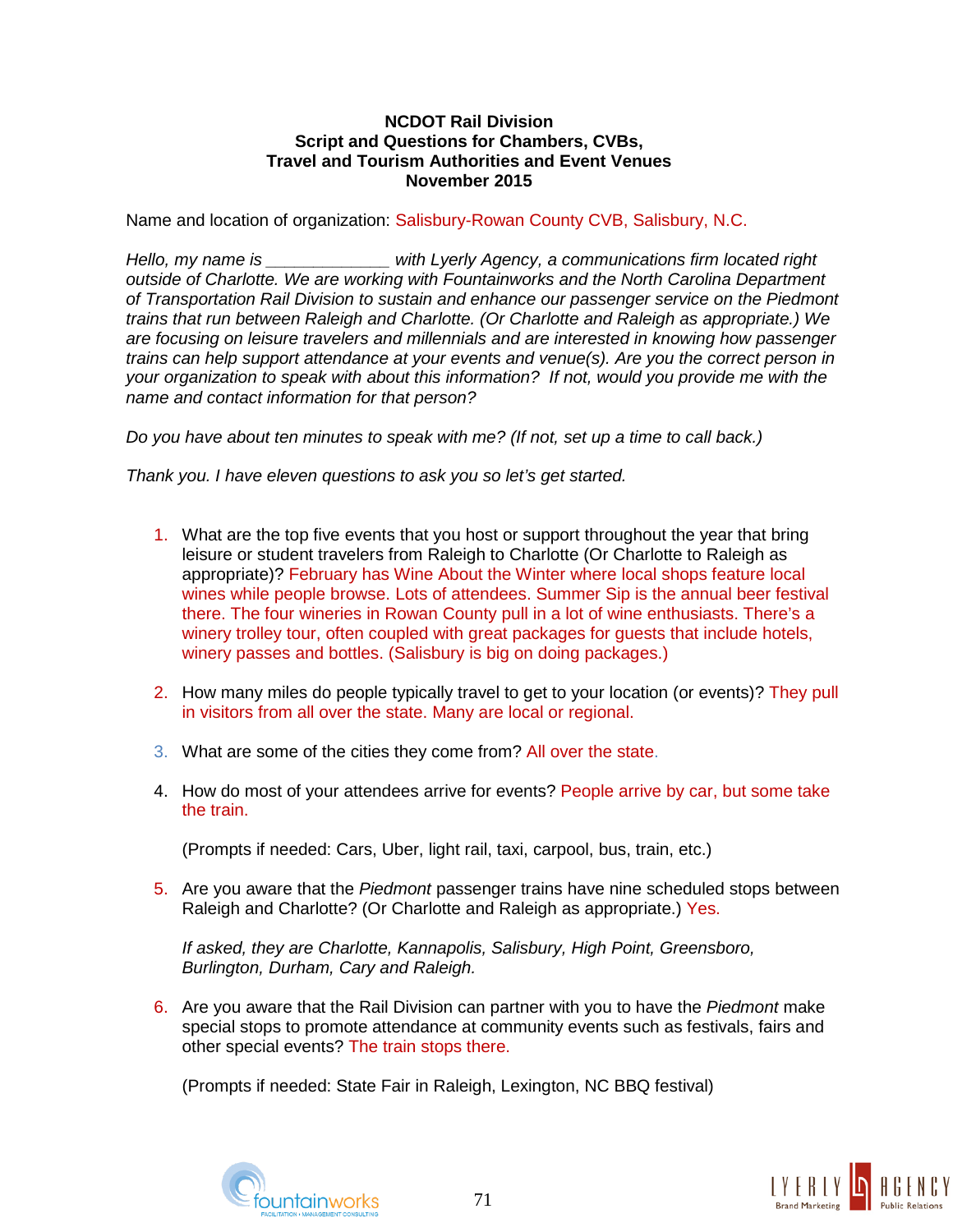- 7. Are you aware of any events where passenger trains support or *could support* visitors to attend an event? Many of Salisbury's events would benefit from rail visitors. Salisbury has a historical train depot in the downtown area, very charming. The CVB is very keen to lure more visitors to their local events and festivals via rail – in fact; increased rail travel is a major component of their 10-year plan. Agritourism and the arts are flourishing in Salisbury and Rowan County. Also, a half-block from the train station, a big mill renovation is underway, converting the old space into a concert/event venue and a new brewery/restaurant, etc.
- 8. What items do you believe could be sold on trains that would be of interest to your target audiences? It would be great to sell the local wine. Also, branded materials for the region.

*(Prompts if needed: snacks or food (ask what kinds) beer, wine, books, activities for children, train paraphernalia and souvenirs, branded apparel, etc.)*

- 9. Would you be interested in purchasing advertising on trains? What would you need to be able to make that decision? Yes, I'd be interested in learning more about it.
- 10. Are there activities that could be done on the train that would interest your target audiences? Maybe historical activities or information about the historic homes in Salisbury and information about the wineries.

*(Prompts if needed: cards, coloring books, movie DVD rental, audio books* –

11. Is there anything else you would like to add that I haven't asked you?

*Thank you for your time.*



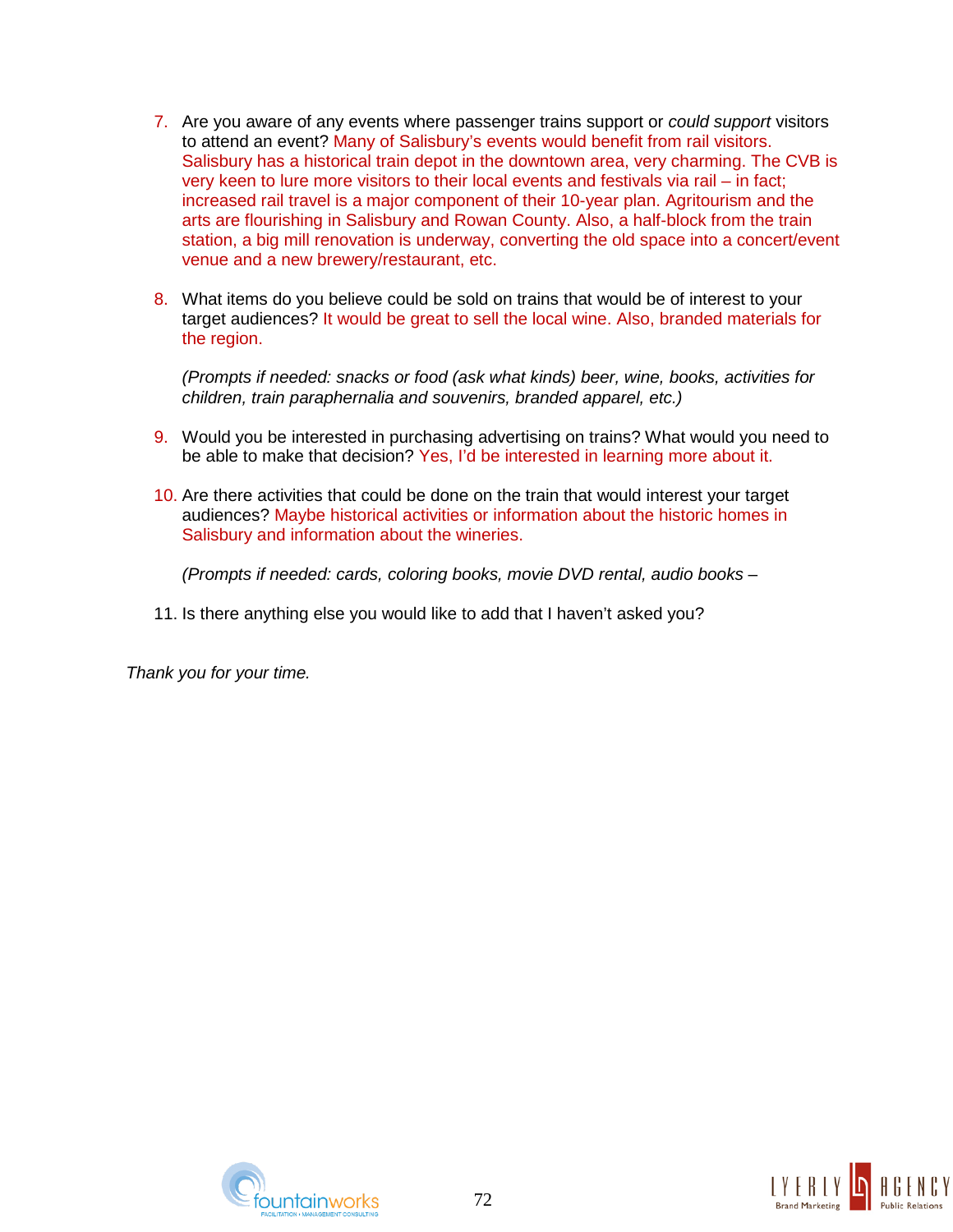## **NCDOT Rail Division Script and Questions for Chambers, CVBs, Travel and Tourism Authorities and Event Venues November 2015**

Name and location of organization: Thomasville Chamber of Commerce

*Hello, my name is \_\_\_\_\_\_\_\_\_\_\_\_\_ with Lyerly Agency, a communications firm located right outside of Charlotte. We are working with Fountainworks and the North Carolina Department of Transportation Rail Division to sustain and enhance our passenger service on the Piedmont trains that run between Raleigh and Charlotte. (Or Charlotte and Raleigh as appropriate.) We are focusing on leisure travelers and millennials and are interested in knowing how passenger trains can help support attendance at your events and venue(s). Are you the correct person in your organization to speak with about this information? If not, would you provide me with the name and contact information for that person?*

*Do you have about ten minutes to speak with me? (If not, set up a time to call back.)*

*Thank you. I have eleven questions to ask you so let's get started.*

- 1. What are the top five events that you host or support throughout the year that bring leisure or student travelers from Raleigh to Charlotte (Or Charlotte to Raleigh as appropriate)? Everybody's Day (a fall festival type event), Memorial Day Parade – it's the biggest one in the state, Spring Days and the Finch Auditorium has many different events during the year. Events range from gospel singing to an Elvis concert or dance studio performances.
- 2. How many miles do people typically travel to get to your location (or events)? The furthest distance would be for the Memorial Day Parade. People come in from out of state (South Carolina, Tennessee, Virginia). For the Everybody's Day event, it is more localized; however, vendors come in from all over.
- 3. What are some of the cities they come from? Winston-Salem, Greensboro, Mt. Airy, Charlotte.
- 4. How do most of your attendees arrive for events? Car

(Prompts if needed: Cars, Uber, light rail, taxi, carpool, bus, train, etc.)

5. Are you aware that the *Piedmont* passenger trains have nine scheduled stops between Raleigh and Charlotte? (Or Charlotte and Raleigh as appropriate.) Yes.

*If asked, they are Charlotte, Kannapolis, Salisbury, High Point, Greensboro, Burlington, Durham, Cary and Raleigh.*

6. Are you aware that the Rail Division can partner with you to have the *Piedmont* make special stops to promote attendance at community events such as festivals, fairs and other special events? I am aware of that, but have not dealt with it yet. I have heard that the train did stop for the Memorial Day Parade.

(Prompts if needed: State Fair in Raleigh, Lexington, NC BBQ festival)



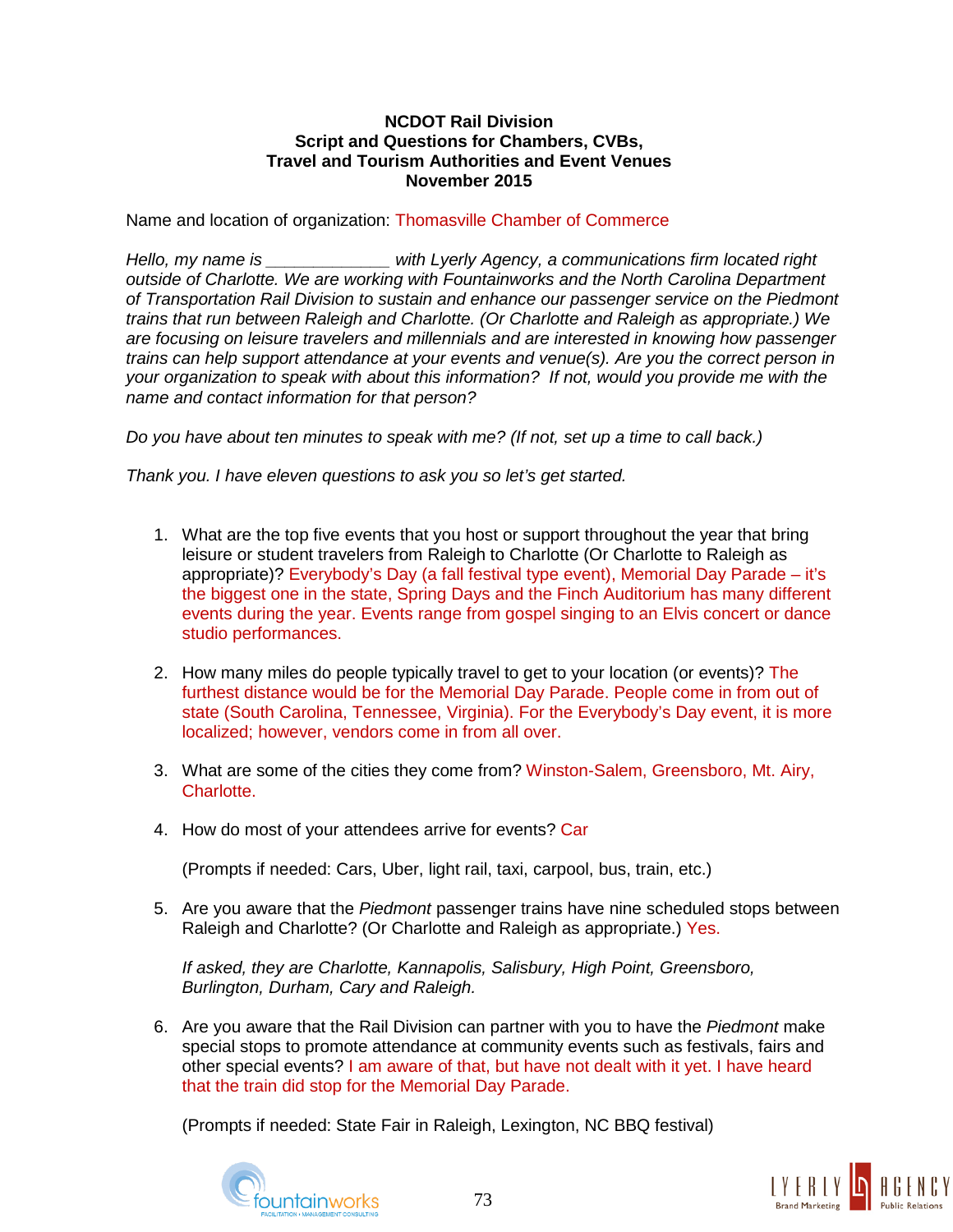- 7. Are you aware of any events where passenger trains support or *could support* visitors to attend an event? The Memorial Day Parade
- 8. What items do you believe could be sold on trains that would be of interest to your target audiences? Don't really know what could be sold, but the items you listed would all be good.

*(Prompts if needed: snacks or food (ask what kinds) beer, wine, books, activities for children, train paraphernalia and souvenirs, branded apparel, etc.)*

- 9. Would you be interested in purchasing advertising on trains? What would you need to be able to make that decision? Not at this time; maybe in the future.
- 10. Are there activities that could be done on the train that would interest your target audiences? I don't really know. We do have some people that drive to High Point to get on the train for the Panthers games in Charlotte.

*(Prompts if needed: cards, coloring books, movie DVD rental, audio books* –

11. Is there anything else you would like to add that I haven't asked you? Not really. I see the train going by at about 75 mph. It's here for two minutes then it's gone again. Would love to see it stop here longer.

*Thank you for your time.*



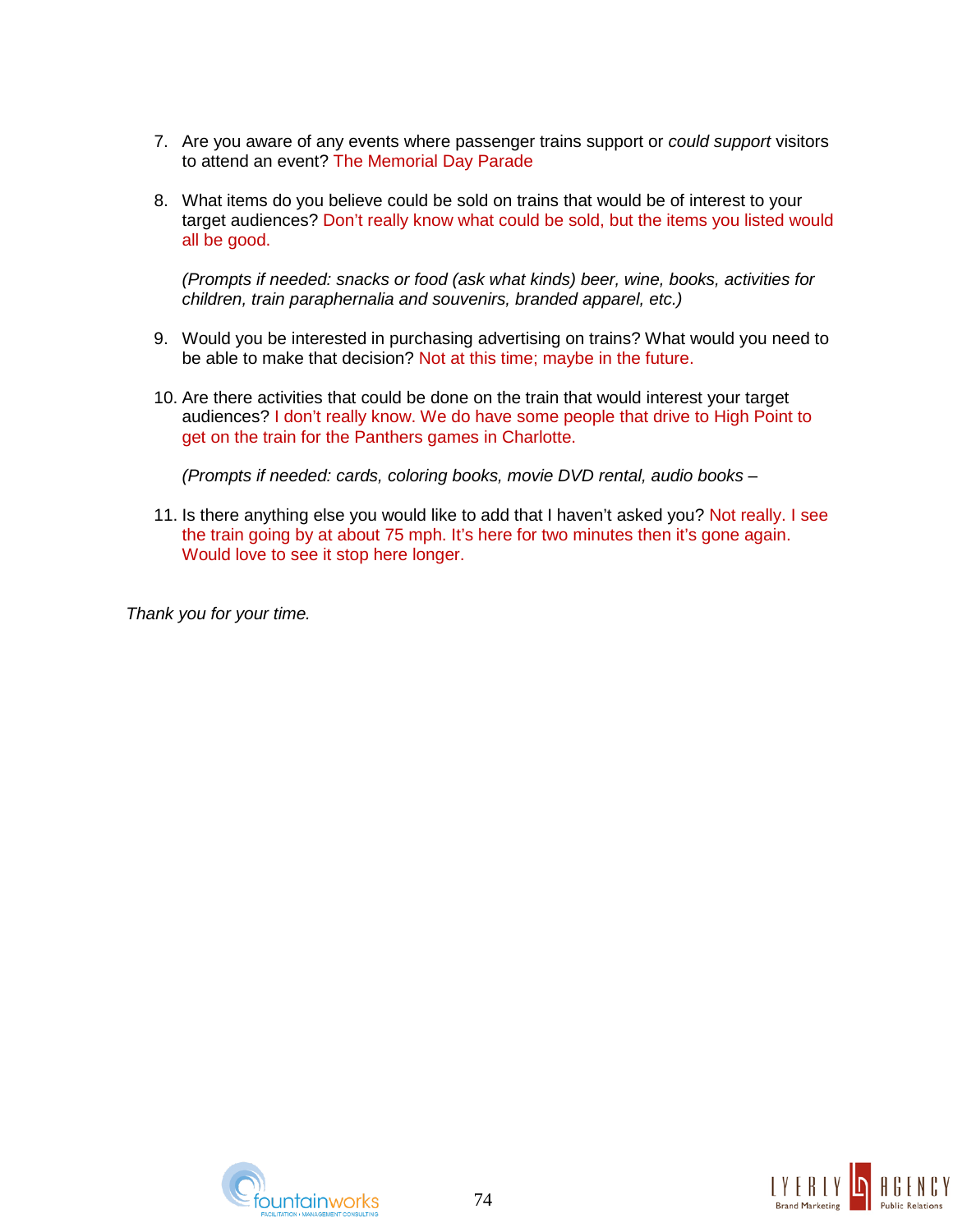## **NCDOT Rail Division Script and Questions for Chambers, CVBs, Travel and Tourism Authorities and Event Venues November 2015**

Name and location of organization: Thomasville Tourism Commission, Thomasville, N.C.

*Hello, my name is \_\_\_\_\_\_\_\_\_\_\_\_\_ with Lyerly Agency, a communications firm located right outside of Charlotte. We are working with Fountainworks and the North Carolina Department of Transportation Rail Division to sustain and enhance our passenger service on the Piedmont trains that run between Raleigh and Charlotte. (Or Charlotte and Raleigh as appropriate.) We are focusing on leisure travelers and millennials and are interested in knowing how passenger trains can help support attendance at your events and venue(s). Are you the correct person in your organization to speak with about this information? If not, would you provide me with the name and contact information for that person?*

*Do you have about ten minutes to speak with me? (If not, set up a time to call back.)*

*Thank you. I have eleven questions to ask you so let's get started.*

- 1. What are the top five events that you host or support throughout the year that bring leisure or student travelers from Raleigh to Charlotte (Or Charlotte to Raleigh as appropriate)? Rail Fan Days are very popular. They don't attract a huge amount of visitors, but they're popular with train fans, and Amtrak has even supplied tickets in the past. The Memorial Day Parade is huge. It's Thomasville's best event and the Southeast's largest Memorial Day parade and celebration. With several thousand visitors lining the streets, this event gets lots of regional news coverage. Thomasville caters to the veterans in a most respectful way – one veteran called it "presidential" treatment. The Governor attended two years ago and he might attend again this May. Everybody's Day – an annual street festival – is North Carolina's oldest continuous festival. It attracts 20,000 to 70,000 visitors depending on the weather. Approximately a few hundred are from Raleigh or Charlotte, but it's hard to estimate. Of course, the Furniture Market twice per year in nearby High Point brings hundreds of thousands of people from all over the globe in April and October, although these are people in the trade. Spring Daze is a spring festival that is quaint, but not all that large yet.
- 2. How many miles do people typically travel to get to your location (or events)? Some will travel many miles. It depends on the event.
- 3. What are some of the cities they come from? Statewide.
- 4. How do most of your attendees arrive for events? By car, some train. And, of course, for the Furniture Market, many will come by air. It's certainly feasible those visitors come by train, too.

(Prompts if needed: Cars, Uber, light rail, taxi, carpool, bus, train, etc.)

5. Are you aware that the *Piedmont* passenger trains have nine scheduled stops between Raleigh and Charlotte? (Or Charlotte and Raleigh as appropriate.) Yes, and also aware of the plans for updates to the tracks.



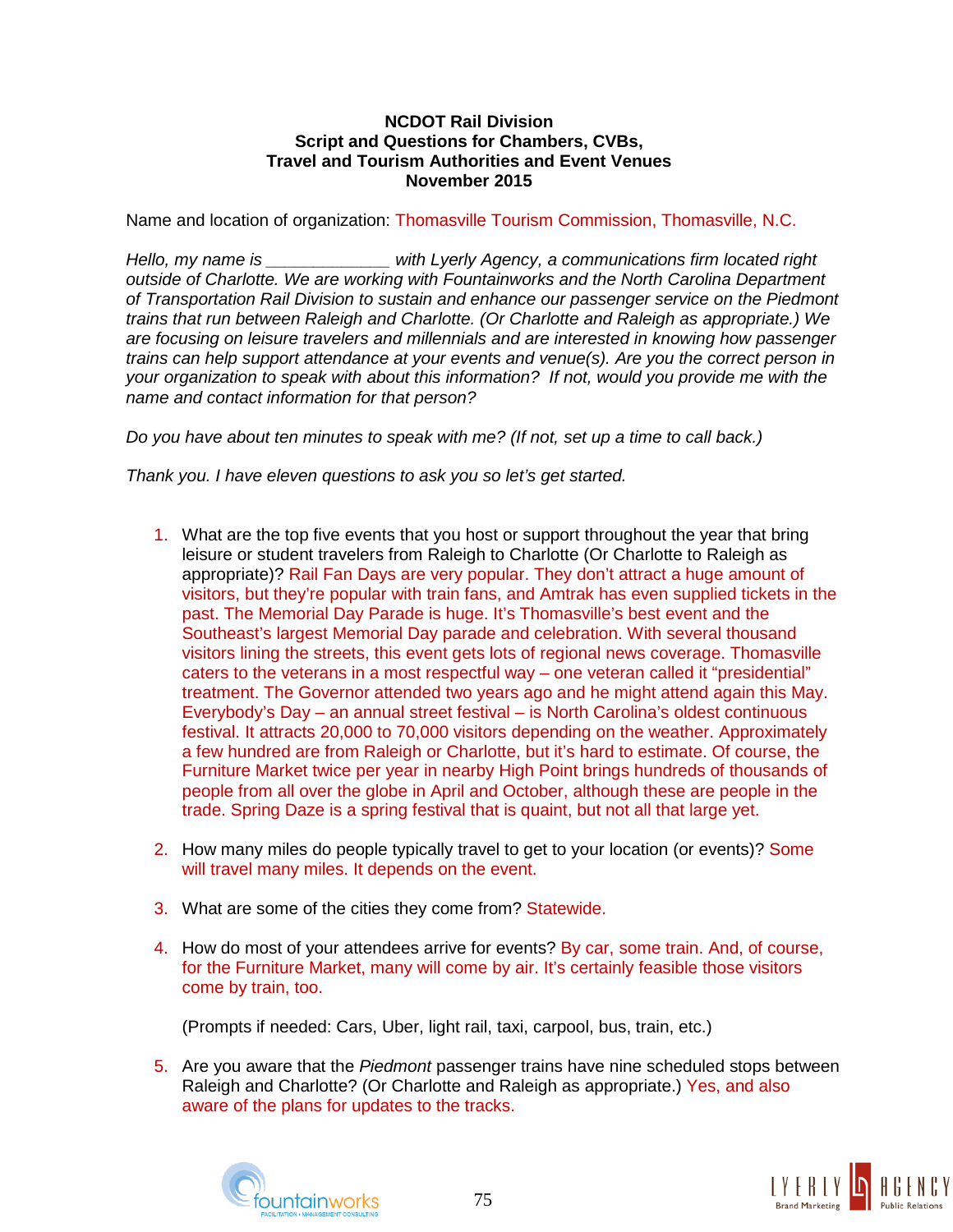*If asked, they are Charlotte, Kannapolis, Salisbury, High Point, Greensboro, Burlington, Durham, Cary and Raleigh.*

6. Are you aware that the Rail Division can partner with you to have the *Piedmont* make special stops to promote attendance at community events such as festivals, fairs and other special events? Would love that.

(Prompts if needed: State Fair in Raleigh, Lexington, NC BBQ festival)

7. Are you aware of any events where passenger trains support or *could support* visitors to attend an event? Would welcome support for all events, but, in particular, the Memorial Day Parade. Believe the Rail Division could do a huge amount of business offering discounts for veterans or those who are active duty.

*He entertained the possibility of having Thomasville pick up the vets at the High Point station and bus them into Thomasville for the parade. This would be Mark's priority for marketing and PR – getting the word out to the Charlotte and Raleigh markets and bringing them in. He noted it would also be a good fit for non-military families. Great for kids. The Green Berets parachute in each year – it's a big deal.*

8. What items do you believe could be sold on trains that would be of interest to your target audiences? It would be nice to sell Thomasville postcards, pictures of the famous big Thomasville chair, or calendars made from "rail fan" pictures.

*(Prompts if needed: snacks or food (ask what kinds) beer, wine, books, activities for children, train paraphernalia and souvenirs, branded apparel, etc.)*

- 9. Would you be interested in purchasing advertising on trains? What would you need to be able to make that decision? Would probably be interested in advertising. After losing the furniture industry in Thomasville, the town is trying to do a lot with tourism on a much lower budget.
- 10. Are there activities that could be done on the train that would interest your target audiences? We have a video or audio coverage of a speech President Johnson gave during a 1960 whistle stop tour. It's about 7.5 minutes long. Anything historical would likely be of interest, especially to those who like Civil War or train history – Thomasville really plays up its rail history.

*(Prompts if needed: cards, coloring books, movie DVD rental, audio books* –

11. Is there anything else you would like to add that I haven't asked you? What about having volunteers on trains who could talk about the historical aspects or key points of interest along the Piedmont's route (or parts of the route)? Like docents, but on a train.

*Thank you for your time.*

# **Follow-up email sent after the interview:**

I have come across what I think are some incredible statistics that I did not have when we last spoke and I think you need to have these to present with your findings.



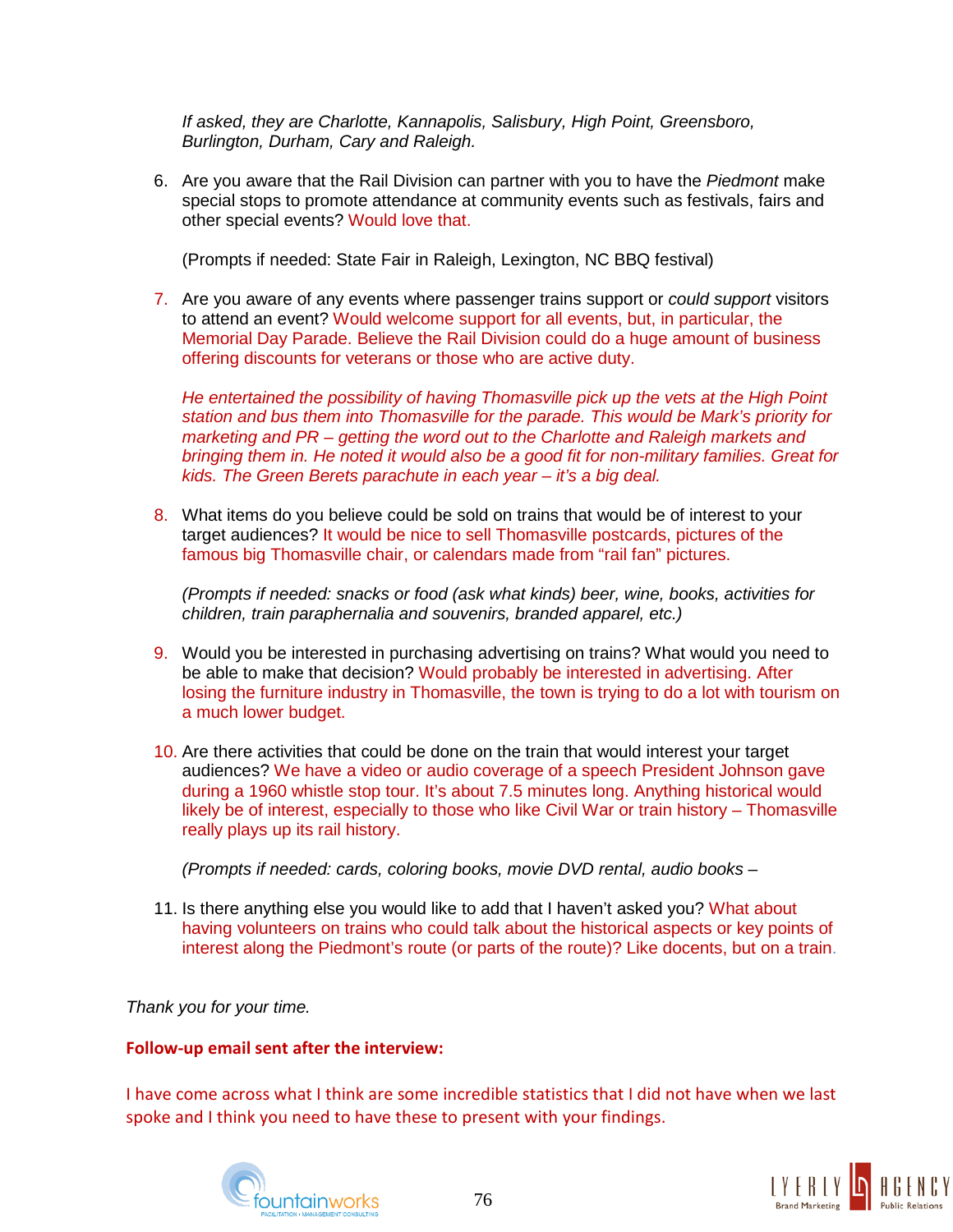Our train camera has been up only since November 11th, 2015.

Visits to the train camera page on our website have gone from: 6,220 for the month of Nov. 11- Dec. 10 to 25,536 for the month of Dec. 10- Jan. 11. And, there is no sign of it slowing down.

We had 7,047 views on our train camera from Jan. 13- Jan 19th alone last week and we were down for more than 13 hours Wednesday night into Thursday morning and believe me.... we heard about it from our rail fans wondering what was going on. 4,966 were unique page views on the train camera.

The average amount of time people are spending on our train camera page is almost 11 minutes per session!!!

We have built a captive audience and NCDOT-Rail Division and Amtrak may want to work with us to tap into that audience that will likely be 4,000 avid rail fans collectively viewing 10,000 times per week by early February... AND, we are looking into adding a second train camera capturing the southbound trains that will only increase viewership.



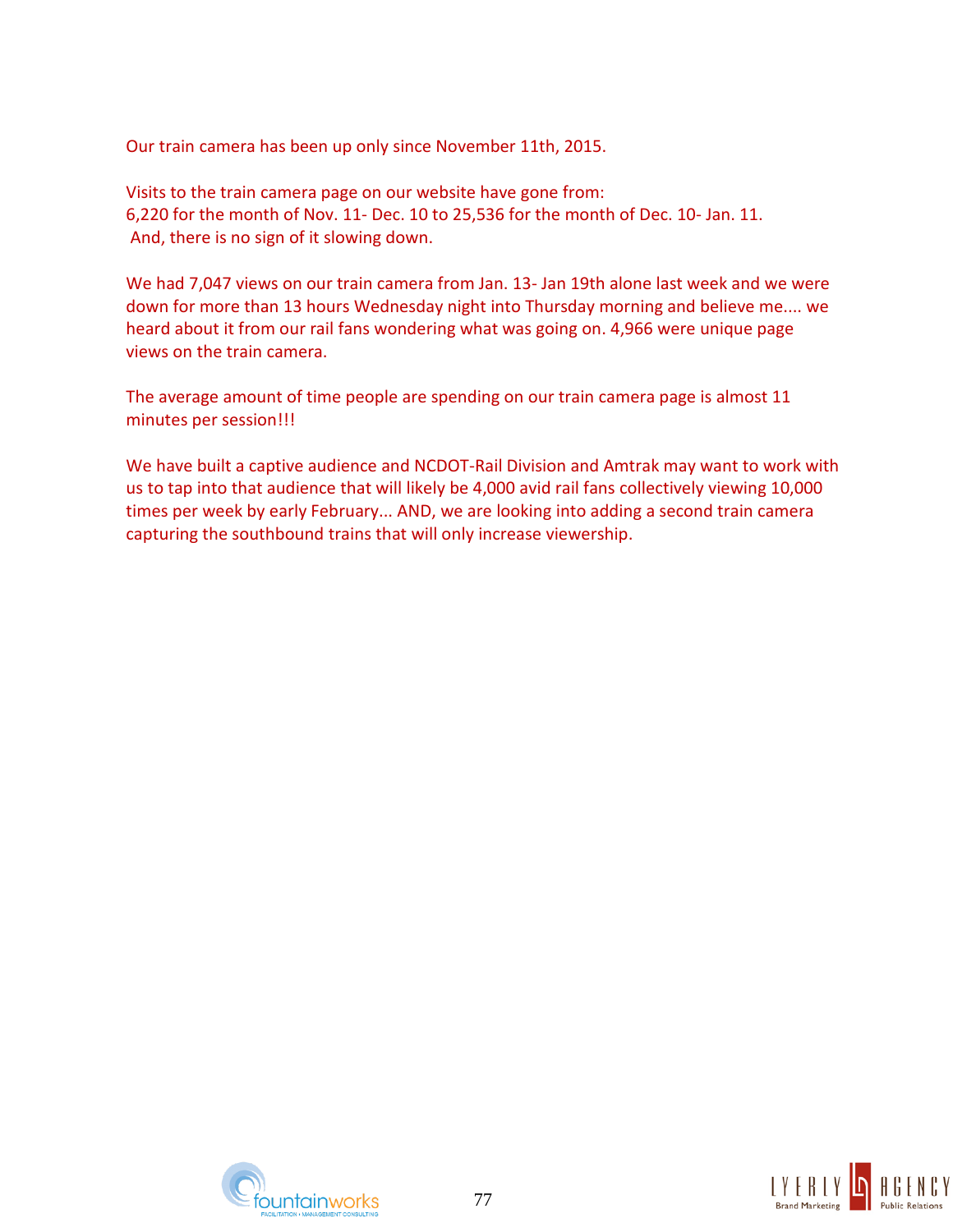# **NC Train Host Interview**

## **NCDOT Rail Division Script and Questions for Christopher and Mariette Young – Train Host Volunteer December 2015**

Name and location of organization: North Carolina Train Host Volunteers

Name of person: Christopher Young, Marietta Young

Contact information: 919-523-9965, nctrains2000@yahoo.com

We received your name from NC DOT Rail Division. I believe you are Train Hosts? Yes

We are working on an NC DOT Rail Division report about revenue generating opportunities on the Piedmont trains between Raleigh and Charlotte.

Tell me about your business – we understand that you have a company that sells railroad memorabilia. Is that correct? I am the train bug in the family. We have a small business out of the house that sells train items. Our main business is graphics; signs, posters, banners.

- What items do you sell? Train items such as tee-shirts, posters, mugs, blankets, cutouts of train pictures. They did do tee-shirts with the Piedmont Locomotive on it and it was a big seller with passengers. They can also do mugs as they are inexpensive to produce.
- How do you sell them? We do not have a website since it is a "garage operation" and we sell most items at train shows and by word of mouth. However, being in the graphics business, we can produce brochures or fliers to advertise what we have and what we are capable of producing (since we do custom one-offs as well) if that would help.
- What is the price range? Depends on the item. Tee-shirts range from \$12 to \$17. Blankets are about \$30. The banners and cut-out pictures are custom items, and time and material determine price. The small pictures go for \$30 to \$35.

We are researching items that leisure travelers and students would be interested in purchasing on the train. In your experience as a Volunteer Train Host, are there items that people tell you they would like to buy?

• Food? What kinds? The train used to have food service by a caterer, but there were not enough people to support it so it went away. On the long distance trains, there exists a need for food; for the shorter train rides, people bring their own food. We would like to see lunch food items in the vending machines. The problem is the vending machines do not accept debit or credit cards and the conductor couldn't carry change for larger bills. We would also like to see hot chocolate in the winter for kids. There used to be a microwave on board and now it's gone. People are asking for popcorn so a microwave could be important to have. Could there be food at the stations?



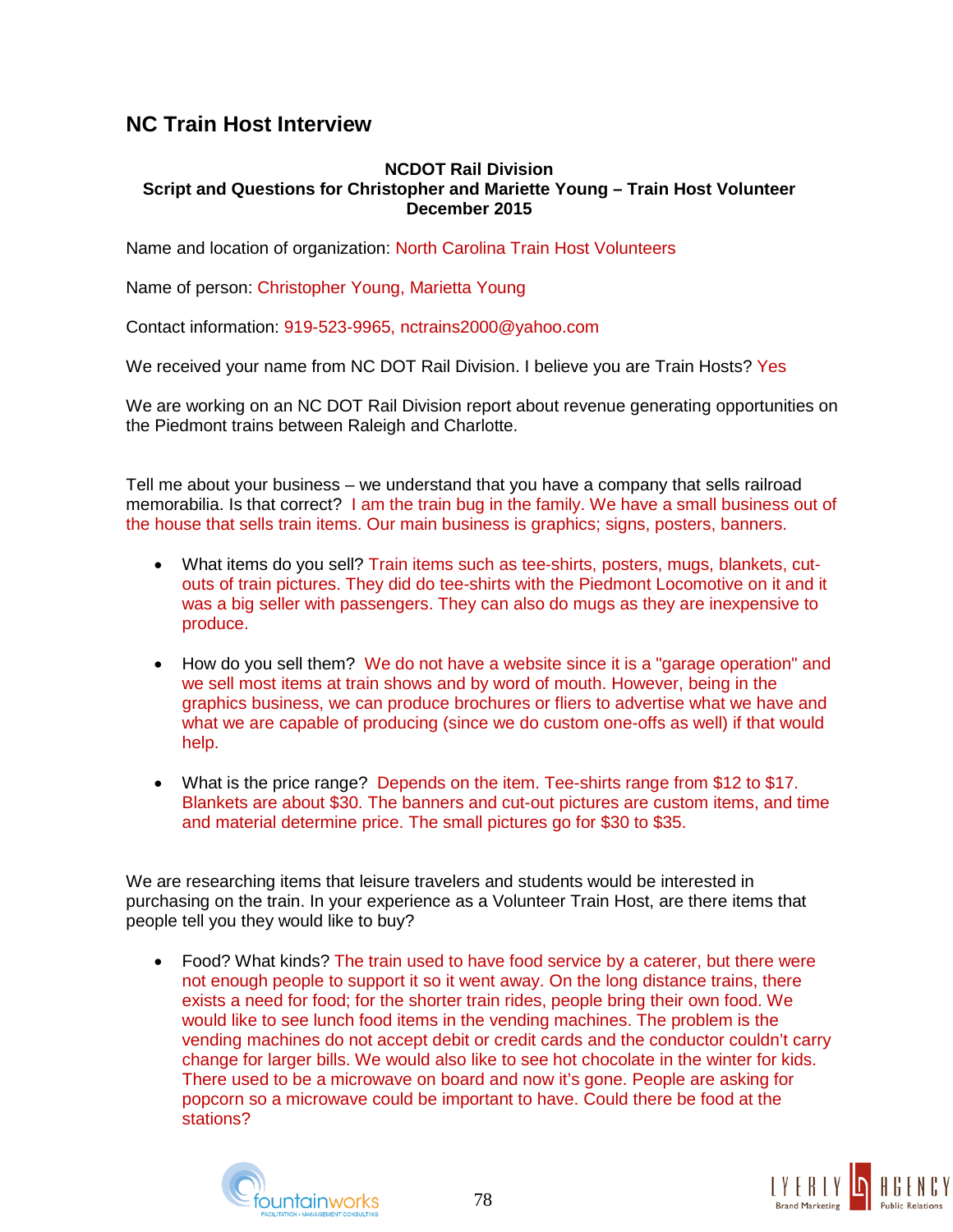- NC Foods from local companies? Sure!
- Beer and wine? Yes. We are asked about that all the time. There used to be beer and wine sales on trains. On the 74/76 trains, they ask for beer and wine. On the 73, they ask for breakfast items. Time of day usually determines what passengers are asking for.
- For instance, with parents or grandparents travelling with children, what do you see them doing to occupy their time? Games – both electronic and non-electronic. It depends on the age of the grandparents. Wi-Fi would be good.
- Are they sitting and talking? Some, but mostly involved with games, books, etc.
- Are they reading books? Are those books electronic or actual books? Yes, they are reading books, both actual and electronic.
- Do they bring things that interest the kids, such as coloring books, games, etc? Yes, they bring coloring books. The train hosts also have what they call "busy sheets" that they pass out to the kids. It would be helpful to have crayons to pass out with that.
- Are they on their phones or other electronic devices? Yes
- Do you see people knitting or crocheting? Yes. Women who are traveling alone tend to bring needlework.
- Is there anything else you've noticed? It would be helpful to have a pamphlet with points of interest for the towns along the route. They realize that the trains are traveling at higher speeds, but it would be helpful for riders to know what is available to them if they get off at a particular stop and then get back on the train to continue their travels. For instance, what to do in Kannapolis, where do we go for lunch?

With student travelers, what do you see them doing on the train? It depends on where they are going. If they are headed back to school, they are doing school work. If they are headed home for a school break, they are interested in partying.

- Are they sitting and talking to friends? Mostly, they are texting.
- Are they reading books? Are those books electronic or actual books? Yes, both kinds
- Are they on their phones or other electronic devices? Yes
- Are they doing homework working on class assignments? They do study again it depends on which way they are traveling; back to school or home from school for a break. Christopher and Marietta did mention that they notice teachers on board grading tests in the dining car.
- Are they catching up on sleep? Sometimes.

Part of the work Lyerly is doing includes interviews on the train to determine what people might be interested in purchasing.